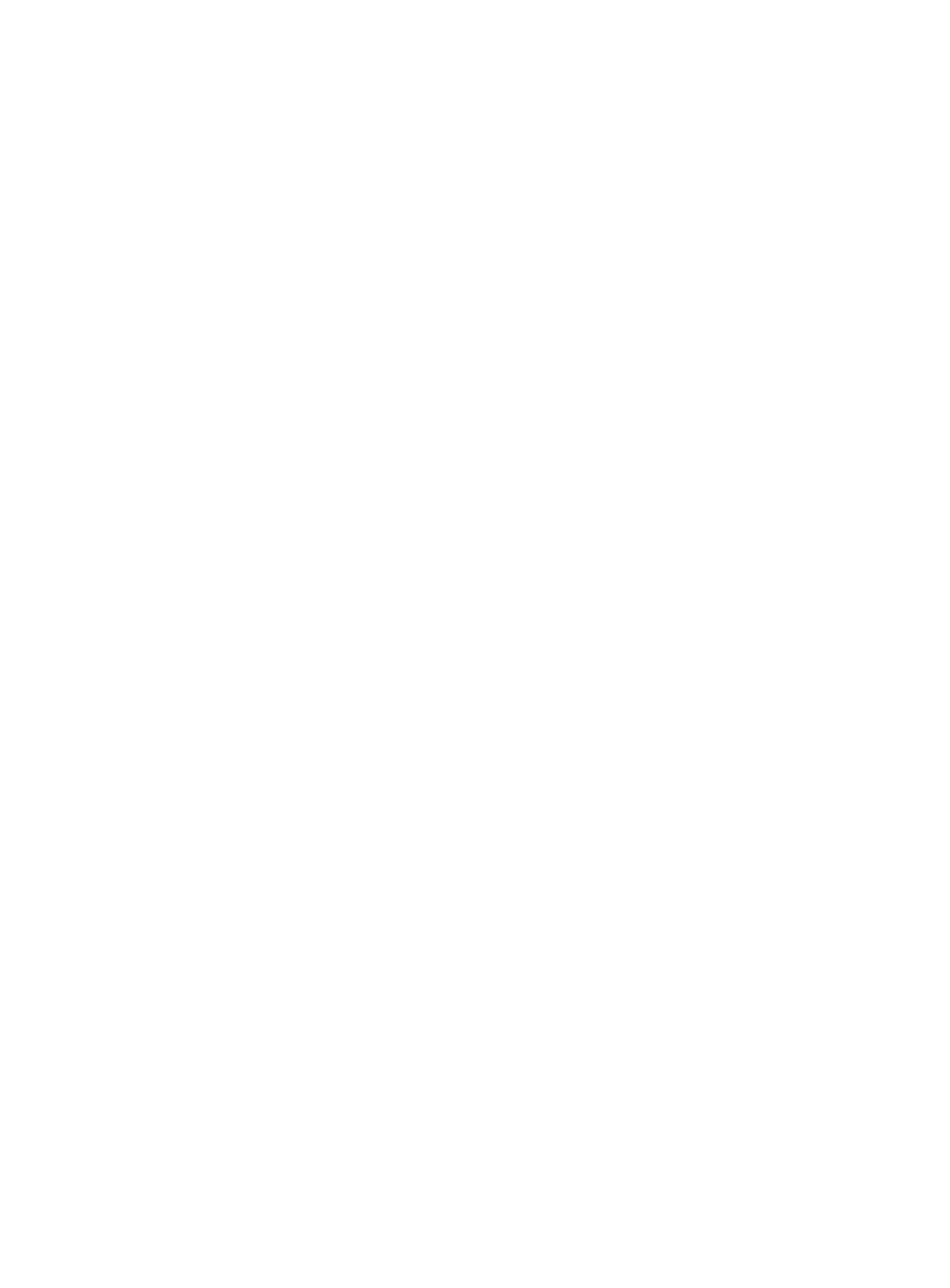# **CONTENTS**

569.00

200.65

| 3              | Corporate Information                                                      |
|----------------|----------------------------------------------------------------------------|
| $\overline{4}$ | Chairman's Statement                                                       |
| 6              | <b>Management Discussion and Analysis</b>                                  |
| 18             | Biographical Details of Directors and Senior<br>Management                 |
| 21             | Report of the Directors                                                    |
| 30             | Corporate Governance Report                                                |
| 41             | Environmental, Social and Governance Report                                |
| 50             | Independent Auditor's Report                                               |
| 56             | Consolidated Statement of Profit or Loss and Other<br>Comprehensive Income |
| 57             | <b>Consolidated Statement of Financial Position</b>                        |
| 59             | Consolidated Statement of Changes in Equity                                |
| 60             | <b>Consolidated Statement of Cash Flows</b>                                |
| 62             | Notes to the Consolidated Financial Statements                             |

Five-Year Financial Summary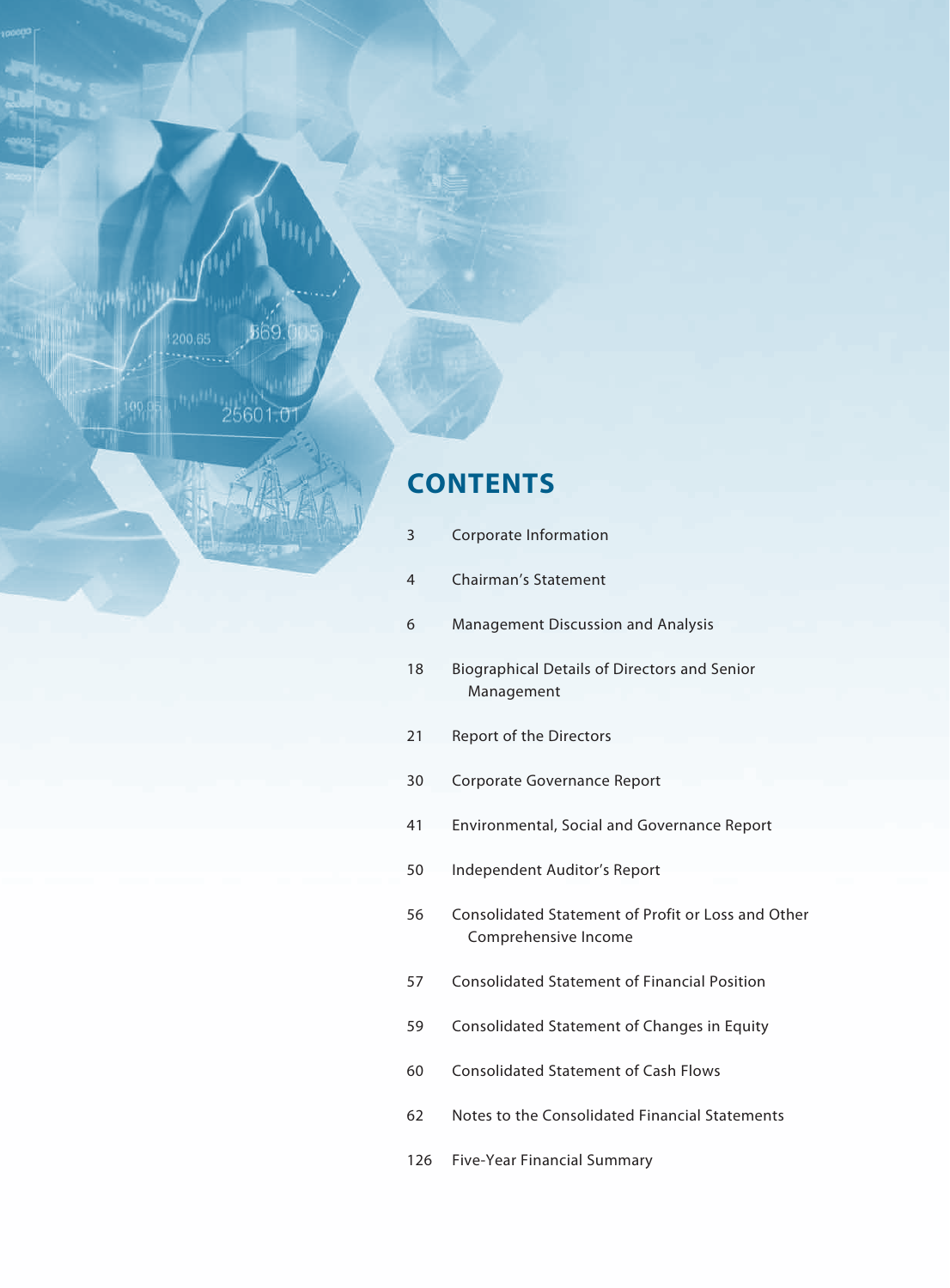# **Abbreviations**

In this annual report, the following abbreviations have the following meanings unless otherwise specified:

| "ARS"                              | Argentina Peso                                                                                                       |
|------------------------------------|----------------------------------------------------------------------------------------------------------------------|
| "Board"                            | Board of Directors of the Company                                                                                    |
| "Company"                          | EPI (Holdings) Limited                                                                                               |
| "Directors"                        | directors of the Company                                                                                             |
| "Group"                            | the Company and its subsidiaries                                                                                     |
| "Hong Kong Companies<br>Ordinance" | Companies Ordinance (Chapter 622 of the Laws of Hong Kong)                                                           |
| "Listing Rules"                    | Rules Governing the Listing of Securities on the Stock Exchange                                                      |
| "Model Code"                       | Model Code for Securities Transactions by Directors of Listed Issuers set<br>out in Appendix 10 of the Listing Rules |
| "PRC"                              | People's Republic of China                                                                                           |
| "RMB"                              | Renminbi                                                                                                             |
| "SFO"                              | Securities and Futures Ordinance (Chapter 571 of the Laws of Hong Kong)                                              |
| "Stock Exchange"                   | The Stock Exchange of Hong Kong Limited                                                                              |
| "HK\$" and "HK cent(s)"            | Hong Kong dollars and cent(s)                                                                                        |
| "US\$"                             | <b>United States dollars</b>                                                                                         |
| 10/0''                             | per cent.                                                                                                            |

*The Chinese version of this annual report is a translation of the English version and is for reference only. In case of any discrepancies or inconsistencies between the English version and the Chinese version, the English version shall prevail.*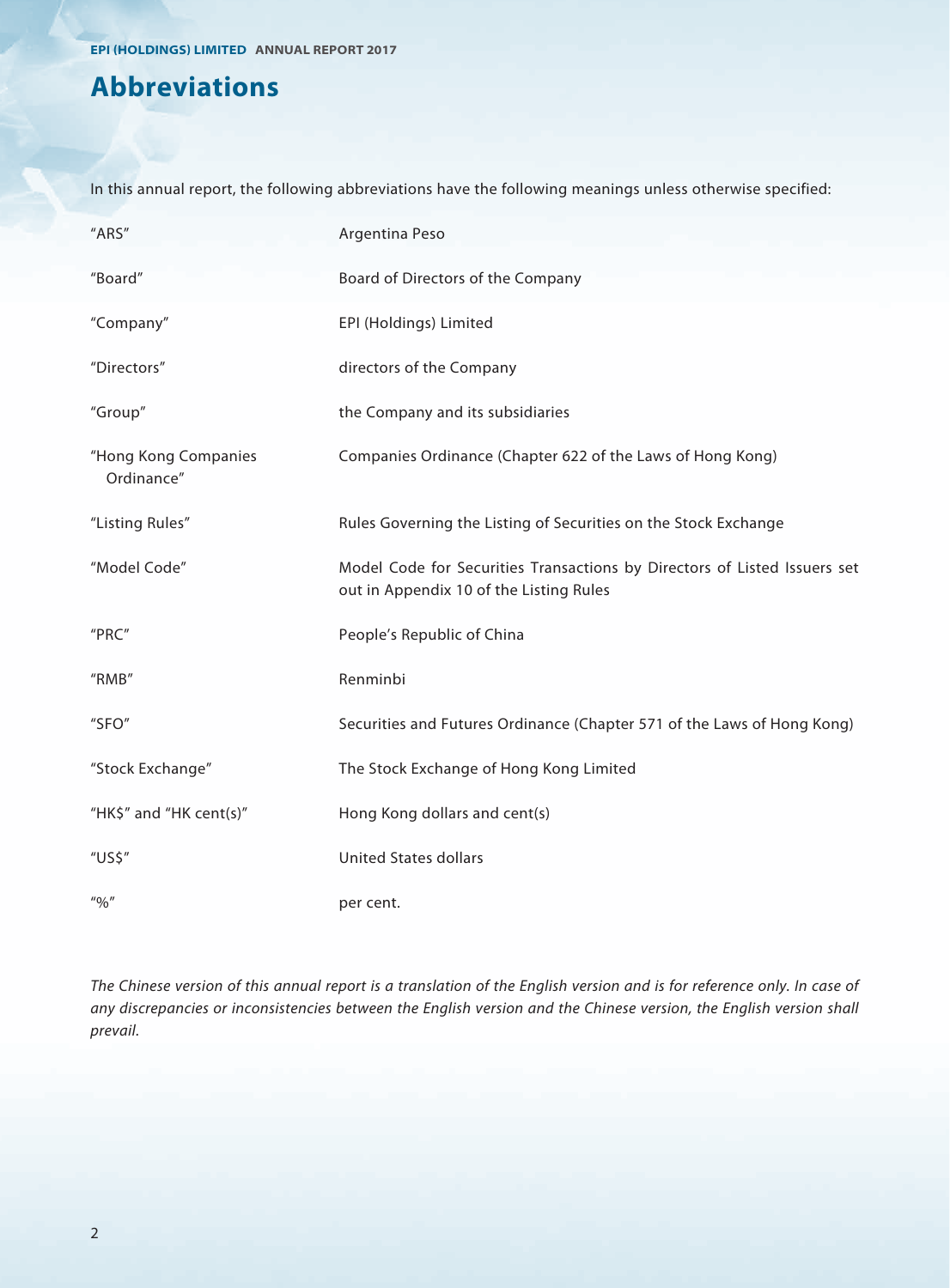## **Corporate Information**

## **BOARD OF DIRECTORS**

**Executive Directors** Mr. Suen Cho Hung, Paul *(Chairman)* Mr. Liu Zhiyi *(Chief Executive Officer)* Mr. Sue Ka Lok Mr. Yiu Chun Kong Mr. Chan Shui Yuen

**Independent Non-executive Directors** Mr. To Yan Ming, Edmond Mr. Pun Chi Ping Ms. Leung Pik Har, Christine

## **AUDIT COMMITTEE**

Mr. To Yan Ming, Edmond *(Chairman)* Mr. Pun Chi Ping Ms. Leung Pik Har, Christine

## **REMUNERATION COMMITTEE**

Mr. Pun Chi Ping *(Chairman)* Mr. To Yan Ming, Edmond Ms. Leung Pik Har, Christine

#### **NOMINATION COMMITTEE**

Ms. Leung Pik Har, Christine *(Chairlady)* Mr. To Yan Ming, Edmond Mr. Pun Chi Ping

### **CORPORATE GOVERNANCE COMMITTEE**

Mr. To Yan Ming, Edmond *(Chairman)* Mr. Sue Ka Lok Mr. Chan Shui Yuen

## **COMPANY SECRETARY**

Mr. Chan Shui Yuen

## **REGISTERED OFFICE**

Clarendon House 2 Church Street Hamilton HM11 Bermuda

## **PRINCIPAL PLACE OF BUSINESS IN HONG KONG**

Room 3203, 32nd Floor China Resources Building 26 Harbour Road Wanchai, Hong Kong

## **PRINCIPAL BANKERS**

The Hongkong and Shanghai Banking Corporation Limited Hang Seng Bank Limited Bank of Communications Co., Ltd., Hong Kong Branch China CITIC Bank International Limited

## **legal advisers**

Reed Smith Richards Butler Troutman Sanders

## **AUDITOR**

Deloitte Touche Tohmatsu *Certified Public Accountants*

## **PRINCIPAL SHARE REGISTRAR and transfer office**

MUFG Fund Services (Bermuda) Limited The Belvedere Building 69 Pitts Bay Road Pembroke HM08 Bermuda

## **HONG KONG BRANCH SHARE REGISTRAR AND TRANSFER OFFICE**

Tricor Tengis Limited Level 22, Hopewell Centre 183 Queen's Road East Hong Kong

#### **trading of shares**

The Stock Exchange of Hong Kong Limited (Stock Code: 689)

#### **WEBSITE**

http://www.epiholdings.com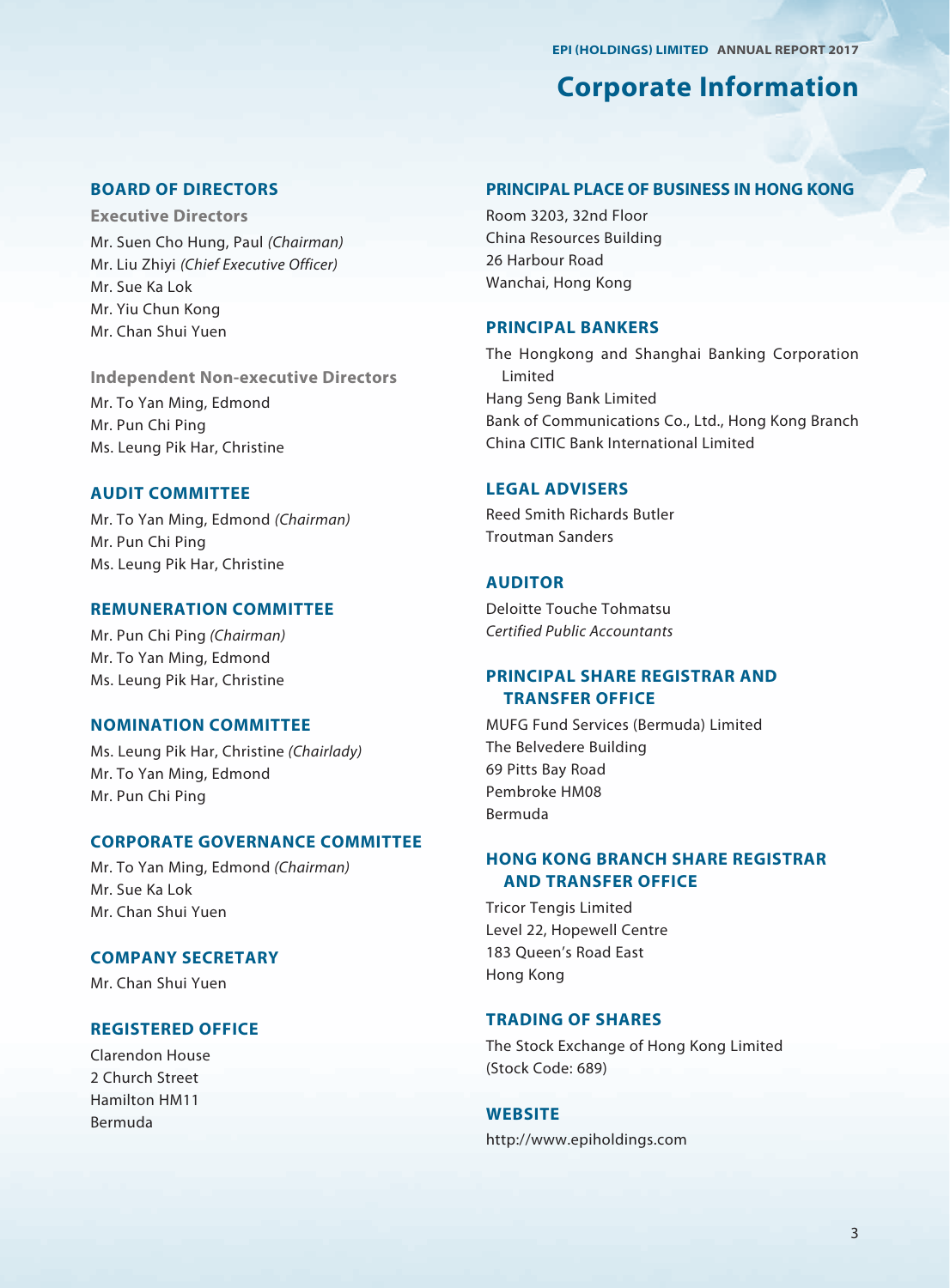# **Chairman's Statement**

On behalf of the Board, I hereby present to the shareholders the results of the Group for the year ended 31 December 2017.

## **RESULTS**

For the year under review, the Group continued to principally engage in the business of petroleum exploration and production, money lending and investment in securities.

For the current year, the Group reported a loss attributable to owners of the Company of HK\$54,855,000 (2016: HK\$31,079,000) that was mainly attributable to the recognition of the share-based payments expense of HK\$73,257,000 recorded for the grant of share options to directors and employees in May 2017 and the recognition of loss on the net fair value changes of HK\$39,158,000 for the convertible notes issued in April 2017, which were both non-cash in nature, despite the profitable results contributed by the Group's all three business segments, namely, petroleum exploration and production, money lending and investment in securities, and the decrease in corporate expenses by 46% to HK\$14,299,000 (2016: HK\$26,397,000). Basic loss per share was HK1.17 cents and increased by HK0.41 cent compared to the prior year (2016: HK0.76 cent). If the effect of the share-based payments expense, the net fair value changes on convertible notes and the reversal of impairment losses of HK\$24,378,000 in relation to the Group's oil and gas properties in Argentina were excluded, the Group would have, for illustrative purpose, reported a profit of HK\$33,182,000 for the current year which essentially reflects the operating results of the Group.

The Group reported a revenue of HK\$57,870,000 for the current year, decreased by 7% compared to the prior year (2016: HK\$62,253,000) that was mainly due to the decline in revenue of the petroleum business resulting from the drop in average selling price and volume of crude oil produced, and decrease in interest income generated from the money lending business, though such decreases in revenue were partly compensated by the increase in interest income generated from the investment in securities business.

Overall speaking, the Group's petroleum exploration and production business recorded a profitable result of HK\$24,319,000 (2016: loss of HK\$466,000), the money lending business posted a profitable result of HK\$7,927,000 (2016: HK\$9,920,000), and the investment in securities business recorded an encouraging profitable result of HK\$51,587,000 (2016: loss of HK\$4,099,000) which mainly represented the net realised and unrealised gain on securities investments held by the Group.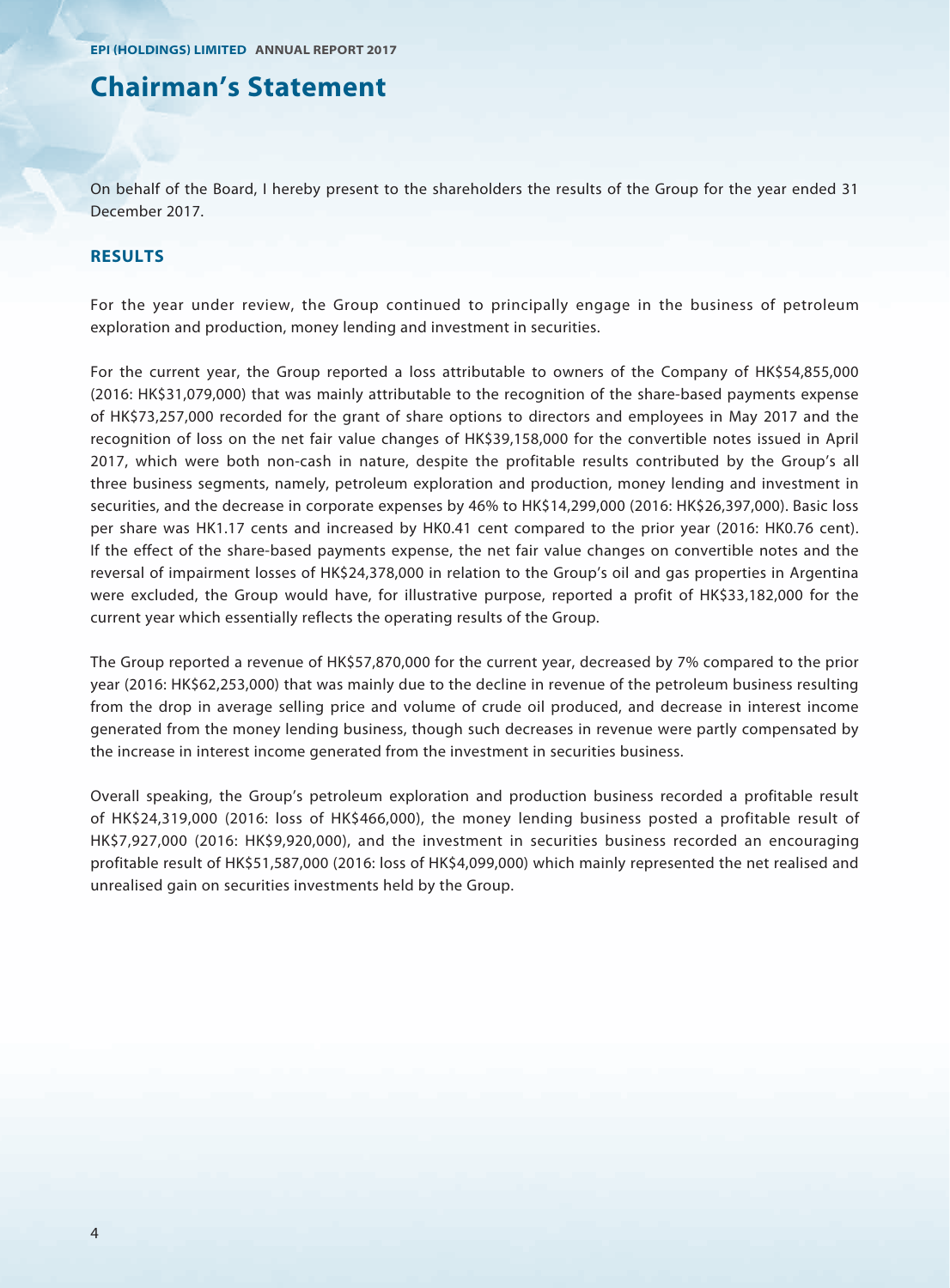# **Chairman's Statement**

## **PROSPECTS**

The Group's petroleum exploration and production operation continued to record operating loss before reversal of impairment losses, though small, of HK\$59,000 during the year as business conditions of the operation remained challenging where Argentina local oil selling price remained hovering at low levels at an average of about US\$52.4 per barrel during 2017. Following the upturn of international oil price since late 2017, the gap between international oil price and Argentina local oil selling price has been narrowed recently, this price trend is expected to continue for the remaining duration of 2018 and there could be positive impact on the revenue of the operation.

As for the money lending business, the Group will continue to develop this business under prudent credit management and believe that this business will continue to contribute a stable and favorable income stream to the Group in future years.

The investment and stock markets in Hong Kong have been rather volatile recently, the management will continue to take a cautious and disciplined approach in managing the Group's securities investments portfolio, which currently comprises of equity securities listed in Hong Kong and debt securities listed in Hong Kong or overseas.

Looking forward, the management will continue to develop the Group's existing businesses and will step up its effort to further improve the Group's financial performance. The management will also seize business and investment opportunities with good prospects aiming to enhance value to shareholders. As referred to in the Company's announcement dated 8 November 2017, the Group has entered into the Limited Partnership Agreement with two independent parties to establish the Limited Partnership for the purpose to invest in a series of projects in the smart city big data industry in the PRC. The Board expects that the investments to be carried out by the Limited Partnership will bring investments returns to and attract a new stream of revenue for the Group. Further announcement on this investment will be made by the Company to shareholders as and when appropriate.

#### **Appreciation**

On behalf of the Board, I would like to take this opportunity to thank all shareholders, investors, bankers, business associates and customers for their continuing support to the Group, and to my fellow directors and all staff members for their contributions and hard work during the past year.

**Suen Cho Hung, Paul** *Chairman*

Hong Kong, 29 March 2018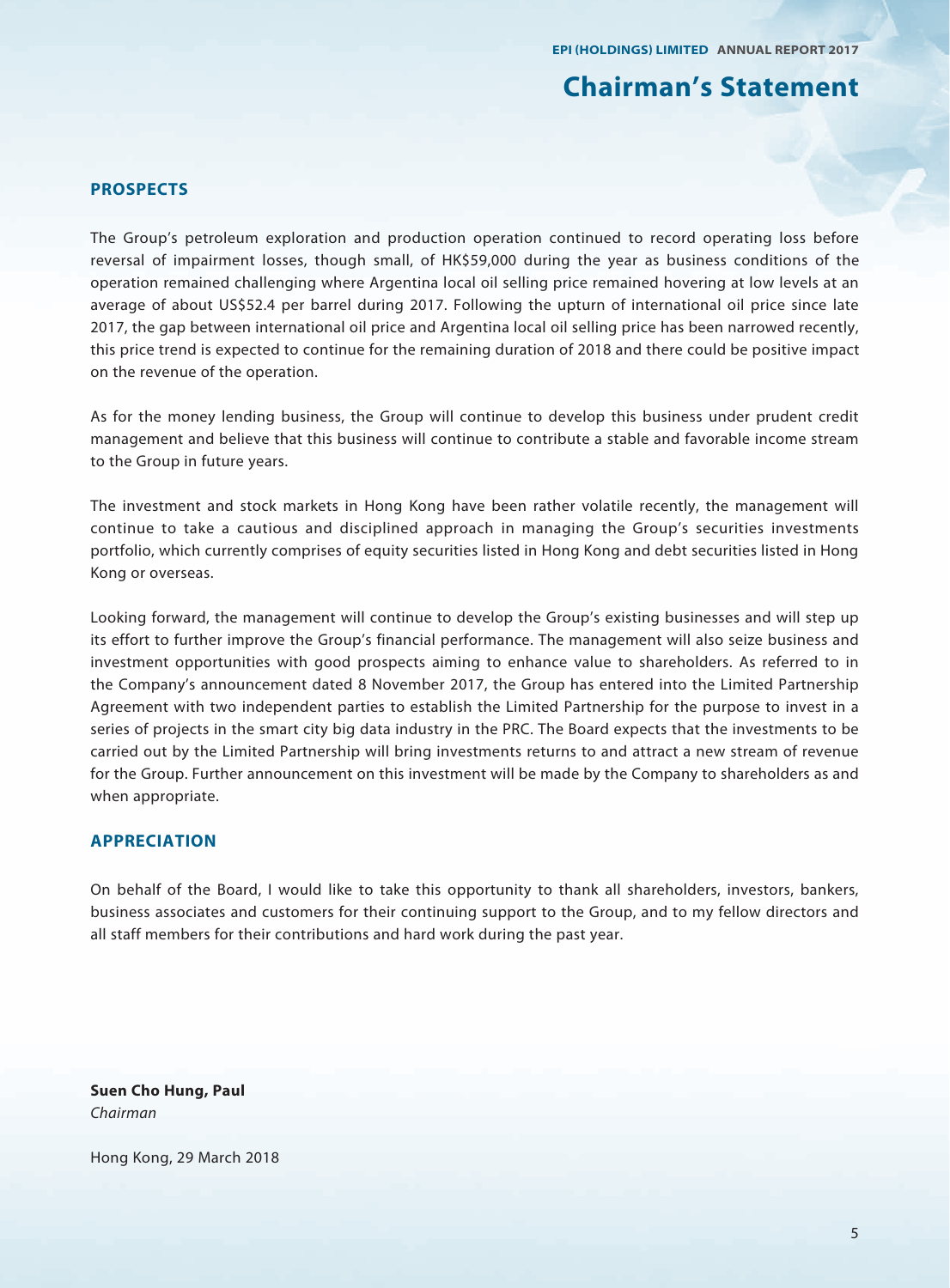## **BUSINESS REVIEW**

For the year ended 31 December 2017, the Group continued to principally engage in the business of petroleum exploration and production, money lending and investment in securities.

For the year under review, the Group reported a revenue of HK\$57,870,000, decreased by 7% compared to the prior year (2016: HK\$62,253,000) that was mainly due to the decline in revenue of the petroleum business resulting from the drop in average selling price and volume of crude oil produced, and decrease in interest income generated from the money lending business, though such decreases in revenue were partly compensated by the increase in interest income generated from the investment in securities business.

#### **Petroleum Exploration and Production**

During the year ended 31 December 2017, the Group continued to engage in petroleum exploration and production in Chañares Herrados Area ("CHE Area") (the "Concession") in the Cuyana Basin, Mendoza Province of Argentina. Chañares Herrados Empresa de Trabajos Petroleros S.A. ("Chañares") is the concessionaire of the Concession (the "Concessionaire").

On 2 December 2010, Southstart Limited ("Southstart"), a wholly owned subsidiary of the Company, and Chañares entered into a joint venture agreement ("2010 JV Agreement"). Pursuant to the 2010 JV Agreement, among others, EP Energy S.A. ("EP Energy"), a wholly owned subsidiary of the Company, had the right to drill and invest in the Concession and was entitled to share 72% of hydrocarbon production from the wells drilled by EP Energy in the current and future years until the end of the Concession.

On 5 June 2012, EP Energy, Have Result Investments Limited ("Have Result"), a wholly owned subsidiary of the Company, and Chañares entered into an operation agreement (the "Operation Agreement"). Pursuant to the Operation Agreement, among others, Chañares agreed to release EP Energy from the investment commitment in the 2010 JV Agreement, whereas EP Energy retains the right to drill and invest in the Concession during the life of the Concession. The Operation Agreement confirmed that Have Result is entitled to 51% interest on the production of five oil wells and EP Energy is entitled to 72% interest on the production of the other five oil wells.

During the year under review, the Group continued to focus on the investment to improve the production of and had performed maintenance works for the 10 existing producing oil wells.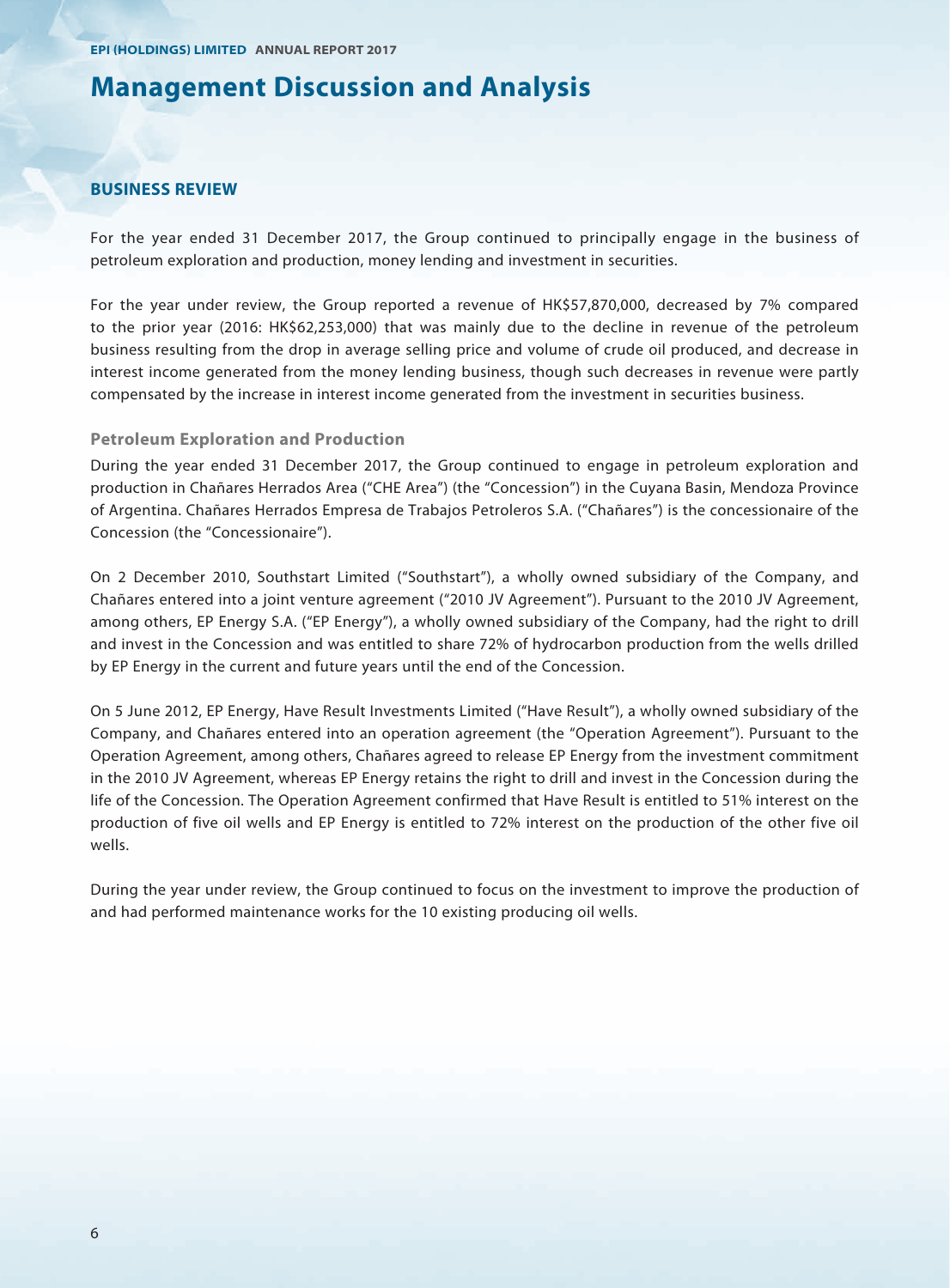For the year under review, the Group's petroleum exploration and production business generated a revenue of HK\$42,914,000 (2016: HK\$51,320,000) and recorded an overall profit of HK\$24,319,000 (2016: loss of HK\$466,000). The decline of the operation's revenue was partly due to the drop in production volume of crude oil by about 9% compared with the prior year, which was mainly due to a longer period of maintenance works undertaken on some of the oil wells this year, and partly due to the decrease in crude oil sales price offered by YPF S.A., an Argentina state-owned oil company and the sole buyer of the operation's output, from an average US\$57.0 per barrel in 2016 to US\$52.4 per barrel in 2017. The operation thus reported a small operating loss of HK\$59,000 (2016: HK\$1,951,000). Nevertheless, the Group had performed an impairment review on the exploration and evaluation assets, the oil and gas properties of the Concession and the other tax recoverables at 31 December 2017 and determined that there was no reversal of impairment loss on the exploration and evaluation assets but there was a reversal of impairment loss on the oil and gas properties of the Concession of HK\$22,588,000 (2016: HK\$2,282,000) and a reversal of impairment loss on other tax recoverables of HK\$1,790,000 (2016: provision of impairment loss of HK\$797,000). Overall speaking, the effect of the drop in operation's revenue was fully offset by the net reversal of impairment losses mentioned, with the result that the operation experienced a turnaround and recorded a reversal of impairment losses of HK\$24,378,000 and an overall profit, after deducting the small operating loss of HK\$59,000, of HK\$24,319,000 (2016: loss of HK\$466,000).

At 31 December 2017, the Group reconsidered the future development of the investment plan on the Concession and concluded that no further well drilling programme will be launched at present primarily in view of the low level of prevailing crude oil selling price.

References are made to the announcement of the Company dated 25 August 2016 and the annual report of the Company for the year ended 31 December 2016 disclosing that the Group was notified by the Concessionaire of the CHE Area and Puesto Pozo Cercado Area ("PPC Area") (together the "Concessions") that the department of hydrocarbons of the government of Mendoza (the "Mendoza Government") had been reviewing the fulfilment of the terms and conditions of the 10-year extension of the Concessions till 2027 (the "Extension") previously awarded to the Concessionaire, particularly the status of the investment commitment of the Concessionaire. As disclosed in the announcement of the Company dated 15 August 2017, the Group was notified by the Concessionaire that the Executive of the Province of Mendoza published two decrees on 9 August 2017 to the effect that (i) it had accepted the investment commitment plan submitted by the Concessionaire in respect of the Extension for the CHE Area; and (ii) it declared the lapse of the concession in respect of the PPC Area by 30 October 2017. The Concessionaire also advised the Group that based on its discussions with the Mendoza Government, the concession in respect of the CHE Area would be extended until 14 November 2027.

In light of the above, it is the intention of the Group to continue its participation in the operations and sharing of interest on the production of the ten oil wells drilled in the CHE Area. As regards the PPC Area, as no oil wells have been drilled or are in operations by the Group and the Group's exploration and evaluation assets in respect of its right over the hydrocarbon production from the PPC Area was fully impaired in the year ended 31 December 2015, the Board considers that the lapse of the concession in respect of the PPC Area would not have material adverse effect on the business, financial positions or prospects of the Group.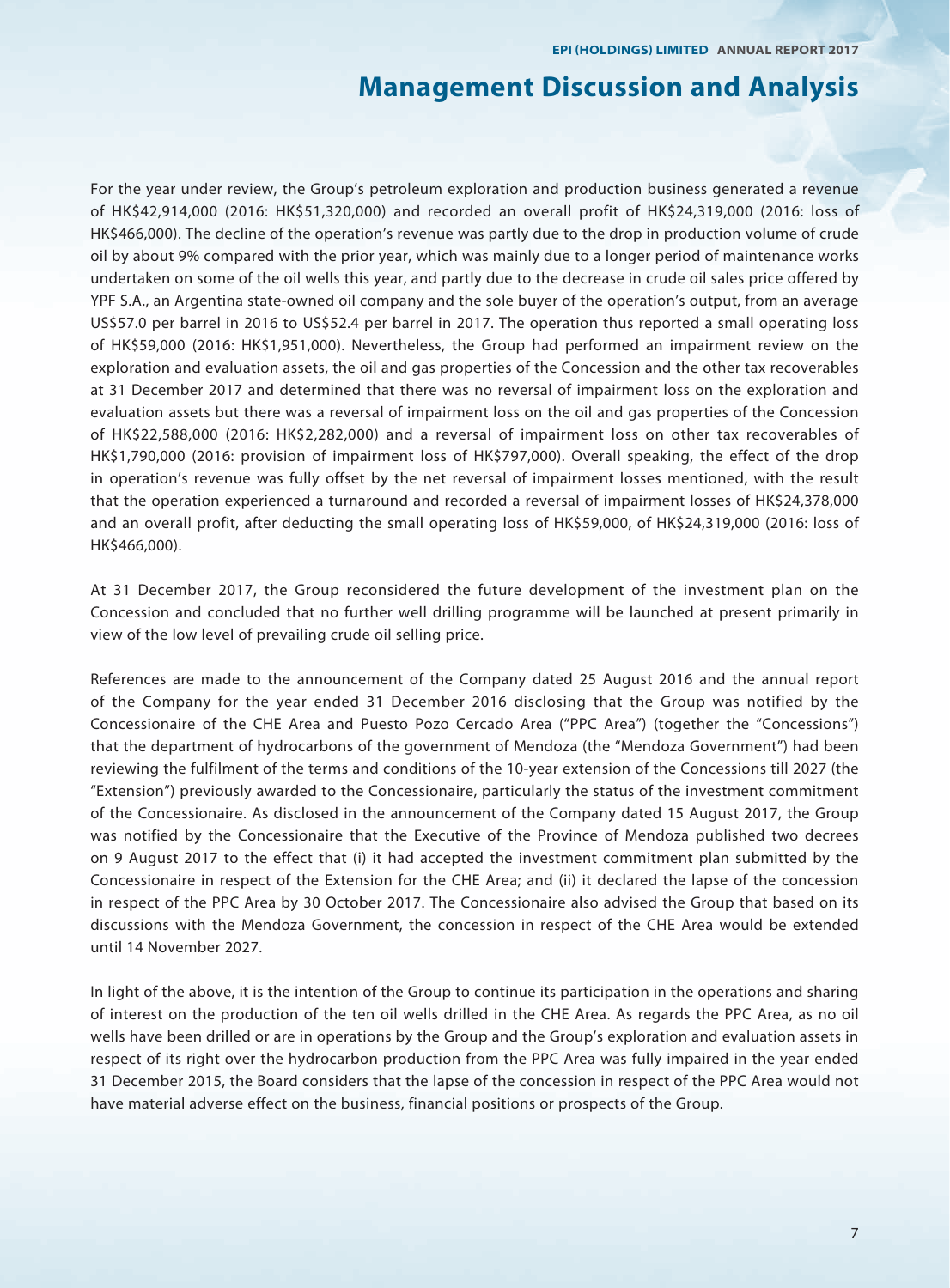#### **Money Lending**

During the year ended 31 December 2017, the Group's money lending business recorded a decrease in revenue and operating profit by reporting HK\$7,797,000 (2016: HK\$10,133,000) and HK\$7,927,000 (2016: HK\$9,920,000) respectively. Such decreases were mainly due to the lower average amount of loans advanced to borrowers during the current year. Before granting loans to potential customers, the management uses internal credit assessment process to assess the potential borrower's credit quality and defines the credit limits granted to the borrowers. The credit limits attributed to the borrowers are reviewed by the management regularly.

At 31 December 2017, the loans portfolio held by the Group amounted to HK\$67,235,000 with details as follows:

|                              | Approximate<br>weighting to<br>the value of |                            |                 |
|------------------------------|---------------------------------------------|----------------------------|-----------------|
| <b>Category of borrowers</b> | the Group's<br>loan portfolio               | Interest rate<br>per annum | <b>Maturity</b> |
|                              | %                                           | $\%$                       |                 |
| Corporate                    | 100.00                                      | $10 - 18$                  | Within one year |

There was no default in repayments from borrowers and no impairment loss was recognised against the loan receivables during the current year.

#### **Investment in Securities**

The Group generally acquires securities listed on the Stock Exchange or other recognised stock exchanges and over-the-counter markets with good liquidity that can facilitate swift execution of securities transactions. For making investment or divestment decision on securities of individual target company, references will usually be made to the latest financial information, news and announcements issued by the target company, investment analysis reports that the Company has access to, as well as industry or macro-economic news. When deciding on acquiring securities to be held for long-term purpose, particular emphasis will be placed on the past financial performance of the target company including its sales and profit growth, financial healthiness, dividend policy, business prospect, industry and macro-economic outlook. When deciding on acquiring securities to be held other than for long-term purpose, in addition to the factors mentioned, references will also be made to prevailing market sentiments on different sectors of the investment markets. In terms of return, for long-term securities investments, the Company mainly emphasises on return of investment in form of capital appreciation and dividend/interest income. For securities investment other than for long-term holding, the Company mainly emphasises on return of investment in form of trading gains.

At 31 December 2017, the Group's investment in securities operation held a financial asset at fair value through profit or loss ("FVTPL") portfolio valued HK\$95,849,000 (2016: HK\$27,454,000), comprising equity securities listed in Hong Kong, and an available-for-sale ("AFS") investment portfolio (constituted by noncurrent and current portions) valued at HK\$144,877,000 (2016: nil), comprising debt securities listed in Hong Kong or overseas. As a whole, the operation recorded a revenue of HK\$7,159,000 (2016: HK\$800,000) and a profit of HK\$51,587,000 (2016: loss of HK\$4,099,000).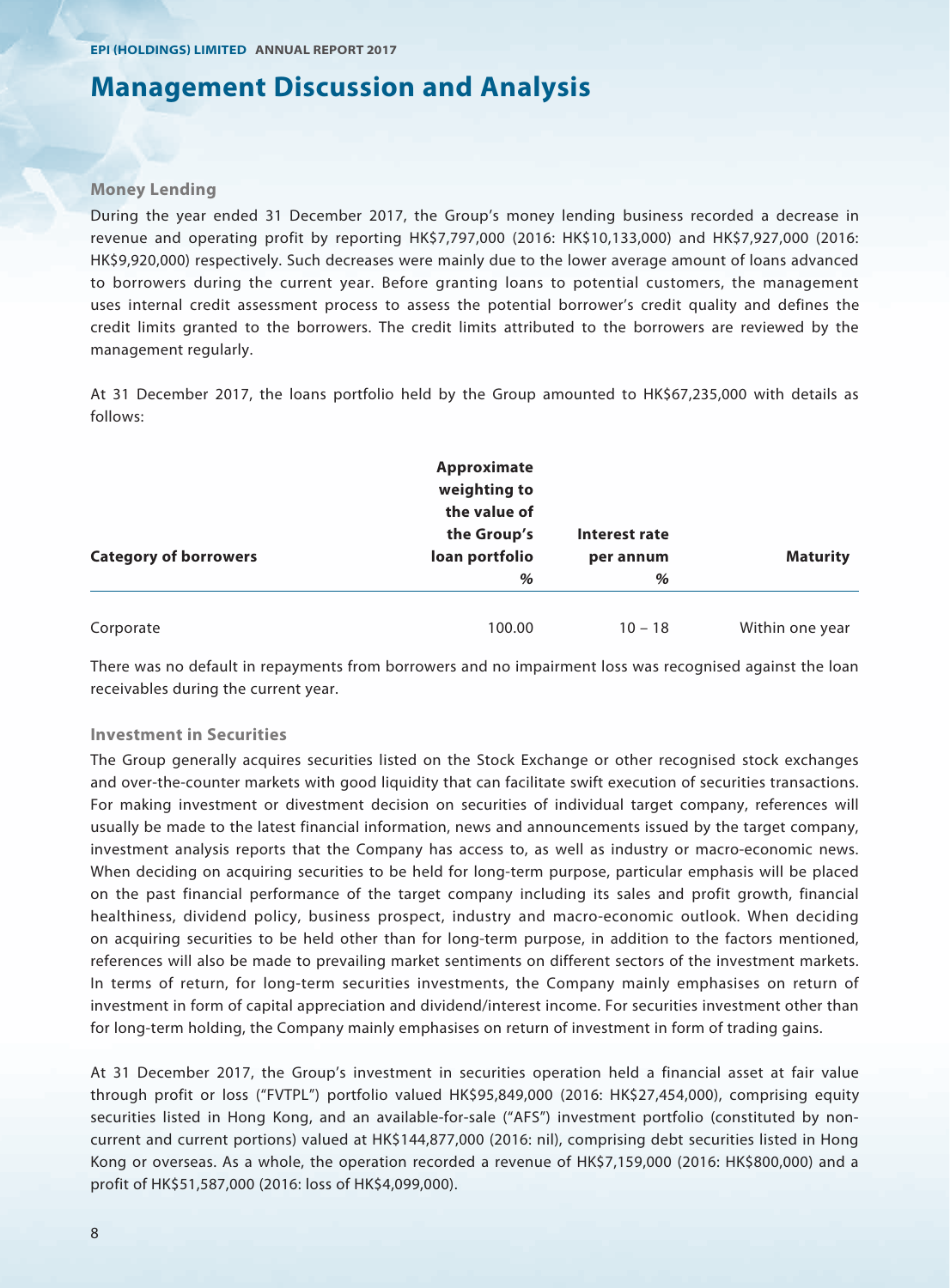#### *Financial assets at FVTPL*

At 31 December 2017, the Group held a financial asset at FVTPL portfolio amounting to HK\$95,849,000 measured at market/fair value. During the year under review, the portfolio generated a revenue of HK\$2,088,000 (2016: HK\$800,000) representing dividends from equity securities of HK\$1,832,000 (2016: HK\$800,000) and interest income from debt securities of HK\$256,000 (2016: nil). The Group recognised a net gain on financial assets at FVTPL of HK\$45,101,000, which comprised net unrealised gain and net realised gain of HK\$25,921,000 and HK\$19,180,000 respectively (2016: net loss on financial assets at FVTPL of HK\$4,344,000, which comprised net unrealised loss and net realised loss of HK\$3,313,000 and HK\$1,031,000 respectively). Such gains earned by the financial asset at FVTPL portfolio was largely due to the general upturn and strong momentum of financial market in Hong Kong during the second half of 2017.

At 31 December 2017, the Group invested in different categories of companies and their weightings to the market/fair value of the Group's financial asset at FVTPL portfolio of HK\$95,849,000 are as below:

| <b>Category of companies</b>                               | Approximate<br>weighting to the<br>market/fair value of<br>the Group's financial<br>asset at FVTPL portfolio<br>% |
|------------------------------------------------------------|-------------------------------------------------------------------------------------------------------------------|
|                                                            |                                                                                                                   |
| Banking                                                    | 14.73                                                                                                             |
| Jewelry, pharmaceutical and health food products retailing | 45.47                                                                                                             |
| Petroleum exploration and production                       | 4.87                                                                                                              |
| Property                                                   | 20.45                                                                                                             |
| Real estate investment trust                               | 7.56                                                                                                              |
| Others                                                     | 6.92                                                                                                              |
|                                                            | 100.00                                                                                                            |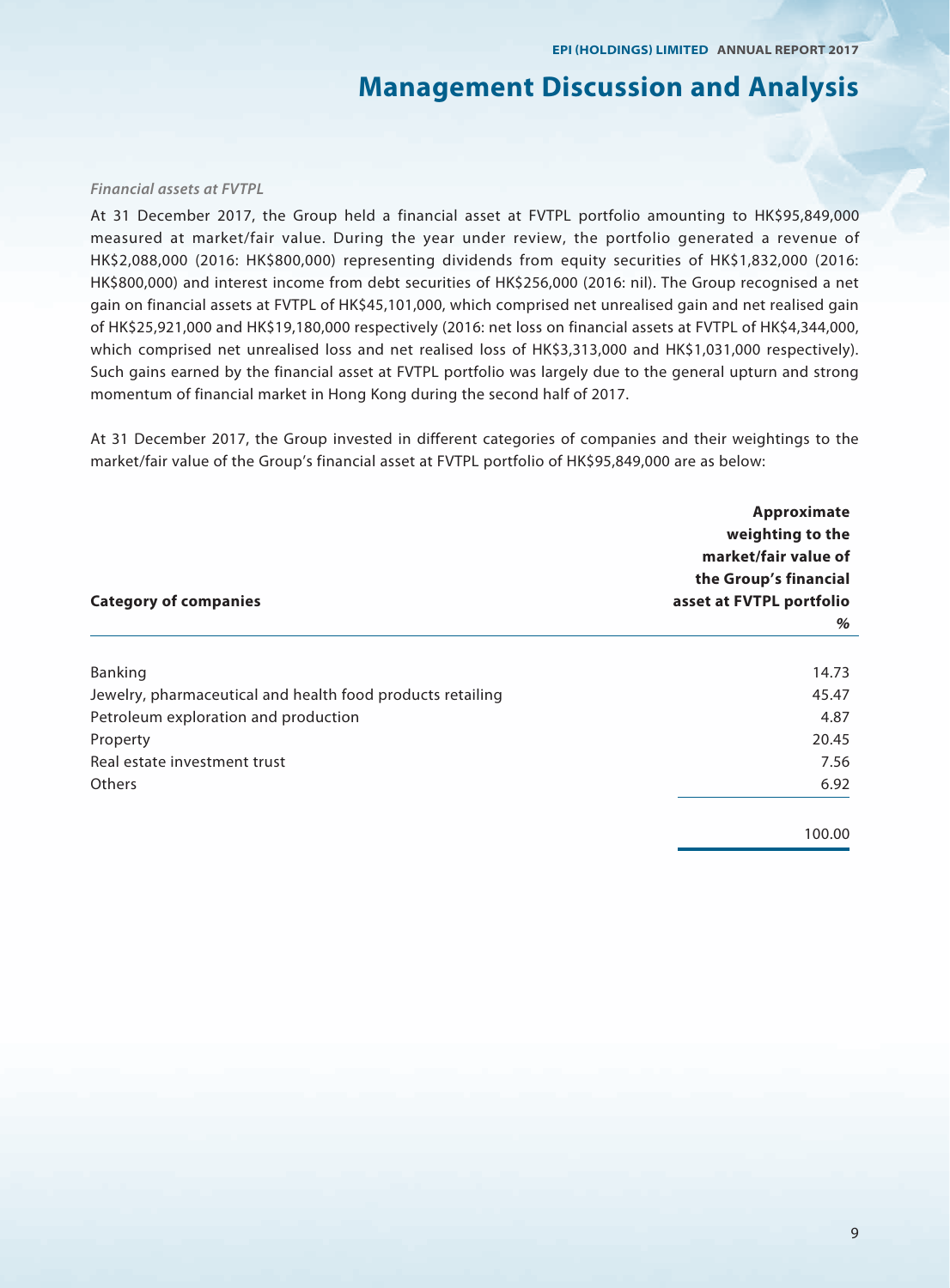At 31 December 2017, the weightings of the Group's top five investments to the market/fair value of the Group's financial asset at FVTPL portfolio of HK\$95,849,000 (together with other information) were as below:

| Investee company's name<br>and its principal activities <sup>#</sup>                                                                                                                                                                                                                                             | Approximate<br>weighting to<br>the market/<br>fair value of<br>the Group's<br>securities<br>investment<br>porfolio<br>% | % of<br>shareholding<br>interest<br>$\%$ | Acquisition<br>costs<br><b>HK\$'000</b> | * Acquisition<br>costs during the<br>year/carrying<br>amount as at<br>1 January<br>2017<br><b>HK\$'000</b> | Market/fair<br>value as at<br>31 December<br>2017<br><b>HK\$'000</b> | Accumulated<br>unrealised<br>gain (loss)<br>recognised up<br>to<br>31 December<br>2017<br><b>HK\$'000</b> | <b>Unrealised</b><br>gain (loss)<br>recognised<br>during the<br>year ended<br>31 December<br>2017<br><b>HK\$'000</b> | # Investee company's<br>financial performance                                                                                                                                                                                                                           | * Future prospects of the<br>investee company                                                                                                                                                                                                                                                                                                                                                                                                                    |
|------------------------------------------------------------------------------------------------------------------------------------------------------------------------------------------------------------------------------------------------------------------------------------------------------------------|-------------------------------------------------------------------------------------------------------------------------|------------------------------------------|-----------------------------------------|------------------------------------------------------------------------------------------------------------|----------------------------------------------------------------------|-----------------------------------------------------------------------------------------------------------|----------------------------------------------------------------------------------------------------------------------|-------------------------------------------------------------------------------------------------------------------------------------------------------------------------------------------------------------------------------------------------------------------------|------------------------------------------------------------------------------------------------------------------------------------------------------------------------------------------------------------------------------------------------------------------------------------------------------------------------------------------------------------------------------------------------------------------------------------------------------------------|
| Larry Jewelry International                                                                                                                                                                                                                                                                                      |                                                                                                                         |                                          | A                                       | B                                                                                                          | C                                                                    | $D = C - A$                                                                                               | $E = C - B$                                                                                                          |                                                                                                                                                                                                                                                                         |                                                                                                                                                                                                                                                                                                                                                                                                                                                                  |
| <b>Company Limited</b><br>(stock code: 8351)<br>Designing, sales and retailing of<br>fine jewelry products in Hong<br>Kong & Singapore; sourcing,<br>processing, repackaging<br>& retailing of Chinese<br>pharmaceutical products, dry<br>seafood, health products &<br>foodstuff in Hong Kong, China<br>& Macau | 45.47                                                                                                                   | 2.633                                    | 18,549                                  | 18,549                                                                                                     | 43,581                                                               | 25,032                                                                                                    |                                                                                                                      | 25,032 For the year ended<br>31 December 2017,<br>revenue increased by<br>65% to HK\$434,748,000<br>while loss for the year<br>increased by 874% to<br>HK\$816,569,000 as<br>compared to 2016.                                                                          | The investee company remains<br>cautiously optimistic in the luxury<br>jewelry market in the long-run<br>and will explore opportunities<br>to broaden the geographic base<br>of customer to markets outside<br>Hong Kong and Singapore. It will<br>review the sales network and<br>introduce more locally made<br>products for its pharmaceutical<br>business.                                                                                                   |
| <b>Emperor International</b><br><b>Holdings Limited</b><br>(stock code: 163)<br>Property investments,<br>properties development and<br>hospitality                                                                                                                                                               | 20.45                                                                                                                   | 0.203                                    | 18,278                                  | 18,278                                                                                                     | 19,598                                                               | 1,320                                                                                                     |                                                                                                                      | 1.320 For the six months ended<br>30 September 2017,<br>revenue decreased by 34%<br>to HK\$1,465,986,000 while<br>its results experienced a<br>turnaround and recorded<br>a profit for the period<br>of HK\$1,684,417,000 as<br>compared to the same<br>period in 2016. | The investee company adopts<br>a pro-active approach to<br>establishing an investment<br>property portfolio by optimising<br>the balance between retail and<br>non-retail premises. In addition,<br>the investee company continues<br>to source quality and upscale<br>investment properties with<br>good potential to enhance its<br>investment properties portfolio<br>and lay a solid foundation for<br>expanding recurrent rental<br>income in the long-run. |
| <b>Link Real Estate Investment</b><br><b>Trust</b><br>(stock code: 823)<br>Real estate investment trust                                                                                                                                                                                                          | 7.56                                                                                                                    | 0.005                                    | 6.285                                   | 6.285                                                                                                      | 7.245                                                                | 960                                                                                                       | 960                                                                                                                  | For the six months ended<br>30 September 2017,<br>revenue increased by<br>7% to HK\$4,949 million<br>and profit for the period<br>increased by 100% to<br>HK\$12,139 million as<br>compared to the same<br>period in 2016.                                              | The focus of the investee<br>company remains as consistently<br>executing a strategy to build a<br>sustainable business, prudently<br>improving the overall quality of its<br>portfolio and actively managing<br>risks.                                                                                                                                                                                                                                          |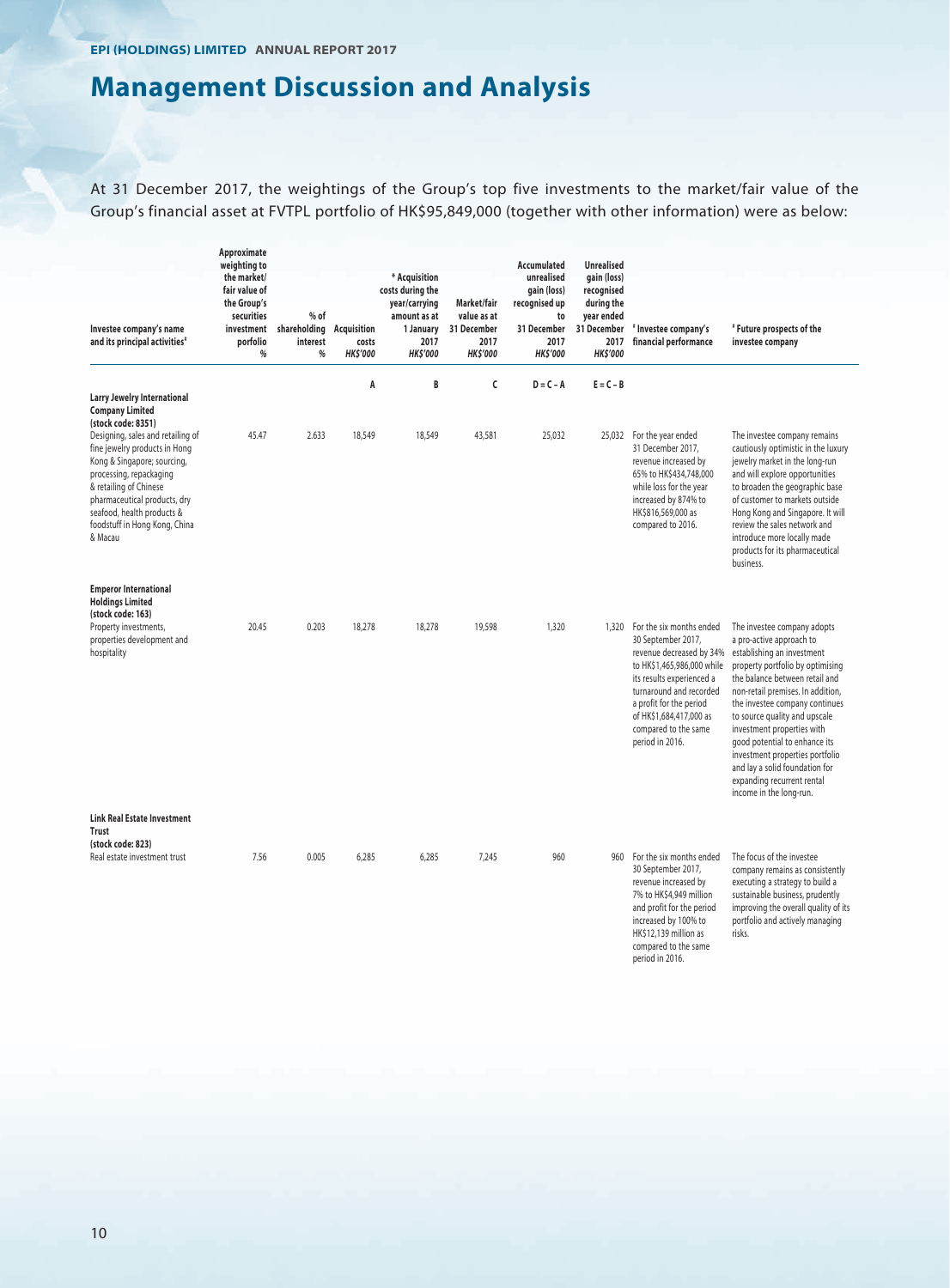|                                                             | Approximate<br>weighting to<br>the market/<br>fair value of<br>the Group's<br>securities | $%$ of                        |                                                | * Acquisition<br>costs during the<br>year/carrying<br>amount as at | Market/fair<br>value as at             | Accumulated<br>unrealised<br>gain (loss)<br>recognised up<br>to | <b>Unrealised</b><br>gain (loss)<br>recognised<br>during the<br>year ended |                                                                                                                                                                                                                                               |                                                                                                                                                                                                                                                                                                                                                                                                                                                                                                                              |
|-------------------------------------------------------------|------------------------------------------------------------------------------------------|-------------------------------|------------------------------------------------|--------------------------------------------------------------------|----------------------------------------|-----------------------------------------------------------------|----------------------------------------------------------------------------|-----------------------------------------------------------------------------------------------------------------------------------------------------------------------------------------------------------------------------------------------|------------------------------------------------------------------------------------------------------------------------------------------------------------------------------------------------------------------------------------------------------------------------------------------------------------------------------------------------------------------------------------------------------------------------------------------------------------------------------------------------------------------------------|
| Investee company's name<br>and its principal activities*    | investment<br>porfolio<br>$\%$                                                           | shareholding<br>interest<br>% | <b>Acquisition</b><br>costs<br><b>HK\$'000</b> | 1 January<br>2017<br><b>HK\$'000</b>                               | 31 December<br>2017<br><b>HK\$'000</b> | 31 December<br>2017<br><b>HK\$'000</b>                          | 31 December<br>2017<br><b>HK\$'000</b>                                     | # Investee company's<br>financial performance                                                                                                                                                                                                 | * Future prospects of the<br>investee company                                                                                                                                                                                                                                                                                                                                                                                                                                                                                |
| <b>HSBC Holdings plc</b><br>(stock code: 5)                 |                                                                                          |                               | A                                              | B                                                                  | C                                      | $D = C - A$                                                     | $E = C - B$                                                                |                                                                                                                                                                                                                                               |                                                                                                                                                                                                                                                                                                                                                                                                                                                                                                                              |
| <b>Banking business</b><br><b>Industrial and Commercial</b> | 7.51                                                                                     | negligible                    | 7,196                                          | 7,196                                                              | 7,196                                  |                                                                 | $\sim$                                                                     | For the year<br>ended 31 December<br>2017, interest income,<br>as its major source of<br>revenue, decreased by<br>3% to US\$40,995 million<br>while profit for the year<br>increased by 245% to<br>US\$11.879 million as<br>compared to 2016. | With an international network<br>covering 90% of global trade flows<br>and a leading presence in the<br>world's fastest growing region, the<br>investee company is of the view<br>that it is in a prime position to help<br>its customers capitalize on the<br>broad-based global growth.                                                                                                                                                                                                                                    |
| <b>Bank of China Limited</b><br>(stock code: 1398)          |                                                                                          |                               |                                                |                                                                    |                                        |                                                                 |                                                                            |                                                                                                                                                                                                                                               |                                                                                                                                                                                                                                                                                                                                                                                                                                                                                                                              |
| <b>Banking business</b>                                     | 7.22                                                                                     | 0.001                         | 6,908                                          | 6,908                                                              | 6,919                                  | 11                                                              |                                                                            | 11 For the year<br>ended 31 December<br>2017, interest income,<br>as its major source of<br>revenue, increased by<br>11% to RMB522.078<br>million and profit for the<br>year increased by 3% to<br>RMB287.451 million as<br>compared to 2016. | Based on the vision of building<br>a world-class and modern<br>financial enterprise with global<br>competitiveness by adhering<br>to the principles of delivering<br>excellence, sticking to the source,<br>customer favourite, leading in<br>innovation, security and prudence,<br>and people-oriented, the investee<br>company is of the view that it will<br>achieve sustainable and healthy<br>development during the process<br>of providing services for the real<br>economy and the supply-side<br>structural reform. |
| <b>Others</b>                                               | 11.79                                                                                    |                               | 12,736                                         | 12,712                                                             | 11,310                                 | (1,426)                                                         | $(1,402)$ -                                                                |                                                                                                                                                                                                                                               |                                                                                                                                                                                                                                                                                                                                                                                                                                                                                                                              |
|                                                             | 100.00                                                                                   |                               | 69,952                                         | 69,928                                                             | 95,849                                 | 25,897                                                          | 25,921                                                                     |                                                                                                                                                                                                                                               |                                                                                                                                                                                                                                                                                                                                                                                                                                                                                                                              |

Extracted from published financial information of the investee companies.

\* The amount represented the costs of the securities acquired during the year ended 31 December 2017 and/or the carrying amount of the securities brought forward from the prior financial year after accounting for additional acquisition and/or disposal of the securities (if any) during the current year.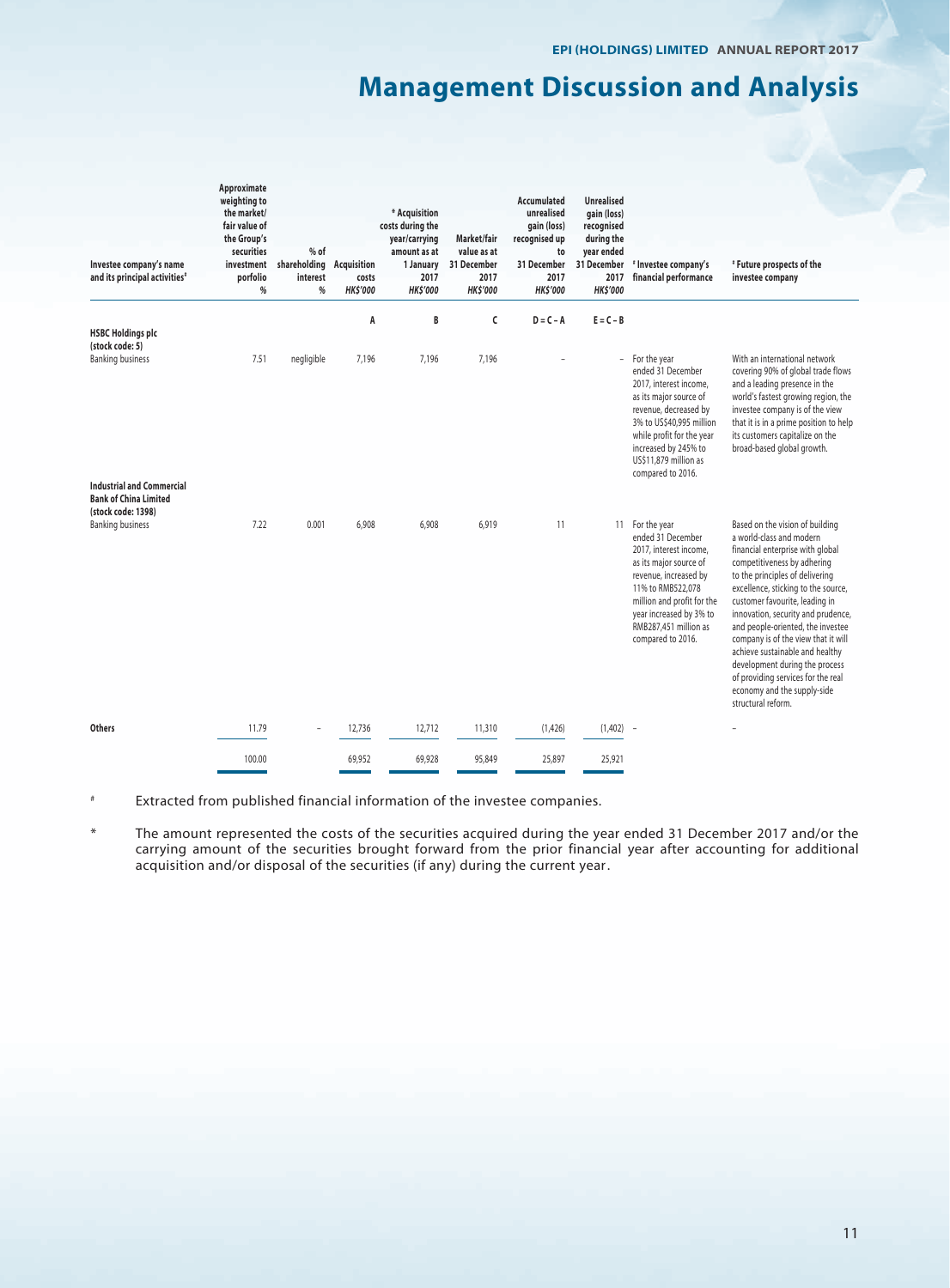#### *AFS investments*

At 31 December 2017, the Group's AFS investment portfolio (constituted by non-current and current portions) of HK\$144,877,000 (2016: nil) was measured at market/fair value. During the year under review, the Group's AFS investment portfolio generated total revenue amounting to HK\$5,071,000 (2016: nil) representing interest income from debt securities. According to the maturity of the AFS investments, part of the AFS investment portfolio of HK\$23,344,000 was classified as current assets.

During the year under review, the Group invested approximately HK\$145,396,000 for acquiring debt securities in the aggregate principal amount of US\$18,600,000 issued by an aircraft leasing company and seven property companies listed on the Stock Exchange. The Group had commenced its investments in debt securities during the year which offer stable returns.

At the year end, a net fair value loss on the AFS investment portfolio amounting to HK\$519,000 (2016: nil) was recognised as other comprehensive expense.

At 31 December 2017, the Group invested in debt securities issued by an aircraft leasing company and seven property companies and their respective weightings to the market/fair value of the Group's AFS investment portfolio of HK\$144,877,000 (together with other information) were as below:

| <b>Category of companies</b> | Approximate<br>weighting to the<br>market/fair value<br>of the Group's<br>portfolio<br>% | AFS investment Yield to maturity on<br>acquisition date<br>% | Acquisition<br>costs<br><b>HK\$'000</b> | * Acquisition costs<br>during the year/<br>carrying amount<br>as at<br>1 January 2017<br><b>HK\$'000</b> | Market/fair<br>value as at<br>31 December 2017<br><b>HK\$'000</b> | Accumulated<br>fair value loss<br>recognised up to<br>31 December 2017<br><b>HK\$'000</b> | <b>Fair value loss</b><br>recognised during<br>the year ended<br>31 December 2017<br><b>HK\$'000</b> |
|------------------------------|------------------------------------------------------------------------------------------|--------------------------------------------------------------|-----------------------------------------|----------------------------------------------------------------------------------------------------------|-------------------------------------------------------------------|-------------------------------------------------------------------------------------------|------------------------------------------------------------------------------------------------------|
|                              |                                                                                          |                                                              | A                                       | B                                                                                                        |                                                                   | $D = C - A$                                                                               | $E = C - B$                                                                                          |
| Aircraft leasing             | 10.51                                                                                    | 4.93                                                         | 15,444                                  | 15,444                                                                                                   | 15,231                                                            | (213)                                                                                     | (213)                                                                                                |
| Property                     | 89.49                                                                                    | $4.56 - 8.75$                                                | 129,952                                 | 129,952                                                                                                  | 129,646                                                           | (306)                                                                                     | (306)                                                                                                |
|                              | 100.00                                                                                   |                                                              | 145,396                                 | 145,396                                                                                                  | 144,877                                                           | (519)                                                                                     | (519)                                                                                                |

The amount represented the costs of the securities acquired during the year ended 31 December 2017 and/or the carrying amount of the securities brought forward from the prior financial year after accounting for additional acquisition and/or disposal of the securities (if any) during the current financial year.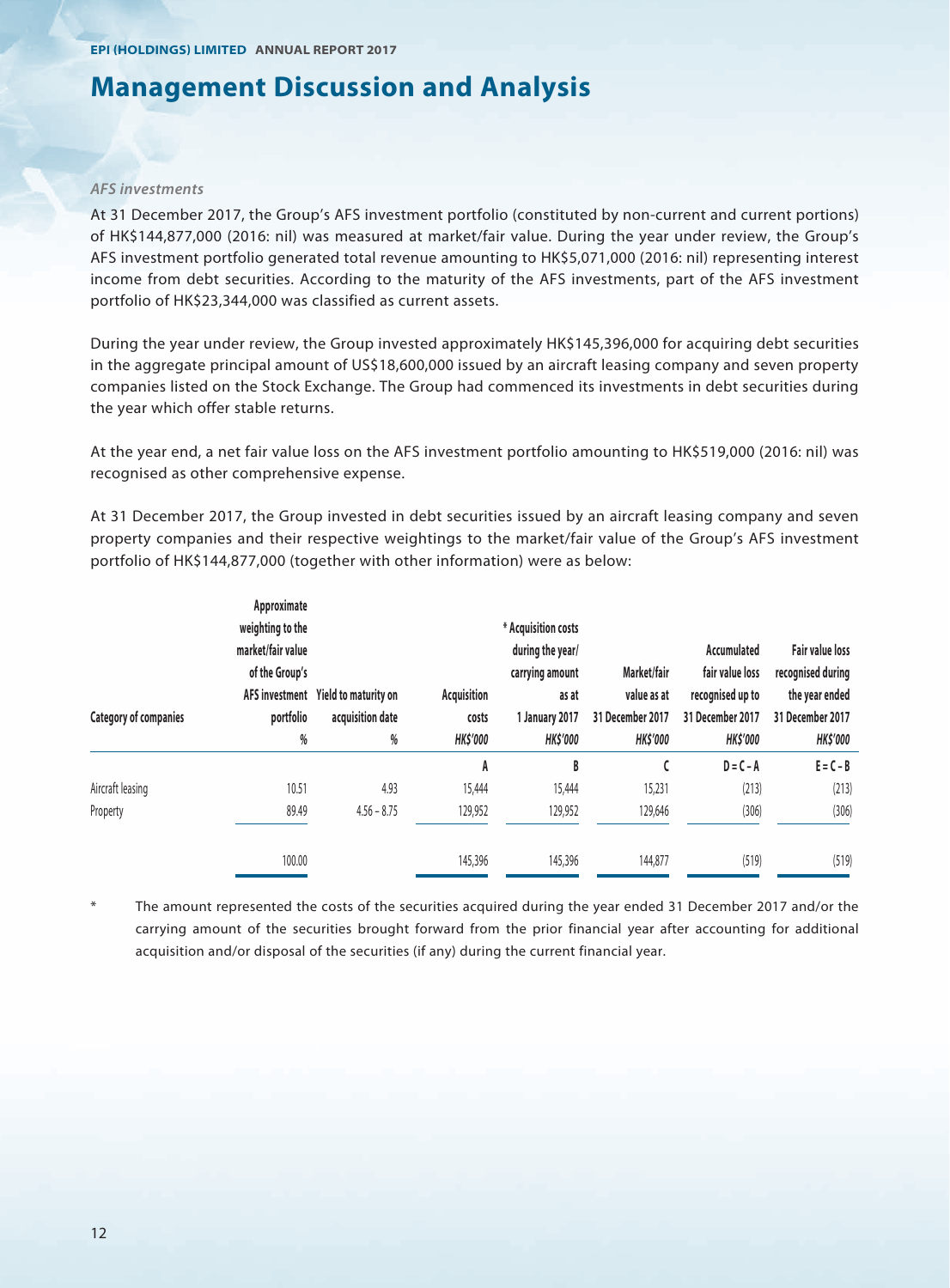#### **Overall Results**

For year ended 31 December 2017, the Group reported a loss attributable to owners of the Company of HK\$54,855,000 (2016: HK\$31,079,000) that was mainly attributable to the recognition of the share-based payments expense of HK\$73,257,000 recorded for the grant of share options to directors and employees in May 2017 and the recognition of loss in the net fair value changes on convertible notes of HK\$39,158,000 for the convertible notes issued in April 2017, which were both non-cash in nature, despite the profitable results contributed by the Group's all three business segments, namely, petroleum exploration and production, money lending and investment in securities and the decrease in corporate expenses by 46% to HK\$14,299,000 (2016: HK\$26,397,000). Basic loss per share was HK1.17 cents and increased by HK0.41 cent compared to the prior year (2016: HK0.76 cent). If the effect of the share-based payments expense, the net fair value changes on convertible notes and the reversal of impairment losses of HK\$24,378,000 in relation to the Group's oil and gas properties in Argentina were excluded, the Group would have, for illustrative purpose, reported a profit of HK\$33,182,000 for the current year which essentially reflects the operating results of the Group.

## **FINANCIAL REVIEW**

#### **Liquidity, Financial Resources and Capital Structure**

On 11 April 2017, the Company entered into an agreement with an investor for the subscription of the 3% convertible notes in aggregate principal amount of HK\$80,000,000 which could be converted into ordinary shares of the Company at an initial conversion price of HK\$0.36 per share (the "CN Subscription"). The completion of the CN Subscription took place on 26 April 2017 and net proceeds of HK\$79,852,000 were raised. The Company intended to use approximately 50% of the net proceeds as working capital for the money lending business and the remaining for the investment in securities business of the Group. The Group recorded a net fair value loss on convertible notes amounting to HK\$39,158,000 that was mainly driven by the increase in the Company's share price between the date of entering the subscription agreement for the convertible notes i.e. 11 April 2017 and the financial year end date i.e. 31 December 2017. Further details of the issuance of convertible notes were set out in the announcements of the Company dated 11 April 2017 and 26 April 2017.

On 16 June 2017, the Company entered into a placing agreement with a placing agent whereby the Company conditionally agreed to place, through the placing agent, on a best effort basis, up to 651,000,000 new shares of the Company to not less than six independent places at the placing price of HK\$0.308 per share (the "Share Placement"). The completion of the Share Placement took place on 4 July 2017, the net proceeds from the Share Placement, after deducting directly attributable costs of HK\$5,117,000 from gross proceeds of HK\$200,508,000, were approximately HK\$195,391,000. The Company intended to allocate the net proceeds on a 50:50 basis between the Group's money lending and investment in securities businesses but may apply the net proceeds toward funding investment opportunities which the Board considers to be in the interest of the Company. Further details of the Share Placement were set out in the announcements of the Company dated 16 June 2017 and 4 July 2017.

At 31 December 2017, approximately 70% of the funds raised through the CN Subscription and Share Placement had been used as the working capital of the Group's money lending and investment in securities businesses.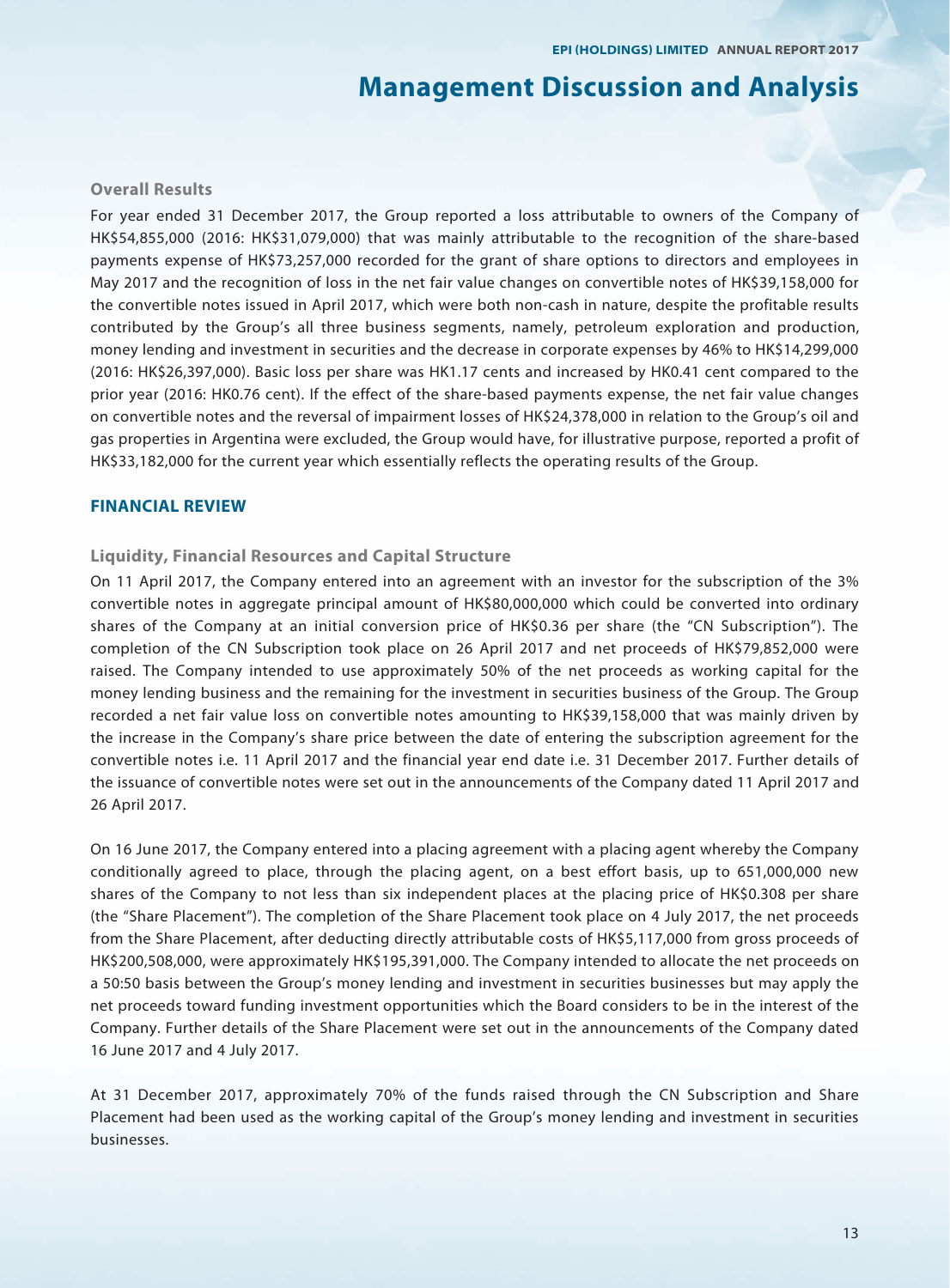On 8 November 2017, two indirectly wholly owned subsidiaries of the Company, Mega Link Hengtian (Xiamen) Equity Investment Co., Ltd. and Xiamen Mega Link Hengtian Zhichuang Investment Management Partners Corporation (Limited Partnership), entered into a limited partnership agreement (the "Limited Partnership Agreement") with two independent parties in respect of, among other matters, the establishment of a limited partnership (the "Limited Partnership") and the subscription of interest therein. Pursuant to the Limited Partnership Agreement, the total capital commitment to the Limited Partnership is RMB120,000,000 in which the Group has committed to contribute a total of RMB61,510,000 to subscribe for an aggregate approximately 51.26% interest in the Limited Partnership. The purpose of the Limited Partnership is to invest in a series of projects in the smart city big data industry in the PRC. It is expected that the Limited Partnership will invest in smart city and big data application projects in the next few years and will construct cloud computing data centers. At 31 December 2017, capital had not yet been injected into the Limited Partnership. Details of the Limited Partnership were set out in the announcement of the Company dated 8 November 2017.

During the year ended 31 December 2017, the Group financed its operation mainly by cash generated from its operations, funds raised through the CN Subscription and the Share Placement, and shareholders' funds. At the year end, the Group had current assets of HK\$524,860,000 (2016: HK\$325,119,000) and liquid assets comprising bank balances and cash as well as financial assets at FVTPL totaling HK\$383,198,000 (2016: HK\$209,658,000). The Group's current ratio, calculated based on current assets over current liabilities of HK\$143,613,000 (2016: HK\$21,892,000), was about 3.7 (2016: 14.9). The decrease in current ratio in the current year was mainly attributed to the recognition of convertible notes of HK\$76,145,000 (2016: nil) and derivative financial liability of HK\$46,617,000 (2016: nil) on the convertible notes, and the application of funds for acquiring the AFS investments which were largely classified as non-current assets. At 31 December 2017, the Group's trade and other receivables and prepayments amounted to HK\$49,324,000 (2016: HK\$11,996,000), which mainly comprised deposits placed with securities brokers in relation to securities trading activities.

At 31 December 2017, the net assets of the Group increased to HK\$559,116,000 (2016: HK\$345,842,000). The Group's gearing ratio, calculated on the basis of total liabilities of HK\$147,804,000 (2016: HK\$21,892,000) divided by total assets of HK\$706,920,000 (2016: HK\$367,734,000), was about 21% (2016: 6%). The finance costs for the year amounted to HK\$4,955,000, which represented the effective interest on convertible notes issued in April 2017 (2016: HK\$6,788,000, represented mainly interest on bank borrowings which were fully repaid in November 2016).

With the amount of liquid assets on hand, the management is of the view that the Group has sufficient financial resources to meet its ongoing operational requirements.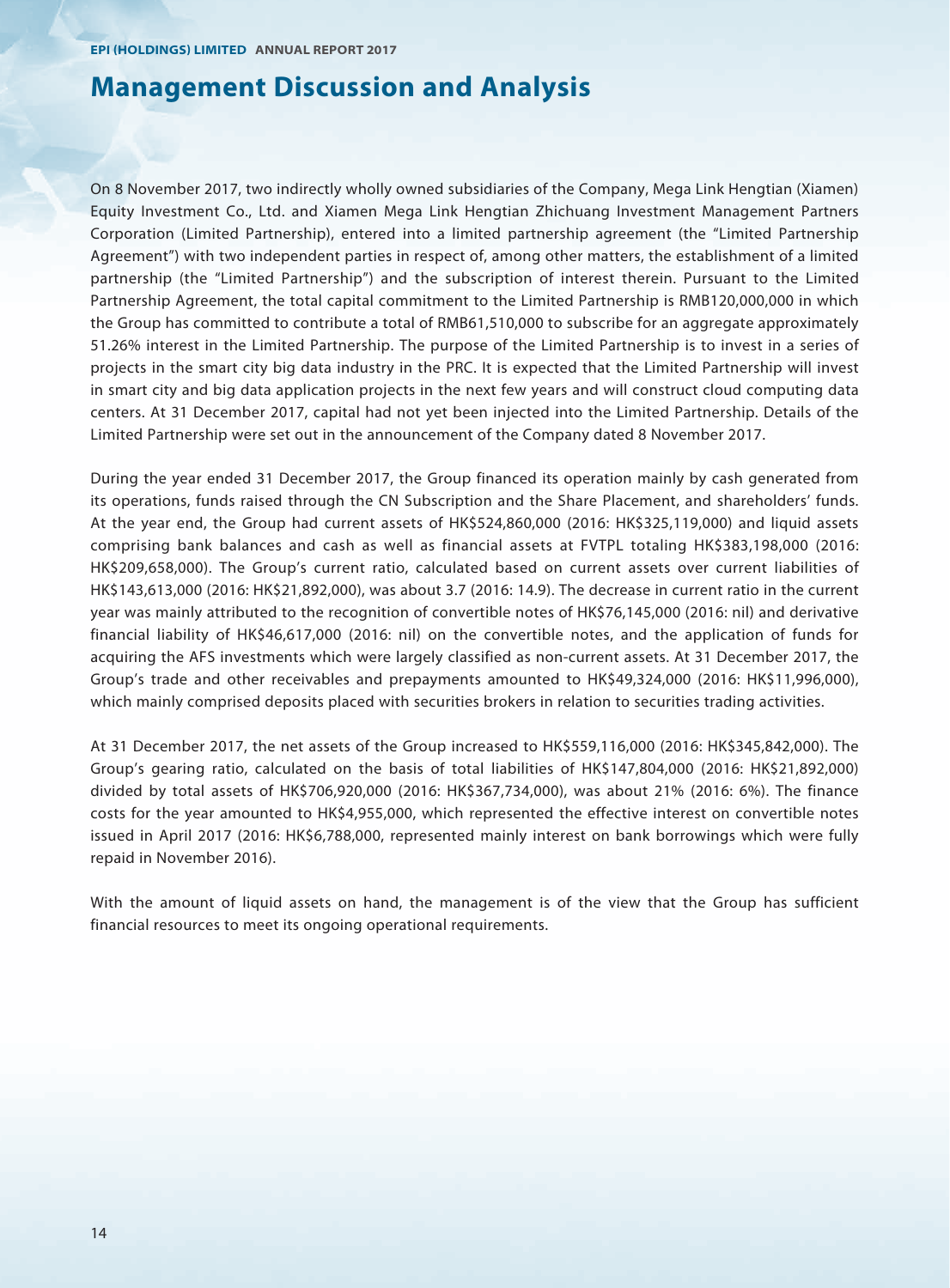#### **Foreign Currency Management**

The monetary assets and liabilities as well as business transactions of the Group are mainly denominated in HK\$, US\$, RMB and ARS. During the year under review, the Group had not experienced any significant exchange rate exposure to US\$ as HK\$ and US\$ exchange rate is pegged. Besides, the Group continuously monitors foreign exchange exposure of RMB and will consider a formal foreign currency hedging policy for RMB should the needs arise. As for the Group's petroleum operation in Argentina, the oil selling proceeds are quoted at US\$ and converted into ARS for settlement at official exchange rate on a monthly basis, and a majority of the investment and operating costs including infrastructure and equipment, drilling costs, completion costs and workover jobs are based on US\$ and converted into ARS for payments. The Group currently does not have a formal foreign currency hedging policy for ARS, however, the management regularly monitors foreign exchange exposure of ARS and will undertake appropriate hedging measures should significant exposures arise.

#### **Contingent Liability**

At 31 December 2017, the Group had no significant contingent liability (2016: nil).

#### **Pledge of Assets**

At 31 December 2016, the following assets were pledged to secure the Group's bank borrowings which had been fully repaid during the year ended 31 December 2016 but the release of the security pledged was in process:

- (i) the entire issued share capital of EP Energy;
- (ii) the entire issued share capital of Have Result; and
- (iii) the entire issued share capital of two wholly owned subsidiaries of the Company which together hold the entire stock capital of EP Energy.

At 31 December 2017, the release of the security pledged was completed and the Group had no pledged assets.

#### **Capital Commitment**

At 31 December 2017, pursuant to the Limited Partnership Agreement, the Group has committed to contribute a total of RMB61,510,000 to subscribe for the interest in the Limited Partnership and no capital had yet been injected into the Limited Partnership.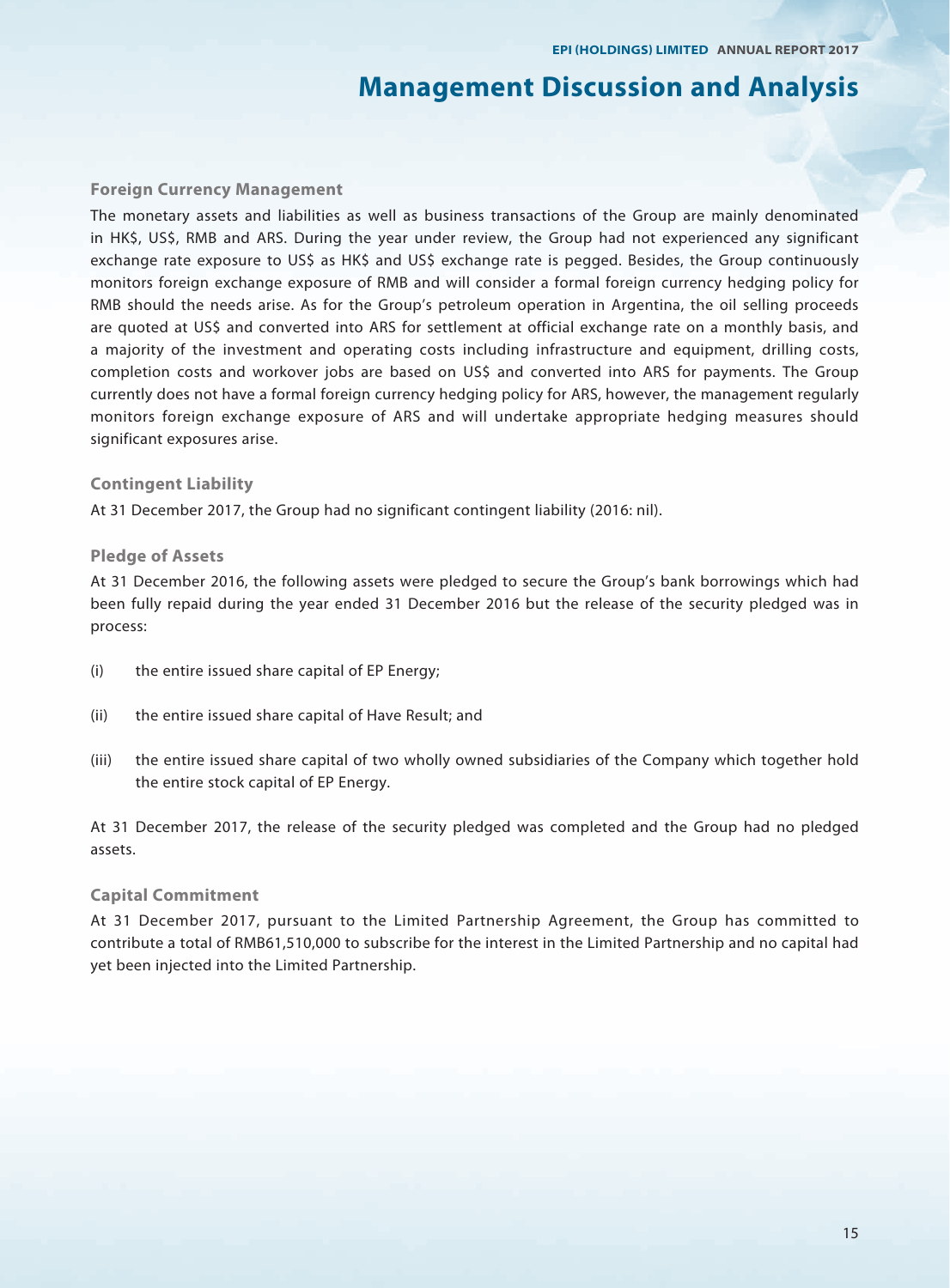## **HUMAN RESOURCES AND REMUNERATION POLICY**

At 31 December 2017, the Group had a total 27 (2016: 17) employees including directors of the Company with 20 (2016: 9) employees in Hong Kong and 7 (2016: 8) employees in Argentina. Staff costs, including directors' emoluments and share-based payments expense, amounted to HK\$83,874,000 for the year (2016: HK\$17,767,000). The increase in staff costs was mainly due to the share-based payments expense for share options granted to directors and staff of HK\$11,962,000 and HK\$61,295,000 respectively. The remuneration packages for directors and staff are normally reviewed annually and are structured by reference to prevailing market terms and individual competence, performance and experience. The Group operates a Mandatory Provident Fund Scheme for employees in Hong Kong and operates employees' pension scheme for employees in Argentina. In addition, the Group provides other employee benefits which include medical insurance, share option scheme and discretionary bonus.

## **PRINCIPAL RISK AND UNCERTAINTIES**

The Group is principally engaged in the business of petroleum exploration and production, money lending and investment in securities. The financial position, operations, businesses and prospects of the Group and its individual business segment are affected by the following significant risk and uncertainty factors:

#### **Business Risk**

The global economic conditions and the state of international financial and investment markets, including the economy, financial and investment markets of the United States, Mainland China and Hong Kong, of which the Group has no control, have significant influences on the business and financial performance of the Group. The management policy to mitigate this risk is to diversify the Group's business and to diversify its investments (where possible) within the same business, as in the case of the Group's investment in securities business.

#### **Market Risk**

The Group's money lending business is operating in a very competitive environment that put pressure on the revenue and profitability of this business. The management policy to mitigate this risk is to continue to put effort in enlarging the market share and enhancing the market competitiveness of this business by various means.

#### **Environmental Risk**

The Group's petroleum exploration and production business is constantly exposed to inherent risks such as pollution, mechanical breakdown of machinery, adverse weather conditions, fire or other calamity. During the petroleum exploration and production process, the Group would expose to potential risks such as pollution, adverse weather conditions or earthquake etc. Any of these factors may cause disruptions to the Group's operations. The Group may also be liable to pay compensations resulting from the above events which may adversely affect its financial performance.

## **Financial Risk**

The Group is exposed to financial risks relating to interest rate, foreign currency, securities price, credit and liquidity risk in its ordinary course of business. For further details of such risks and relevant management policies, please refer to Note 36 to the consolidated financial statements for details.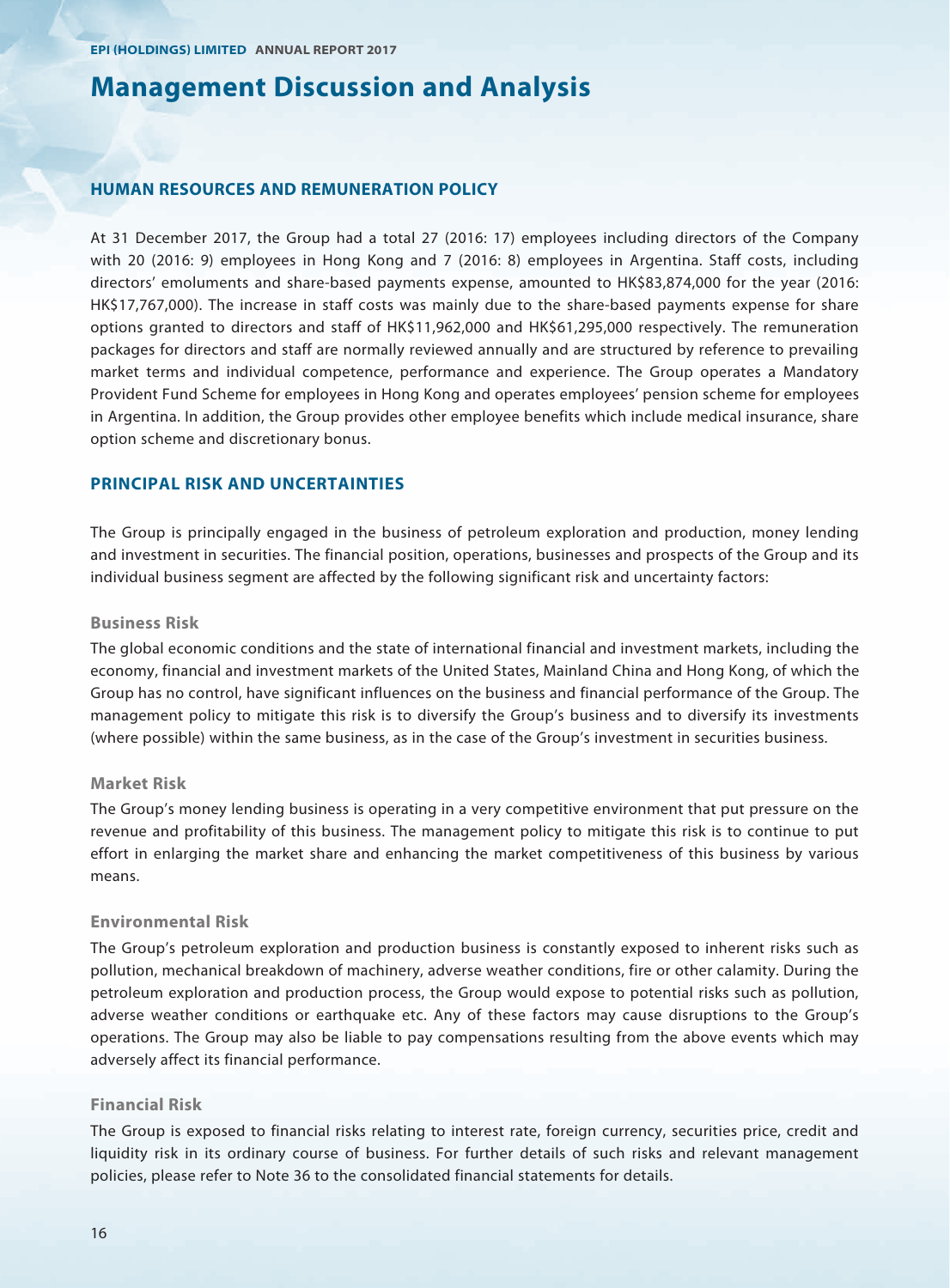## **COMPLIANCE WITH THE RELEVANT LAWS AND REGULATIONS**

As far as the Board and management are aware, the Group has complied in material respects with the relevant laws and regulations that have a significant impact on the business and operation of the Group. During the year under review, there was no material breach of or non-compliance with the applicable laws and regulations by the Group.

### **RELATIONSHIP WITH EMPLOYEES, CUSTOMERS AND SUPPLIERS**

The Group understands the importance of maintaining a good relationship with its employees, customers and suppliers to meet its immediate and long-term business goals. During the year ended 31 December 2017, there were no significant dispute between the Group and its employees, customers and suppliers.

## **ENVIRONMENTAL POLICIES AND PERFORMANCE**

The Group encourages environmental protection and adopts measures to promote environmental awareness of its employees. The Group implements green office practices by encouraging employees to make use of e-statements or scanning copies, double-sided printing and copying and setting up of recycle boxes for reducing and disposing of waste. The Group also reduces green-house emissions by switching off idle lightings and other office equipments after normal working hours. When developing the Group's business, the Group strictly complies with the local law, rules and guidance in relation to environmental protection. The Group regularly review its environmental practices for further improvements.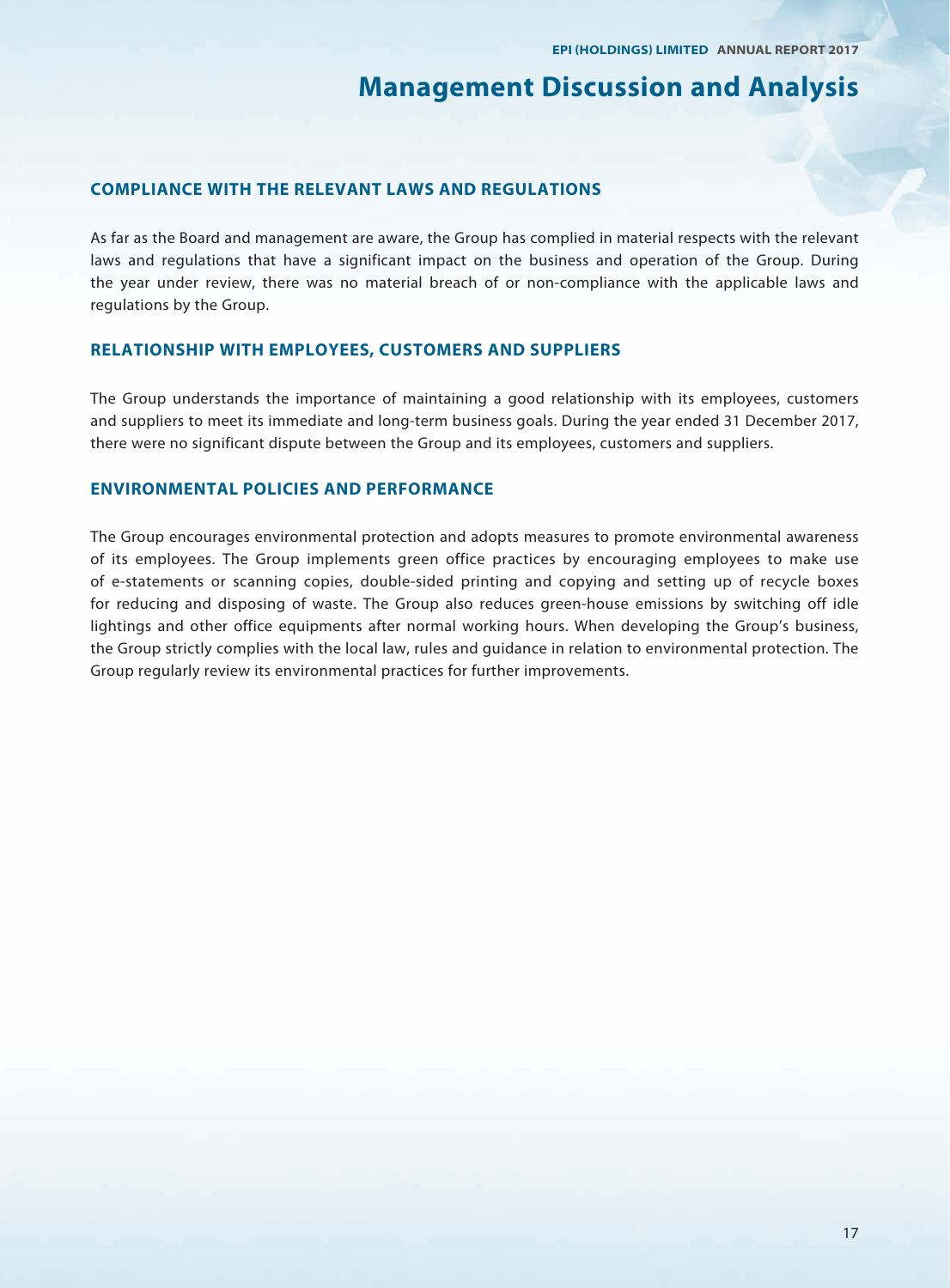## **Biographical Details of Directors and Senior Management**

The biographical details of Directors and senior management as at 29 March 2018, the date of this annual report, are set out below:

## **EXECUTIVE DIRECTORS**

#### **Mr. Suen Cho Hung, Paul ("Mr. Suen"),** *Chairman*

Aged 57, joined the Company as an Executive Director and the Chairman of the Company in October 2016. Mr. Suen holds a Master of Business Administration degree from the University of South Australia. He has extensive experience in strategic planning and corporate management of business enterprises in Hong Kong and the PRC. Mr. Suen is deemed to be a substantial shareholder of the Company through his interests in Billion Expo International Limited, a substantial shareholder of the Company, which is ultimately wholly owned by Mr. Suen.

#### **Mr. Liu Zhiyi ("Mr. Liu"),** *Chief Executive Officer*

Aged 44, joined the Company as an Executive Director in May 2017 and has been appointed as the Chief Executive Officer in January 2018. Mr. Liu is also a director of several subsidiaries of the Company. He holds a bachelor's degree in engineering from Beijing Union University in the PRC. Mr. Liu has extensive experience in the areas of mobile communications and applications, internet system development, information technology and investments. Mr. Liu is deemed to be a substantial shareholder of the Company through his interests in BJHK Company Limited, a substantial shareholder of the Company, which is wholly owned by Mr. Liu.

## **Mr. Sue Ka Lok ("Mr. Sue")**

Aged 52, joined the Company as an Executive Director and the Chief Executive Officer in October 2016 and stepped down from his position as Chief Executive Officer in January 2018. Mr. Sue is a member of the Corporate Governance Committee. He is also a director of certain subsidiaries of the Company. Mr. Sue holds a Bachelor of Economics degree from The University of Sydney in Australia and a Master of Science in Finance degree from the City University of Hong Kong. Mr. Sue is a fellow of the Hong Kong Institute of Certified Public Accountants, a certified practising accountant of the CPA Australia and a fellow of The Hong Kong Institute of Chartered Secretaries, The Institute of Chartered Secretaries and Administrators and the Hong Kong Securities and Investment Institute. He has extensive experience in corporate management, finance, accounting and company secretarial practice. Mr. Sue is an executive director and the chief executive officer of China Strategic Holdings Limited (HKEX stock code: 235); an executive director of PT International Development Corporation Limited (HKEX stock code: 372) and PYI Corporation Limited (HKEX stock code: 498); a non-executive director of Birmingham Sports Holdings Limited ("Birmingham Sports") (HKEX stock code: 2309); and a non-executive director and the chairman of Courage Investment Group Limited ("Courage Investment") (HKEX stock code: 1145). All the aforementioned companies are listed on the Main Board of the Stock Exchange and with Courage Investment is also listed on the Singapore Exchange Securities Trading Limited.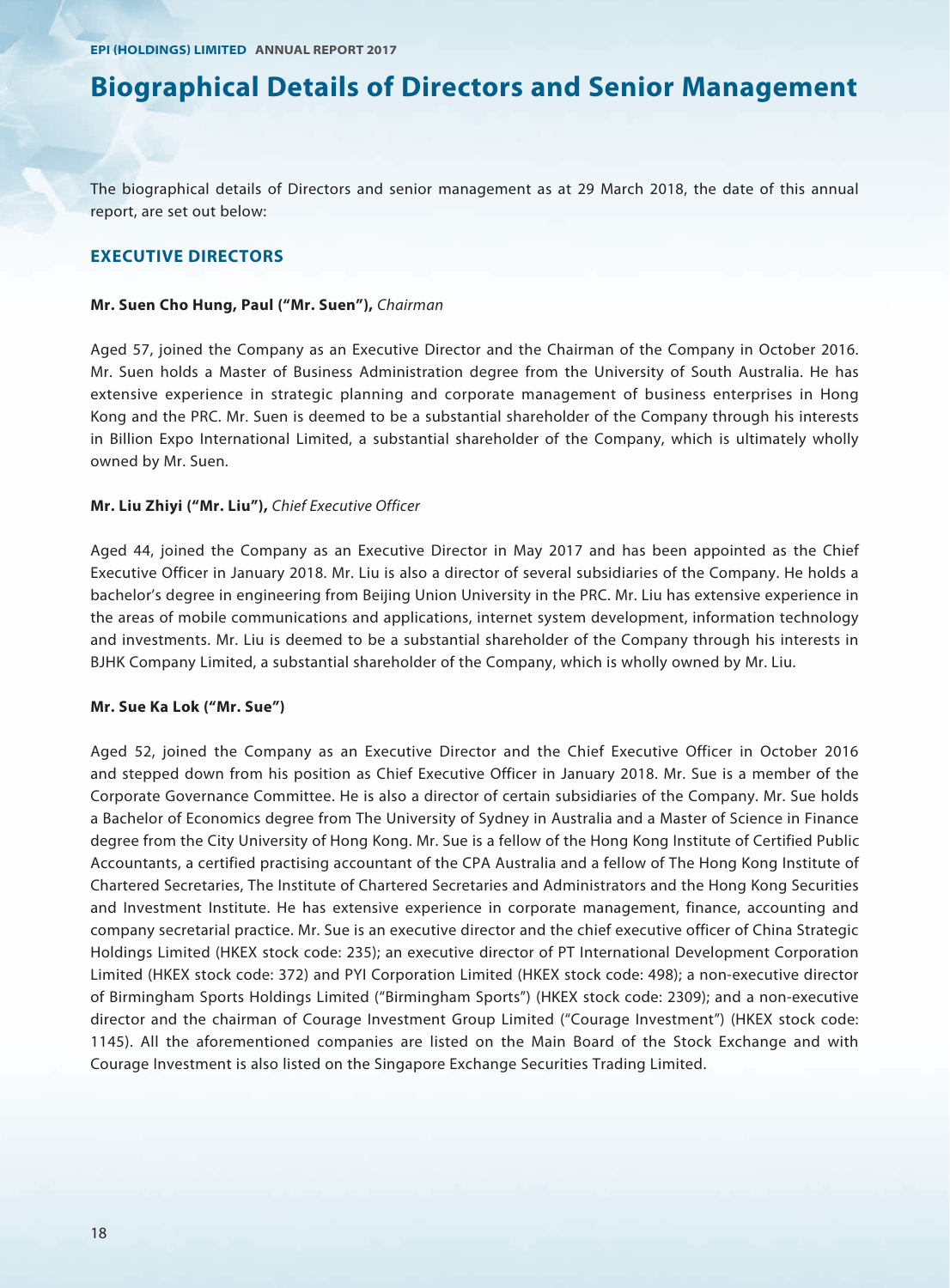# **Biographical Details of Directors and Senior Management**

#### **Mr. Yiu Chun Kong ("Mr. Yiu")**

Aged 33, joined the Company as an Executive Director in October 2016. Mr. Yiu is also a director of certain subsidiaries of the Company. He holds a Bachelor of Business Administration in Accountancy degree from The Hong Kong Polytechnic University. Mr. Yiu is a certified public accountant of the Hong Kong Institute of Certified Public Accountants. He has rich experience in auditing, accounting and finance. Mr. Yiu is an executive director of Birmingham Sports.

#### **Mr. Chan Shui Yuen ("Mr. Chan")**

Aged 37, joined the Company as an Executive Director in October 2016 and was appointed as the Company Secretary in November 2017. Mr. Chan is a member of the Corporate Governance Committee. He holds a Bachelor of Business Administration (Honours) in Accountancy degree from the City University of Hong Kong and a Master of Financial Analysis degree from The University of New South Wales in Australia. Mr. Chan is a CFA charterholder, a fellow of the Association of Chartered Certified Accountants, a certified public accountant of the Hong Kong Institute of Certified Public Accountants and a certified practising accountant of the CPA Australia. He has rich experience in auditing, accounting, finance and compliance.

## **INDEPENDENT NON-EXECUTIVE DIRECTORS**

#### **Mr. To Yan Ming, Edmond ("Mr. To")**

Aged 46, joined the Company as an Independent Non-executive Director in October 2016. Mr. To is the Chairman of the Audit Committee and the Corporate Governance Committee, a member of the Remuneration Committee and the Nomination Committee. He holds a Bachelor of Commerce Accounting degree from Curtin University of Technology in Western Australia. Mr. To is a Certified Public Accountant (Practising) in Hong Kong, a certified practising accountant of the CPA Australia and an associate of the Hong Kong Institute of Certified Public Accountants. He had worked for Deloitte Touche Tohmatsu, an international accounting firm, and has extensive experience in auditing, accounting, initial public offerings and taxation matters. Mr. To is also a director of Edmond To CPA Limited, R.C.W. (HK) CPA Limited and Asian Alliance (HK) CPA Limited. Mr. To is an independent non-executive director of Asia Grocery Distribution Limited (HKEX stock code: 8413), Birmingham Sports, China Vanguard You Champion Holdings Limited (HKEX stock code: 8156), Courage Investment, SH Group (Holdings) Limited (HKEX stock code: 1637), Tianli Holdings Group Limited (HKEX stock code: 117), Wai Chun Group Holdings Limited (HKEX stock code: 1013) and Wai Chun Mining Industry Group Company Limited (HKEX stock code: 660). All the aforementioned companies are listed on the Main Board/ Growth Enterprise Market of the Stock Exchange and with Courage Investment is also listed on the Singapore Exchange Securities Trading Limited.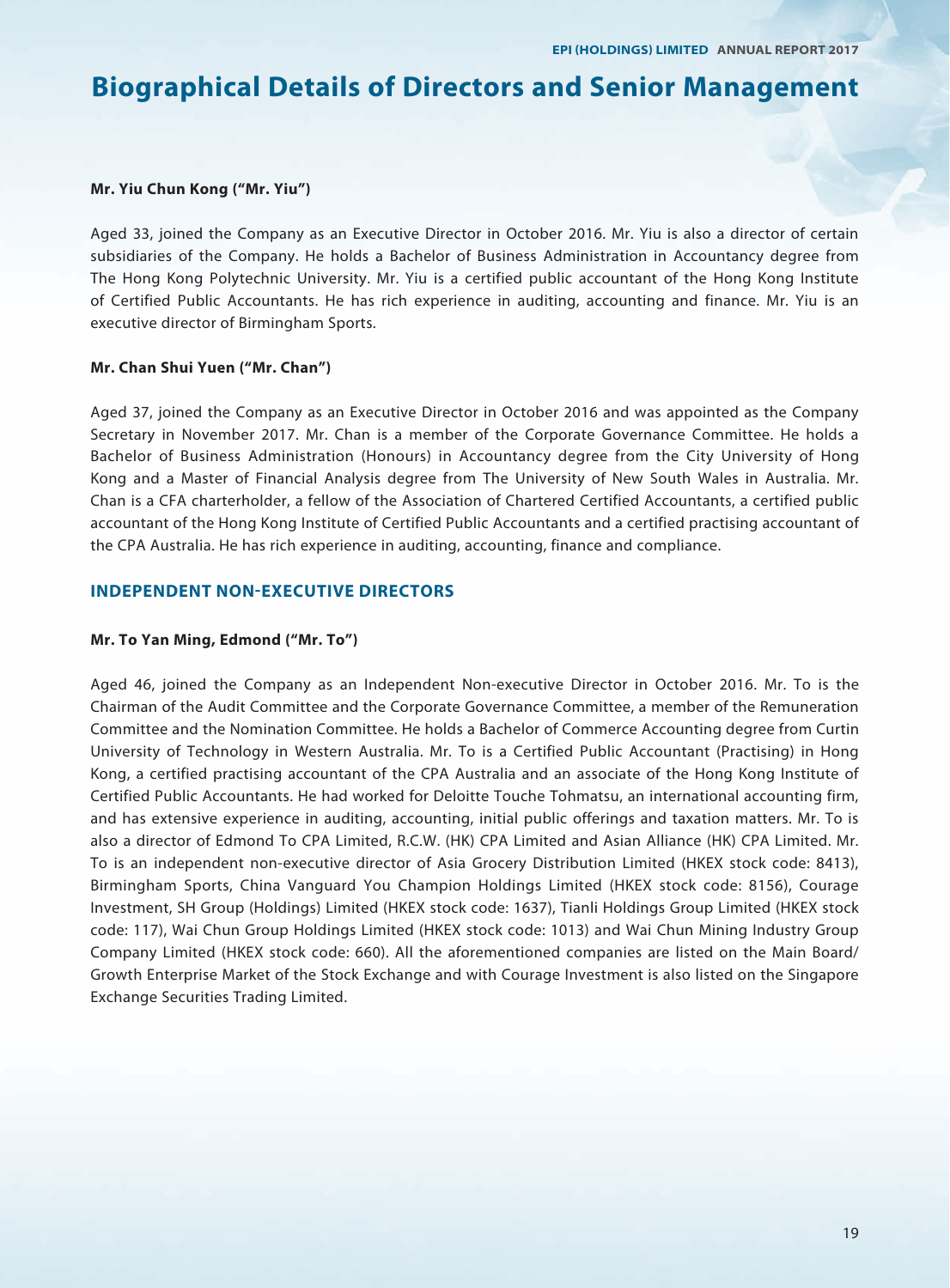# **Biographical Details of Directors and Senior Management**

#### **Mr. Pun Chi Ping ("Mr. Pun")**

Aged 51, joined the Company as an Independent Non-executive Director in October 2016. Mr. Pun is the Chairman of the Remuneration Committee and a member of the Audit Committee and the Nomination Committee. He holds a Master of Science in Finance degree from the City University of Hong Kong and a Bachelor of Arts in Accountancy degree from the City Polytechnic of Hong Kong (now known as the City University of Hong Kong). Mr. Pun is a fellow of the Association of Chartered Certified Accountants and an associate of the Hong Kong Institute of Certified Public Accountants. He is an independent non-executive director of Birmingham Sports and Huajun Holdings Limited (HKEX stock code: 377) and the financial controller of Poly Property Group Co., Limited (HKEX stock code: 119). All the aforementioned companies are listed on the Main Board of the Stock Exchange.

#### **Ms. Leung Pik Har, Christine ("Ms. Leung")**

Aged 48, joined the Company as an Independent Non-executive Director in October 2016. Ms. Leung is the Chairlady of the Nomination Committee and a member of the Audit Committee and the Remuneration Committee. She holds a Bachelor of Business Administration degree from The Chinese University of Hong Kong. Ms. Leung has extensive experience in banking and financial services industries and had worked at several international financial institutions including Citibank, N.A. Hong Kong, Bank of America, Industrial and Commercial Bank of China (Asia) Limited and Fubon Bank (Hong Kong) Limited. She is an independent nonexecutive director of Birmingham Sports.

#### **SENIOR MANAGEMENT**

#### **Mr. Pak Ka Kei ("Mr. Pak"),** *Financial Controller*

Aged 47, joined the Company as Financial Controller in November 2009. Mr. Pak graduated from the City University of Hong Kong with a Bachelor of Arts in Accounting degree. Mr. Pak has extensive experience in the fields of audit, internal control, accountancy, taxation and treasury. Prior to joining the Company, he had worked for Ernst & Young, an international accounting firm, and TCL Multimedia Technology Holdings Limited in its finance departments in Hong Kong, emerging markets and Europe as deputy internal control director and deputy financial controller.

#### **Mr. Quiroga Daniel Federico ("Mr. Quiroga"),** *General Manager, Argentina*

Aged 53, joined the Company as the Operation Manager of the Group's Argentina operation in December 2010, and was appointed as General Manager of the Argentina operation in late 2012. Mr. Quiroga oversees the Company's oil projects in Argentina. He has extensive experience in operations, exploration and production management of oil field projects in Argentina and Mexico. Mr. Quiroga had been employed by Tecpetrol S.A. since 1991 and the last position held by Mr. Quiroga in 2000 was the head of secondary recovery division. During his work in Tecpetrol S.A., Mr. Quiroga was appointed as operation engineer, production manager, field operation manager and had gained experiences in operations, production management for various oil fields in Argentina. During 2002 to 2006, Mr. Quiroga was the operation superintendent and field manager who was in charge of field operations in oil fields located in Neuquina Basin and S.J. Gulf Basin, Argentina for Pioneer NRA S.A.. After that, Mr. Quiroga also worked for Apache Corp Argentina and Petrolera El Trebol. Before joining the Company, Mr. Quiroga had worked for Weatherford Regional Mexico as the operation coordinator. He was in charge of field operations for oil field in Mexico. Mr. Quiroga graduated from the National University of Cuyo in Mendoza Province, Argentina majoring in Petroleum Engineer in 1991. Mr. Quiroga was a postgraduate in Business & Finance at National University of Cuyo in Mendoza Province, Argentina.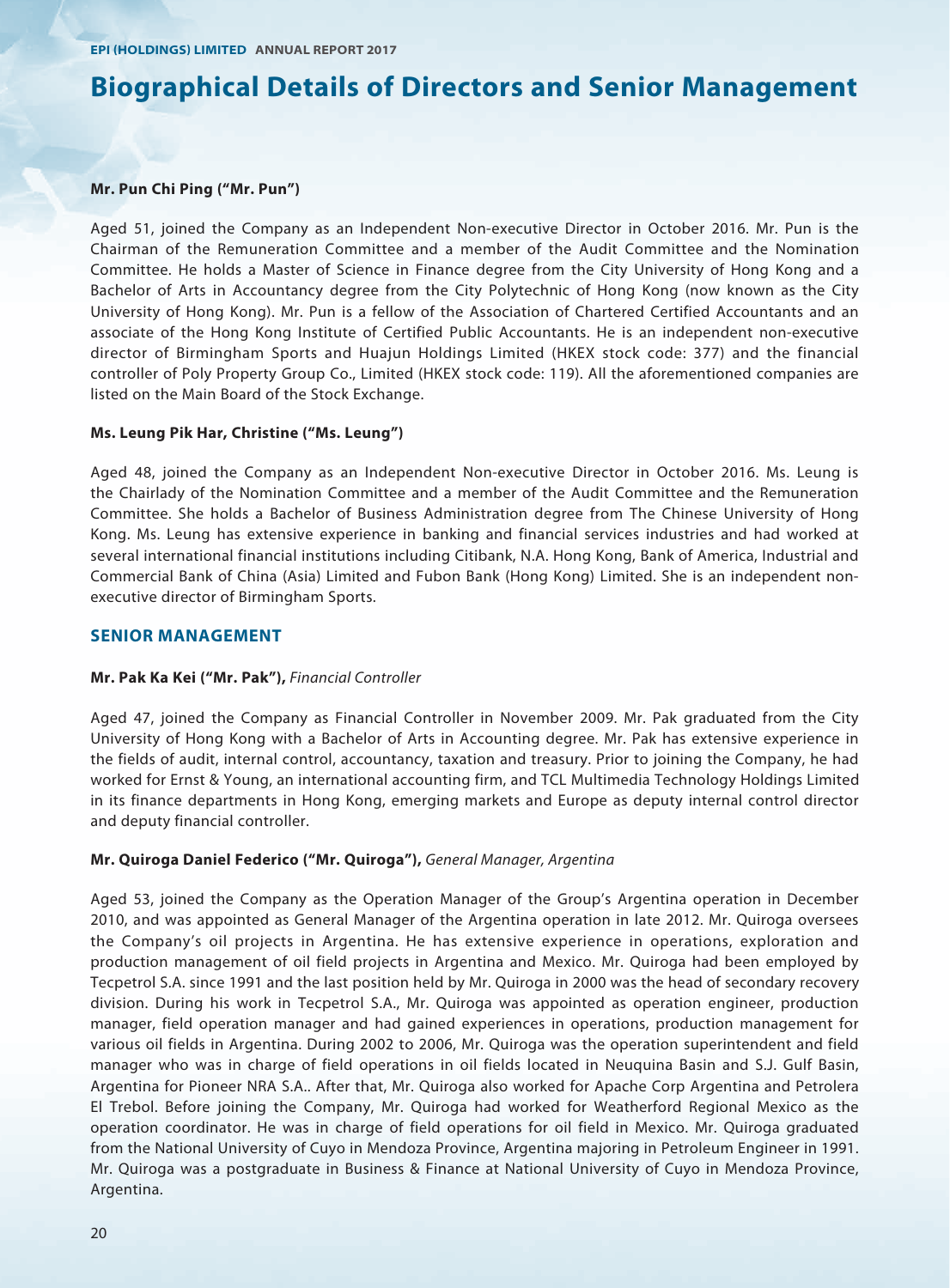The Directors are pleased to present their report and the audited consolidated financial statements of the Group for the year ended 31 December 2017.

## **PRINCIPAL ACTIVITIES AND BUSINESS REVIEW**

The Company acts as an investment holding company. The principal activities of its principal subsidiaries are set out in Note 38 to the consolidated financial statements.

Further discussion and analysis of the Group's activities as required by Schedule 5 to the Hong Kong Companies Ordinance, including a discussion of the principal risks and uncertainties facing the Group, particulars of important events affecting the Group that have occurred since the end of the financial year and an indication of likely future developments in the Group's business, can be found in the "Chairman's Statement" and "Management Discussion and Analysis" sections set out on pages 4 to 17 of this annual report. This discussion forms part of this directors' report.

### **RESULTS**

The results of the Group for the year ended 31 December 2017 are set out in the consolidated statement of profit or loss and other comprehensive income on page 56.

## **FINAL DIVIDEND**

The Board does not recommend the payment of a final dividend for the year ended 31 December 2017 (2016: nil).

### **FIVE-YEAR FINANCIAL SUMMARY**

A summary of the published results and assets and liabilities of the Group for the last five financial years, as extracted from the audited consolidated financial statements of the Company, is set out on page 126. This summary does not form part of the audited consolidated financial statements.

#### **PROPERTY, PLANT AND EQUIPMENT**

Details of movement in the property, plant and equipment of the Group during the year are set out in Note 18 to the consolidated financial statements.

## **SHARE CAPITAL AND SHARE OPTIONS**

Details of movements in the Company's share capital and share options during the year are set out in Notes 28 and 29 to the consolidated financial statements, respectively.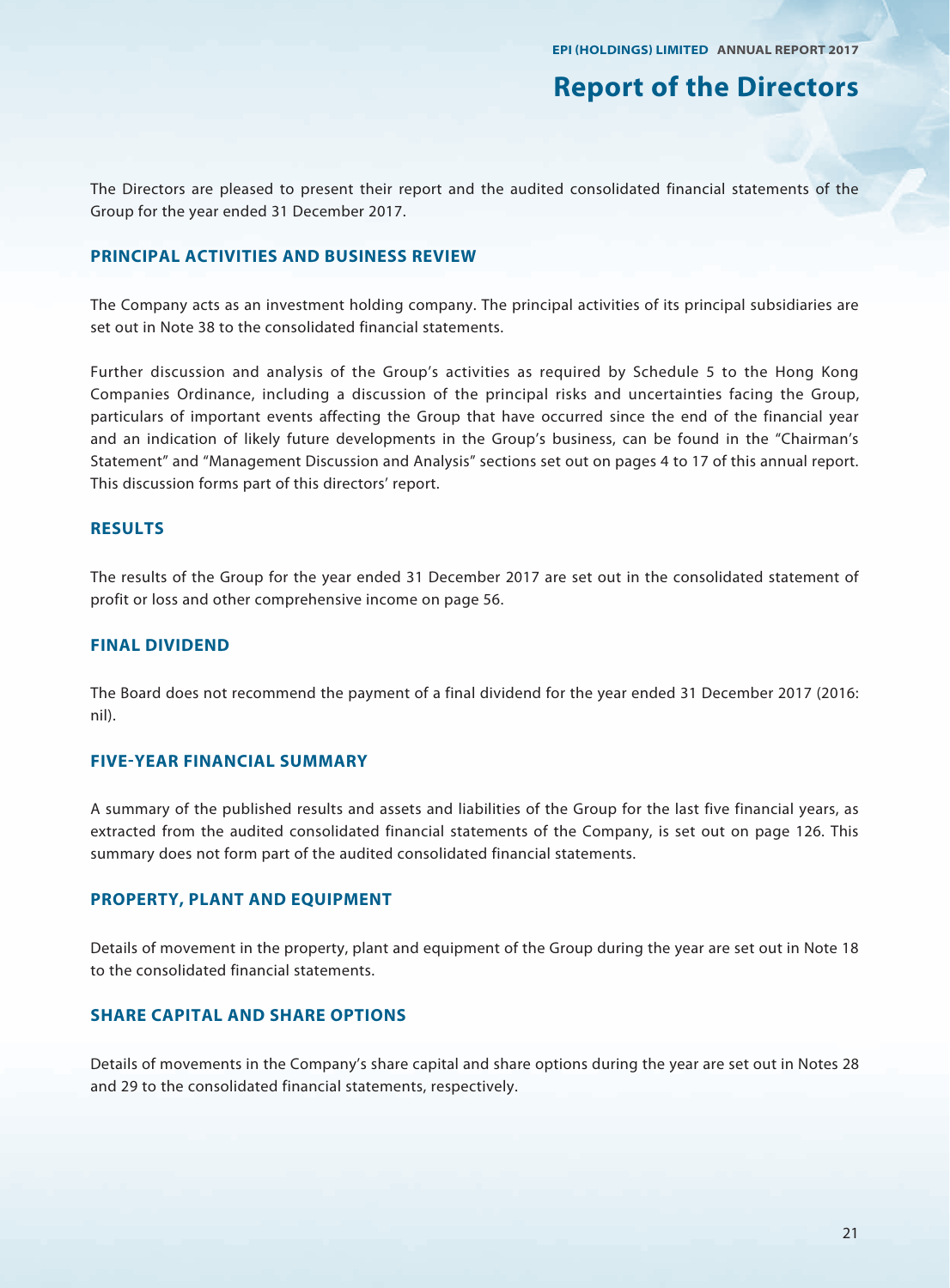## **PRE-EMPTIVE RIGHTS**

There is no provision for pre-emptive rights under the Company's Bye-laws or the applicable laws of Bermuda which would oblige the Company to offer new shares on a pro-rata basis to existing shareholders.

## **PURCHASE, SALE OR REDEMPTION OF THE COMPANY'S LISTED SECURITIES**

During the year ended 31 December 2017, neither the Company nor any of its subsidiaries purchased, sold or redeemed any of the Company's listed securities.

### **RESERVES**

Details of movements in the reserves of the Company and of the Group during the year are set out in Note 39 to the consolidated financial statements and in the consolidated statement of changes in equity, respectively.

## **DISTRIBUTABLE RESERVES**

At 31 December 2017, the Company had no reserve available for distribution as computed in accordance with the Companies Act 1981 of Bermuda. The Company's share premium account, in the amount of approximately HK\$770,285,000 may be distributed in the form of fully paid bonus shares.

## **MAJOR CUSTOMERS AND SUPPLIERS**

During the year, revenue from the Group's five largest customers/sources accounted for approximately 87% of the revenue for the year and revenue from the largest customer accounted for approximately 74%. Purchases from the Group's five largest suppliers accounted for 100% of the total purchases for the year and purchases from the largest supplier accounted for 100%.

None of the directors or any of their associates or any shareholders (which, to the best knowledge of the directors, own more than 5% of the Company's issued shares) had any beneficial interest in the Group's five largest customers or suppliers during the year.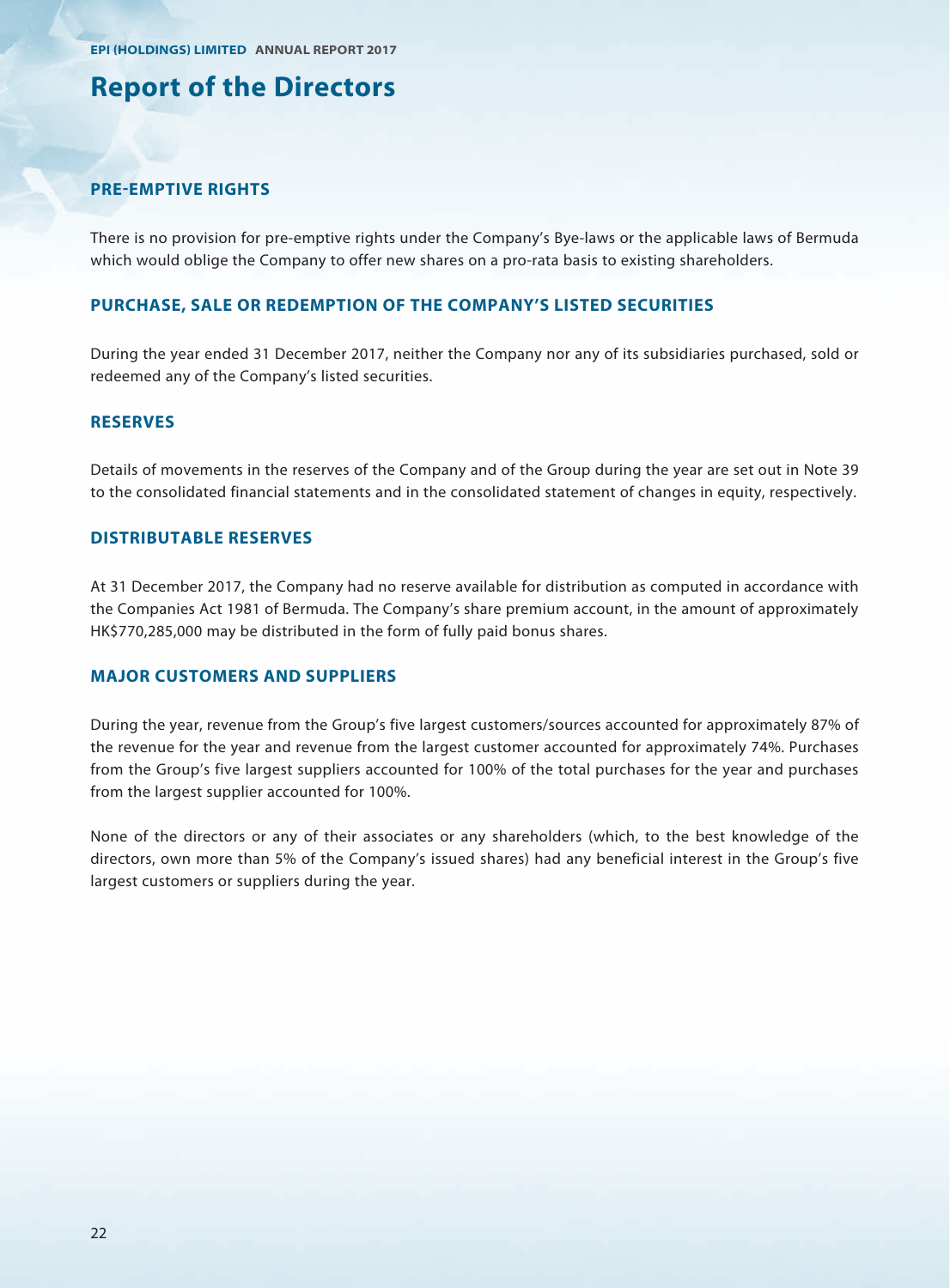## **Report of the Directors**

## **DIRECTORS**

The directors of the Company during the year and up to the date of this report were:

**Executive Directors:** Mr. Suen Cho Hung, Paul Mr. Liu Zhiyi (appointed on 5 May 2017) Mr. Sue Ka Lok Mr. Yiu Chun Kong Mr. Chan Shui Yuen Ms. Chan Yuk Yee (resigned on 10 November 2017) Mr. Zhu Kai (resigned on 31 March 2017)

**Independent Non-executive Directors:** Mr. To Yan Ming, Edmond Mr. Pun Chi Ping Ms. Leung Pik Har, Christine

In accordance with bye-law 100(A) of the Company's Bye-laws, Mr. Yiu Chun Kong, Mr. Chan Shui Yuen and Mr. To Yan Ming, Edmond will retire at the forthcoming annual general meeting of the Company (the "2018 AGM") by rotation and, being eligible, will offer themselves for re-election in the 2018 AGM.

## **PERMITTED INDEMNITY PROVISION**

Pursuant to the Company's Bye-laws, subject to the statutes, the directors for the time being of the Company shall be indemnified and secured harmless out of the assets of the Company from and against all actions, costs, charges, losses, damages and expenses which they or any of them, shall or may incur or sustain by reason of any act done, concurred in or omitted in or about the execution of their duty or supposed duty in their respective offices or trusts or otherwise in relation thereto except through their own wilful neglect or default, fraud and dishonesty. The Company has arranged appropriate directors' and officers' liability insurance coverage for the directors and other officers of the Company during the year.

## **DIRECTORS' SERVICE CONTRACTS**

None of the directors being proposed for re-election at the 2018 AGM has a service contract with the Company or any of its subsidiaries which is not determinable by the Group within one year without payment of compensation, other than statutory compensation.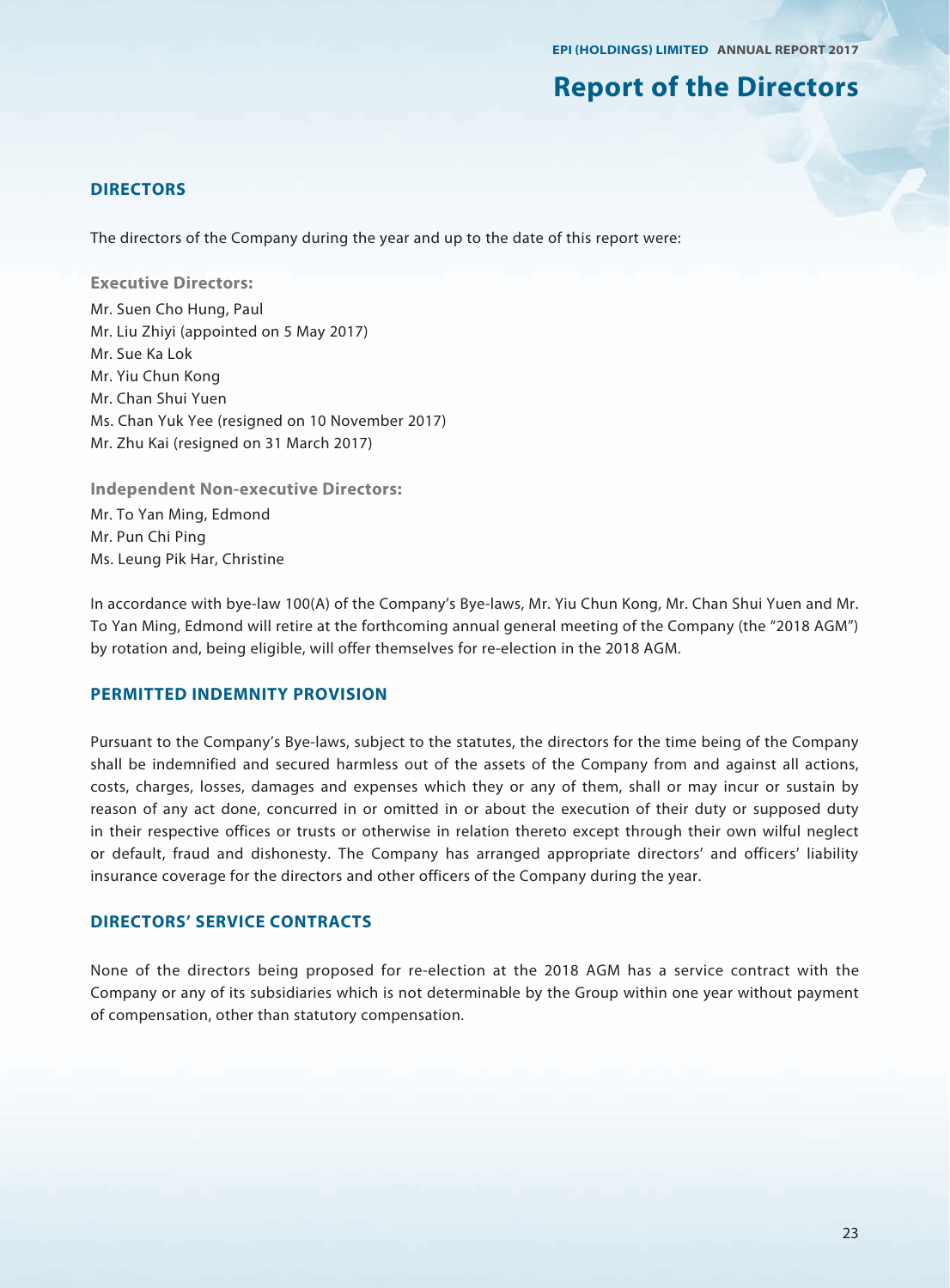## **DIRECTORS' REMUNERATION**

Details of the directors' remuneration are set out in Note 13 to the consolidated financial statements.

#### **UPDATES ON DIRECTORS' INFORMATION**

The following is updated information of directors of the Company required to be disclosed pursuant to Rule 13.51B(1) of the Listing Rules:

- 1. Mr. Suen Cho Hung, Paul resigned as an executive director, the managing director and the chairman of PT International Development Corporation Limited (HKEX stock code: 372) on 30 September 2017.
- 2. Mr. Sue Ka Lok has been appointed as the chief executive director of China Strategic Holdings Limited (HKEX stock code: 235) on 18 January 2018; resigned as a non-executive director of Tianli Holdings Group Limited (HKEX stock code: 117) on 17 January 2018; stepped down from his position as the chairman and has been redesignated as a non-executive director of Courage Investment Group Limited ("Courage Investment") (HKEX stock code: 1145) on 19 October 2017; and has been re-appointed as the chairman of Courage Investment on 28 February 2018.
- 3. Mr. Chan Shui Yuen has become a CFA charterholder.
- 4. Mr. To Yan Ming, Edmond retired as an independent non-executive director of China Vanguard You Champion Holdings Limited ("China Vanguard You Champion") (HKEX stock code: 8156) on 23 November 2017; and has been re-appointed as an independent non-executive director of China Vanguard You Champion on 11 December 2017.
- 5. Ms. Leung Pik Har, Christine resigned as an independent non-executive director of Enviro Energy International Holdings Limited (HKEX stock code: 1102) on 23 January 2018.
- 6. The director's remuneration of Mr. Chan Shui Yuen has been increased to HK\$455,000 per annum under his service contract with a subsidiary of the Company with effect from 10 November 2017. The revised remuneration has been approved by the Remuneration Committee of the Company.
- 7. The director's remuneration of Mr. Liu Zhiyi has been increased to HK\$1,300,000 per annum under his service contract with a subsidiary of the Company with effect from 26 January 2018. The revised remuneration has been approved by the Remuneration Committee of the Company.

#### **DIRECTORS' INTERESTS IN TRANSACTIONS, ARRANGEMENTS OR CONTRACTS**

Save for the related party disclosures as disclosed in the Note 34 to the consolidated financial statements, no other transactions, arrangements or contracts of significance to which the Company or any of its subsidiaries was a party and in which a director or an entity connected with a director has or had a material interest, whether directly or indirectly, subsisted at the end of the year or at any time during the year.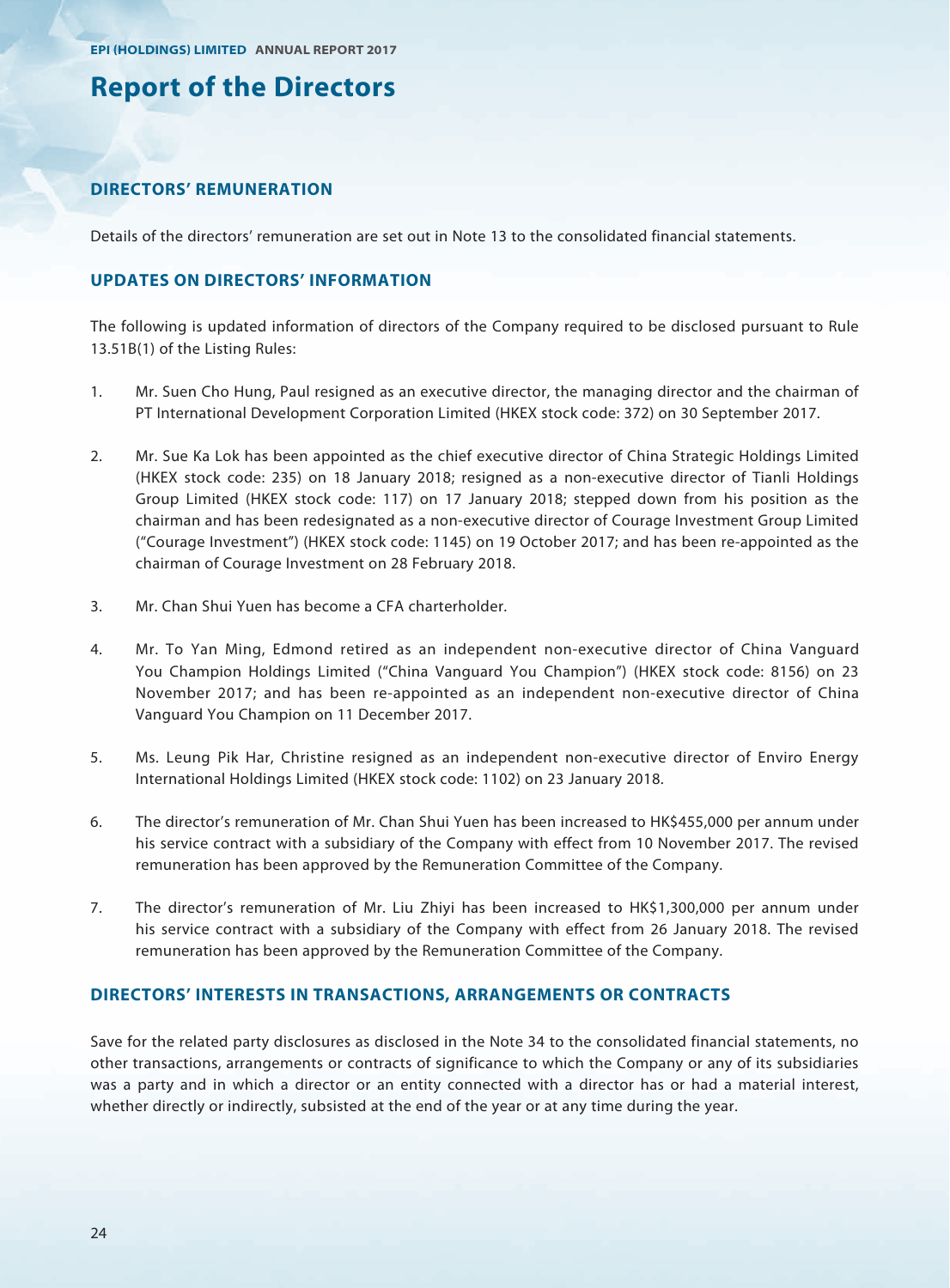## **DIRECTORS' INTERESTS AND SHORT POSITIONS IN SHARES, UNDERLYING SHARES AND DEBENTURES**

As at 31 December 2017, the interests and short positions of the directors and chief executive of the Company in the shares, underlying shares and debentures of the Company or its associated corporations (within the meaning of Part XV of the SFO) as recorded in the register required to be kept by the Company under section 352 of the SFO, or as otherwise notified to the Company and the Stock Exchange pursuant to the Model Code, were as follows:

**Long positions in the shares and underlying shares of the Company:**

| <b>Name of Directors</b>                | <b>Capacity and</b><br>nature of interest | <b>Number of</b><br>shares held | <b>Number of</b><br>share<br>options held | Approximate<br>percentage of<br>the Company's<br>issued share<br>capital<br>(Note (i)) |
|-----------------------------------------|-------------------------------------------|---------------------------------|-------------------------------------------|----------------------------------------------------------------------------------------|
| Mr. Suen Cho Hung, Paul<br>("Mr. Suen") | Interests of controlled<br>corporation    | 2,535,285,620<br>(Note (ii))    |                                           | 50.523%                                                                                |
| Mr. Liu Zhiyi                           | <b>Beneficial owner</b>                   |                                 | 43,500,000<br>(Notes (iii) & (iv))        | 0.867%                                                                                 |
| Mr. Sue Ka Lok                          | <b>Beneficial owner</b>                   |                                 | 22,800,000<br>(Note (iii))                | 0.454%                                                                                 |
| Mr. Yiu Chun Kong                       | <b>Beneficial owner</b>                   |                                 | 600,000<br>(Note (iii))                   | 0.012%                                                                                 |
| Mr. Chan Shui Yuen                      | <b>Beneficial owner</b>                   |                                 | 900,000<br>(Note (iii))                   | 0.018%                                                                                 |
| Mr. To Yan Ming, Edmond                 | <b>Beneficial owner</b>                   |                                 | 300,000<br>(Note (iii))                   | 0.006%                                                                                 |
| Mr. Pun Chi Ping                        | <b>Beneficial owner</b>                   |                                 | 300,000<br>(Note (iii))                   | 0.006%                                                                                 |
| Ms. Leung Pik Har,<br>Christine         | <b>Beneficial owner</b>                   |                                 | 300,000<br>(Note (iii))                   | 0.006%                                                                                 |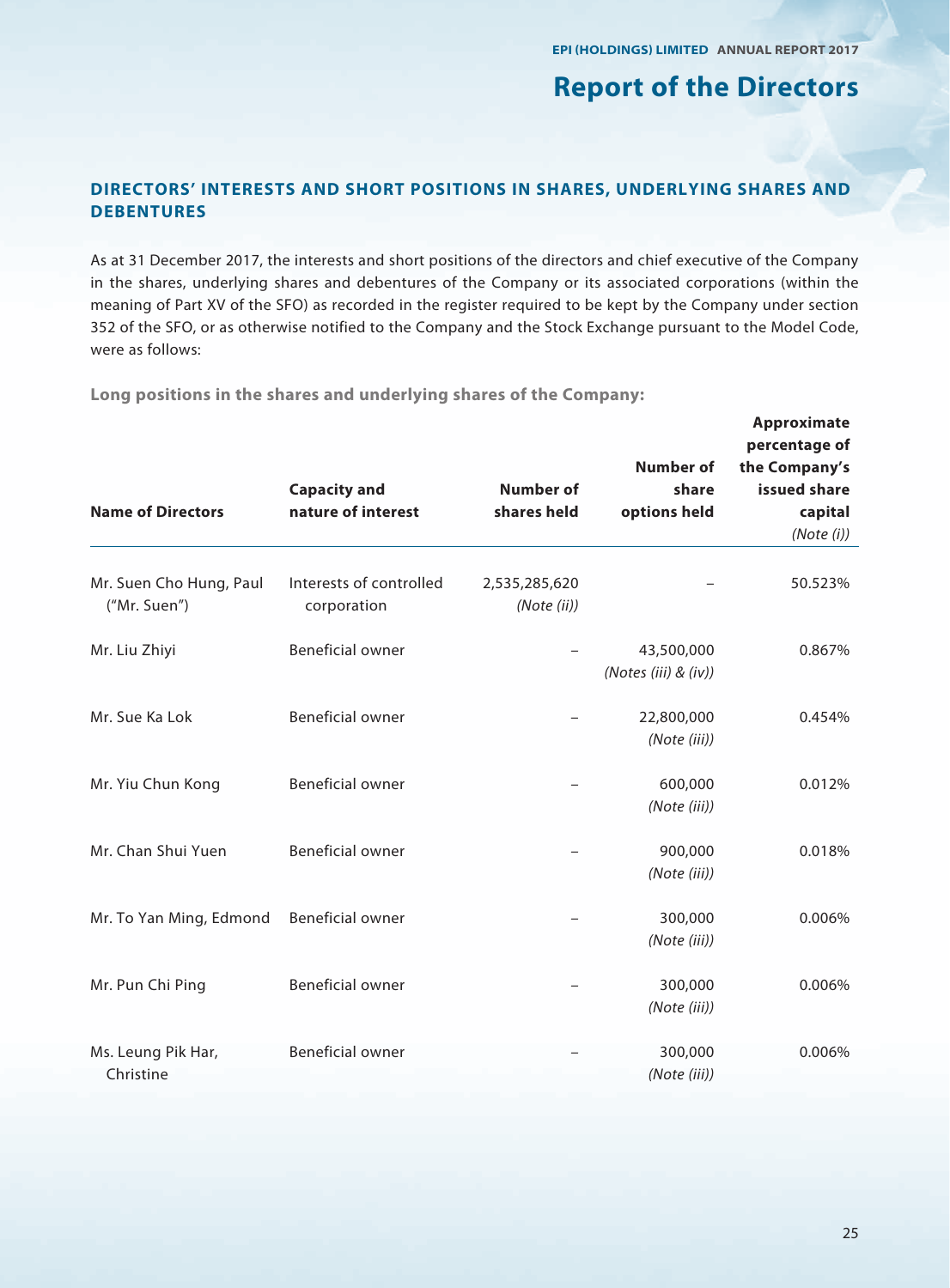## **DIRECTORS' INTERESTS AND SHORT POSITIONS IN SHARES, UNDERLYING SHARES AND DEBENTURES (continued)**

*Notes:*

- *(i)* The approximate percentage of the Company's issued share capital was calculated on the basis of 5,018,121,822 shares of the Company in issue as at 31 December 2017.
- *(ii)* These interests were held by Billion Expo International Limited ("Billion Expo"), which was a wholly owned subsidiary of Premier United Group Limited ("Premier United") which in turn was wholly owned by Mr. Suen. Mr. Suen is the sole director of Billion Expo and Premier United. Accordingly, Mr. Suen was deemed to be interested in 2,535,285,620 shares of the Company under the SFO.
- *(iii)* This represented the interest of the underlying shares issuable under the share options granted by the Company to the director on 4 May 2017 pursuant to the share option scheme adopted by the shareholders of the Company on 22 June 2016. The consideration paid by the director on acceptance of the share options granted was HK\$1.00. The exercise price of the share options granted is HK\$0.53 per share and the exercisable period is from 4 May 2017 to 3 May 2020 (both dates inclusive).
- *(iv)* 43,500,000 share options were granted to Mr. Liu Zhiyi on 4 May 2017 when he was an employee of the Group. He was then appointed as an Executive Director of the Company on 5 May 2017.

Save as disclosed above, as at 31 December 2017, none of the directors or chief executive of the Company had registered an interest or short positions in the shares, underlying shares and debentures of the Company or any of its associated corporations (within the meaning of Part XV of the SFO) that was required to be recorded pursuant to section 352 of the SFO, or as otherwise notified to the Company and the Stock Exchange pursuant to the Model Code.

### **DIRECTORS' RIGHTS TO ACQUIRE SHARES OR DEBENTURES**

Save as disclosed in the section headed "Directors' Interests and Short Positions in Share, Underlying Shares and Debentures" above and in the "Share Option Scheme" disclosure in Note 29 to the consolidated financial statements, at no time during the year was the Company or any of its subsidiaries a party to any arrangements to enable the directors of the Company to acquire benefits by means of the acquisition of shares in, or debentures of, the Company or any other body corporate, and none of the directors of the Company or their spouse or minor children had any rights to subscribe for the securities of the Company, or had exercised any such rights during the year.

#### **SHARE OPTION SCHEME**

Details of the share option scheme of the Company are set out in Note 29 to the consolidated financial statements.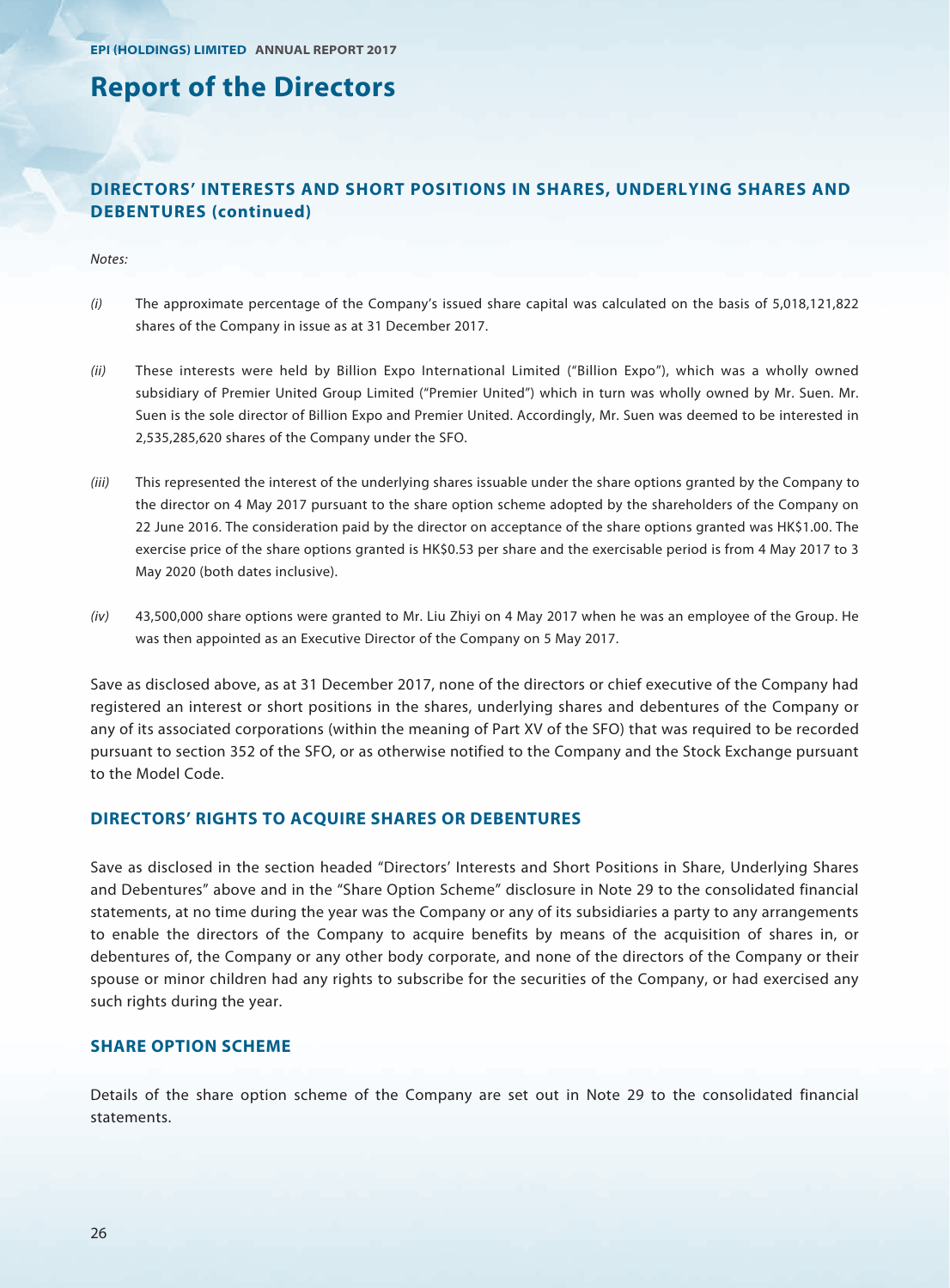## **INTERESTS AND SHORT POSITIONS OF SHAREHOLDERS DISCLOSEABLE UNDER THE SFO**

As at 31 December 2017, the following interests of more than 5% of the issued share capital of the Company were recorded in the register of interests required to be kept by the Company pursuant to section 336 of the SFO.

**Long positions in the shares of the Company:**

| Name of shareholders  | <b>Capacity and</b><br>nature of interest | Number of<br>shares held     | Approximate<br>percentage of<br>the Company's<br>issued share<br>capital |
|-----------------------|-------------------------------------------|------------------------------|--------------------------------------------------------------------------|
|                       |                                           |                              | (Note (i))                                                               |
| Mr. Suen              | Interest of controlled corporation        | 2,535,285,620<br>(Note (ii)) | 50.523%                                                                  |
| <b>Premier United</b> | Interest of controlled corporation        | 2,535,285,620<br>(Note(ii))  | 50.523%                                                                  |
| <b>Billion Expo</b>   | Beneficial owner                          | 2,535,285,620<br>(Note(ii))  | 50.523%                                                                  |

*Notes:*

- *(i)* The approximate percentage of the Company's issued share capital was calculated on the basis of 5,018,121,822 shares of the Company in issue as at 31 December 2017.
- *(ii)* These interests were held by Billion Expo, which was a wholly owned subsidiary of Premier United which in turn was wholly owned by Mr. Suen. Mr. Suen is the sole director of Billion Expo and Premier United. Accordingly, Mr. Suen was deemed to be interested in 2,535,285,620 shares of the Company under the SFO.

The interests of Mr. Suen, Premier United and Billion Expo in 2,535,285,620 shares of the Company referred to in Note (ii) above related to the same parcel of shares.

Save as disclosed above, the Company had not been notified of any other relevant interests or short positions in the shares and underlying shares of the Company as at 31 December 2017 as required pursuant to section 336 of the SFO.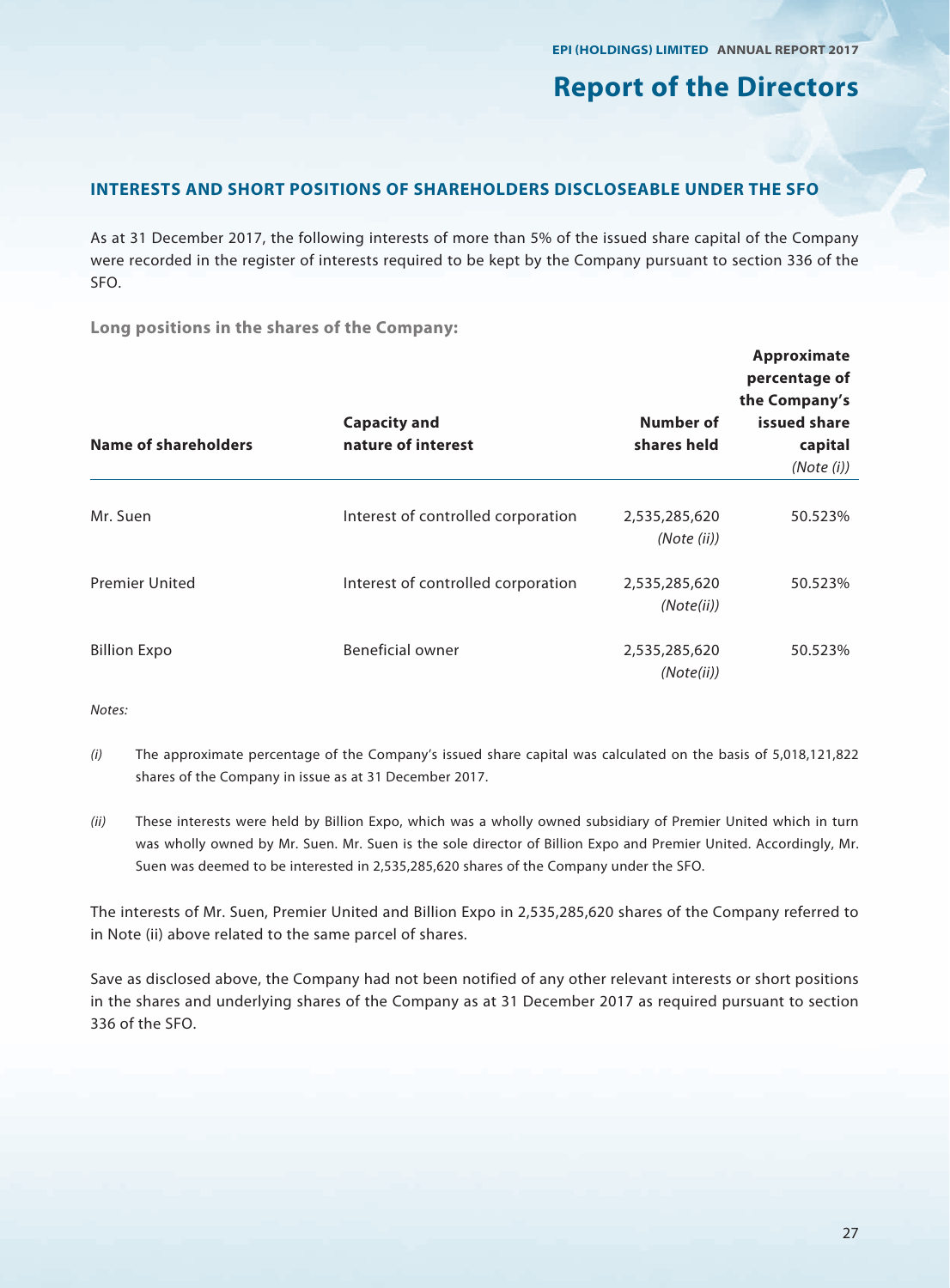## **Report of the Directors**

## **CONNECTED TRANSACTIONS**

The related party disclosures as disclosed in Note 34 to the consolidated financial statements fall under the scope of "Connected Transactions" or "Continuing Connected Transactions" under Chapter 14A of the Listing Rules but are exempted from reporting, annual review, announcement or independent shareholders' approval requirements.

## **REMUNERATION POLICY**

The Group remunerates its employees based on their competence, performance, experience and prevailing market terms. Other employee benefits include provident fund scheme, medical insurance, share option scheme as well as discretionary bonus.

#### **EQUITY-LINKED AGREEMENTS**

Save for the convertible notes, share placement and the share option scheme of the Company as disclosed in Notes 26, 28(iii) and 29 to the consolidated financial statements respectively, no equity-linked agreements were entered into by the Group, or existed during the year.

#### **MANAGEMENT CONTRACTS**

No contract concerning the management and administration of the whole or any substantial part of any business of the Company was entered into or existed during the year.

## **SUFFICIENCY OF PUBLIC FLOAT**

Based on information that is publicly available to the Company and within the knowledge of the directors, at least 25% of the Company's total issued shares is held by the public as at the date of this report.

## **AUDIT COMMITTEE**

The audited consolidated financial statements of the Company for the year ended 31 December 2017 have been reviewed by the Audit Committee of the Company and duly approved by the Board under the recommendation of the Audit Committee.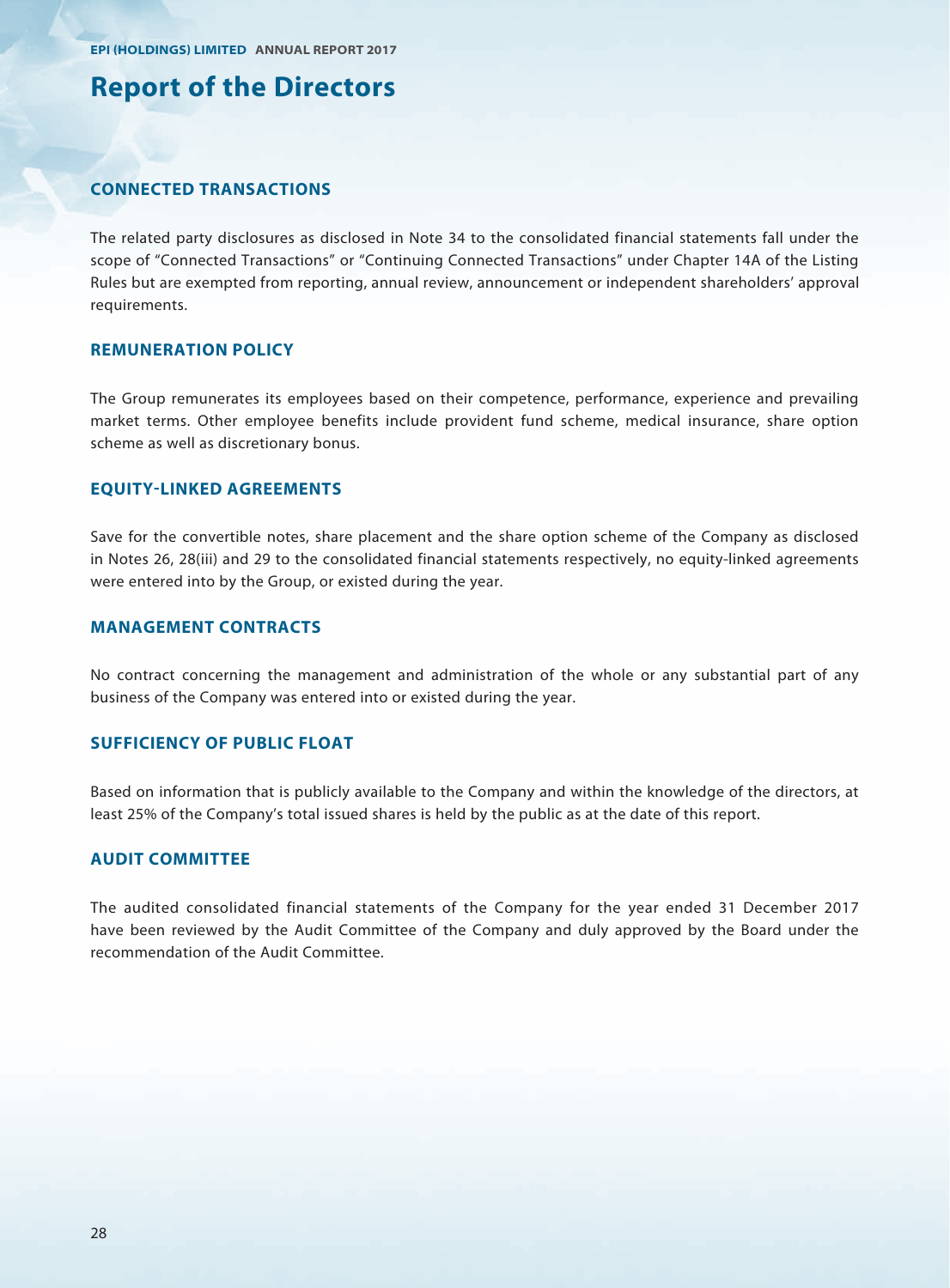## **AUDITOR**

The consolidated financial statements of the Company for the year ended 31 December 2017 have been audited by Deloitte Touche Tohmatsu.

A resolution will be proposed at the 2018 AGM to re-appoint Deloitte Touche Tohmatsu as the auditor of the Company.

Deloitte Touche Tohmatsu has been appointed as the auditor of the Company with effect from 24 December 2015 to fill the casual vacancy arising from the resignation of PricewaterhouseCoopers on 15 December 2015.

Save for the above, there has been no other change of the auditor of the Company in the preceding three years.

On behalf of the Board

**Suen Cho Hung, Paul** *Chairman*

Hong Kong, 29 March 2018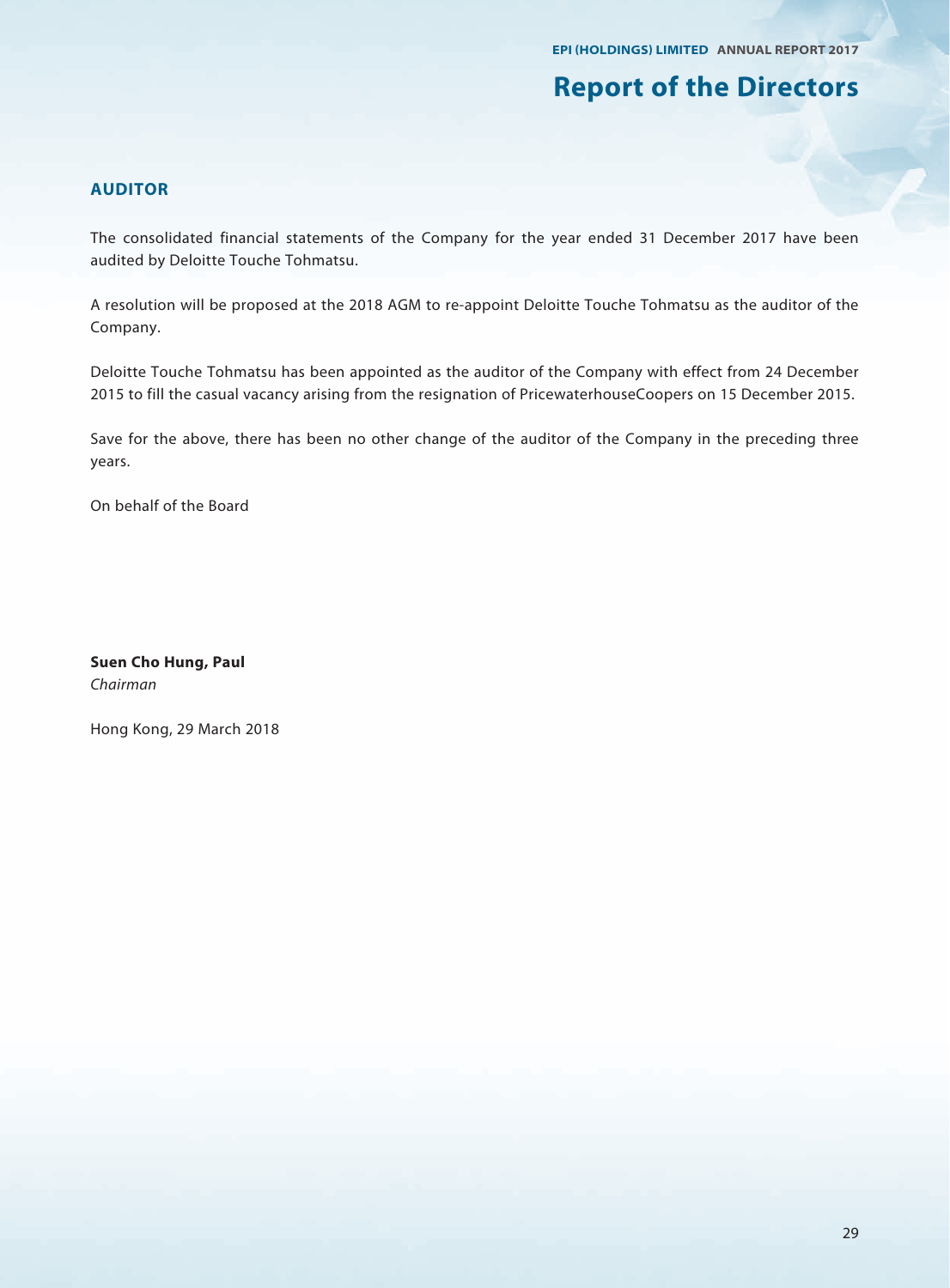The Company has recognised the importance of transparency and accountability, and believes that shareholders can benefit from good corporate governance. The Company aims to achieve good standard of corporate governance.

## **CORPORATE GOVERNANCE**

The Company has complied with all the applicable provisions of the Corporate Governance Code (the "CG Code") as set out in Appendix 14 of the Listing Rules for the year ended 31 December 2017, except for the following deviation with reason as explained:

#### **Effective communications**

#### *Code Provision E.1.2*

Code provision E.1.2 of the CG Code stipulates that the chairman of the board should attend the annual general meeting.

#### *Deviation*

The Chairman of the Board, Mr. Suen Cho Hung, Paul, was unable to attend the annual general meeting of the Company held on 22 June 2017 (the "2017 AGM") as he had other important business engagement. However, Mr. Sue Ka Lok, an Executive Director of the Company, had chaired the meeting in accordance with bye-law 70 of the Company's Bye-laws.

## **DIRECTORS' SECURITIES TRANSACTIONS**

The Company has adopted the Model Code as its own code of conduct regarding securities transactions by directors of the Company. Having made specific enquiry with the directors, all of them confirmed that they have complied with the required standards set out in the Model Code during the year ended 31 December 2017.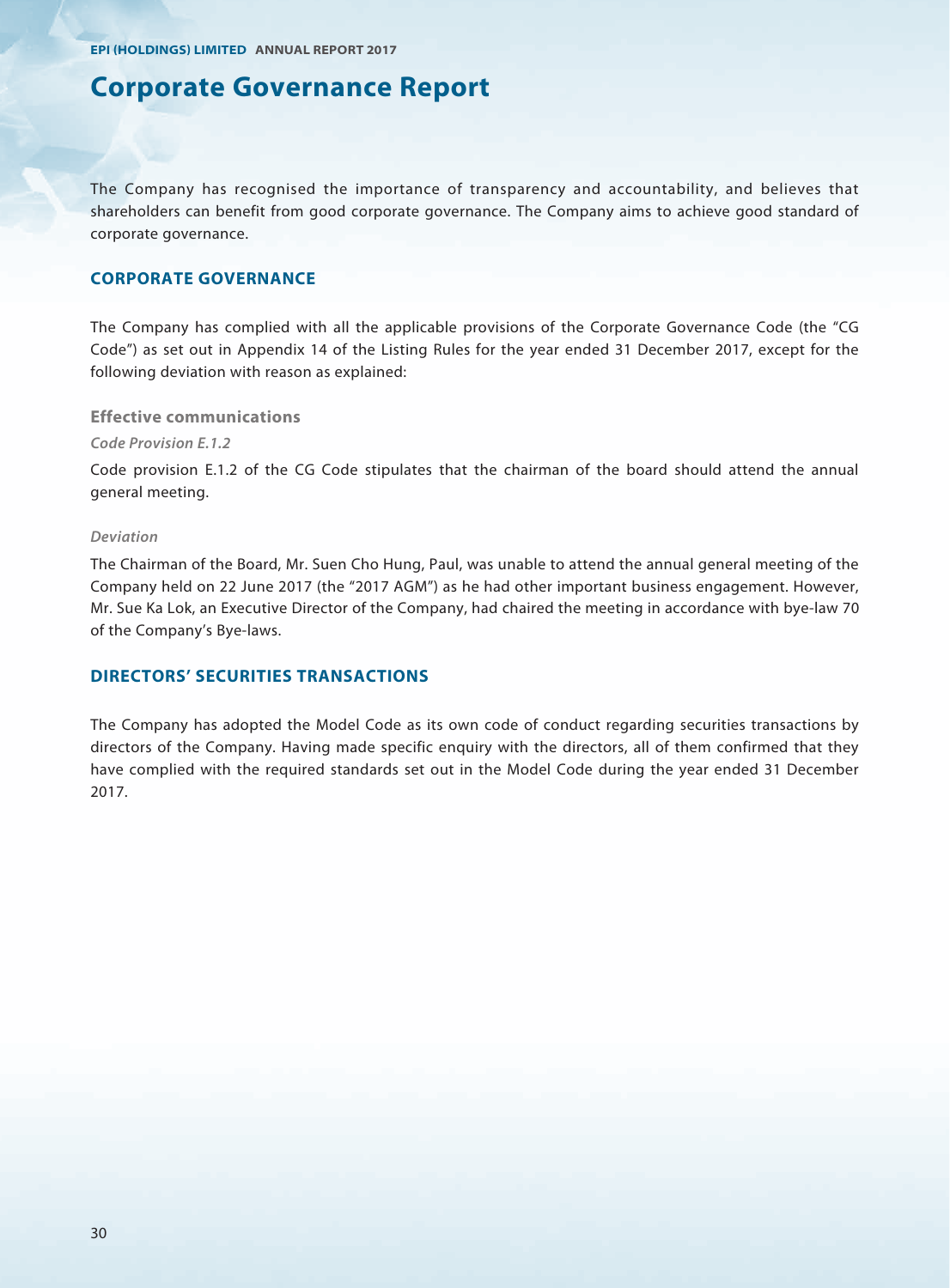## **BOARD OF DIRECTORS**

The Board formulates overall strategy of the Group, monitors its financial performance and maintains effective oversight over the management. The Board members are fully committed to their roles and have acted in good faith to maximize the shareholders' value in the long run, and have aligned the Group's goal and directions with the prevailing economic and market conditions. Daily operations and administration are delegated to the management.

The Board met regularly throughout the year to discuss the overall strategy as well as the operation and financial performance of the Group. The directors are kept informed on timely basis of major changes that may affect the Group's business, including relevant rules and regulations. The directors can, upon reasonable request, seek independent professional advice in appropriate circumstances, at the Company's expenses. The Board shall resolve to provide separate appropriate independent professional advice to the directors to assist the relevant directors to discharge their duties.

As at 29 March 2018, the date of this annual report, the Board comprises eight directors, five of which are Executive Directors, namely Mr. Suen Cho Hung, Paul ("Mr. Suen"), the Chairman of the Company (the "Chairman"), Mr. Liu Zhiyi, the Chief Executive Officer of the Company (the "CEO"), Mr. Sue Ka Lok ("Mr. Sue"), Mr. Yiu Chun Kong ("Mr. Yiu") and Mr. Chan Shui Yuen, and three are Independent Non-executive Directors, namely Mr. To Yan Ming, Edmond ("Mr. To"), Mr. Pun Chi Ping ("Mr. Pun") and Ms. Leung Pik Har, Christine ("Ms. Leung"). The directors are considered to have a balance of skill and experience appropriate for the requirements of the business of the Company. The Company has received from each of the independent nonexecutive directors an annual confirmation of his/her independence pursuant to Rule 3.13 of the Listing Rules. The Company considers all the independent non-executive directors are independent in accordance with the independence guidelines set out in the Listing Rules. Biographical details of the directors are set out under the section headed "Biographical Details of Directors and Senior Management" on pages 18 to 20 of this annual report.

Mr. Suen is the controlling shareholder of Birmingham Sports Holdings Limited (HKEX stock code: 2309) of which Mr. Sue is a non-executive director, Mr. Yiu is an executive director, and Mr. To, Mr. Pun and Ms. Leung are independent non-executive directors. Mr. Suen is a shareholder of China Strategic Holdings Limited (HKEX stock code: 235) of which Mr. Sue is an executive director and the chief executive officer. Mr. Suen is a substantial shareholder of Courage Investment Group Limited (HKEX stock code: 1145) of which Mr. Sue is a non-executive director and the chairman, and Mr. To is an independent non-executive director. Mr. Suen was a substantial shareholder, an executive director and the chairman of Enviro Energy International Holdings Limited ("Enviro Energy") (HKEX stock code: 1102) until 15 September 2017; and Ms. Leung was an independent non-executive director of Enviro Energy until 23 January 2018. Mr. Suen was an executive director, the managing director and the chairman of PT International Development Corporation Limited ("PT International") (HKEX stock code: 372) until 30 September 2017, and is the controlling shareholder of PT International of which Mr. Sue is an executive director. Mr. Suen is a substantial shareholder of PYI Corporation Limited (HKEX stock code: 498) of which Mr. Sue is an executive director. Mr. To is an independent nonexecutive director of Tianli Holdings Group Limited (HKEX stock code: 117) of which Mr. Sue was a nonexecutive director until 17 January 2018. Save for the aforesaid, there is no other financial, business, family or other material/relevant relationship between the Chairman and the CEO and among members of the Board.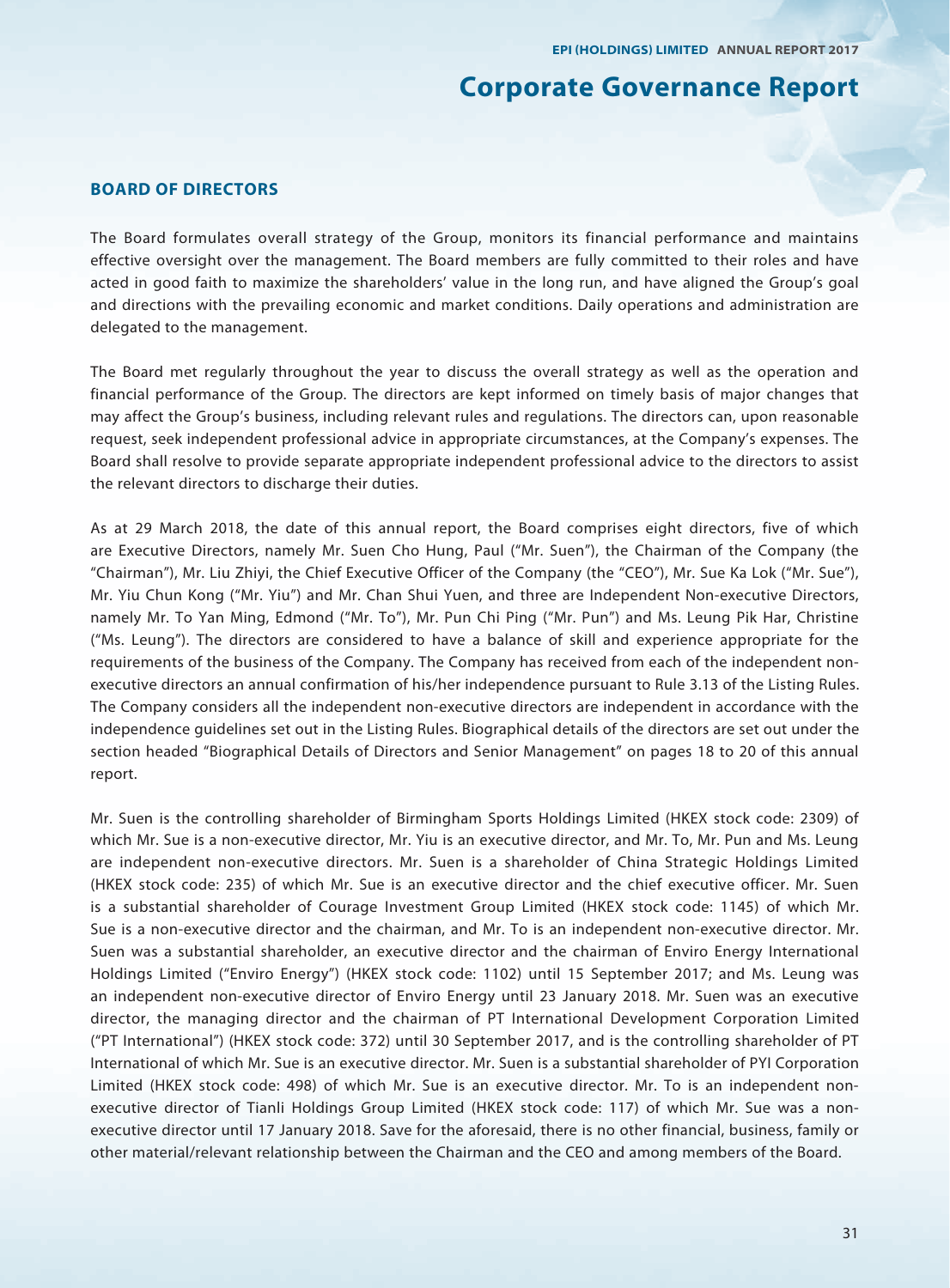## **Corporate Governance Report**

## **BOARD OF DIRECTORS (continued)**

The Company will provide a comprehensive, formal and tailored induction to each newly appointed director on his/her first appointment in order to enable him/her to have appropriate understanding of the business and operations of the Company and that he/she is fully aware of his/her responsibilities and obligations under the Listing Rules and relevant regulatory requirements.

All directors are encouraged to participate in continuous professional development to develop and refresh their knowledge and skills. Directors are continually updated on developments in the statutory and regulatory regime and the business environment to facilitate the discharge of their responsibilities. The Company has provided timely technical updates, including the briefing on the amendments on the Listing Rules and the news release published by the Stock Exchange to the directors. Continuing briefing and professional development for directors are arranged where necessary.

During the year ended 31 December 2017, four regular Board meetings and 2017 AGM were held and the attendance of each director is set out as follows:

|                                                 | <b>Number of attendance</b> |                 |  |
|-------------------------------------------------|-----------------------------|-----------------|--|
|                                                 | <b>Board Meetings</b>       | <b>2017 AGM</b> |  |
| <b>Executive Directors</b>                      |                             |                 |  |
| Mr. Suen Cho Hung, Paul                         | 4/4                         | 0/1             |  |
| Mr. Liu Zhiyi (appointed on 5 May 2017)         | 3/3                         | 1/1             |  |
| Mr. Sue Ka Lok                                  | 4/4                         | 1/1             |  |
| Mr. Yiu Chun Kong                               | 4/4                         | 1/1             |  |
| Mr. Chan Shui Yuen                              | 4/4                         | 1/1             |  |
| Ms. Chan Yuk Yee (resigned on 10 November 2017) | 4/4                         | 1/1             |  |
| Mr. Zhu Kai (resigned on 31 March 2017)         | 1/1                         | N/A             |  |
| <b>Independent Non-executive Directors</b>      |                             |                 |  |
| Mr. To Yan Ming, Edmond                         | 4/4                         | 0/1             |  |
| Mr. Pun Chi Ping                                | 4/4                         | 1/1             |  |
| Ms. Leung Pik Har, Christine                    | 4/4                         | 0/1             |  |

### **CHAIRMAN AND CHIEF EXECUTIVE**

The Group adopts a dual leadership structure in which the role of the Chairman is separated from that of the CEO. The Chairman is responsible for overseeing all Board functions, while the executive directors and senior management are under the leadership of the CEO to oversee the day-to-day operations of the Group and implement the strategies and policies approved by the Board.

The position of the Chairman of the Board is currently held by Mr. Suen Cho Hung, Paul and the position of the CEO is currently held by Mr. Liu Zhiyi.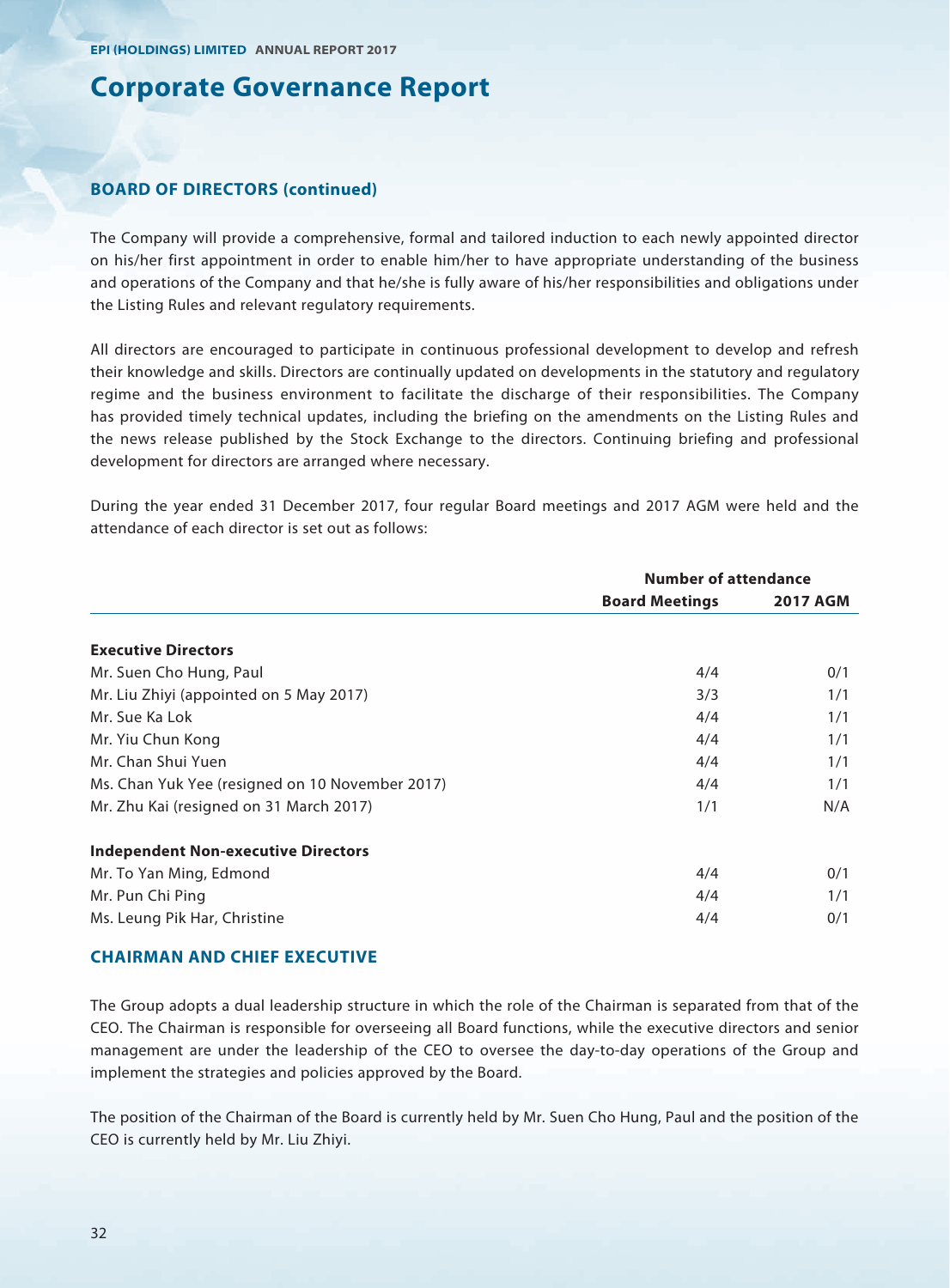#### **TERM OF APPOINTMENT OF NON-EXECUTIVE DIRECTORS**

Each of the Independent Non-executive Directors is appointed for a term of twelve-month period which automatically renews for successive twelve-month periods unless terminated by either party in writing prior to the expiry of the term. All the Independent Non-executive Directors are also subject to retirement by rotation and re-election at least once every three years at the annual general meetings of the Company in accordance with the Company's Bye-laws.

## **REMUNERATION COMMITTEE**

The Remuneration Committee has specific written terms of reference that is in compliance with the CG Code. As at the date of this annual report, the Remuneration Committee comprises three Independent Nonexecutive Directors, namely Mr. To Yan Ming, Edmond, Mr. Pun Chi Ping and Ms. Leung Pik Har, Christine. Mr. Pun Chi Ping is the Chairman of the Remuneration Committee.

The Remuneration Committee is mainly responsible for formulating the remuneration policy, reviewing and recommending to the Board the annual remuneration policy and the remuneration of the directors. The overriding objective of the remuneration policy is to ensure that the Group is able to attract, retain and motivate a high-caliber team which is essential to the success of the Group. The full terms of reference are available on the Company's website and the Stock Exchange's website.

The Remuneration Committee met one time during the year ended 31 December 2017 to review the remuneration packages for directors. The attendance of each member is set out as follows:

| <b>Members</b>               | <b>Number of attendance</b> |
|------------------------------|-----------------------------|
|                              |                             |
| Mr. Pun Chi Ping             | 1/1                         |
| Mr. To Yan Ming, Edmond      | 1/1                         |
| Ms. Leung Pik Har, Christine | 1/1                         |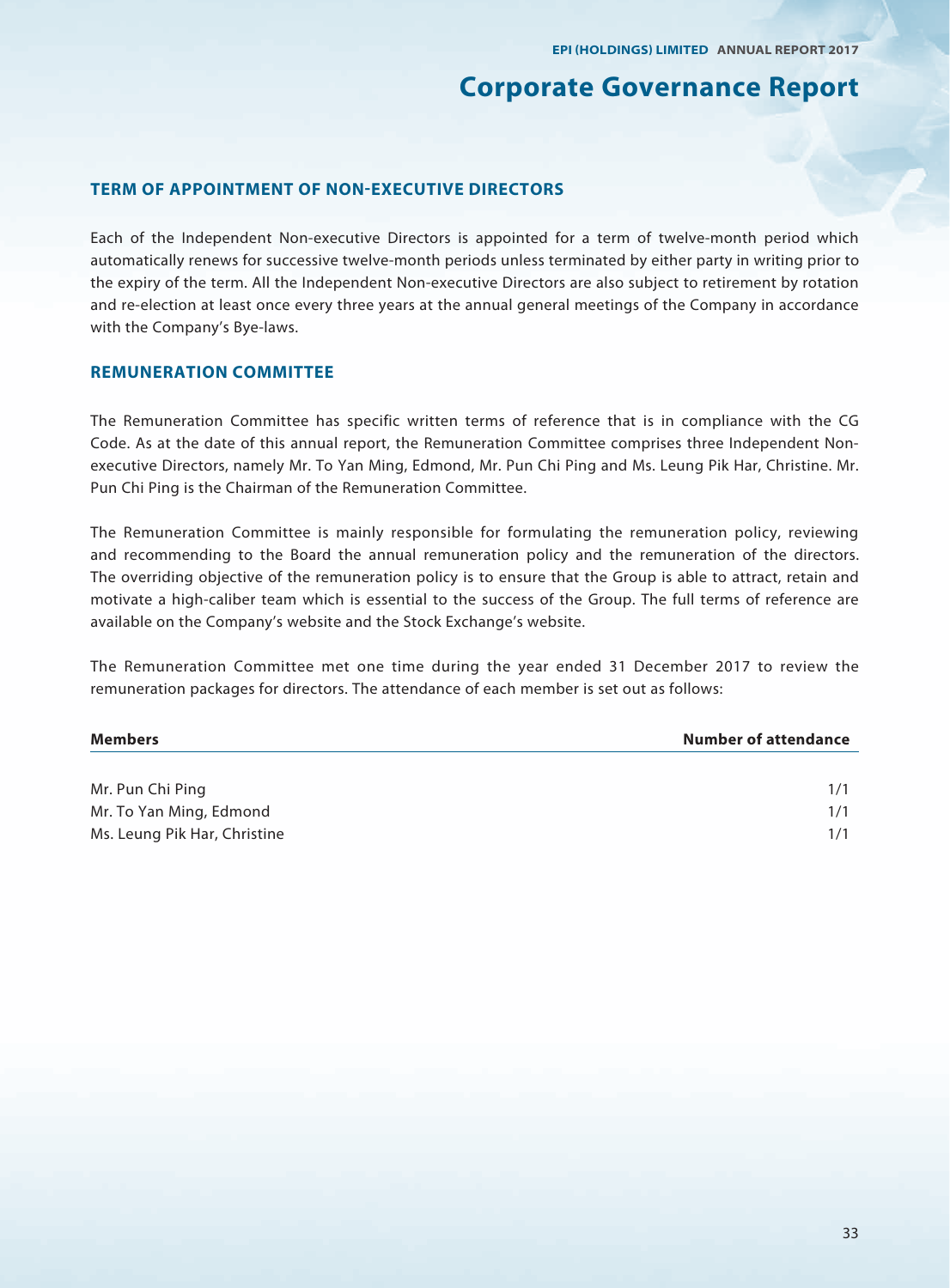## **NOMINATION COMMITTEE**

The Nomination Committee has specific written terms of reference that is in compliance with the CG Code. As at the date of this annual report, the Nomination Committee comprises three Independent Non-executive Directors, namely Mr. To Yan Ming, Edmond, Mr. Pun Chi Ping and Ms. Leung Pik Har, Christine. Ms. Leung Pik Har, Christine is the Chairlady of the Nomination Committee.

The Nomination Committee is mainly responsible for identifying potential directors and making recommendations to the Board on the appointment or re-appointment of directors of the Company. Potential new directors are selected on the basis of their qualifications, skills and experience that he/she could add value to the management through his/her contributions in the relevant strategic business areas. The full terms of reference are available on the Company's website and the Stock Exchange's website.

The Nomination Committee met one time during the year ended 31 December 2017 to review and make recommendation to the Board on the appointment of a director. The attendance of each member is set out as follows:

| <b>Members</b>               | <b>Number of attendance</b> |
|------------------------------|-----------------------------|
|                              |                             |
| Ms. Leung Pik Har, Christine | 1/1                         |
| Mr. To Yan Ming, Edmond      | 1/1                         |
| Mr. Pun Chi Ping             | 1/1                         |

In addition to the Nomination Committee meeting, the Nomination Committee also reviewed the structure, size and composition of the Board; and reviewed and make recommendation to the Board on the re-election of directors by way of circulation during the year ended 31 December 2017.

The Company recognises the benefits of having a diverse Board to enhance the quality of its performance and adopted the board diversity policy of the Company (the "Board Diversity Policy"). The Board Diversity Policy sets out that in determining the optimum composition of the Board, differences in skills, regional and industry experience, background, race, gender and other qualities of directors shall be considered. All Board appointments are made on merits, in the context of skills and experience the Board as a whole requires, with due regard for the benefits of diversity on the Board, and the Nomination Committee shall review and assess the Board composition and its effectiveness on an annual basis. When there is vacancy on Board, the Nomination Committee will recommend suitable candidates for appointment to the Board on merits, based on the terms of reference of the Nomination Committee, with due regard to the Company's own circumstances.

The Nomination Committee will review the Board Diversity Policy from time to time to ensure that the policy will be implemented effectively.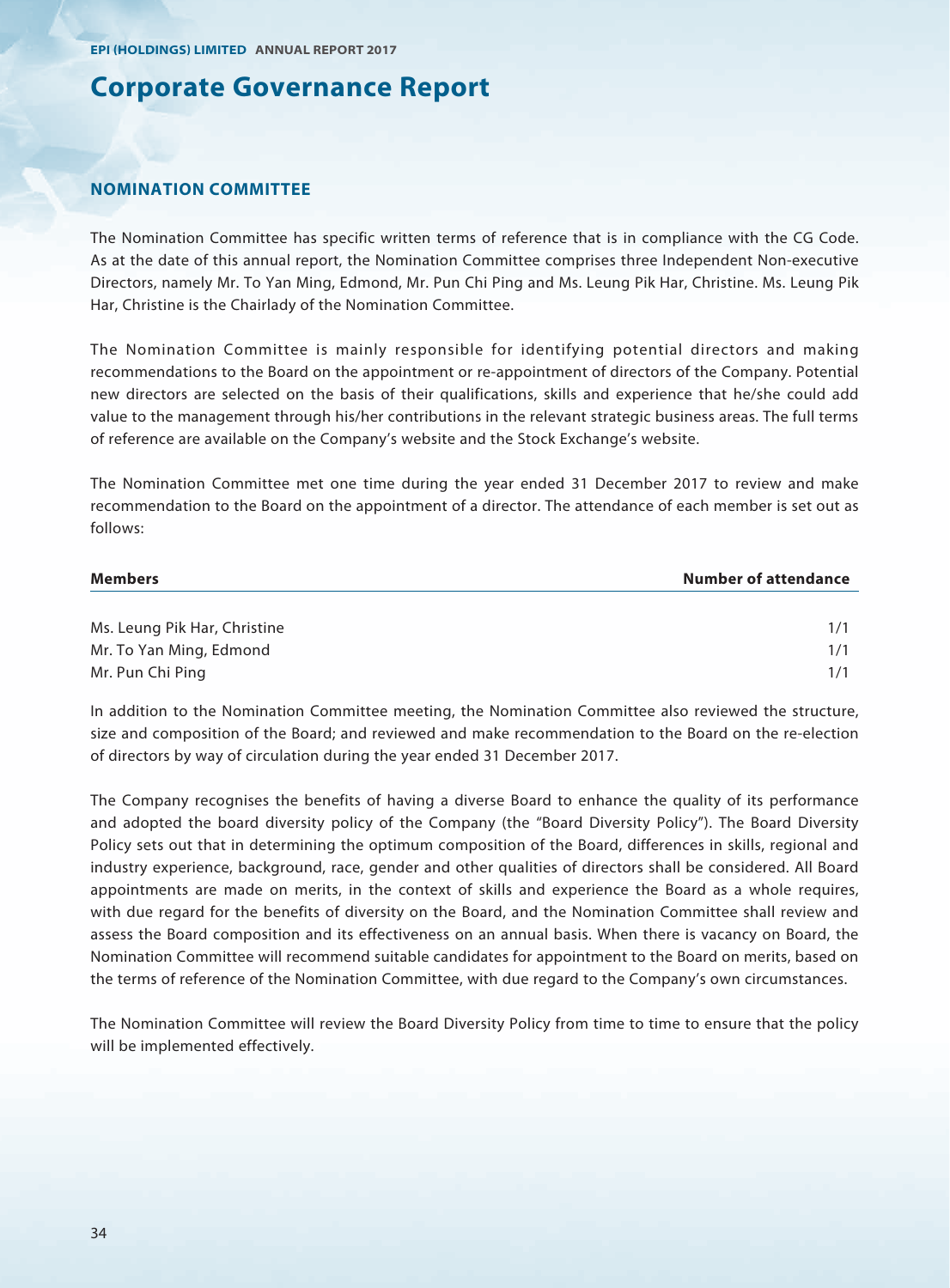#### **AUDITOR AND AUDITOR'S REMUNERATION**

The statement of the external auditor of the Company about their responsibilities on the Company's consolidated financial statements for the year ended 31 December 2017 is set out in the "Independent Auditor's Report" on pages 50 to 55 of this annual report.

For the year ended 31 December 2017, remuneration payable to the Company's auditor, Deloitte Touche Tohmatsu, for the provision of audit services was HK\$2,100,000. During the year, HK\$168,000 was paid as remuneration to Deloitte Touche Tohmatsu for the provision of non-audit related services.

#### **AUDIT COMMITTEE**

The Audit Committee has specific written terms of reference that is in compliance with the CG Code. As at the date of this annual report, the Audit Committee comprises three Independent Non-executive Directors, namely Mr. To Yan Ming, Edmond, Mr. Pun Chi Ping and Ms. Leung Pik Har, Christine, who among themselves possess a wealth of management experience in the accounting profession and in commercial fields. Mr. To Yan Ming, Edmond is the Chairman of the Audit Committee.

The Audit Committee is mainly responsible for reviewing financial statements of the Company, discussing the risk management and internal control of the Group and meeting with the auditor of the Company. Any findings and recommendations of the Audit Committee will be submitted to the Board for consideration.

The Audit Committee is authorised by the Board to investigate any activity within its terms of reference. It is authorised to seek any information it requires from any employee. It is also authorised to obtain outside legal or other independent professional advice and to secure the attendance of outsiders with relevant experience and expertise if it considers necessary. The full terms of reference are available on the Company's website and the Stock Exchange's website.

The Audit Committee met two times during the year ended 31 December 2017 and the attendance of each member is set out as follows:

| <b>Members</b>               | <b>Number of attendance</b> |
|------------------------------|-----------------------------|
|                              |                             |
| Mr. To Yan Ming, Edmond      | 2/2                         |
| Mr. Pun Chi Ping             | 2/2                         |
| Ms. Leung Pik Har, Christine | 2/2                         |

The following is a summary of work performed by the Audit Committee during the year:

- 1. reviewed and discussed the audited consolidated financial statements of the Company for the year ended 31 December 2016 and recommended to the Board for approval;
- 2. reviewed and discussed the unaudited condensed consolidated financial statements of the Company for the six months ended 30 June 2017 and recommended to the Board for approval;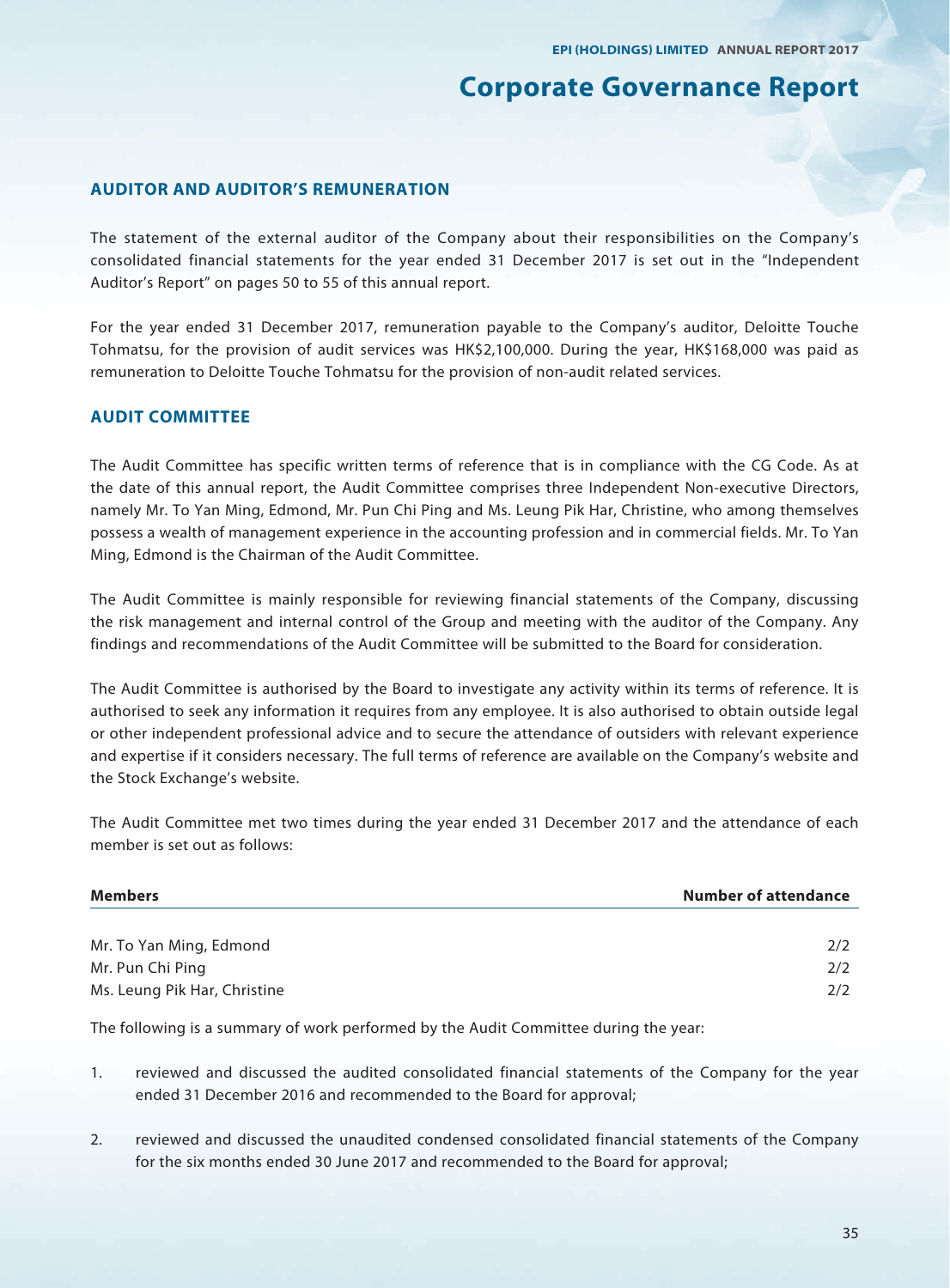# **AUDIT COMMITTEE (continued)**

- 3. reviewed and discussed with the management and the auditor of the Company the accounting policies and practices which may affect the Group and the scope of the audit;
- 4. reviewed reports from the auditor of the Company regarding their audit on the Company's consolidated financial statements for the year ended 31 December 2016;
- 5. reviewed the effectiveness of the risk management and internal control systems of the Group; and
- 6. reviewed and approved the remuneration and the terms of engagement of the Company's auditor; and reviewed and made recommendations to the Board on the re-appointment of the Company's auditor.

# **CORPORATE GOVERNANCE COMMITTEE**

The Board has delegated the corporate governance duties to the Corporate Governance Committee. The Corporate Governance Committee has specific written terms of reference that includes the corporate governance functions as set out in the CG Code. As at the date of this annual report, the Corporate Governance Committee comprises three members, including two Executive Directors, namely Mr. Sue Ka Lok and Mr. Chan Shui Yuen, and one Independent Non-executive Director, namely Mr. To Yan Ming, Edmond. Mr. To Yan Ming, Edmond is the Chairman of the Corporate Governance Committee.

The main responsibilities of the Corporate Governance Committee are (i) to develop and review the Group's policies and practices on corporate governance and make recommendations to the Board; (ii) to review and monitor the training and continuous professional development of directors and senior management; (iii) to review and monitor the Group's policies and practices on compliance with legal and regulatory requirements; (iv) to develop, review and monitor the code of conduct and compliance manual applicable to the employees and directors of the Group; and (v) to review the Group's compliance with the CG Code and disclosure requirements in the Corporate Governance Report. The full terms of reference are available on the Company's website and the Stock Exchange's website.

The Corporate Governance Committee met one time during the year ended 31 December 2017 to review the training and continuous professional development of directors; and the Group's compliance with the CG Code. The attendance of each member is set out as follows:

| <b>Members</b>                                          | <b>Number of attendance</b> |
|---------------------------------------------------------|-----------------------------|
|                                                         |                             |
| Mr. To Yan Ming, Edmond (appointed on 10 November 2017) | N/A                         |
| Mr. Sue Ka Lok                                          | 1/1                         |
| Mr. Chan Shui Yuen                                      | 1/1                         |
| Ms. Chan Yuk Yee (resigned on 10 November 2017)         | 1/1                         |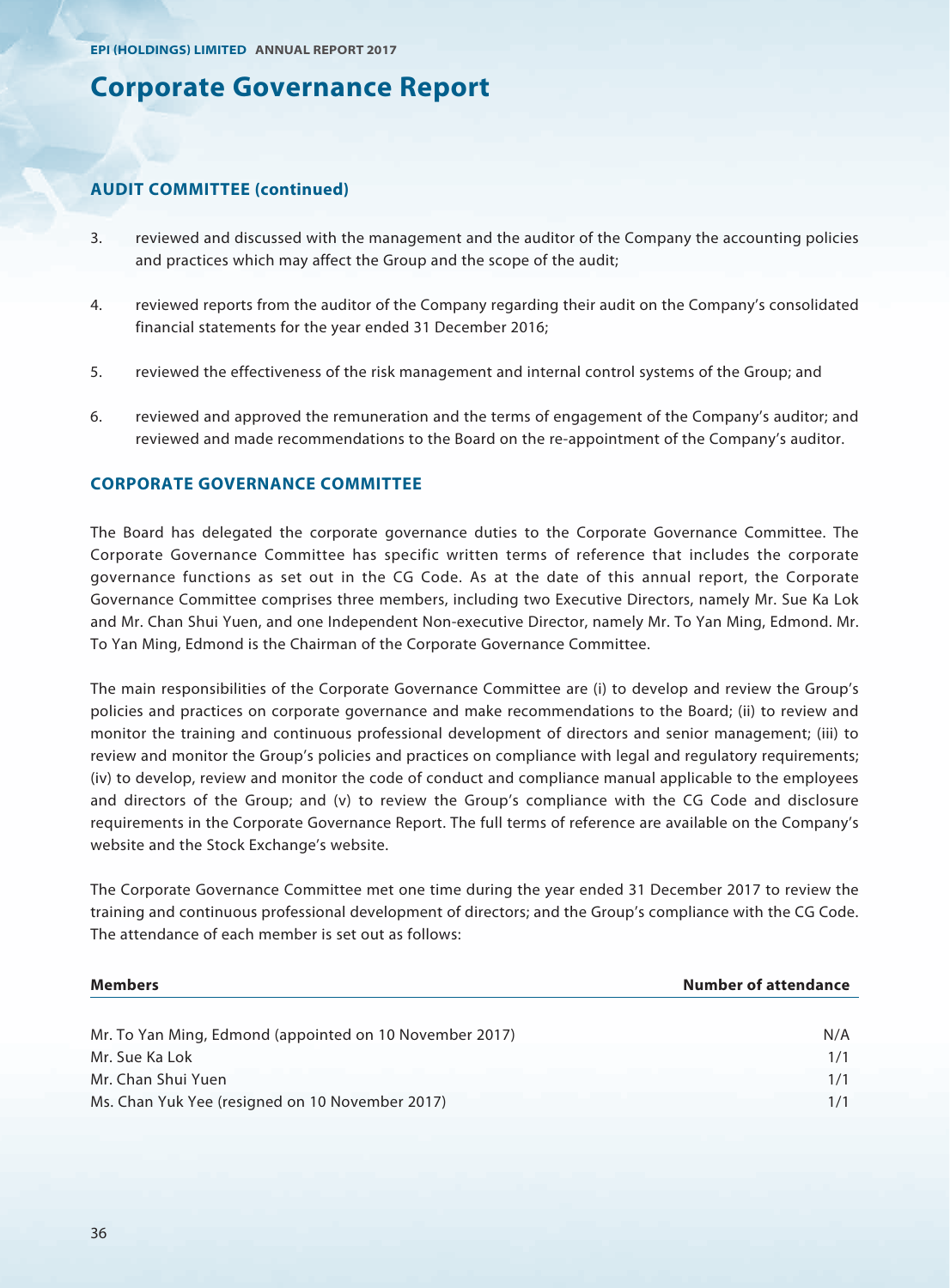### **DIRECTORS' RESPONSIBILITIES FOR THE CONSOLIDATED FINANCIAL STATEMENTS**

The Board is responsible for presenting a balanced, clear and understandable assessment of the Company's annual and interim reports, price-sensitive announcements and other financial disclosures required under the Listing Rules and other regulatory requirements.

The directors acknowledge their responsibility for preparing the consolidated financial statements of the Company for the year ended 31 December 2017.

### **RISK MANAGEMENT AND INTERNAL CONTROL**

The Board acknowledges its responsibility for the risk management and internal control systems and reviewing their effectiveness. The systems are designed to identifying, analysing, evaluating and mitigating risk exposures that may impact the continued efficiency and effectiveness of the operation of the Group. The goal of the risk management and internal control mechanism is to provide reasonable assurance regarding the fulfilment of corporate development strategies and not absolute assurance against material misstatement or loss.

Effective risk management is essential in the long-term growth and sustainability of the Group's business. The Board monitors the risk management and internal control systems on an ongoing basis. It has evaluated and determined the nature and extent of the risks it is willing to take in achieving the strategic objectives. An annual review of effectiveness of the Group's risk management and internal control systems has been conducted. The annual review ensured the adequacy of resources, staff qualifications and experience, training programmes and budget of the Group's accounting, internal audit and financial reporting functions.

The process used to identify, evaluate and manage the significant risks of the Group is embedded in the Group's normal business operations. Organisational structure is well established with clearly defined authorities and responsibilities, and the Group has developed various risk management and internal control policies and procedures for each business unit to follow. Business units are responsible for identifying, assessing and monitoring risks associated with their respective units regularly. The results of assessment are reported to the management which subsequently assesses the likelihood of risk occurrence, provides remedial plan and monitors the progress of rectification with the assistance of the head of the business units. The results and effectiveness of the Group's risk management and internal controls have been reported to the Audit Committee.

Guidelines are provided to the directors, officers, management and relevant staff in handling and disseminating sensitive and confidential inside information with due care. Only personnel at appropriate level can get reach of the sensitive and confidential inside information.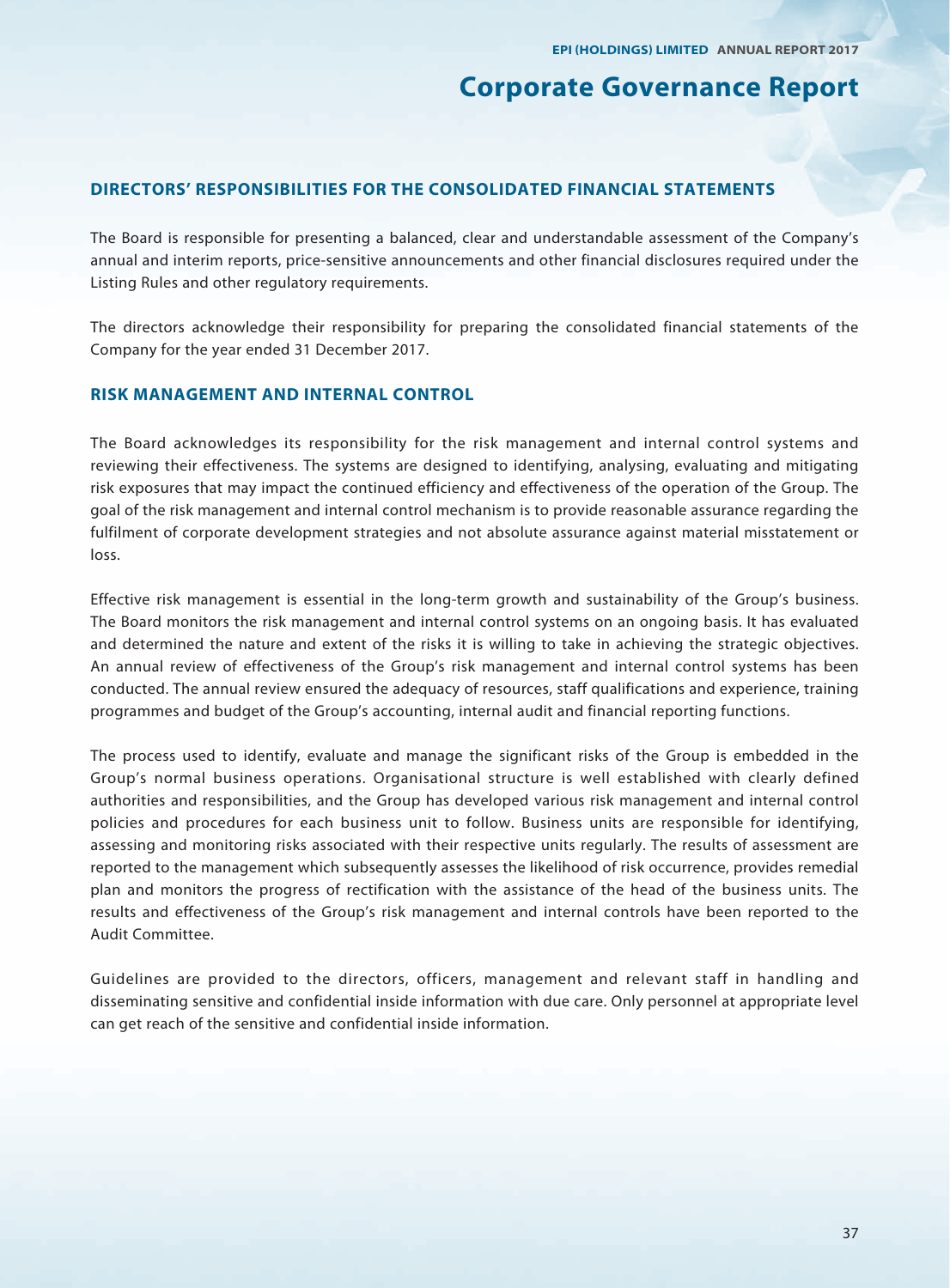### **RISK MANAGEMENT AND INTERNAL CONTROL (continued)**

The Group does not have an internal audit function due to the size of the Group and consideration for cost effectiveness. Instead, the Company has engaged an external consultant to conduct review on the Group's risk management and internal control systems to identify and evaluate significant risks of the business operations. The Board believes that the involvement of the external consultant could enhance the objectivity and transparency of evaluation process. The external consultant has conducted an annual review to identify risks that potentially impact the business of the Group, key operational and financial processes, regulatory compliance and information security, and assess the adequacy and effectiveness of the systems for the year ended 31 December 2017. The review covered all material controls, including financial, operational and compliance controls. After the review, a report of findings and recommendations for improvement in relation to the systems has been provided to the Audit Committee and management. The internal audit report has been endorsed by the Audit Committee and the management is required to establish remedial plans and take required actions to rectify those internal control deficiencies identified (which are all at low to medium risk level) according to the respective risk level and priorities. Subsequent review will be performed by the external consultant to monitor the implementation of those agreed recommendations and to report the results of the follow-up review to the Audit Committee.

The Board is not aware of any significant internal control and risk management weaknesses or inconsistencies with risk management policies, and considers the existing risk management and internal control systems effective and adequate for the year ended 31 December 2017. The Company has complied with the relevant code provisions of the CG Code relating to risk management and internal control.

# **COMPANY SECRETARY**

Following the resignation of Ms. Chan Yuk Yee as the Company Secretary, Mr. Chan Shui Yuen ("Mr. Chan"), an Executive Director of the Company, has been appointed as the Company Secretary with effect from 10 November 2017. The biographical details of Mr. Chan are set out under the section headed "Biographical Details of Directors and Senior Management" on pages 18 to 20 of this annual report. Mr. Chan has taken no less than 15 hours of the relevant professional training during the year ended 31 December 2017.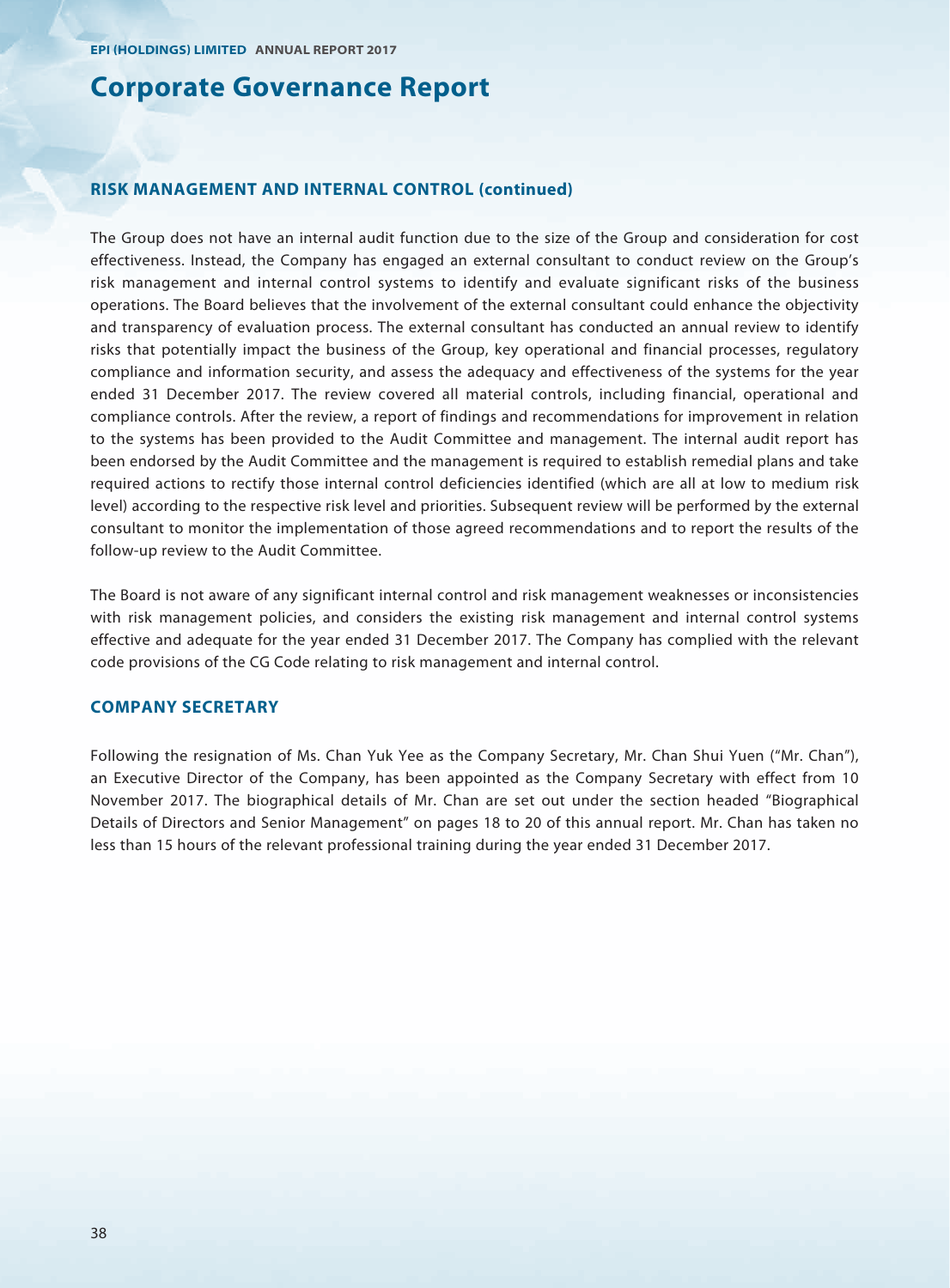### **SHAREHOLDER RIGHTS**

### **Procedures for shareholders to convene a special general meeting**

In accordance with the Company's bye-law 64, the Board may, whenever it thinks fit, convene a special general meeting, and special general meetings shall also be convened on requisition, as provided by the Companies Act 1981 of Bermuda (the "Companies Act") and in default, may be convened by the requisitionists. Pursuant to the Companies Act, shareholders holding at the date of deposit of the requisition not less than one-tenth of the paid up capital of the Company carrying the right of voting at general meetings of the Company shall at all times have the right, by written requisition to the Board or the Company Secretary of the Company, to require a special general meeting to be called by the Board for the transaction of any business specified in such requisition. If the Board does not within twenty-one days from the date of the deposit of the requisition proceed duly to convene a meeting, the requisitionists, or any of them representing more than one half of the total voting rights of all of them, may themselves convene a meeting, but any meeting so convened shall not be held after the expiration of three months from the said date in accordance with the provisions of Section 74(3) of the Companies Act.

### **Procedures for shareholders to put forward proposals at general meetings**

Pursuant to the Companies Act, any number of shareholders representing not less than one-twentieth of the total voting rights of all the shareholders having at the date of the requisition a right to vote at the meeting to which the requisition relates; or not less than one hundred shareholders, can request the Company in writing to:

- (a) give to shareholders of the Company entitled to receive notice of the next annual general meeting notice of any resolution which may properly be moved and is intended to be moved at that meeting;
- (b) circulate to shareholders of the Company entitled to have notice of any general meeting send to them any statement of not more than one thousand words with respect to the matter referred to in any proposed resolution or the business to be dealt with at that meeting.

The requisition must be deposited to the Company not less than six weeks before the meeting in case of a requisition requiring notice of a resolution or not less than one week before the meeting in case of any other requisition.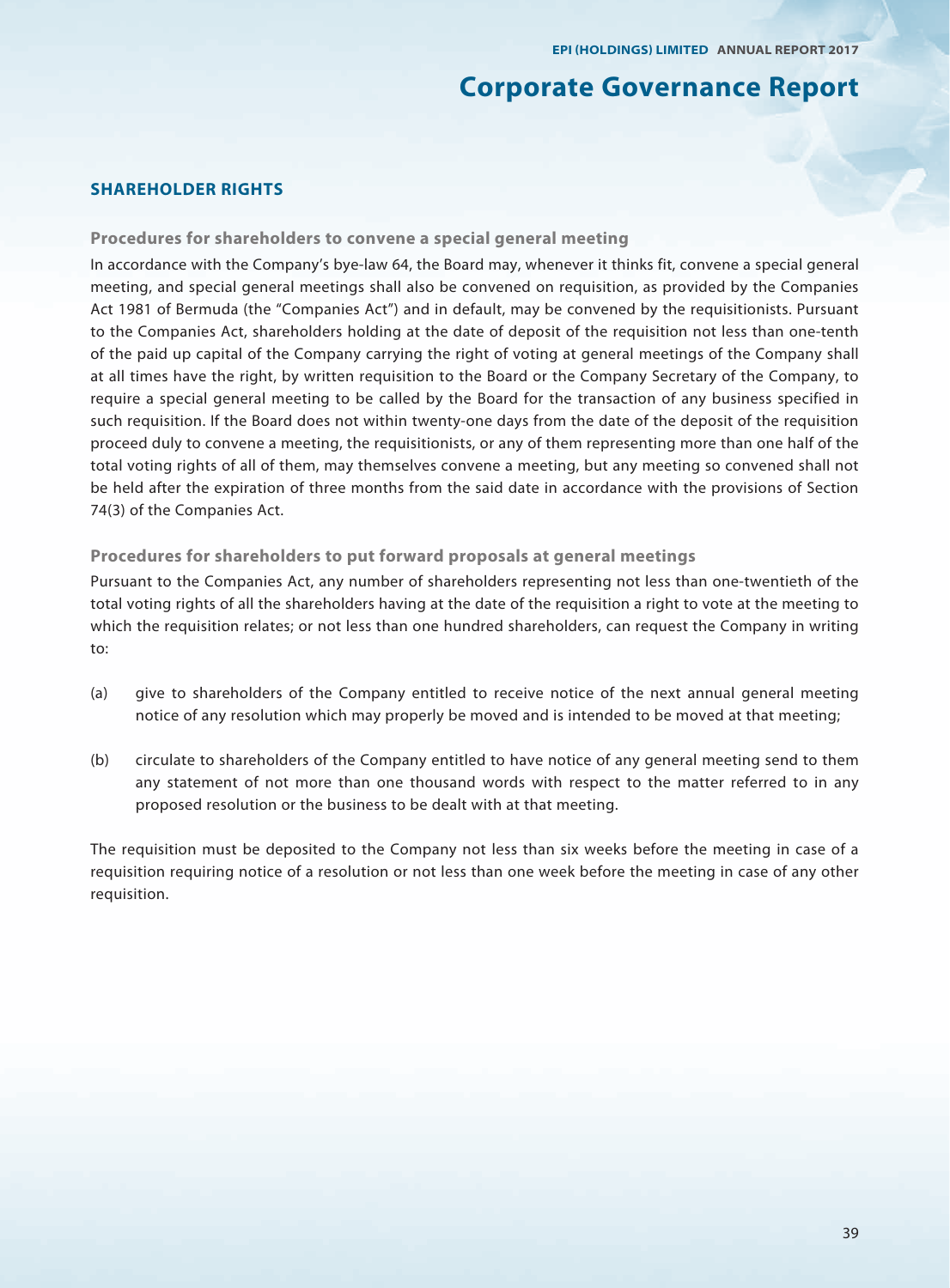### **SHAREHOLDER RIGHTS (continued)**

**Procedures for shareholders to propose a person for election as a director of the Company** According to bye-law 104 of the Company's Bye-laws, no person other than a director retiring at the general meeting of the Company shall, unless recommended by the directors for election, be eligible for election as a director at any general meeting of the Company unless a notice signed by a shareholder of the Company (other than the person to be proposed) duly qualified to attend and vote at the general meeting of the Company for which such notice is given of his/her intention to propose such person for election and also a notice signed by the person to be proposed of his/her willingness to be elected shall have been lodged at the Company's principal place of business in Hong Kong or at the Company's branch share registrar and transfer office in Hong Kong, Tricor Tengis Limited provided that the minimum length of the period, during which such notice(s) are given, shall be at least seven days and that the period for lodgement of such notice(s) shall commence no earlier than the day after the despatch of the notice of the general meeting and end no later than seven days prior to the date of such general meeting.

#### **Procedures for directing shareholders' enquiries to the Board**

Shareholders may at any time send their enquiries and concerns in writing to the Company Secretary of the Company at the Company's principal place of business in Hong Kong at Room 3203, 32nd Floor, China Resources Building, 26 Harbour Road, Wanchai, Hong Kong.

### **INVESTOR RELATIONS**

The Company has established a range of communication channels between itself and its shareholders, investors and other stakeholders. These include the annual general meetings, the annual and interim reports, notices, announcements and circulars and the Company's website at www.epiholdings.com.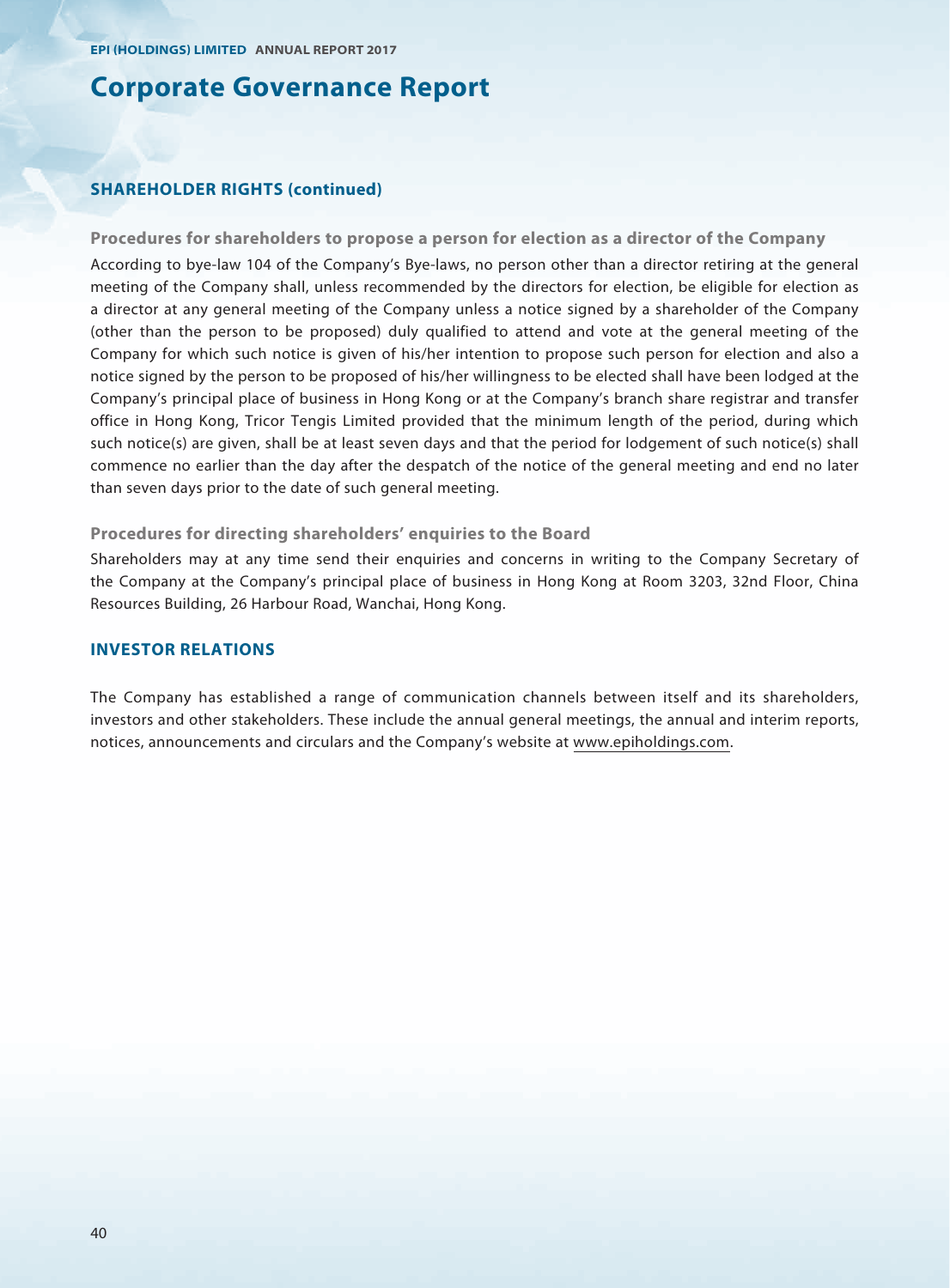The purpose of preparing this Environmental, Social and Governance Report ("ESG Report") is to communicate the sustainability strategies, management approaches and performances of EPI (Holdings) Limited and its subsidiaries (hereinafter referred to as the "Group" or "we" or "our") with the stakeholders. This ESG Report summarises the efforts and achievements made by the Group in corporate social responsibility and sustainable development.

The Group hopes to develop its business objectives and creates shareholder value, while at the same time protects the ecological environment by fully utilising resources and minimising the emission of pollutants during operation. Being a responsible and visionary corporate citizen, the Group has to balance the relationship between operations and environment by continuously optimising operations management, business strategies and policies on environmental protection, training and development, and community involvement; and contributes towards the sustainable development of the globe, human being and our business.

This ESG Report has been prepared in accordance with the Environmental, Social and Governance Reporting Guide (the "ESG Guide") as set out in Appendix 27 of the Listing Rules. This ESG Report mainly covers petroleum exploration and production and money lending businesses of the Group and presents the Group's strategic approach to sustainability and performance in the environmental and social aspects of its businesses for the reporting period from 1 January to 31 December 2017. With regard to corporate governance aspect, please refer to the Corporate Governance Report on pages 30 to 40 of this annual report. During the year ended 31 December 2017, the Company has complied with the "comply or explain" provisions as set out in the ESG Guide.

A summary of material environmental, social and governance issues, which are covered in this report, are analysed below:

### **A. ENVIRONMENTAL PROTECTION**

The Group has commenced its petroleum exploration and production business since the end of 2009. The Group acquired the oil exploitation rights in the Chañares Herrados Area and Puesto Pozo Cercado Area (together the "Concessions") in Cuyana Basin, Mendoza Province of Argentina, of which Chañares Herrados Empresa de Trabajos Petroleros S.A. ("Chañares") is the concessionaire of the Concessions granted by the Government of Argentina. According to the agreements signed between the Group and Chañares, the Group has the right to drill new wells and perform workover on our existing own wells. Chañares also acts as the operator of the Concessions. Once the Group completes drilling of a well which is ready for production, Chañares will check to confirm the conditions and be responsible for the crude oil production and field operation.

As the concessionaire and operator of the Concessions, Chañares is responsible to comply with rules and regulations relating to environmental protection, labour, hydrocarbon and oil industry in Argentina.

Currently, crude oil after processing is delivered to the collection point and sold to our sole customer, YPF S.A. (a state-owned petroleum company). Chañares has been handling the above sales process for the Group and charging the Group handling charges.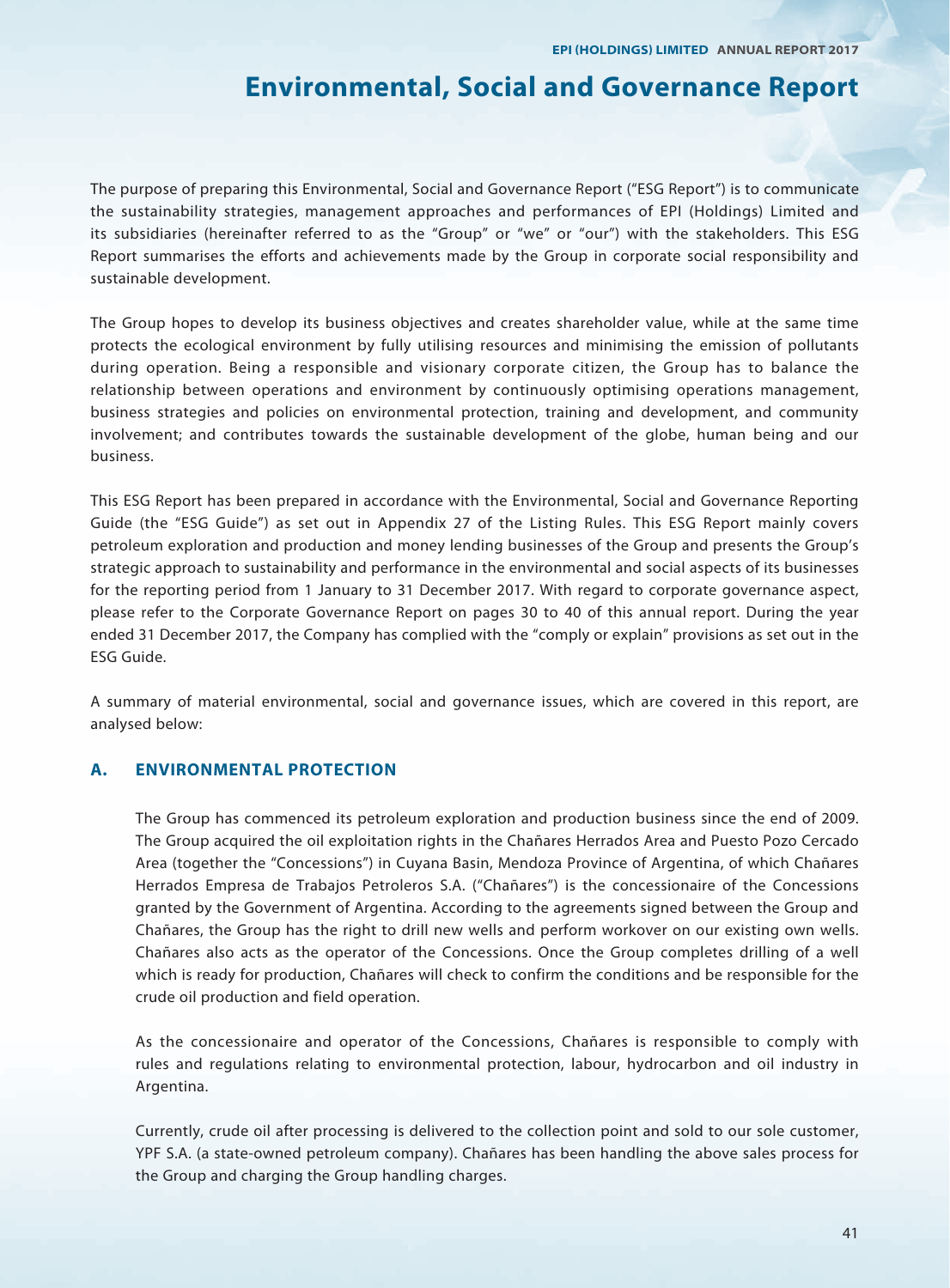Our daily works in the oilfield mainly include monitoring and controlling the production process performed by Chañares, and recording the quantity and quality of crude oil produced and sold.

During the reporting period, the Group's production and sales processes of oil exploration and production business are handled by Chañares, and the Group has not drilled any new well and performed any workover on existing wells during the period. Accordingly, the Group did not directly produce any air emissions and hazardous wastes, and had not directly caused any significant impact on the environment where the oil field operates.

Environmental protection issues relating to the Group's other operations are analysed below:

**1. Emissions**

Greenhouse gas and air emissions mainly come from energy consumption in the offices, including electricity and fuel. Therefore, we focus on carrying out various energy saving measures (refer to "Use of Resources" below for details). Waste management of our offices mainly involves waste paper for recycling.

In 2017, the Group did not involve in any non-compliance incidents relating to environmental protection.

#### **2. Use of Resources**

The Group is an environmentally friendly corporation with various measures established to ensure that our employees understand the importance of resource conservation. We hope that our employees can make full use of our resources to avoid wastage.

#### *Energy*

All staff members are encouraged to switch off the lightings, air conditioners, computers, personal electronic devices and common office equipment when they are not in use. We endeavor to keep all electronic appliances well-maintained and set to energy saving mode.

Policies relating to business cars are established to restrict the use of business car and fuel consumption. Measures are set up to save fuel. Furthermore, business cars are maintained and inspected regularly to maximise its fuel efficiency.

During the reporting period, the Group's business consumed 27.25 megawatt hours of electricity, 2.58 tonnes of diesel, 1.01 tonnes of gasoline and 3.26 million litres of natural gas. With reference to the guidelines of the Greenhouse Gas Protocol and the regional emission factors, greenhouse gas ("GHG") emissions are calculated. The total carbon dioxide emission during the reporting period was equivalent to 70.05 tonnes, including 45.47 tonnes of Scope 1 emissions and 24.58 tonnes of Scope 2 emissions. Scope 1 refers to direct GHG emissions, including combustion of diesel and petrol. Scope 2 refers to energy indirect GHG emissions, like consumption of purchased electricity and natural gas. In addition, nitric oxide, sulfur oxide and particulate matters generated from combustion of diesel and petrol were 1.58 tonnes, 0.26 tonnes and 0.67 tonnes respectively.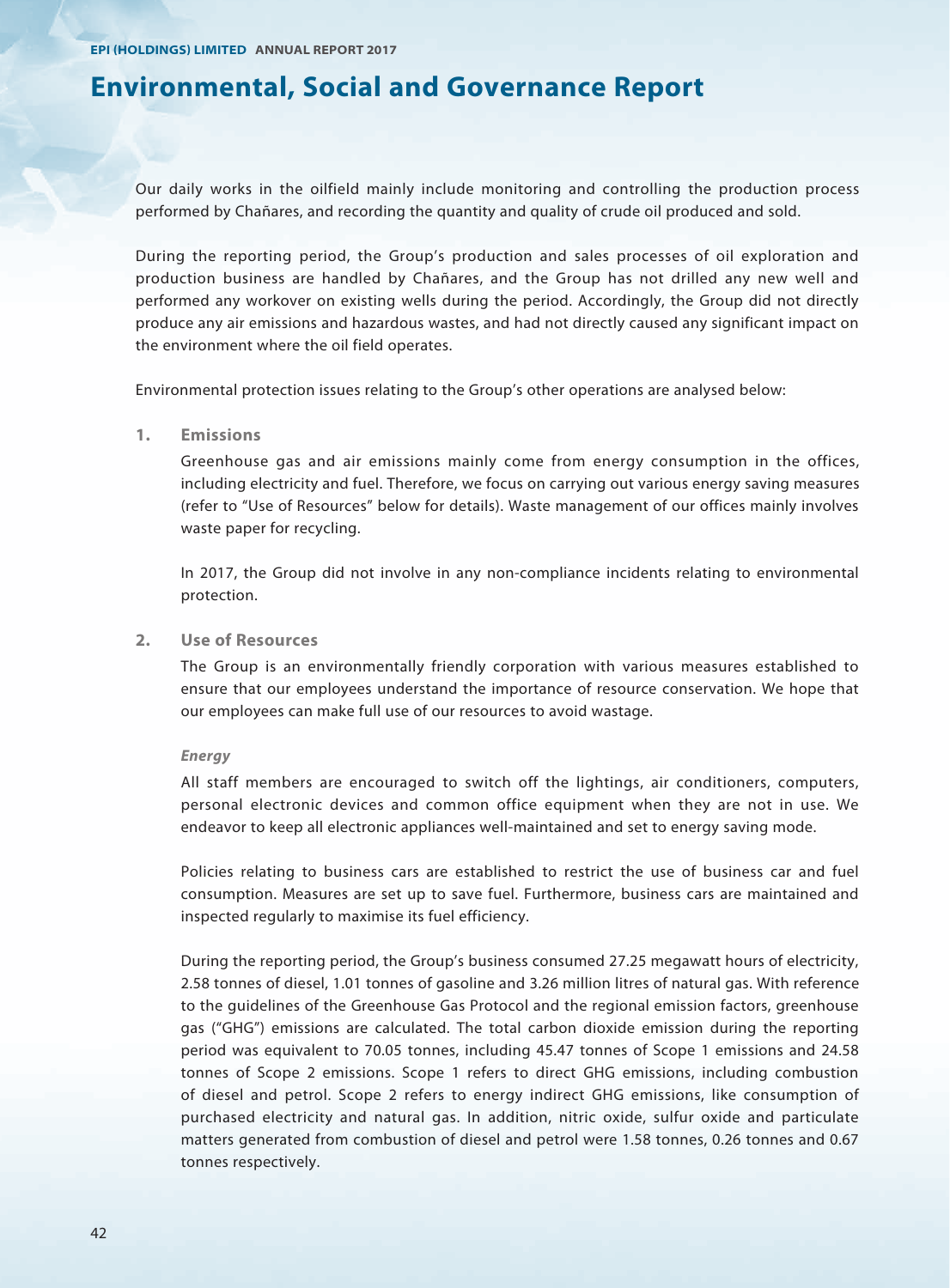#### *Water*

Water conservation starts from changing daily habits. The Group encourages every employee to make optimum use of water resources. For example, posting "save water" sign in the pantry to remind staff to save water. During the reporting period, the Group's business consumed 216 tonnes of water.

#### *Paper*

Staff are encouraged to read documents in electronic format, rather than paper copies. Internal memos and announcement are despatched by emails instead of paper memos and faxes. We remind our employees to do print preview to check space and margin prior to printing and duplex printing is suggested. Single-sided printed copies are collected for printing drafts. To avoid unnecessary wastage and to promote effective usage of paper, all staff are educated to implement "think before printing" principle. Recycling bins are provided and clearly labelled to collect waste paper for recycling. During the reporting period, the Group's business consumed 0.7 tonnes of paper.

#### *Business Travel*

Our business travel policies require employees to consider using teleconferencing or emails as alternatives to travelling.

#### *Compliance*

In 2017, the Group did not involve in any non-compliance incidents relating to environmental protection.

**3. The Environment and Natural Resources**

The Group established policies and procedures to mitigate our operation impact on the environment and natural resources. Please refer to "Emissions" above for details. The Group focused on the environmental education and advocacy among staff. Various resources saving measures are implemented to raise the awareness of our employees to understand the importance of resource conservation. They are encouraged to maximise the effectiveness in use of resources and to avoid wastage. Please refer to "Use of Resources" above for details.

### **B. SOCIAL**

**Employment and Labour Practices**

**1. Employment**

Our employees are critical in our operations. We always view employees as core assets of the Group for establishing the foundation of success and long-term development. When we formulate human resources strategies, we devote to create an equitable, non-discriminatory and safe working environment. We strived to build a harmonious working environment for our employees based on mutual respect, trust, impartiality, transparency and truthfulness, dynamism and teamwork to encourage creativity, flexibility and commitment to accomplish our corporate mission. We provide equal opportunities to employees to capture, promote and retain talents and promote personal and professional growth by offering them attractive and commensurate remuneration packages and providing various career development training. Besides, we strictly comply with the relevant laws and regulation and stick to the principle of fairness and meritbased policies and principles.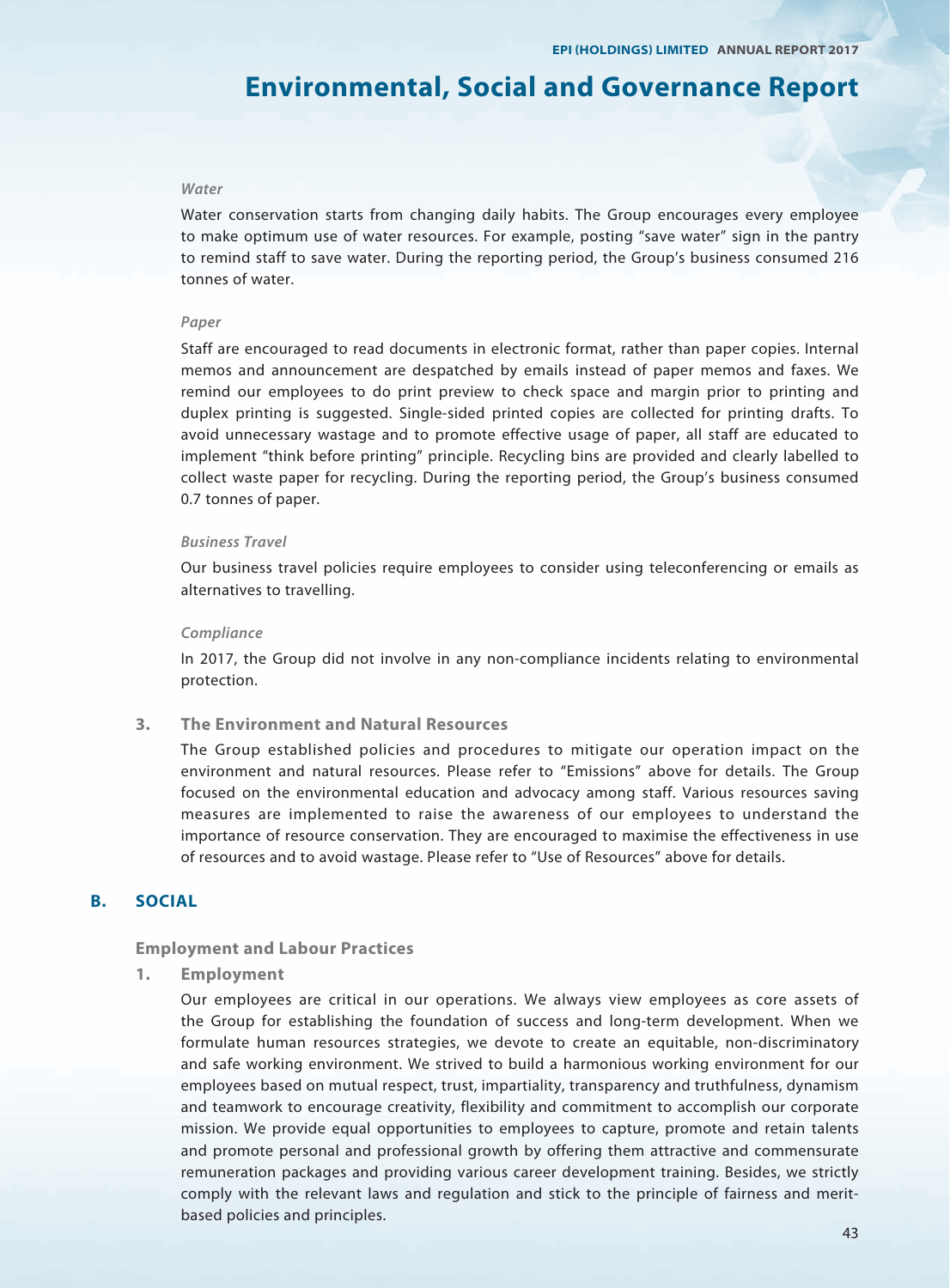#### *Talent Selection*

The Group always follow the principles of fairness, equality, competitive and non-discrimination to hire outstanding talents, and devote to protect human right and privacy of employees. We select the best qualified candidate by considering various criteria such as education background, relevant work experiences, demonstrated knowledge, competencies and skills, desirable personal traits, physical fitness and development potential. We provide equal opportunities to employees in promotion, training and career development, and they are not discriminated against or denied any opportunity because of their race, religion, nationality, gender, age, marital status and disability. We hope to achieve win-win situation through joint development of employees and corporate.

#### *Compensation and Welfare*

To retain quality staff, we establish competitive remuneration scheme and regularly evaluate their salary levels to make sure that they are competitive. Though the remuneration scheme varies in different nations we operate, we strive to build a fair, reasonable and competitive remuneration scheme. Staff salaries are determined based on their knowledge, skills, experiences and education background relevant to the job requirements. Basic remuneration of staff includes fixed salary, bonuses, paid holidays etc. We pay retirement plan (social insurance in Argentina and Mandatory Provident Fund in Hong Kong) for employees in compliance with local law requirements. We provide in-patient health care for our employees. In addition to national mandatory holidays, employees are entitled to annual leave, marriage leave, funeral leave, examination leave, sick leave, maternity leave, family leave, compensated leave, etc. Those employees who have demonstrable experience in the oil industry are entitled to additional holidays under the laws in Argentina. Staff are also subsidised to join training programs which are appropriate and relevant to the job. All staff are expected to discharge their job responsibilities within reasonable work hours. We implement five-day work system with 40 working hours per week. We dismiss employees and compensate them in accordance with the relevant laws and regulations.

#### *Labour Standards*

The Group's human resources policies and procedures and management system conform and comply with the local labour laws and regulations, including human rights and labour standards. The Group promises to protect labour rights and strictly prohibits any unethical hiring practices, including child labour and forced labour in the workplace. During the recruitment process, the Group reviews the identity documents of the applicants and never hires any applicant under the legal working age. The work hours of staff are in line with the relevant local labour laws and regulations. Staff consent for working overtime is needed so as to prevent forced overtime work; and they are compensated in accordance with the requirement of the local laws and regulations.

#### *Compliance*

In 2017, the Group did not involve in any non-compliance incidents relating to human rights and labour practices.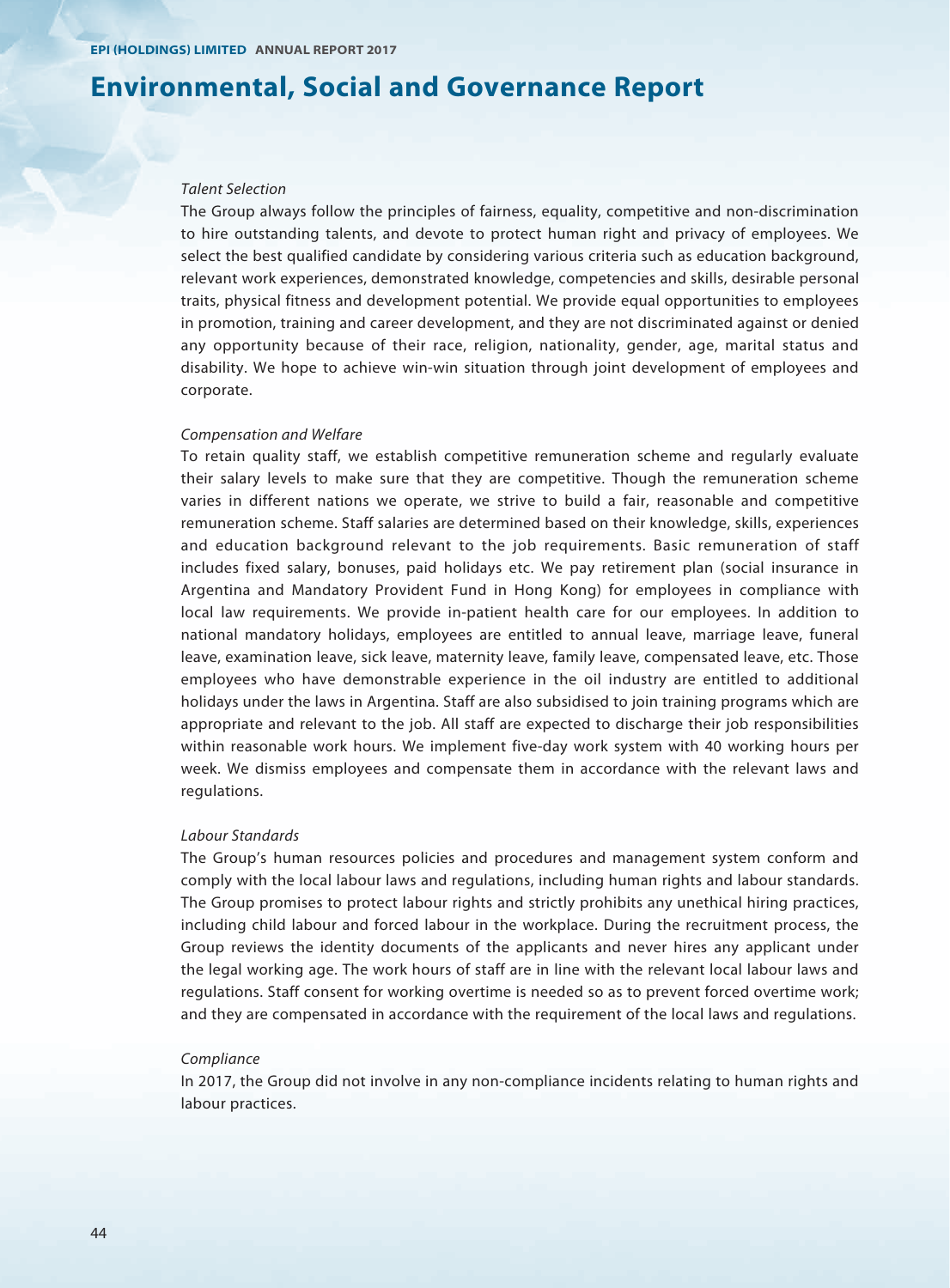### **2. Health and Safety**

The Group always put health and safety of employees as our first priority, and injury prevention is especially important as a part of our management practices. We establish strict risk assessment and management policies and procedures to identify and minimise potential hazard that might lead to injury, illness or human loss by providing staff training and planning in advance for the coordinated action in case of emergency. The policies and procedures provide clear and identified guidelines for staff to identify and assess risks, delineate procedures for handling situations involving security and safety of workers and facilities, carefully plan for business operations (including tools required for eliminating or controlling risks) and promote good working atmosphere. We provide on-the-job technical training regularly, arrange safety assessment and organise team-building activities to promote job safety. This is to ensure that our employees are equipped with the required knowledge and skills to fulfill their job duties and able to meet the safety standards. We care about the occupational health and safety of our employees and constantly review, assess and organise employee education and training programs. It strengthens the safety awareness and self-protecting tendencies of employees and maintains a safe production environment.

The Group believes that good working relationship among staff can minimise hazards within the operation site. We set up comprehensive contingency plan detailing the handling procedures for different types of contingencies (fires, earthquakes, etc.). A responsible personnel is designated for coordinating and supervising the work necessary during and after the incident. We also establish and optimise our occupational health management system to protect our workers and their rights. We provide all site workers with safety protective equipment such as gloves, shockproof glasses, hearing protectors, helmet, boots with toes and ankles protection, working clothes, etc. in sufficient quantity and quality, and also monitor and educate our staff to use and wear them as required. We provide in-patient health care for our employees.

We attach great importance to hazard prevention and control in order to effectively improve the intrinsic safety. Operations department is responsible for monitoring the daily conditions of our own wells, well fluid collection tanks and pipelines, and the works performed by the operator on our own wells. In case of problem detected, the responsible personnel reports to the operator immediately. Records of works performed on our own wells are properly documented and filed.

In 2017, the Group did not involve in any non-compliance incidents relating to occupational health and safety.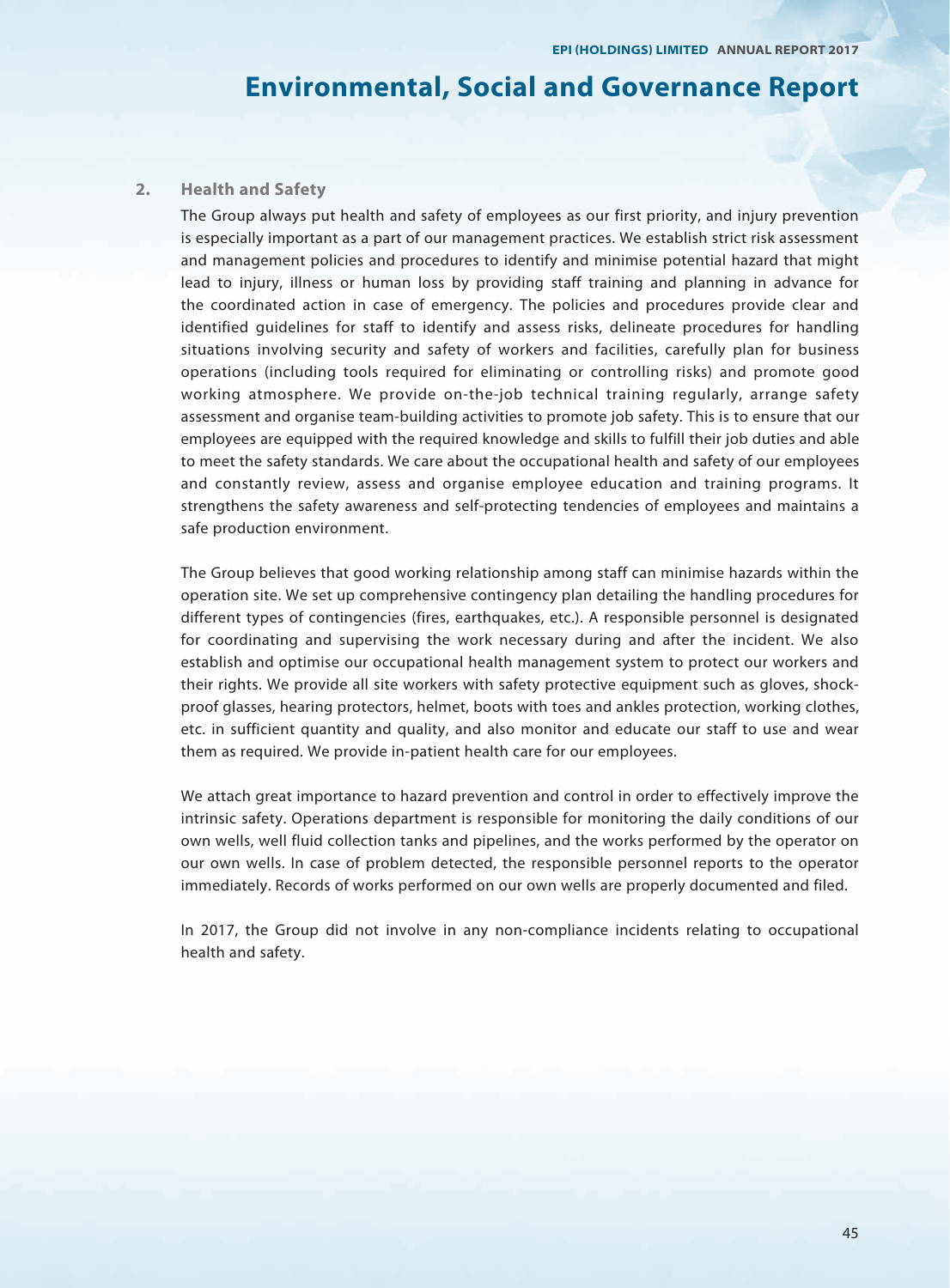### **3. Development and Training**

We believe that professional, well-trained and responsible employees will contribute significantly to our business growth and success. We are keen on deploying our human resources effectively by encouraging our people to continue learning and training. We developed both internal and external training programs to enhance their skills and capabilities with an aim to building great teams. New hires have to participate in induction orientation introducing our corporate culture, business, organisational structure, operational safety, etc. Such training allows our employees to possess all-rounded knowledge and skills and promotes a learning atmosphere within the Group.

We provide all staff with environmental, occupational health and safety education to increase their awareness in these areas. The training topics covered operational procedures, risk assessment and management policies and contingency plan, and they are subsidised to attend training whenever necessary to their work. All-inclusive training materials with a well-equipped learning environment are available to employees. Based on the needs of particular positions and the abilities and interests of employees, we offer diversified on-the-job training programs. Performance evaluations are conducted regularly to evaluate the employees' current status in accomplishing the targets.

During the reporting period, financial subsidies are given to selected staff for further study.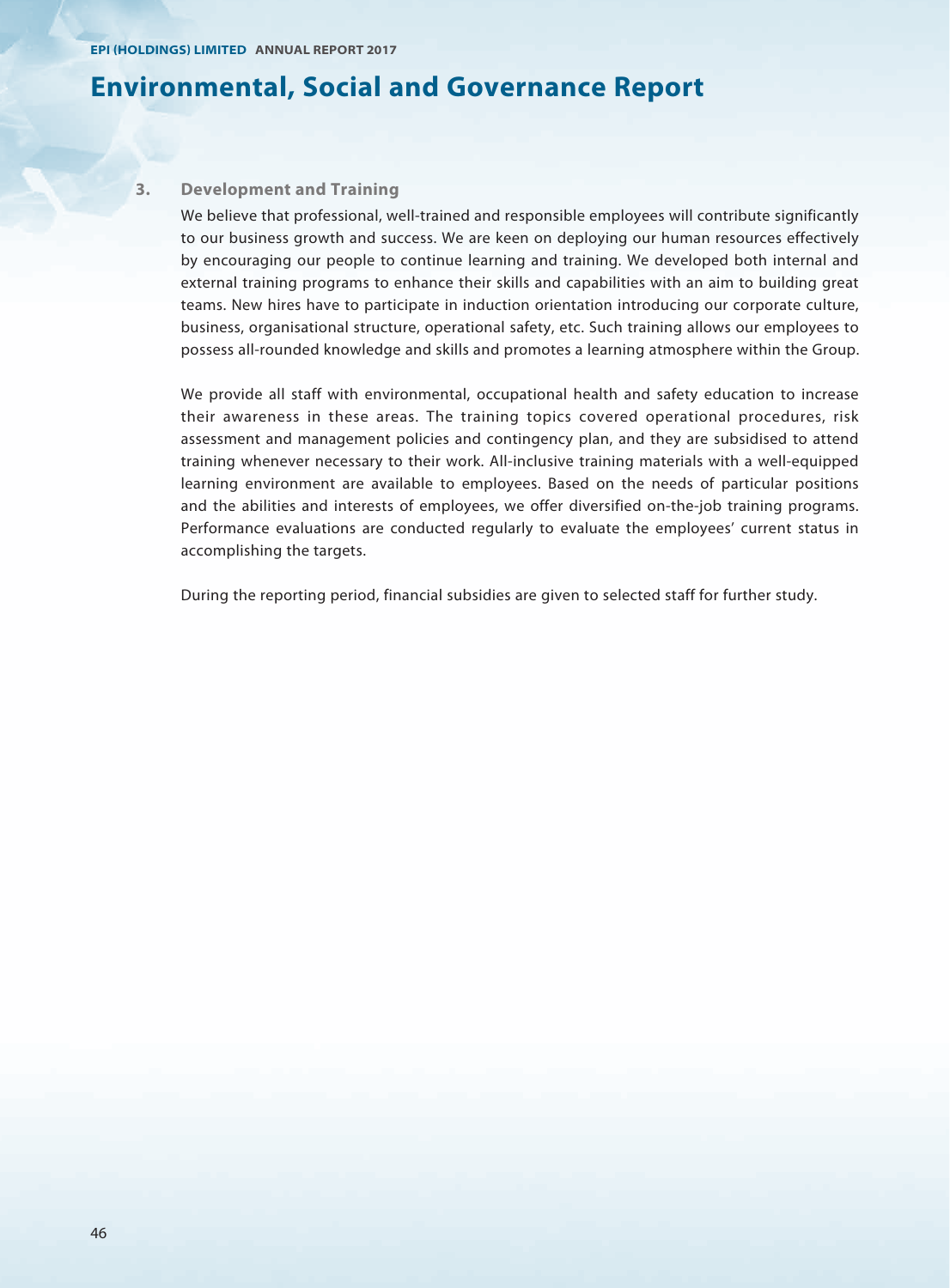# **C. OPERATING PRACTICES**

### **1. Supply Chain Management**

We have established policies and procedures in supply chain management and provided various reporting channels for employees, suppliers, customers and other business partners to report any violations of laws or regulations when people are performing their duties for the Group. During the reporting period, the Group did not have significant issues relating to violations in this respect.

As abovementioned, the Group has the right to engage experts to drill new well and perform workover on our own wells. We are responsible to select and appoint experts and monitor the works performed by these experts. The experts must have the necessary qualification and be familiar with the basin where the oilfield located. We have also established strict policy in selecting vendors. Periodic vendor performance evaluation is conducted to better control and assure good quality.

In order to establish an efficient and green supply chain, we maintain long-term strategic and co-operative relationships with companies of good credit history, solid reputation, high product or service quality, proven track records of environmental compliance and sound commitment to social responsibility. We are dedicated to achieving co-development with our suppliers based on equality and mutual win-win situation.

### **2. Supplier/Service Provider Responsibility**

American Petroleum Institute ("API") gravity is a measure to determine the grade of the crude oil. Crude oil extracted underground is treated through oil/water separation process before selling to the customer. Our sole customer, YPF S.A. checks the API gravity before oil is delivered and thus no after-sale quality problem exists.

For the money lending business, we handle confidential information of our clients with integrity and in accordance with applicable laws. Confidential information may be subject to disclosure requirements according to the applicable laws and regulations and shall be exchanged internally and exclusively on a "need-to-know" basis.

During the reporting period, there was neither concluded legal cases regarding our products brought against us nor complaints received concerning breaches of customer privacy and loss of data.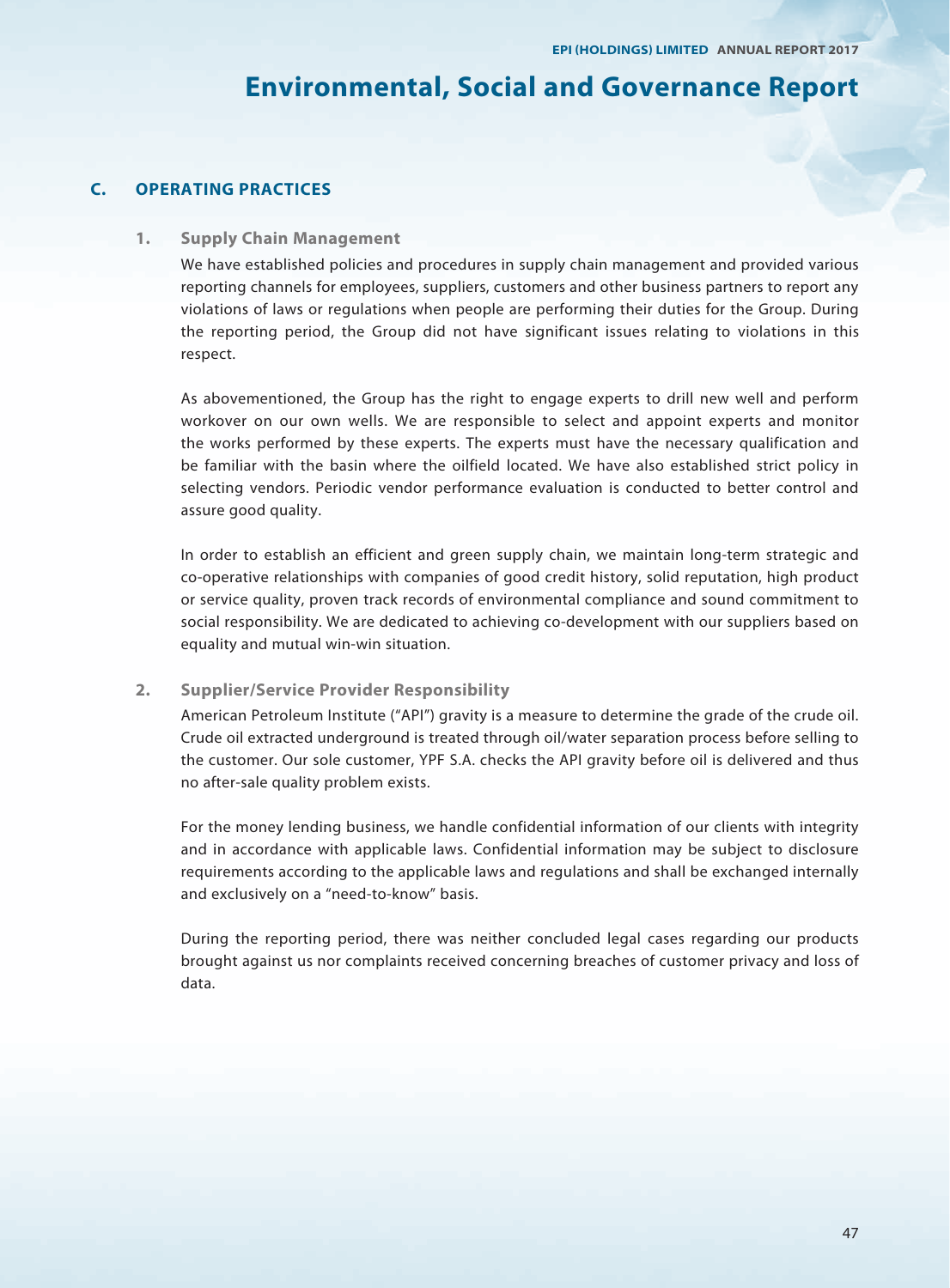#### **3. Anti-corruption**

We always attach importance to creating a harmonious and honest working environment and we commit to achieve and maintain high integrity and accountability standards with great emphasis on corporate governance, moral culture and staff quality. All employees should act in upright, impartial and honest manner, strictly follow the Group's policies and procedures, applicable laws and regulations. If employees violate them, they will face disciplinary action or even termination of the employment contracts. Employees must observe our required ethical standards and make their own judgements as to the appropriateness of their conduct in business operation. When employees suspect violations incurred, they may, in the case of absolute confidentiality, report through different channels to those charged with governance. Employees who hide traces, evidence or avoid investigation of suspicious transactions may be considered as illegal. We continue to optimise the reporting mechanism and resolutely fight against corruption for building a clean social environment.

During the reporting period, the Group and our employees did not involve in any corruption related litigation.

### **D. COMMUNITY**

#### **Community Involvement**

We view sustainable development and community contribution as our goals. We believe in peopleoriented management principle, carry out a variety of activities in fulfilling our social responsibilities, actively pursue social contribution initiatives and strive to create a sustainable and harmonious society.

Since our establishment, we are a responsible tax payer and employer. We offer job opportunities to ease the local employment pressure. We establish good practices in running our business, and actively promote energy saving and environmental friendly concepts with a hope to be the role model within the industry. To some certain extents, we have contributed to social stability and building a harmonious community.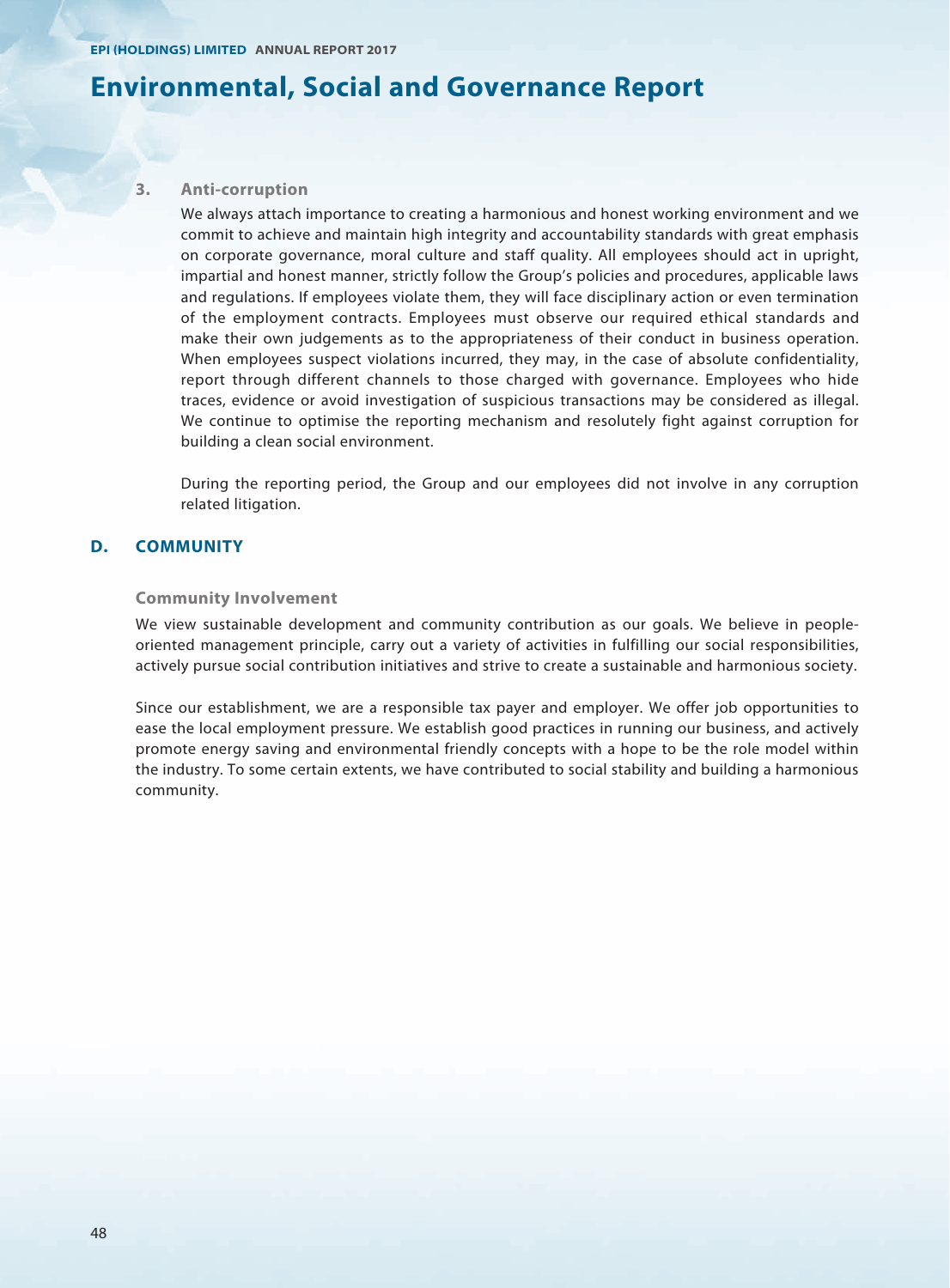### **E. VISION OUTLOOK**

As a good corporate citizen, the Group hopes to strike a balance between achieving the corporate economic goals and business objectives and to fulfilling our social responsibility. The Group will continue to pay attention to environmental protection, employee care, product/service quality and community contribution so as to create niche for sustainable development.

As for environmental protection, the Group endeavors to comply with the stringent environmental protection laws and regulations, allocates resources and undertakes various environmental improvement projects. When it comes to employee care, the Group will put employee satisfaction and work place safety as our top priority. Through ensuring occupational safety and a competitive system, the Group aims at attracting more talents in the technical and management arenas. As far as product/ service quality is concerned, the Group continues to provide customers with high quality products/ services. For community contribution, the Group is committed to fulfilling its social responsibility by promoting the community's sustainable development.

The Group aims at becoming a respectable enterprise, and hopes to improve business performance and create more meaningful value for our stakeholders through implementing sustainability strategies.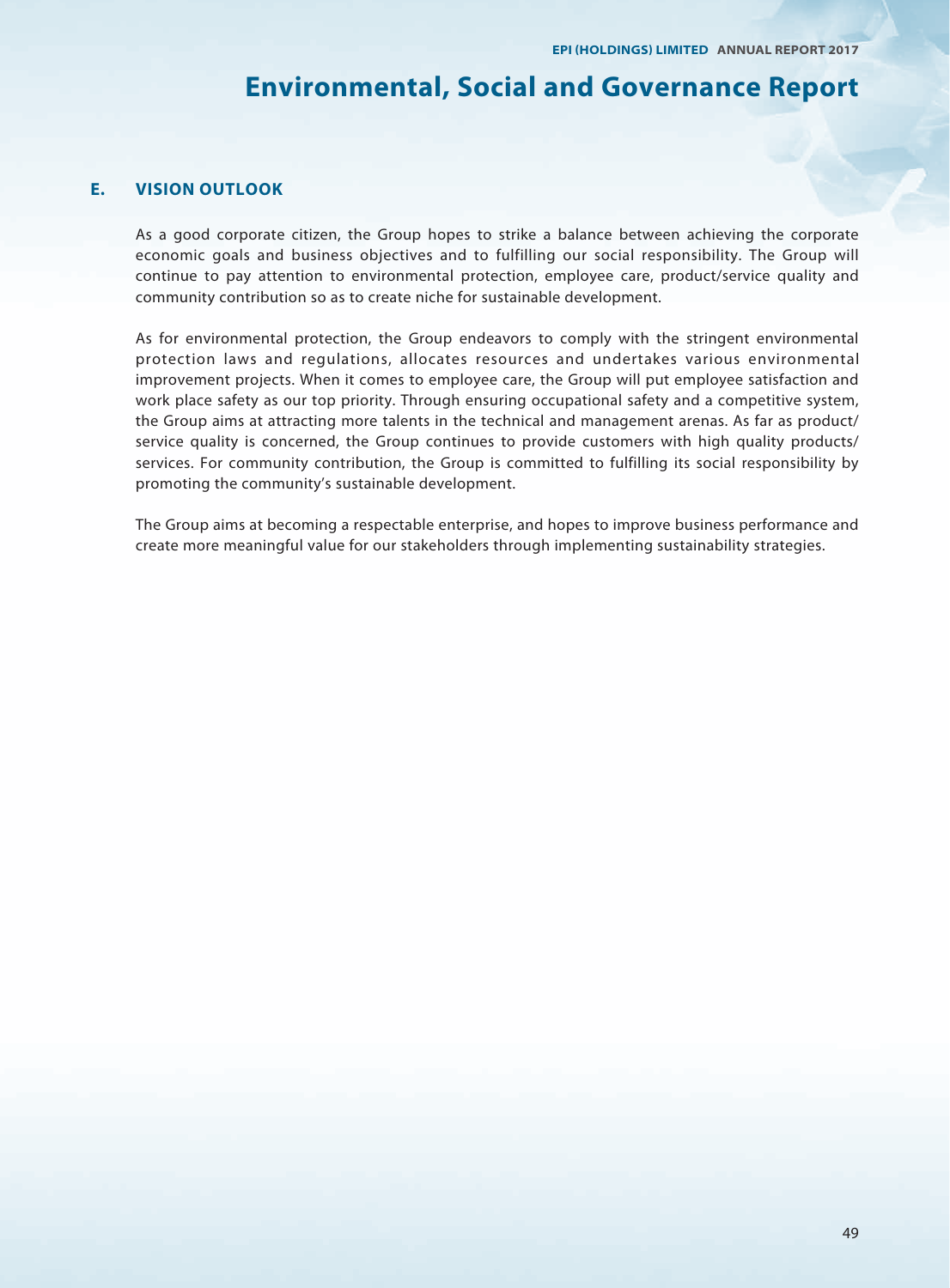**EPI (Holdings) Limited ANNUAL REPORT 2017**

# **Independent Auditor's Report**





**TO THE MEMBERS OF EPI (HOLDINGS) LIMITED** *(Incorporated in Bermuda with limited liability)*

### **Opinion**

We have audited the consolidated financial statements of EPI (Holdings) Limited (the "Company") and its subsidiaries (collectively referred to as "the Group") set out on pages 56 to 125, which comprise the consolidated statement of financial position as at 31 December 2017, and the consolidated statement of profit or loss and other comprehensive income, consolidated statement of changes in equity and consolidated statement of cash flows for the year then ended, and notes to the consolidated financial statements, including a summary of significant accounting policies.

In our opinion, the consolidated financial statements give a true and fair view of the consolidated financial position of the Group as at 31 December 2017, and of its consolidated financial performance and its consolidated cash flows for the year then ended in accordance with Hong Kong Financial Reporting Standards ("HKFRSs") issued by the Hong Kong Institute of Certified Public Accountants ("HKICPA") and have been properly prepared in compliance with the disclosure requirements of Hong Kong Companies Ordinance.

### **Basis for Opinion**

We conducted our audit in accordance with Hong Kong Standards on Auditing ("HKSAs") issued by the HKICPA. Our responsibilities under those standards are further described in the Auditor's Responsibilities for the Audit of the Consolidated Financial Statements section of our report. We are independent of the Group in accordance with the HKICPA's Code of Ethics for Professional Accountants ("the Code"), and we have fulfilled our other ethical responsibilities in accordance with the Code. We believe that the audit evidence we have obtained is sufficient and appropriate to provide a basis for our opinion.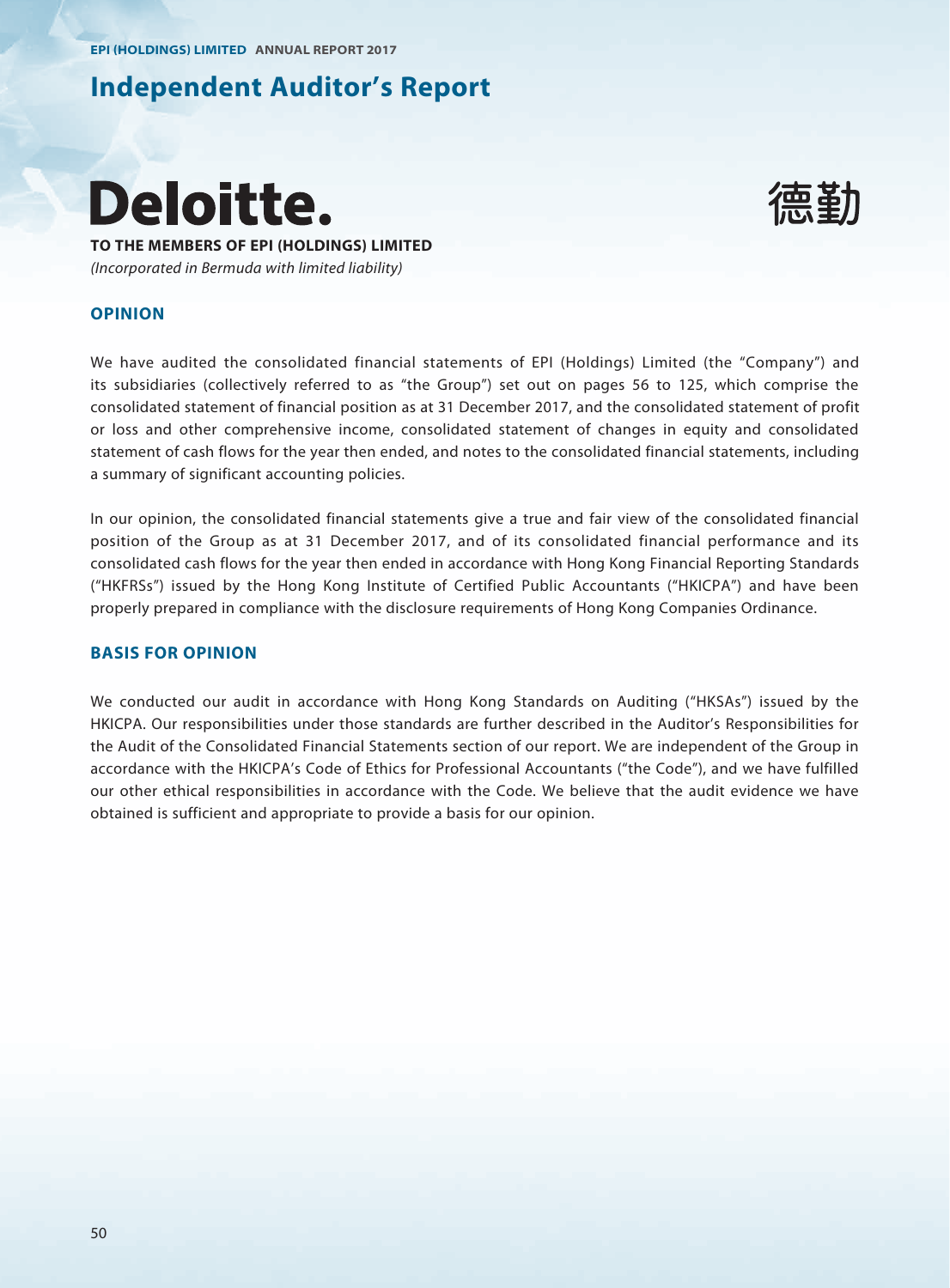**EPI (Holdings) Limited ANNUAL REPORT 2017**

# **Independent Auditor's Report**

### **Key Audit Matters**

Key audit matters are those matters that, in our professional judgment, were of most significance in our audit of the consolidated financial statements of the current year. These matters were addressed in the context of our audit of the consolidated financial statements as a whole, and in forming our opinion thereon, and we do not provide a separate opinion on these matters.

### **Key audit matter How our audit addressed the key audit matter**

#### *Impairment assessment of oil and gas properties*

We identified the impairment assessment of oil and gas properties as a key audit matter due to the significant judgement involved. The carrying value of oil and gas properties reported under property, plant and equipment as at 31 December 2017 was HK\$55,933,000 (Note 18 to the consolidated financial statements).

As detailed in Note 4 to the consolidated financial statements, the determination of an impairment is highly subjective as significant judgement is required by the directors of the Company in determining the recoverable amounts of the oil and gas properties in the oil field in Mendoza, Argentina. The recoverable amount was determined using a value in use calculation based on the cash flow projections in which key assumptions such as discount rate used, future oil price and the estimated oil to be produced can significantly affect the discounted cash flow projection. The Group relies on experts to assess the geological prospects for the discovery of oil in the oil field and estimates the value of oil to be produced in the future at a suitable discount rate in order to calculate the present value.

The management of the Group determined that there was a reversal of impairment loss being recognised in profit or loss amounting to HK\$22,588,000 on the oil and gas properties during the year ended 31 December 2017.

Our procedures in relation to impairment assessment of oil and gas properties included:

- Understanding the Group's impairment assessment process, including the valuation model adopted, assumptions used and involvement of independent valuer appointed by the Group;
- Working with independent component auditor in Argentina to evaluate the cash flow projections prepared by the management, and assess the validity of the geological prospects for the discovery of oil in the oil field prepared by the Group's internal experts and the estimate of value of oil to be produced in the future with reference to the local and international oil prices study based on market research and the reasonableness of the discount rate;
- Evaluating the historical accuracy of the cash flow projections prepared by the management by comparing the historical cash flow projections with the actual performance; and
- Assessing the extent of disclosure of impairment assessment in the consolidated financial statements.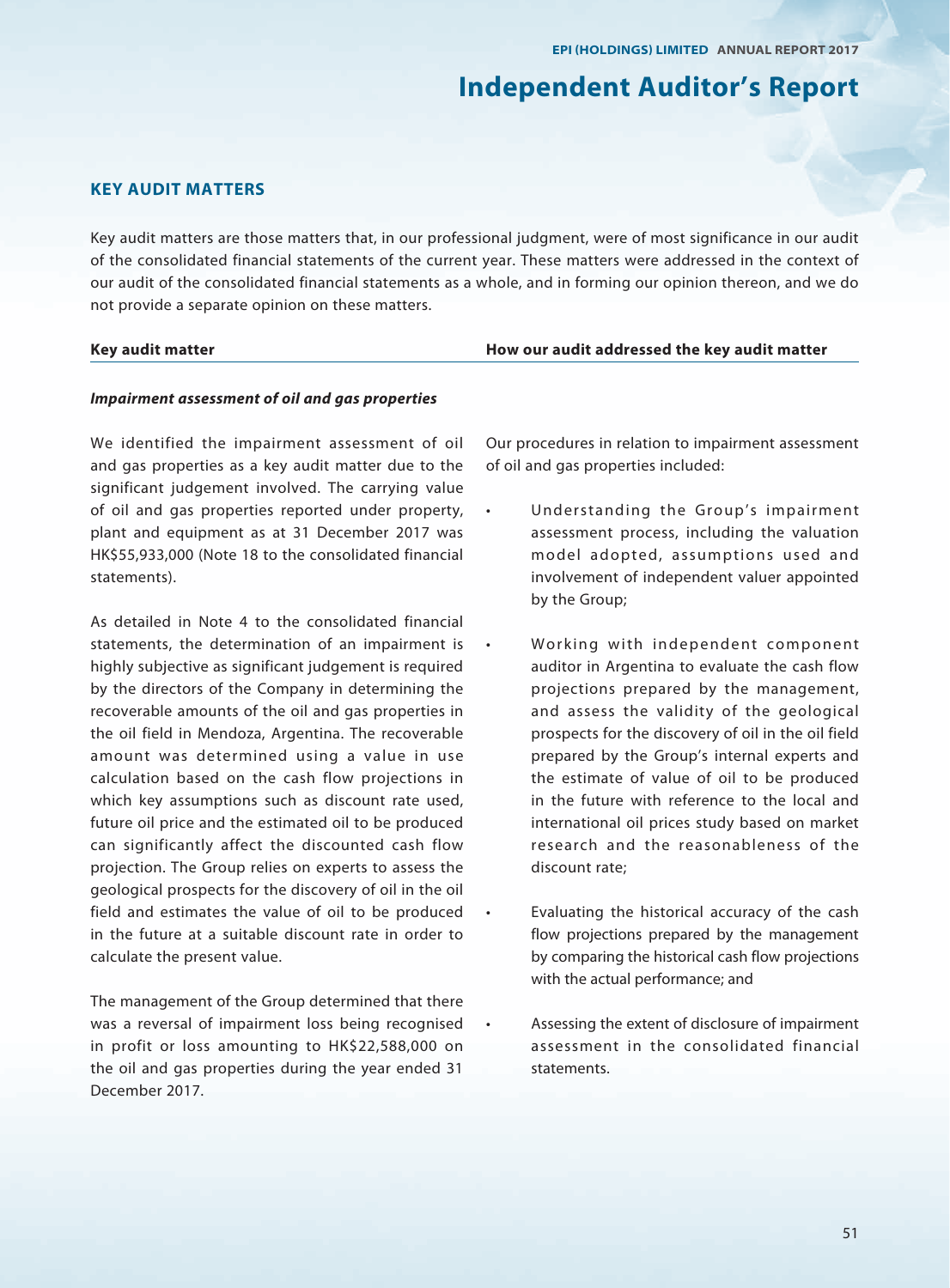### **KEY AUDIT MATTERS (continued)**

**Key audit matter How our audit addressed the key audit matter**

#### *Recoverability of loan receivables*

We identified the recoverability of loan receivables as a key audit matter due to the estimation uncertainty on whether the loan receivables can be recovered in the future.

As detailed in Note 4 to the consolidated financial statements, in determining the recoverability of the loan receivables, the assessment includes evaluation of collectability and ageing analysis of accounts, including the current creditworthiness and past collection history of interest receivables of each borrower. The Group also considers any change in the credit quality of the loan receivables from the date of credit initially granted up to the reporting date, including assessing the credit history of the borrowers, such as financial difficulties or default in payments, and current market conditions.

The carrying amount of the loan receivables is HK\$67,235,000 as at 31 December 2017 (consolidated statement of financial position and Note 22 thereto). The management of the Group determined that there was no impairment on the loan receivables during the year ended 31 December 2017.

Our procedures in relation to recoverability of loan receivables included:

- Understanding the Group's policy on granting loans to its borrowers and the related credit control including loan monitoring process;
- Checking the ageing of outstanding loan receivables against the loan agreement for term of loan to identify any significant past due loan receivables; and
- Assessing the information in respect of the current creditworthiness and checking the past collection history and subsequent settlement of interest and loan receivables of each borrower provided by the management of the Group to assess the recoverability of loan receivables.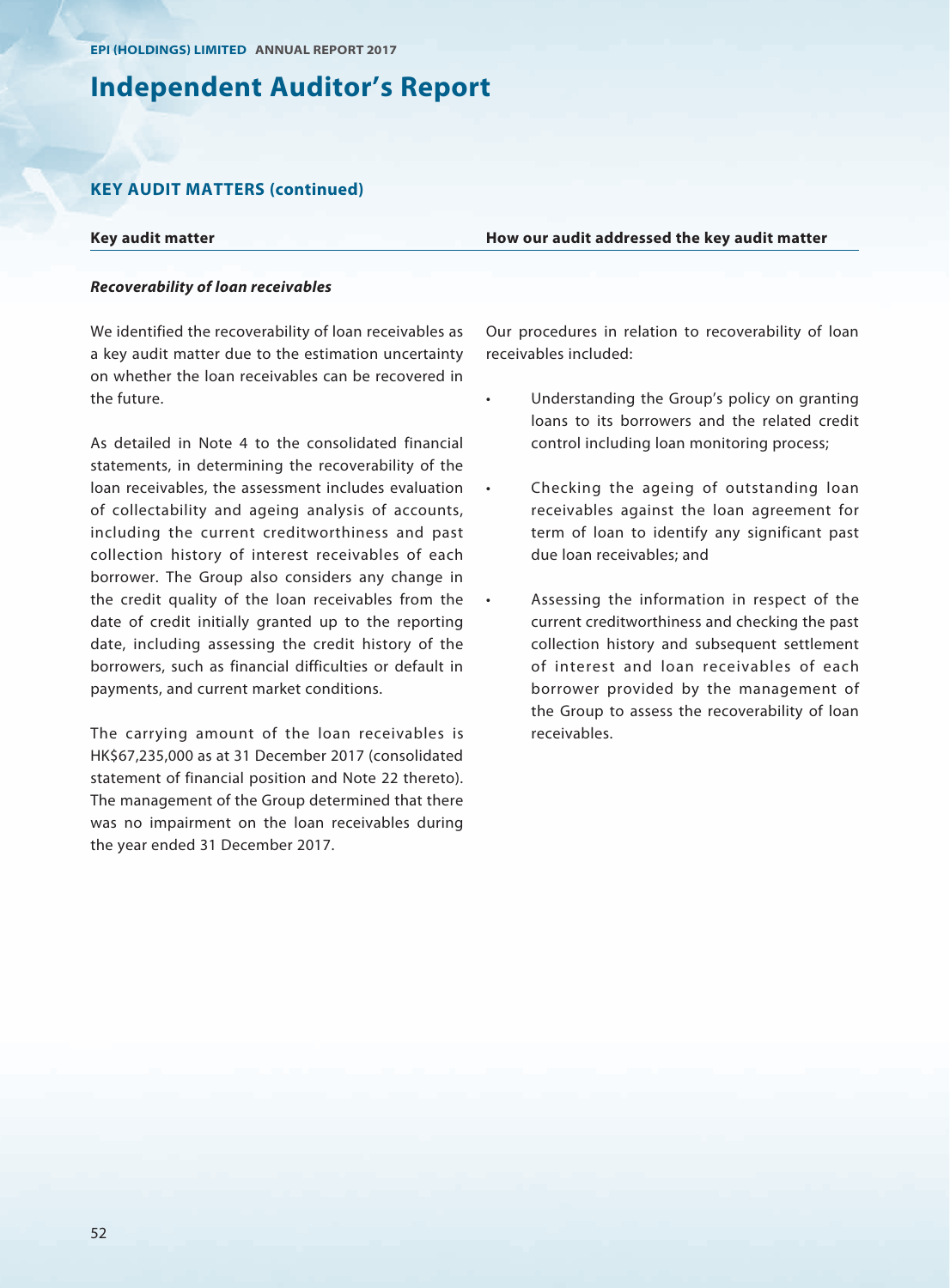### **KEY AUDIT MATTERS (continued)**

**Key audit matter How our audit addressed the key audit matter**

#### *Recoverability of other tax recoverables*

We identified the recoverability of other tax recoverable as a key audit matter due to the estimation uncertainty on whether the other tax recoverables can be recovered in the future.

As detailed in Note 4 to the consolidated financial statements, significant judgement is involved in determining the recoverable amount of the valueadded tax by the Group based on the future revenue which the Group expects will be generated from sales of petroleum, with reference to the current oil production from existing wells and the future oil price.

The aggregate carrying amount of the other tax recoverables is HK\$5,835,000 as at 31 December 2017 (consolidated statement of financial position and Note 20 thereto). The management of the Group determined that a reversal of impairment loss of HK\$1,790,000 was recognised in profit or loss on the other tax recoverables during the year ended 31 December 2017.

Our procedures in relation to recoverability of other tax recoverables included:

- Obtaining an understanding of basis of the estimation of the other tax recoverables prepared by the management and evaluating its underlying assumptions such as reasonableness of the future revenue to be generated from sales of petroleum and the future oil price; and
- Working with independent component auditor in Argentina to evaluate the key assumptions such as reasonableness of the future revenue to be generated and the future oil price with reference to the local and international oil prices study based on market research and the recoverability of other tax recoverables.

### **Other Information**

The directors of the Company are responsible for the other information. The other information comprises the information included in the annual report, but does not include the consolidated financial statements and our auditor's report thereon.

Our opinion on the consolidated financial statements does not cover the other information and we do not express any form of assurance conclusion thereon.

In connection with our audit of the consolidated financial statements, our responsibility is to read the other information and, in doing so, consider whether the other information is materially inconsistent with the consolidated financial statements or our knowledge obtained in the audit or otherwise appears to be materially misstated. If, based on the work we have performed, we conclude that there is a material misstatement of this other information, we are required to report that fact. We have nothing to report in this regard.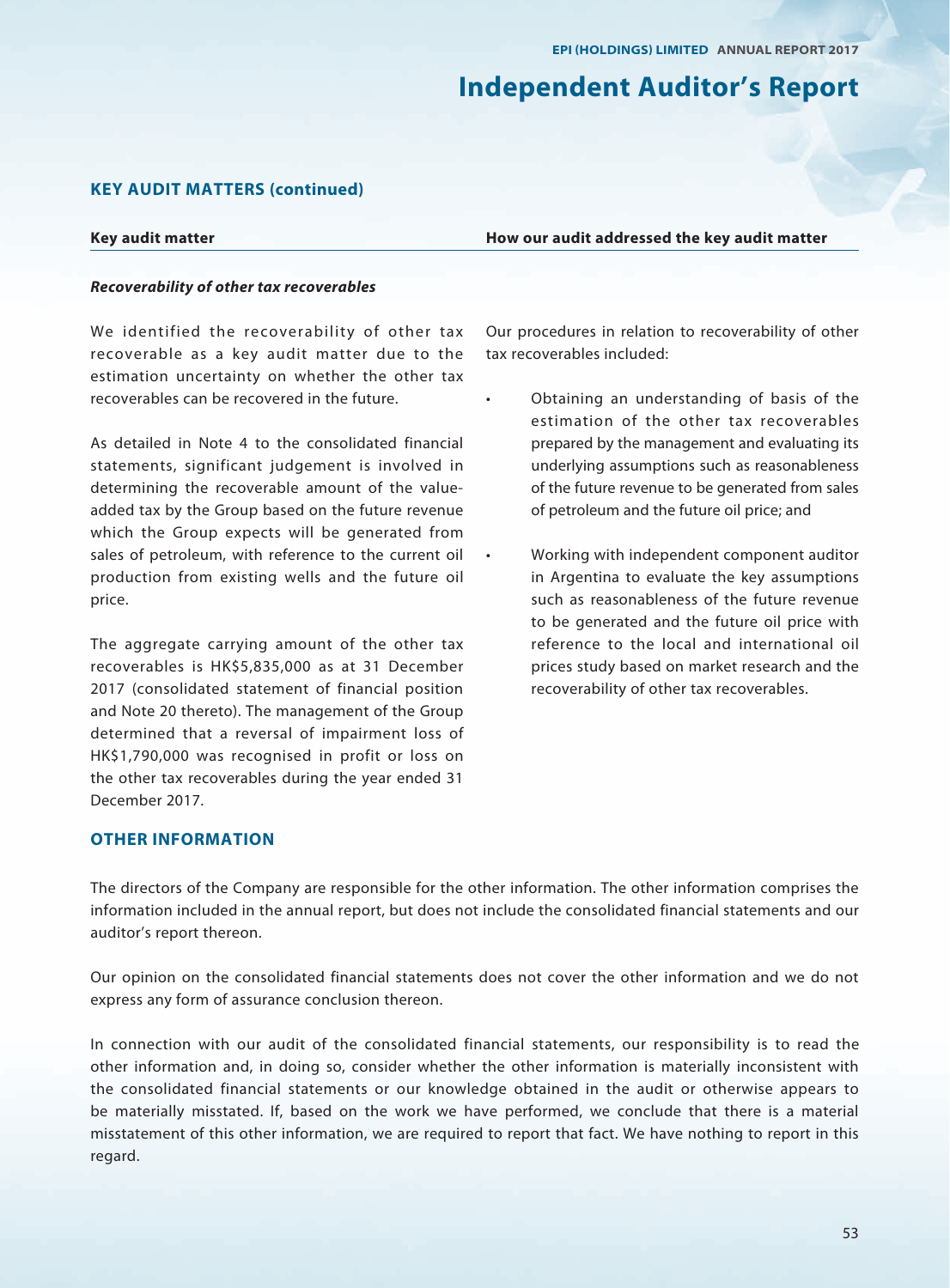# **Responsibilities of Directors and Those Charged with Governance for the Consolidated Financial Statements**

The directors of the Company are responsible for the preparation of the consolidated financial statements that give a true and fair view in accordance with HKFRSs issued by the HKICPA and the disclosure requirements of the Hong Kong Companies Ordinance, and for such internal control as the directors determine is necessary to enable the preparation of consolidated financial statements that are free from material misstatement, whether due to fraud or error.

In preparing the consolidated financial statements, the directors are responsible for assessing the Group's ability to continue as a going concern, disclosing, as applicable, matters related to going concern and using the going concern basis of accounting unless the directors either intend to liquidate the Group or to cease operations, or have no realistic alternative but to do so.

Those charged with governance are responsible for overseeing the Group's financial reporting process.

# **Auditor's Responsibilities for the Audit of the Consolidated Financial Statements**

Our objectives are to obtain reasonable assurance about whether the consolidated financial statements as a whole are free from material misstatement, whether due to fraud or error, and to issue an auditor's report that includes our opinion solely to you, as a body, in accordance with section 90 of the Bermuda Companies Act, and for no other purpose. We do not assume responsibility towards or accept liability to any other person for the contents of this report. Reasonable assurance is a high level of assurance, but is not a guarantee that an audit conducted in accordance with HKSAs will always detect a material misstatement when it exists. Misstatements can arise from fraud or error and are considered material if, individually or in the aggregate, they could reasonably be expected to influence the economic decisions of users taken on the basis of these consolidated financial statements.

As part of an audit in accordance with HKSAs, we exercise professional judgment and maintain professional skepticism throughout the audit. We also:

- Identify and assess the risks of material misstatement of the consolidated financial statements, whether due to fraud or error, design and perform audit procedures responsive to those risks, and obtain audit evidence that is sufficient and appropriate to provide a basis for our opinion. The risk of not detecting a material misstatement resulting from fraud is higher than for one resulting from error, as fraud may involve collusion, forgery, intentional omissions, misrepresentations, or the override of internal control.
- Obtain an understanding of internal control relevant to the audit in order to design audit procedures that are appropriate in the circumstances, but not for the purpose of expressing an opinion on the effectiveness of the Group's internal control.
- Evaluate the appropriateness of accounting policies used and the reasonableness of accounting estimates and related disclosures made by the directors.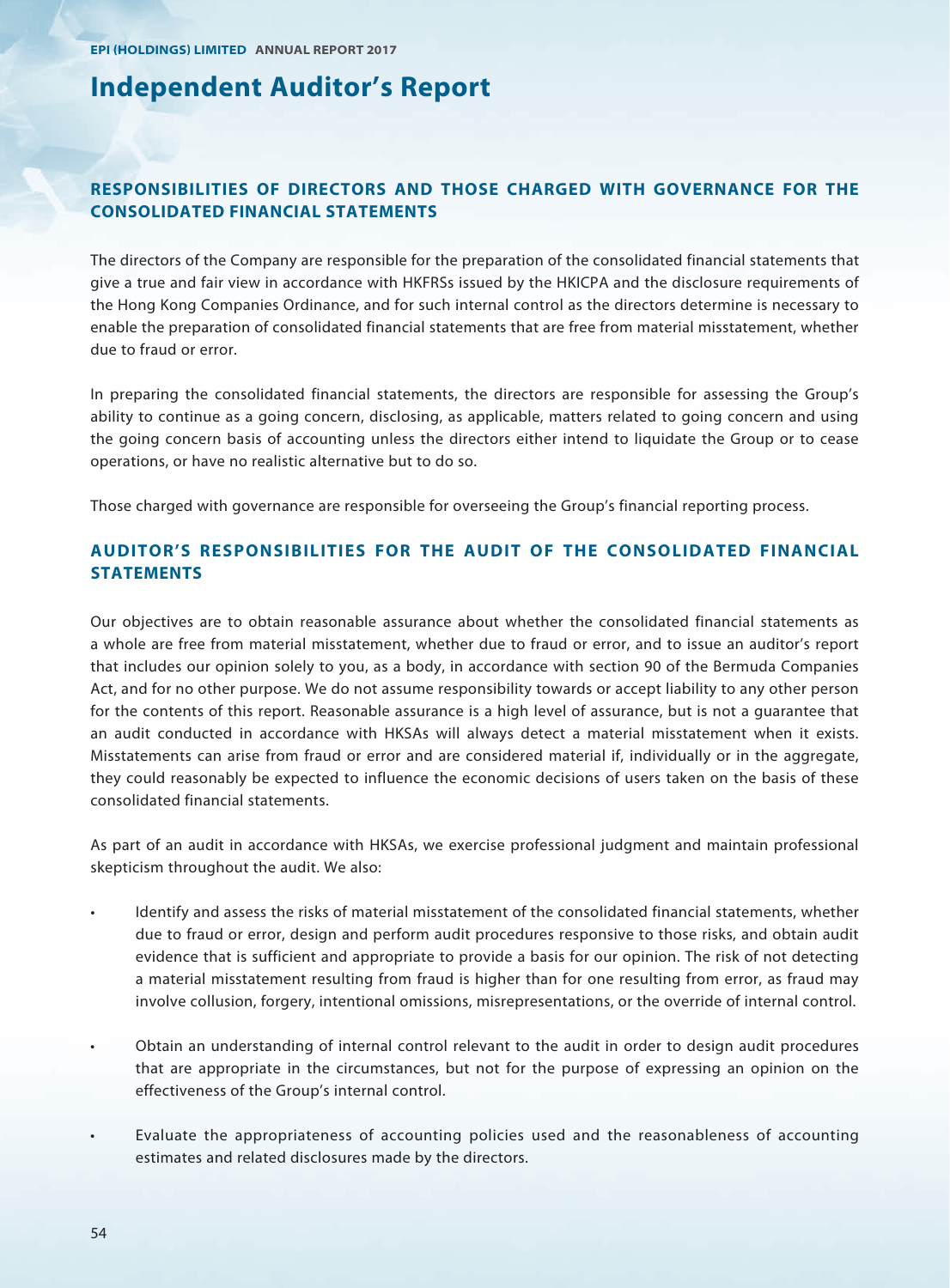# **Auditor's Responsibilities for the Audit of the Consolidated Financial Statements (continued)**

- Conclude on the appropriateness of the directors' use of the going concern basis of accounting and, based on the audit evidence obtained, whether a material uncertainty exists related to events or conditions that may cast significant doubt on the Group's ability to continue as a going concern. If we conclude that a material uncertainty exists, we are required to draw attention in our auditor's report to the related disclosures in the consolidated financial statements or, if such disclosures are inadequate, to modify our opinion. Our conclusions are based on the audit evidence obtained up to the date of our auditor's report. However, future events or conditions may cause the Group to cease to continue as a going concern.
- Evaluate the overall presentation, structure and content of the consolidated financial statements, including the disclosures, and whether the consolidated financial statements represent the underlying transactions and events in a manner that achieves fair presentation.
- Obtain sufficient appropriate audit evidence regarding the financial information of the entities or business activities within the Group to express an opinion on the consolidated financial statements. We are responsible for the direction, supervision and performance of the group audit. We remain solely responsible for our audit opinion.

We communicate with those charged with governance regarding, among other matters, the planned scope and timing of the audit and significant audit findings, including any significant deficiencies in internal control that we identify during our audit.

We also provide those charged with governance with a statement that we have complied with relevant ethical requirements regarding independence, and to communicate with them all relationships and other matters that may reasonably be thought to bear on our independence, and where applicable, related safeguards.

From the matters communicated with those charged with governance, we determine those matters that were of most significance in the audit of the consolidated financial statements of the current period and are therefore the key audit matters. We describe these matters in our auditor's report unless law or regulation precludes public disclosure about the matter or when, in extremely rare circumstances, we determine that a matter should not be communicated in our report because the adverse consequences of doing so would reasonably be expected to outweigh the public interest benefits of such communication.

The engagement partner on the audit resulting in the independent auditor's report is Yen Sau Yin, Emily.

**Deloitte Touche Tohmatsu** *Certified Public Accountants*

Hong Kong 29 March 2018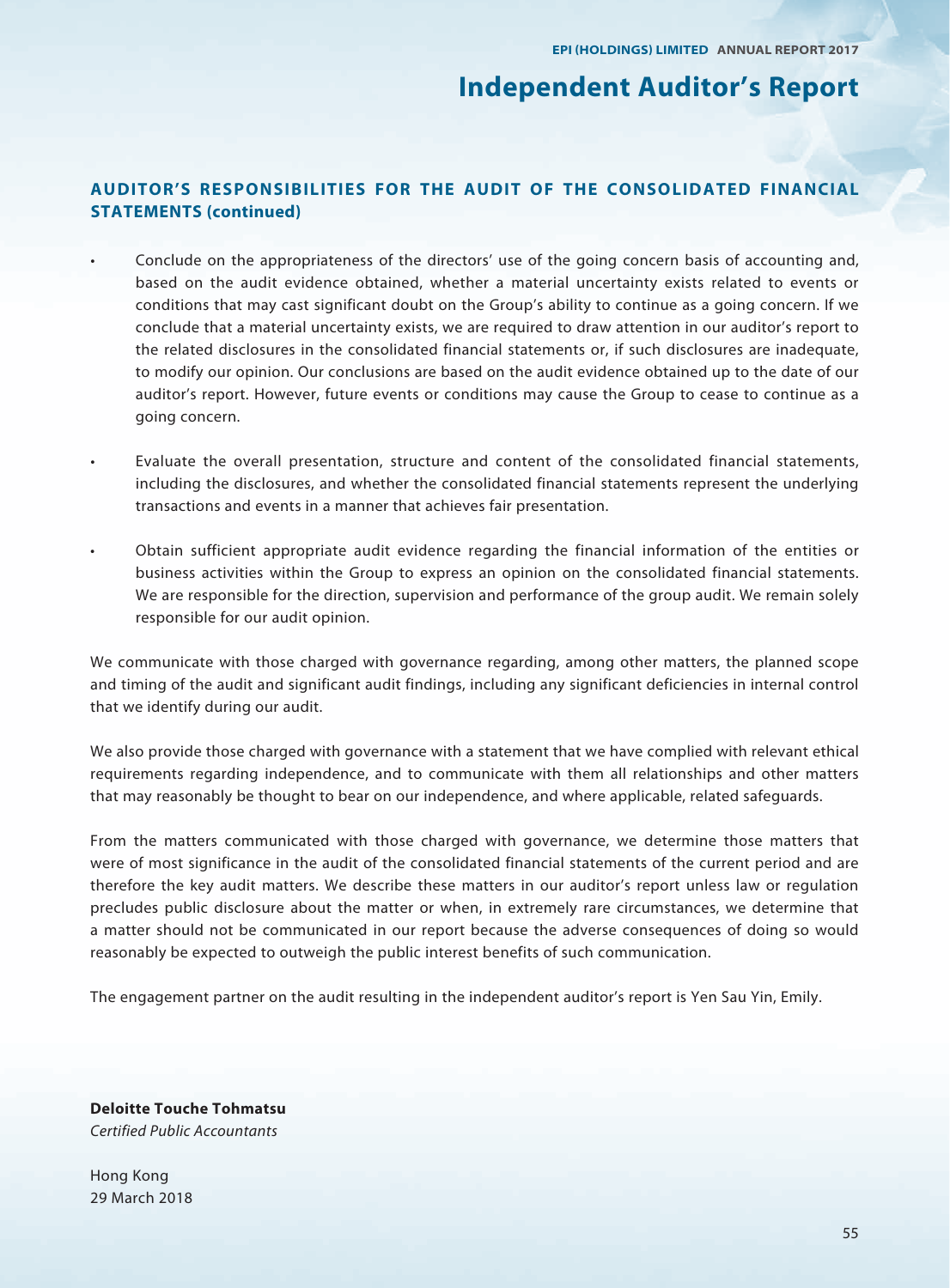# **Consolidated Statement of Profit or Loss and Other Comprehensive Income**

For the year ended 31 December 2017

|                                                                          |              | 2017                  | 2016          |
|--------------------------------------------------------------------------|--------------|-----------------------|---------------|
|                                                                          | <b>Notes</b> | <b>HK\$'000</b>       | HK\$'000      |
|                                                                          |              |                       |               |
| <b>Revenue</b>                                                           | 5            | 57,870                | 62,253        |
| Purchases, processing and related expenses                               |              | (31,752)              | (39, 820)     |
| Other losses, net                                                        | 7            | (430)                 | (3,083)       |
| Net gain (loss) on financial assets at fair value through profit or loss | 8            | 45,101                | (4, 344)      |
| Net fair value changes on convertible notes                              | 26           | (39, 158)             |               |
| Wages, salaries and other benefits                                       |              | (10, 617)             | (17, 767)     |
| Share-based payments expense                                             | 29           | (73, 257)             |               |
| Depreciation and depletion                                               |              | (4, 344)              | (4,730)       |
| Reversal of impairment losses, net                                       | 9            | 24,378                | 1,485         |
| Expenses incurred in exploring potential investment opportunities        |              | (200)                 | (276)         |
| Other expenses                                                           |              | (11,060)              | (17, 918)     |
| Finance costs                                                            | 10           | (4, 955)              | (6,788)       |
|                                                                          |              |                       |               |
| Loss before tax                                                          |              | (48, 424)             | (30, 988)     |
| Income tax expense                                                       | 11           | (6, 431)              | (91)          |
|                                                                          |              |                       |               |
| Loss for the year attributable to owners of the Company                  | 12           | (54, 855)             | (31,079)      |
|                                                                          |              |                       |               |
| Other comprehensive expense                                              |              |                       |               |
| Item that may be reclassified subsequently to profit or loss:            |              |                       |               |
| Net fair value loss on available-for-sale investments                    |              | (519)                 |               |
|                                                                          |              |                       |               |
| Total comprehensive expense for the year attributable                    |              |                       |               |
| to owners of the Company                                                 |              | (55, 374)             | (31,079)      |
|                                                                          |              |                       |               |
|                                                                          |              |                       |               |
| Loss per share attributable to owners of the Company                     | 16           |                       |               |
| - Basic                                                                  |              | <b>HK(1.17) cents</b> | HK(0.76) cent |
|                                                                          |              |                       |               |
| - Diluted                                                                | 16           | <b>HK(1.17) cents</b> | HK(0.76) cent |
|                                                                          |              |                       |               |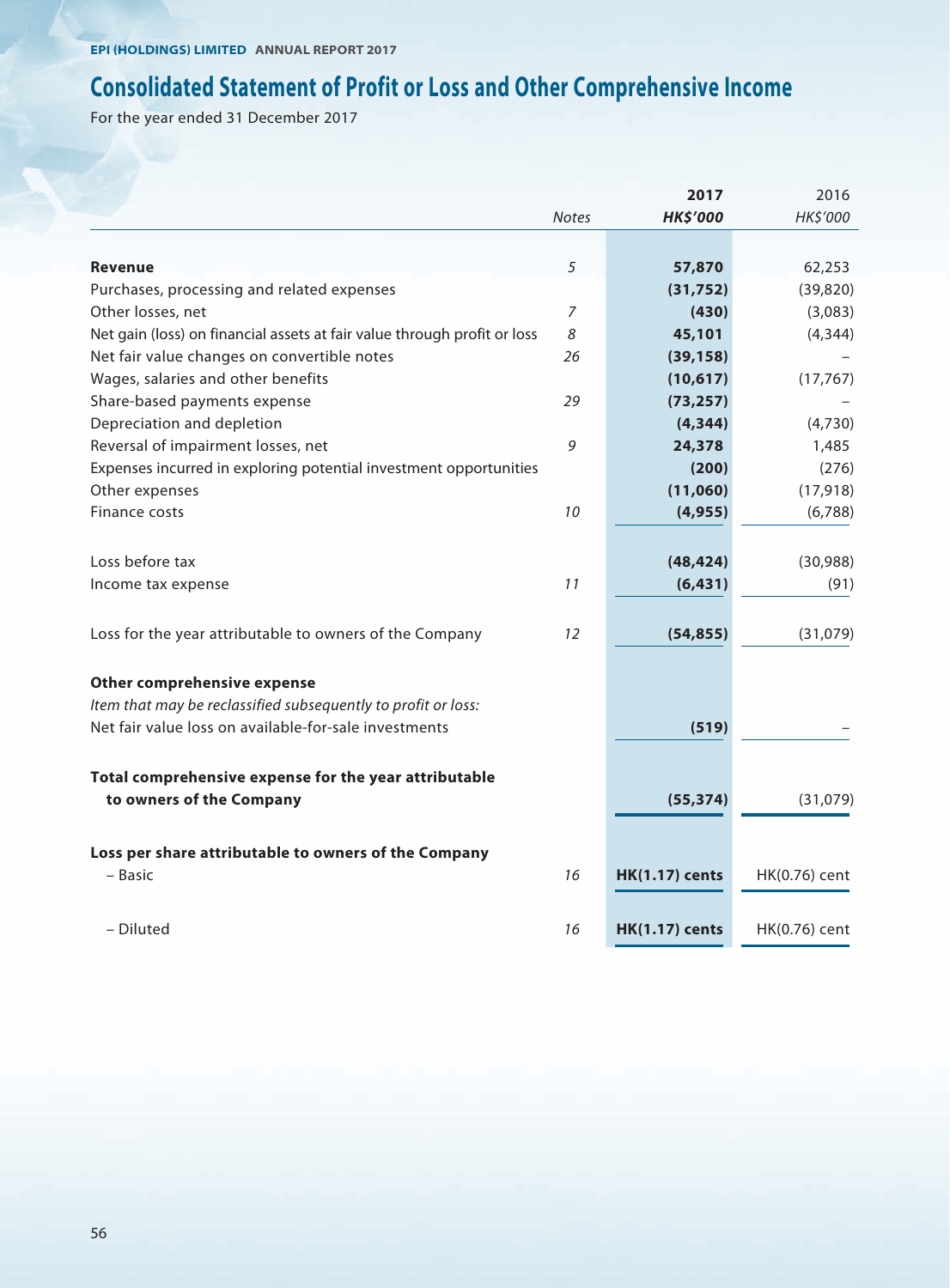# **Consolidated Statement of Financial Position**

At 31 December 2017

|                                                       |              | 2017            | 2016     |
|-------------------------------------------------------|--------------|-----------------|----------|
|                                                       | <b>Notes</b> | <b>HK\$'000</b> | HK\$'000 |
|                                                       |              |                 |          |
| <b>Non-current assets</b>                             |              |                 |          |
| Exploration and evaluation assets                     | 17           |                 |          |
| Property, plant and equipment                         | 18           | 56,451          | 38,184   |
| Available-for-sale investments                        | 19           | 121,533         |          |
| Other tax recoverables                                | 20           | 4,076           | 4,431    |
| Total non-current assets                              |              | 182,060         | 42,615   |
| <b>Current assets</b>                                 |              |                 |          |
| Available-for-sale investments                        | 19           | 23,344          |          |
| Trade and other receivables and prepayments           | 21           | 49,324          | 11,996   |
| Loan receivables                                      | 22           | 67,235          | 102,000  |
| Other tax recoverables                                | 20           | 1,759           | 1,465    |
| Financial assets at fair value through profit or loss | 23           | 95,849          | 27,454   |
| Bank balances and cash                                | 24           | 287,349         | 182,204  |
|                                                       |              |                 |          |
| Total current assets                                  |              | 524,860         | 325,119  |
| <b>Current liabilities</b>                            |              |                 |          |
| Trade and other payables                              | 25           | 19,107          | 21,801   |
| Income tax payable                                    |              | 1,744           | 91       |
| Derivative financial liability                        | 26           | 46,617          |          |
| Convertible notes                                     | 26           | 76,145          |          |
|                                                       |              |                 |          |
| <b>Total current liabilities</b>                      |              | 143,613         | 21,892   |
| <b>Net current assets</b>                             |              | 381,247         | 303,227  |
| <b>Total assets less current liabilities</b>          |              | 563,307         | 345,842  |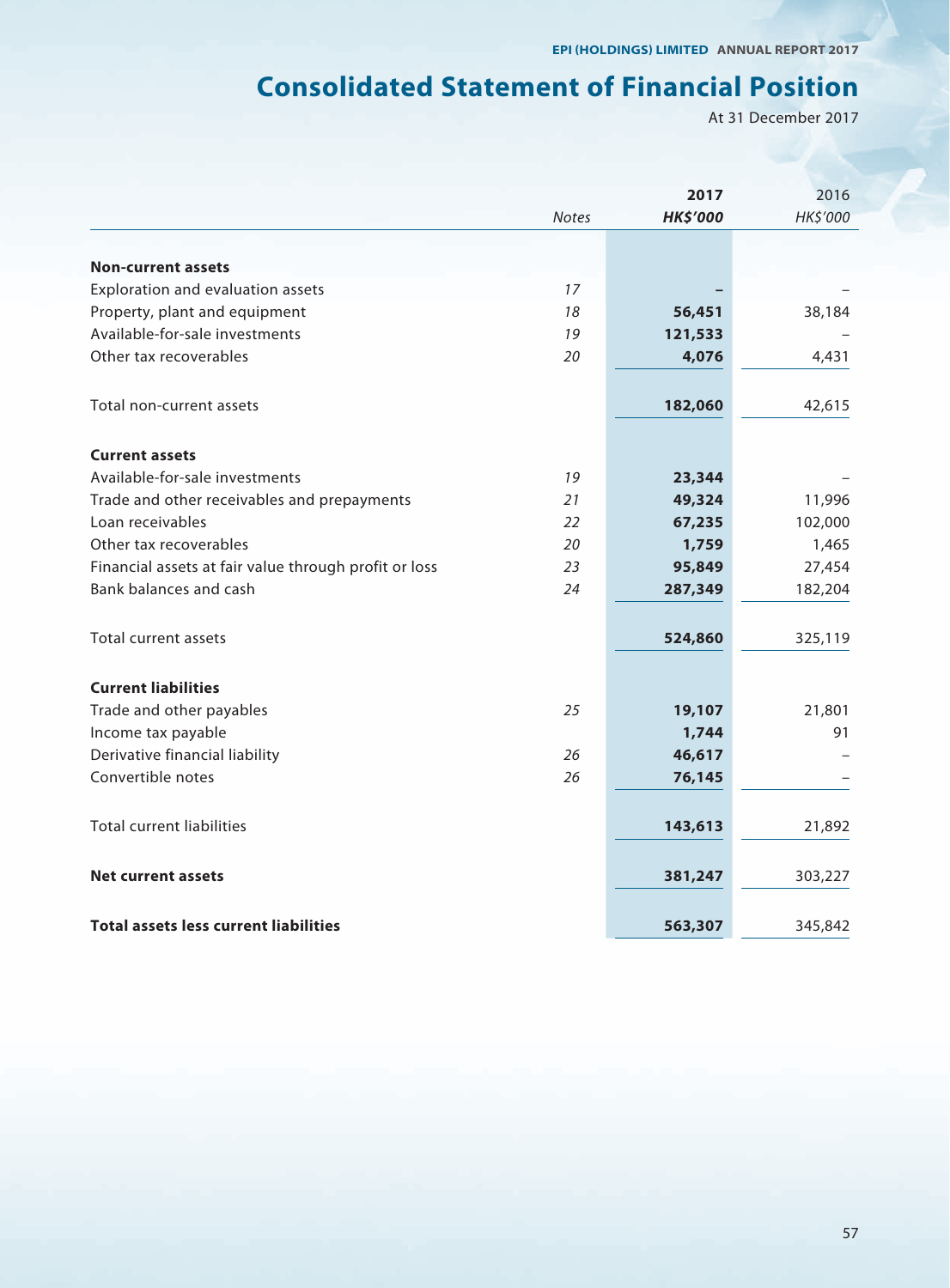# **Consolidated Statement of Financial Position**

At 31 December 2017

|                              |              | 2017            | 2016     |
|------------------------------|--------------|-----------------|----------|
|                              | <b>Notes</b> | <b>HK\$'000</b> | HK\$'000 |
|                              |              |                 |          |
|                              |              |                 |          |
| <b>Non-current liability</b> |              |                 |          |
| Deferred tax liabilities     | 27           | 4,191           |          |
|                              |              |                 |          |
| <b>Net assets</b>            |              | 559,116         | 345,842  |
|                              |              |                 |          |
|                              |              |                 |          |
| <b>Capital and reserves</b>  |              |                 |          |
| Share capital                | 28           | 50,181          | 43,671   |
| Reserves                     |              | 508,935         | 302,171  |
|                              |              |                 |          |
| <b>Total equity</b>          |              | 559,116         | 345,842  |

The consolidated financial statements on pages 56 to 125 together with the Company's statement of financial position set out in Note 39 to the consolidated financial statements were approved and authorised for issue by the Board on 29 March 2018 and are signed on its behalf by:

> **Suen Cho Hung, Paul Liu Zhiyi** *Director Director*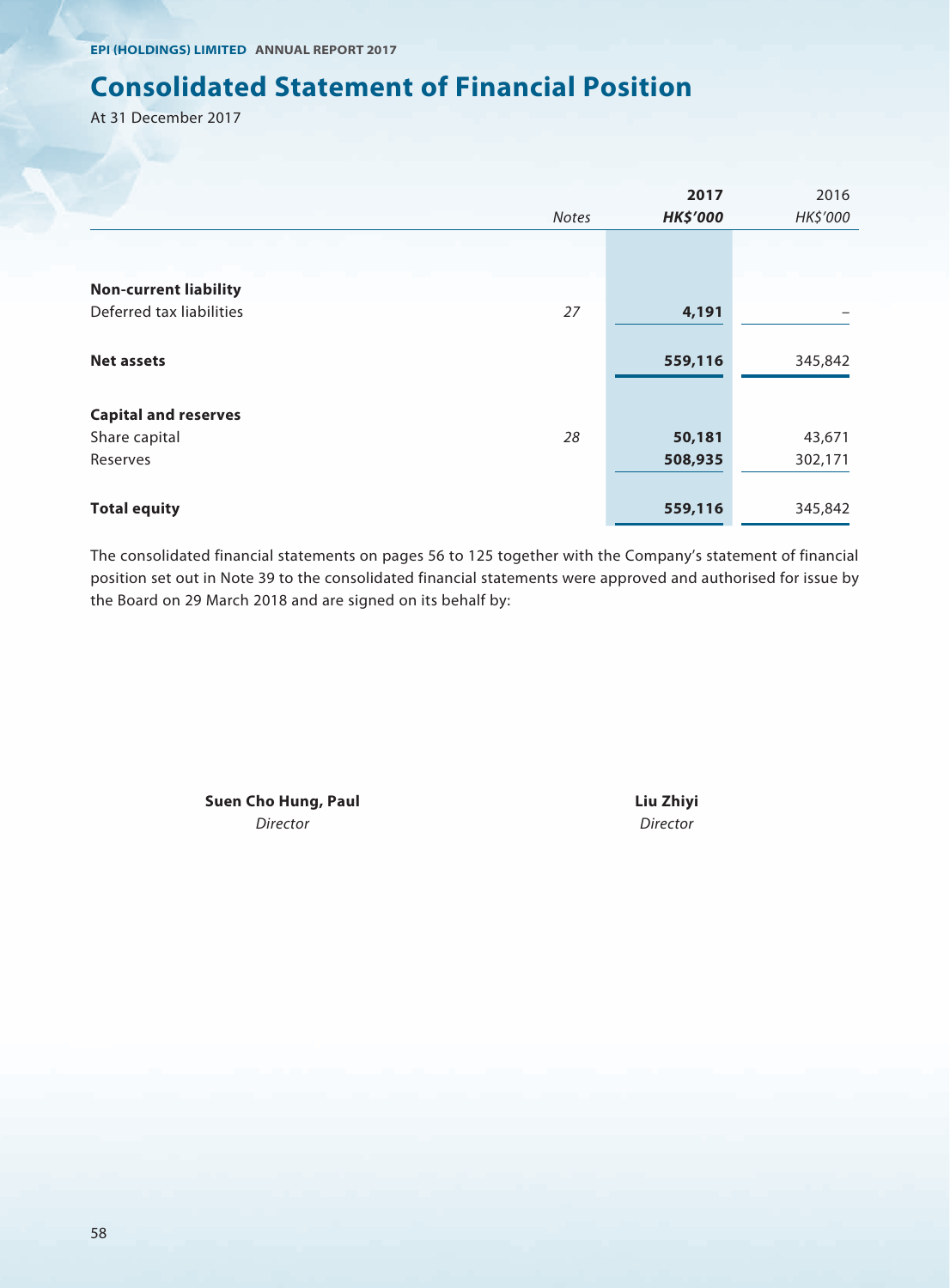**EPI (Holdings) Limited ANNUAL REPORT 2017**

# **Consolidated Statement of Changes in Equity**

For the year ended 31 December 2017

|                                                           |                 |                 | <b>Share</b>    | Investment      |                         |                 |
|-----------------------------------------------------------|-----------------|-----------------|-----------------|-----------------|-------------------------|-----------------|
|                                                           | <b>Share</b>    | <b>Share</b>    | options         |                 | revaluation Accumulated |                 |
|                                                           | capital         | premium         | reserve         | reserve         | losses                  | <b>Total</b>    |
|                                                           | <b>HK\$'000</b> | <b>HK\$'000</b> | <b>HK\$'000</b> | <b>HK\$'000</b> | <b>HK\$'000</b>         | <b>HK\$'000</b> |
|                                                           |                 |                 |                 |                 |                         |                 |
| At 1 January 2016                                         | 7,279           | 115,950         | 128,388         |                 | (376, 542)              | (124, 925)      |
| Loss and total comprehensive<br>expense for the year      |                 |                 |                 |                 | (31,079)                | (31,079)        |
|                                                           |                 |                 |                 |                 |                         |                 |
| Issue of shares upon rights issue<br>(Note (i))           | 36,392          | 473,105         |                 |                 |                         | 509,497         |
| Transaction costs attributable                            |                 |                 |                 |                 |                         |                 |
| to issue of shares upon rights<br>issue (Note (i))        |                 | (7,651)         |                 |                 |                         | (7,651)         |
|                                                           |                 |                 |                 |                 |                         |                 |
| At 31 December 2016                                       | 43,671          | 581,404         | 128,388         |                 | (407, 621)              | 345,842         |
| Loss for the year                                         |                 |                 |                 |                 | (54, 855)               | (54, 855)       |
| Net fair value loss on available-<br>for-sale investments |                 |                 |                 | (519)           |                         | (519)           |
|                                                           |                 |                 |                 |                 |                         |                 |
| Total comprehensive expense                               |                 |                 |                 |                 |                         |                 |
| for the year                                              |                 |                 |                 | (519)           | (54, 855)               | (55, 374)       |
| Recognition of equity-settled                             |                 |                 |                 |                 |                         |                 |
| share-based payments<br>expense (Note 29)                 |                 |                 | 73,257          |                 |                         | 73,257          |
| Issue of shares upon share                                |                 |                 |                 |                 |                         |                 |
| placement (Note (ii))                                     | 6,510           | 193,998         |                 |                 |                         | 200,508         |
| Transaction costs attributable                            |                 |                 |                 |                 |                         |                 |
| to issue of shares upon share                             |                 |                 |                 |                 |                         |                 |
| placement (Note (ii))                                     |                 | (5, 117)        |                 |                 |                         | (5, 117)        |
| At 31 December 2017                                       | 50,181          | 770,285         | 201,645         | (519)           | (462, 476)              | 559,116         |
|                                                           |                 |                 |                 |                 |                         |                 |

*Notes:*

*(i)* During the year ended 31 December 2016, the Company completed a rights issue by which a total of 3,639,268,185 shares of the Company were issued. Details of the rights issue are set out in Note 28(i).

*(ii)* During the year ended 31 December 2017, the Company completed a share placement by which a total of 651,000,000 shares of the Company were issued. Details of the share placement are set out in Note 28(iii).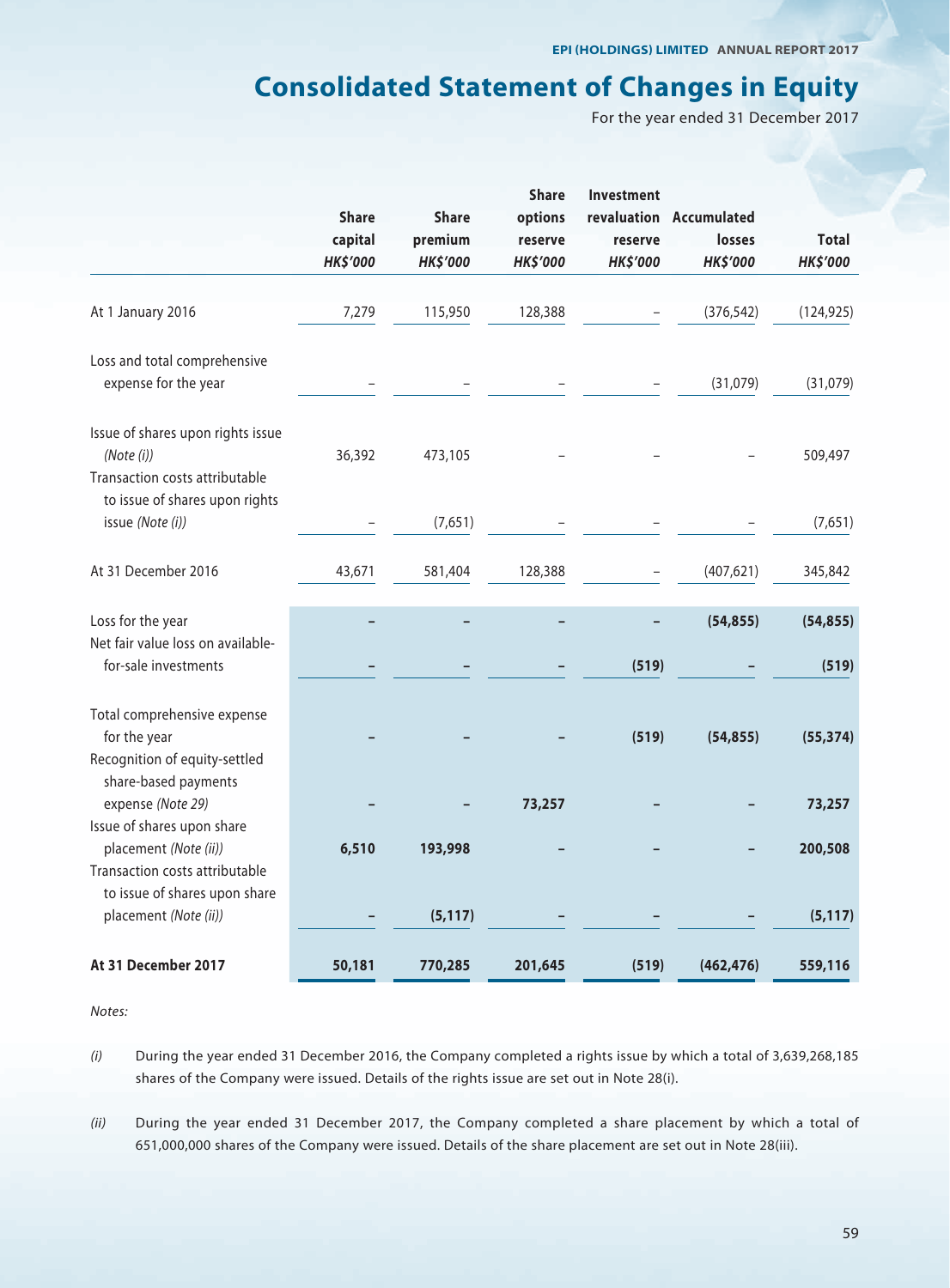# **Consolidated Statement of Cash Flows**

For the year ended 31 December 2017

|                                                                   |              | 2017            | 2016       |
|-------------------------------------------------------------------|--------------|-----------------|------------|
|                                                                   | <b>Notes</b> | <b>HK\$'000</b> | HK\$'000   |
|                                                                   |              |                 |            |
| <b>Cash flows from operating activities</b>                       |              |                 |            |
| Loss before tax                                                   |              | (48, 424)       | (30, 988)  |
| Adjustments for:                                                  |              |                 |            |
| Depreciation and depletion of property, plant and equipment       |              | 4,344           | 4,730      |
| Reversal of impairment loss of property, plant and equipment      | 9            | (22, 588)       | (2, 282)   |
| (Reversal) provision of impairment loss of other tax recoverables | 9            | (1,790)         | 797        |
| Loss on disposal of property, plant and equipment                 |              | 306             | 16         |
| Net (gain) loss on financial assets at fair value through         |              |                 |            |
| profit or loss                                                    | 8            | (45, 101)       | 4,344      |
| Net fair value changes on convertible notes                       |              | 39,158          |            |
| Bank interest income                                              |              | (935)           | (57)       |
| Interest expense                                                  | 10           | 4,955           | 6,788      |
| Share-based payments expense                                      | 29           | 73,257          |            |
| Operating cash flows before movements in working capital          |              | 3,182           | (16, 652)  |
| (Increase) decrease in trade and other receivables and            |              |                 |            |
| prepayments                                                       |              | (37, 384)       | 14,924     |
| Decrease (increase) in loan receivables                           |              | 34,765          | (102,000)  |
| Decrease in other tax recoverables                                |              | 1,851           | 7,393      |
| Increase in financial assets at fair value through profit or loss |              | (23, 294)       | (31, 736)  |
| Decrease in trade and other payables                              |              | (3,897)         | (10, 644)  |
| <b>Cash used in operations</b>                                    |              | (24, 777)       | (138, 715) |
| Withholding tax on interest income from a group entity paid       |              | (587)           |            |
| Net cash outflow from operating activities                        |              | (25, 364)       | (138, 715) |
|                                                                   |              |                 |            |
| <b>Cash flows from investing activities</b>                       |              |                 |            |
| Purchase of property, plant and equipment                         |              | (329)           | (1, 925)   |
| Purchase of available-for-sale investments                        |              | (145, 396)      |            |
| Bank interest received                                            |              | 991             | 1          |
| Net cash outflow from investing activities                        |              | (144, 734)      | (1, 924)   |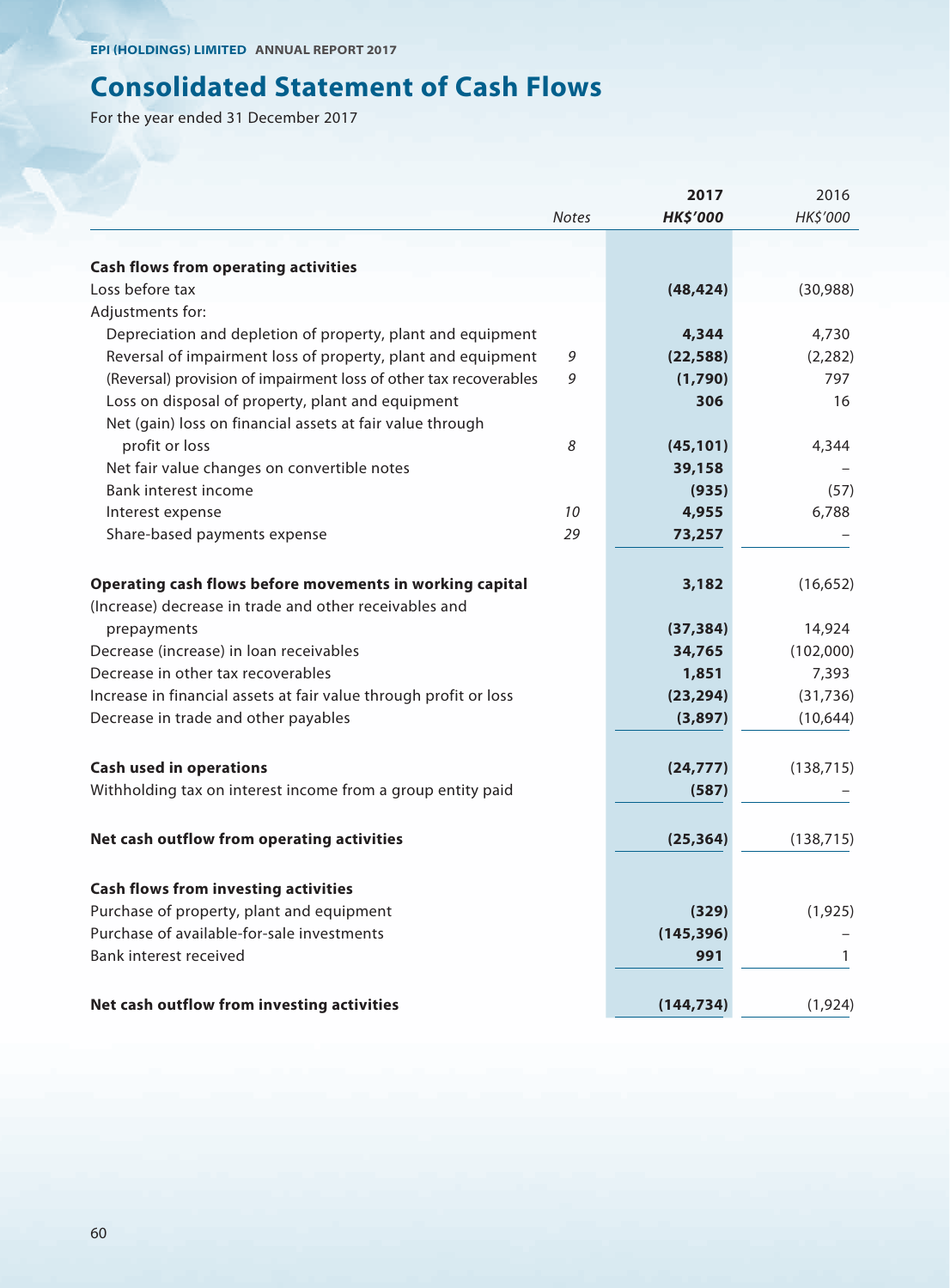# **Consolidated Statement of Cash Flows**

For the year ended 31 December 2017

|                                                              |              | 2017            | 2016            |
|--------------------------------------------------------------|--------------|-----------------|-----------------|
|                                                              | <b>Notes</b> | <b>HK\$'000</b> | <b>HK\$'000</b> |
|                                                              |              |                 |                 |
| <b>Cash flows from financing activities</b>                  |              |                 |                 |
| Proceeds from issue of convertible notes                     | 26           | 80,000          |                 |
| Transaction costs attributable to issue of convertible notes | 26           | (148)           |                 |
| Proceeds from issue of shares                                | 28           | 200,508         | 509,497         |
| Transaction costs attributable to issue of shares            | 28           | (5, 117)        | (7,651)         |
| Repayment of borrowings                                      |              |                 | (183, 800)      |
| Interest paid                                                |              |                 | (8, 371)        |
|                                                              |              |                 |                 |
| Net cash inflow from financing activities                    |              | 275,243         | 309,675         |
|                                                              |              |                 |                 |
| Net increase in cash and cash equivalents                    |              | 105,145         | 169,036         |
|                                                              |              |                 |                 |
| Cash and cash equivalents at beginning of the year           |              | 182,204         | 13,168          |
|                                                              |              |                 |                 |
| Cash and cash equivalents at end of the year,                |              |                 |                 |
| represented by bank balances and cash                        |              | 287,349         | 182,204         |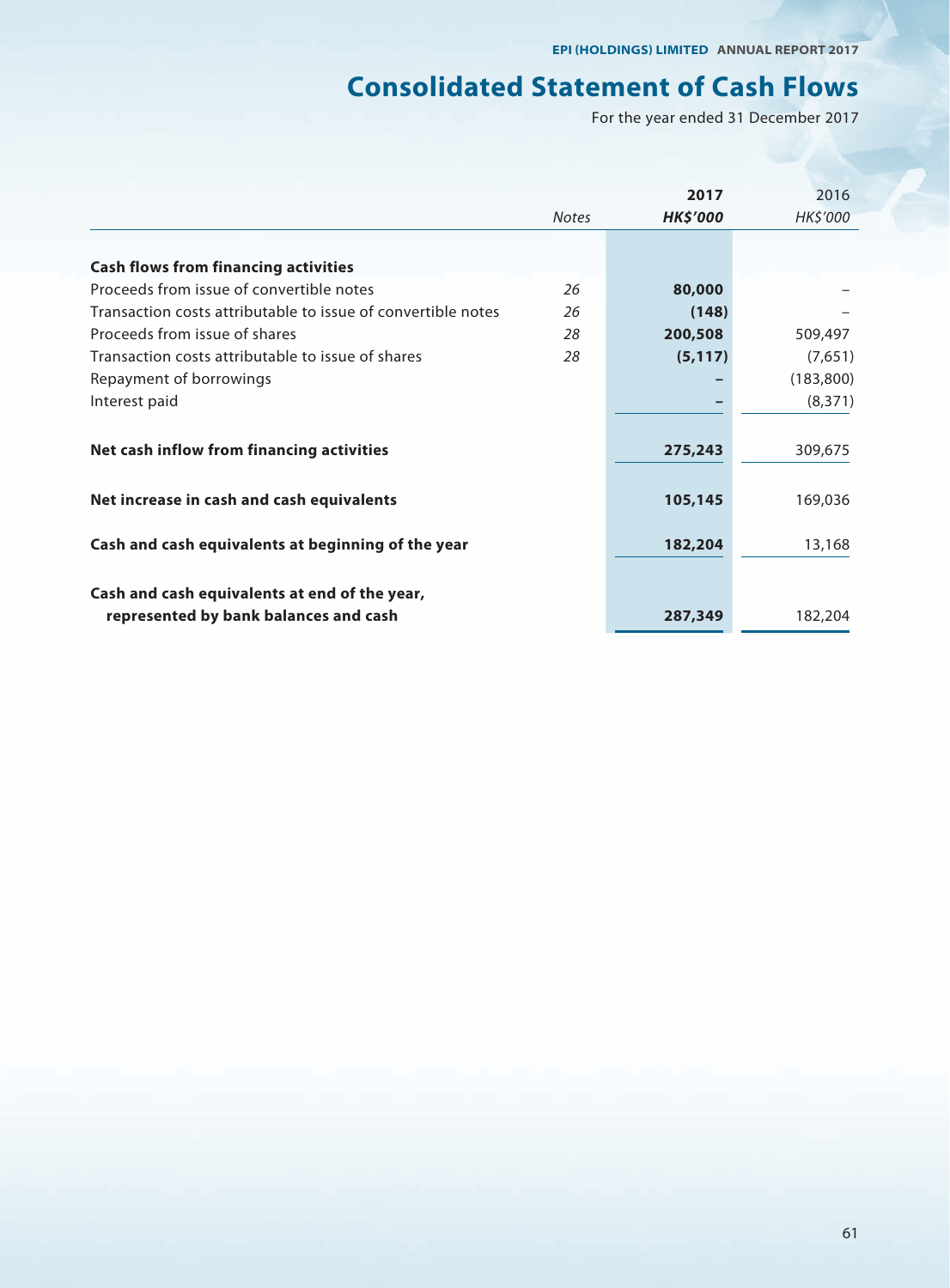For the year ended 31 December 2017

### **1. GENERAL**

The Company is a public limited company incorporated in Bermuda and its shares are listed on the Main Board of the Stock Exchange. The address of the registered office of the Company is located at Clarendon House, 2 Church Street, Hamilton HM11, Bermuda. The address of the principal place of business of the Company is Room 3203, 32/F, China Resources Building, 26 Harbour Road, Wanchai, Hong Kong.

The Company is an investment holding company. The principal activities of its subsidiaries are set out in Note 38.

The consolidated financial statements are presented in HK\$, which is also the functional currency of the Company.

# **2. APPLICATION OF NEW AND REVISED HONG KONG FINANCIAL REPORTING STANDARDS ("HKFRSs")**

**Amendments to HKFRSs that are mandatorily effective for the current year**

The Group has applied the following amendments to HKFRSs issued by the Hong Kong Institute of Certified Public Accountants ("HKICPA") for the first time in the current year:

| Amendments to HKAS 7   | Disclosure Initiative                                          |
|------------------------|----------------------------------------------------------------|
| Amendments to HKAS 12  | Recognition of Deferred Tax Assets for Unrealised Losses       |
| Amendments to HKFRS 12 | As part of the Annual Improvements to HKFRSs 2014 - 2016 Cycle |

Except as described below, the application of the amendments to HKFRSs in the current year has had no material impact on the Group's financial performance and positions for the current and prior years and/ or on the disclosures set out in these consolidated financial statements.

### **Amendments to HKAS 7 "Disclosure Initiative"**

The Group has applied these amendments for the first time in the current year. The amendments require an entity to provide disclosures that enable users of financial statements to evaluate changes in liabilities arising from financing activities, including both cash and non-cash changes. In addition, the amendments also require disclosures of changes in financial assets if cash flows from those financial assets were, or future cash flows will be, included in cash flows from financing activities.

Specifically, the amendments require the following changes in liabilities arising from financing activities to be disclosed: (i) changes from financing cash flows; (ii) changes arising from obtaining or losing control of subsidiaries or other businesses; (iii) the effect of changes in foreign exchange rates; (iv) changes in fair values; and (v) other changes.

A reconciliation between the opening and closing balances of liabilities arising from financing activities including these items is provided in Note 37. Consistent with the transition provisions of the amendments, the Group has not disclosed comparative information for the prior year. Apart from the additional disclosure in Note 37, the application of these amendments has had no impact on the Group's consolidated financial statements.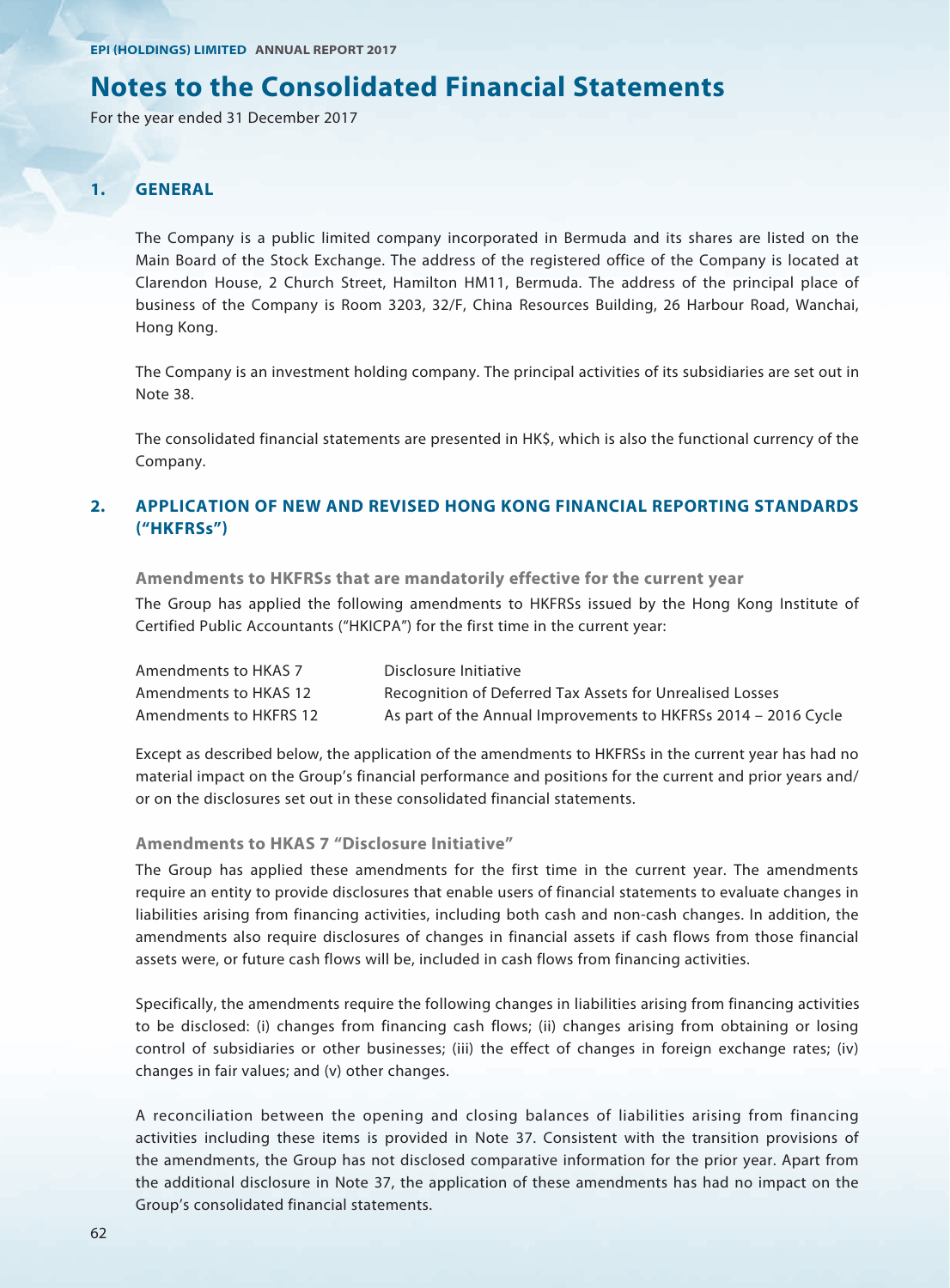For the year ended 31 December 2017

### **2. APPLICATION OF NEW AND REVISED HONG KONG FINANCIAL REPORTING STANDARDS ("HKFRSs") (continued)**

### **Amendments to HKAS 12 "Recognition of Deferred Tax Assets for Unrealised Losses"**

The amendments provide guidance on how an entity determines, in accordance with HKAS 12 "Income Taxes", whether to recognise a deferred tax asset in relation to unrealised losses of a debt instrument that is measured at fair value under certain specific facts and circumstances, such as it is probable that all the contractual cash flows of the debt instrument will be collected and any gains/losses on the debt instrument are taxable (deductible only when realised).

As at 31 December 2017, the Group recognised HK\$4,191,000 deferred tax liabilities in relation to the temporary difference of net unrealised gain on financial assets at fair value through profit or loss ("FVTPL") and available-for-sale ("AFS") investments. Based on the current assessment of the Group, the initial adoption of the amendments to HKAS 12 would not have a significant impact on the Group's financial performance and position.

**New and revised HKFRSs in issue but not yet effective**

The Group has not early applied the following new and revised HKFRSs that have been issued but are not yet effective:

| <b>HKFRS 9</b>                        | Financial Instruments <sup>1</sup>                                                                    |
|---------------------------------------|-------------------------------------------------------------------------------------------------------|
| <b>HKFRS 15</b>                       | Revenue from Contracts with Customers and the related Amendments <sup>1</sup>                         |
| HKFRS 16                              | Leases $2$                                                                                            |
| <b>HKFRS 17</b>                       | Insurance Contracts <sup>4</sup>                                                                      |
| $HK(IFRIC) - INT 22$                  | Foreign Currency Transactions and Advance Consideration <sup>1</sup>                                  |
| $HK(IFRIC) - INT 23$                  | Uncertainty over Income Tax Treatments <sup>2</sup>                                                   |
| Amendments to HKFRS 2                 | Classification and Measurement of Share-based Payment Transactions <sup>1</sup>                       |
| Amendments to HKFRS 4                 | Applying HKFRS 9 "Financial Instruments" with HKFRS 4 "Insurance<br>Contracts" <sup>1</sup>           |
| Amendments to HKFRS 9                 | Prepayment Features with Negative Compensation <sup>2</sup>                                           |
| Amendments to HKFRS 10<br>and HKAS 28 | Sale or Contribution of Assets between an Investor and its Associate<br>or Joint Venture <sup>3</sup> |
| Amendments to HKAS 28                 | Long-term Interests in Associates and Joint Ventures <sup>2</sup>                                     |
| Amendments to HKAS 28                 | As part of the Annual Improvements to HKFRSs 2014 - 2016 Cycle <sup>1</sup>                           |
| Amendments to HKAS 40                 | Transfers of Investment Property <sup>1</sup>                                                         |
| Amendments to HKFRSs                  | Annual Improvements to HKFRSs 2015 - 2017 Cycle <sup>2</sup>                                          |

- <sup>1</sup> Effective for annual periods beginning on or after 1 January 2018.
- <sup>2</sup> Effective for annual periods beginning on or after 1 January 2019.
- <sup>3</sup> Effective for annual periods beginning on or after a date to be determined.
- <sup>4</sup> Effective for annual periods beginning on or after 1 January 2021.

Except for the new HKFRSs mentioned below, the directors anticipate that the application of all other new and amendments to HKFRSs and Interpretations will have no material impact on the consolidated financial statements in the foreseeable future.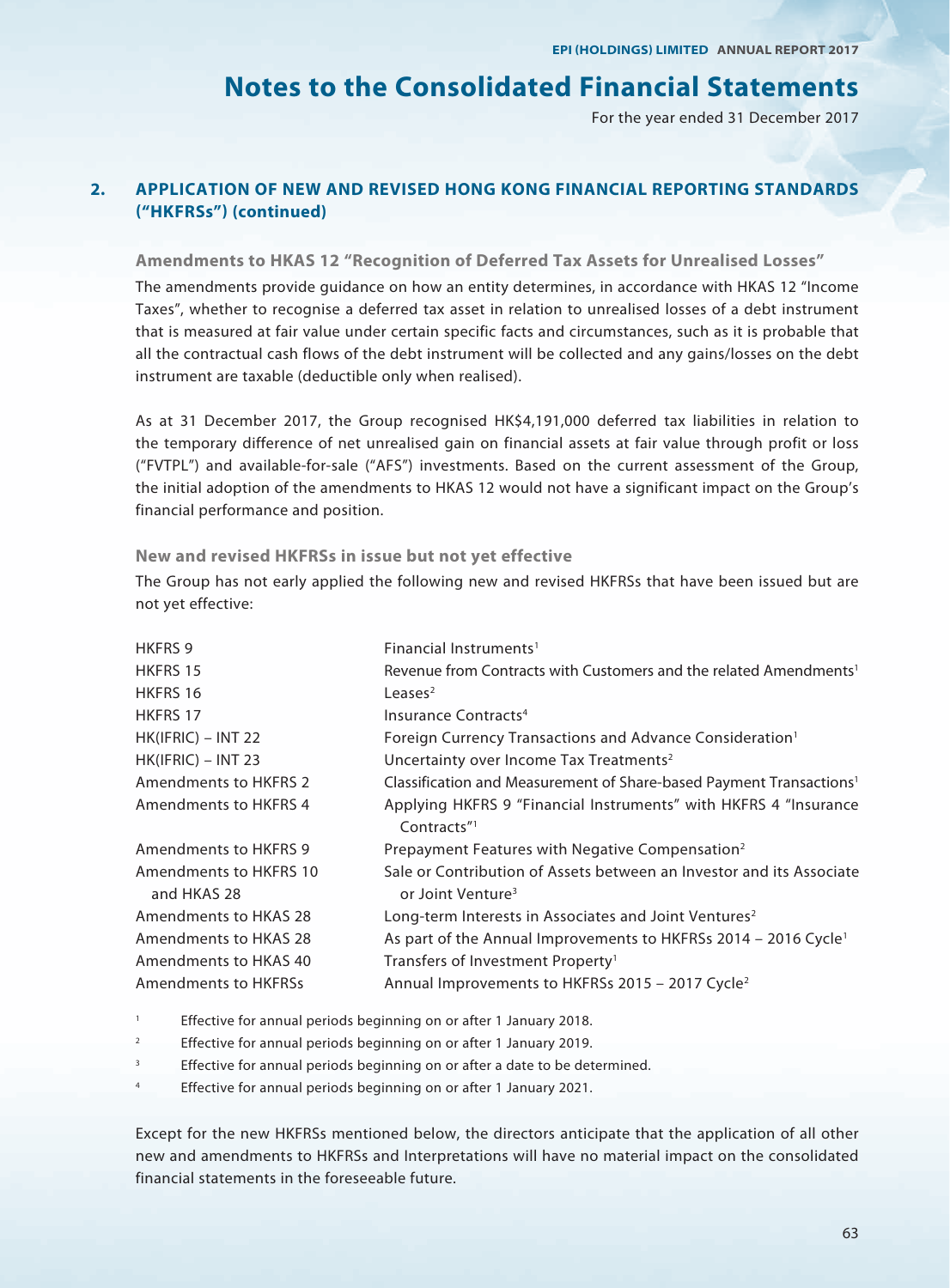For the year ended 31 December 2017

# **2. APPLICATION OF NEW AND REVISED HONG KONG FINANCIAL REPORTING STANDARDS ("HKFRSs") (continued)**

### **HKFRS 9 "Financial Instruments"**

HKFRS 9 introduces new requirements for the classification and measurement of financial assets, financial liabilities, general hedge accounting and impairment requirements for financial assets.

Key requirements of HKFRS 9 which are relevant to the Group are:

- All recognised financial assets that are within the scope of HKFRS 9 are required to be subsequently measured at amortised cost or fair value. Specifically, debt investments that are held within a business model whose objective is to collect the contractual cash flows, and that have contractual cash flows that are solely payments of principal and interest on the principal outstanding are generally measured at amortised cost at the end of subsequent accounting periods. Debt instruments that are held within a business model whose objective is achieved both by collecting contractual cash flows and selling financial assets, and that have contractual terms that give rise on specified dates to cash flows that are solely payments of principal and interest on the principal amount outstanding, are generally measured at fair value through other comprehensive income ("FVTOCI"). All other financial assets are measured at their fair value at subsequent accounting periods. In addition, under HKFRS 9, entities may make an irrevocable election to present subsequent changes in the fair value of an equity investment (that is not held for trading) in other comprehensive income, with only dividend income generally recognised in profit or loss.
- In relation to the impairment of financial assets, HKFRS 9 requires an expected credit loss model, as opposed to an incurred credit loss model under HKAS 39. The expected credit loss model requires an entity to account for expected credit losses and changes in those expected credit losses at each reporting date to reflect changes in credit risk since initial recognition. In other words, it is no longer necessary for a credit event to have occurred before credit losses are recognised.

Based on the Group's financial instruments and risk management policies as at 31 December 2017, the directors anticipate the following potential impact on initial application of HKFRS 9:

#### *Classification and measurement*

Debt instruments classified as loan receivables carried at amortised cost as disclosed in Note 22: these are held within a business model whose objective is to collect the contractual cash flows that are solely payments of principal and interest on the principal outstanding. Accordingly, these financial assets will continue to be subsequently measured at amortised cost upon the application of HKFRS 9;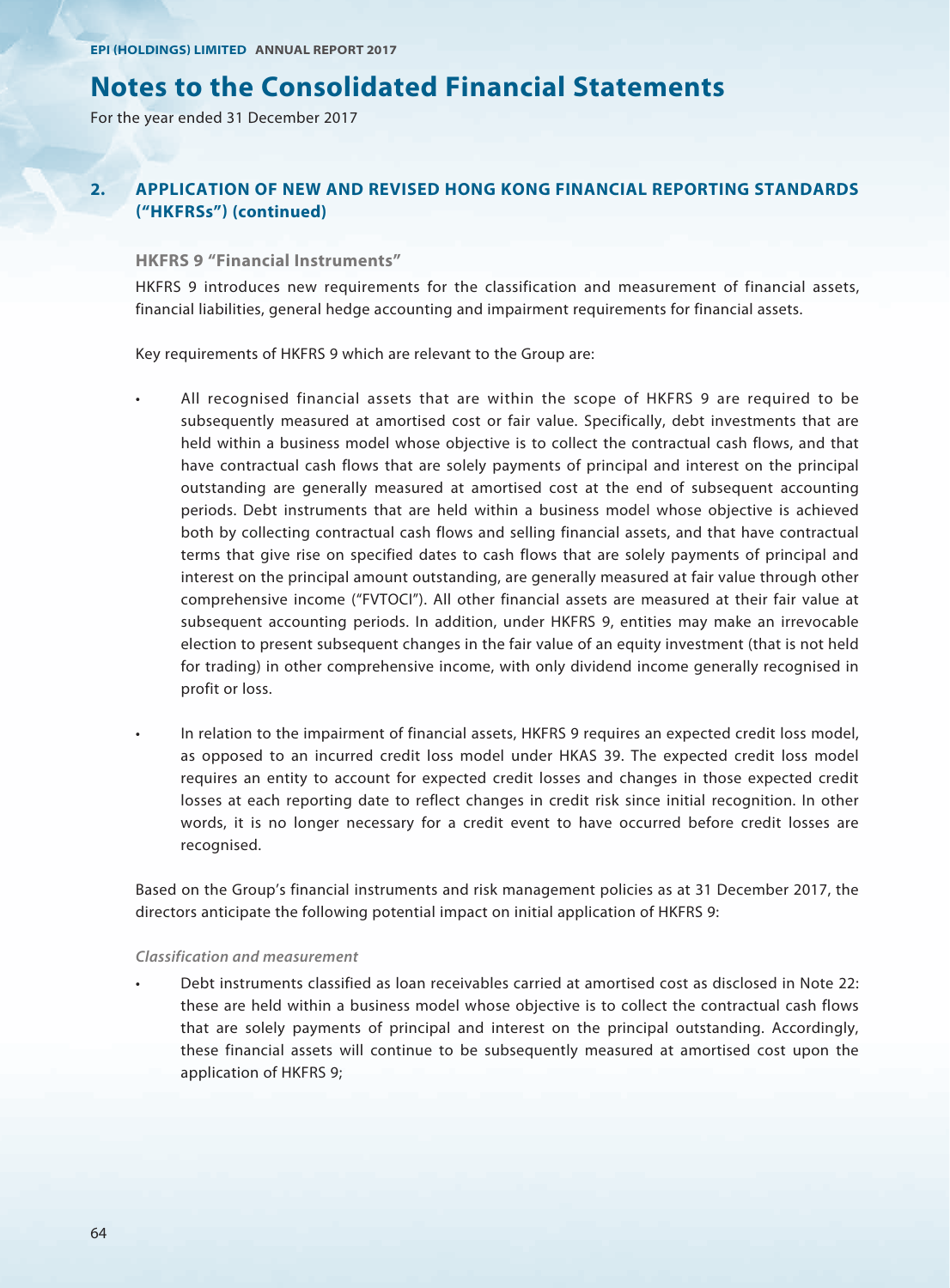For the year ended 31 December 2017

## **2. APPLICATION OF NEW AND REVISED HONG KONG FINANCIAL REPORTING STANDARDS ("HKFRSs") (continued)**

#### **HKFRS 9 "Financial Instruments" (continued)**

*Classification and measurement (continued)*

- Listed debt instruments classified as AFS investments carried at fair value as disclosed in Note 19: these are held within a business model whose objective is achieved both by collecting contractual cash flows and selling the listed debt instruments in the open market, and the contractual terms give rise to cash flows on specified dates that are solely payments of principal and interest on the principal outstanding. Accordingly, the listed debt instruments will continue to be subsequently measured at FVTOCI upon the application of HKFRS 9, and the fair value gains or losses accumulated in the investment revaluation reserve will continue to be subsequently reclassified to profit or loss when the listed debt instruments are derecognised or reclassified (except in the case of reclassifications to the amortised cost measurement category in which case the accumulated gains or losses are removed from equity and adjusted against the fair value of the financial asset at reclassification date); and
- All other financial assets and financial liabilities will continue to be measured on the same bases as are currently measured under HKAS 39.

#### *Impairment*

In general, the directors anticipate that the application of the expected credit loss model of HKFRS 9 will result in earlier provision of credit losses which are not yet incurred in relation to the Group's financial assets measured at amortised costs and other items that are subject to the impairment provisions upon application of HKFRS 9 by the Group.

Based on the assessment by the directors, if the expected credit loss model were to be applied by the Group, impairment loss may be recognised by Group as at 1 January 2018 which is mainly attributable to expected credit losses provision on trade and other receivables and loan receivables. However, the directors expected that the adoption of HKFRS 9 in the future may not have other significant impact on the impairment loss and the amounts reported in respect of the Group's financial assets and financial liabilities based on the Group's existing business model.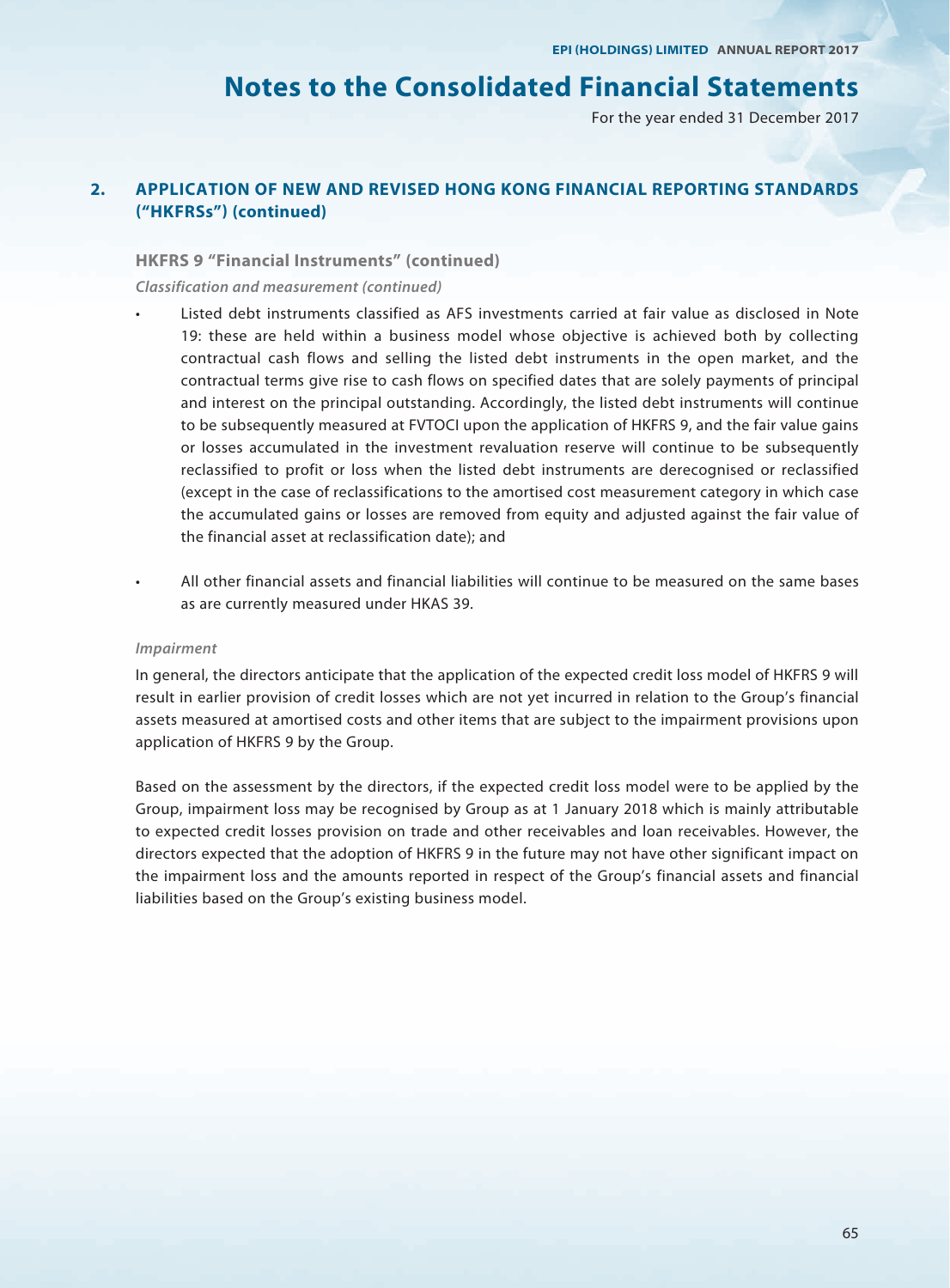For the year ended 31 December 2017

# **2. APPLICATION OF NEW AND REVISED HONG KONG FINANCIAL REPORTING STANDARDS ("HKFRSs") (continued)**

### **HKFRS 15 "Revenue from Contracts with Customers"**

HKFRS 15 was issued which establishes a single comprehensive model for entities to use in accounting for revenue arising from contracts with customers. HKFRS 15 will supersede the current revenue recognition guidance including HKAS 18 "Revenue", HKAS 11 "Construction Contracts" and the related Interpretations when it becomes effective.

The core principle of HKFRS 15 is that an entity should recognise revenue to depict the transfer of promised goods or services to customers in an amount that reflects the consideration to which the entity expects to be entitled in exchange for those goods or services. Specifically, the standard introduces a 5-step approach to revenue recognition:

- Step 1: Identify the contract(s) with a customer
- Step 2: Identify the performance obligations in the contract
- • Step 3: Determine the transaction price
- • Step 4: Allocate the transaction price to the performance obligations in the contract
- Step 5: Recognise revenue when (or as) the entity satisfies a performance obligation

Under HKFRS 15, an entity recognises revenue when (or as) a performance obligation is satisfied, i.e. when 'control' of the goods or services underlying the particular performance obligation is transferred to the customer. Far more prescriptive guidance has been added in HKFRS 15 to deal with specific scenarios. Furthermore, extensive disclosures are required by HKFRS 15.

In 2016, the HKICPA issued Clarifications to HKFRS 15 in relation to the identification of performance obligations, principal versus agent considerations, as well as licensing application guidance.

The directors anticipate that the application of HKFRS 15 in the future may result in more disclosures, however, the directors do not anticipate that the application of HKFRS 15 will have a material impact on the timing and amounts of revenue recognised in the respective reporting periods.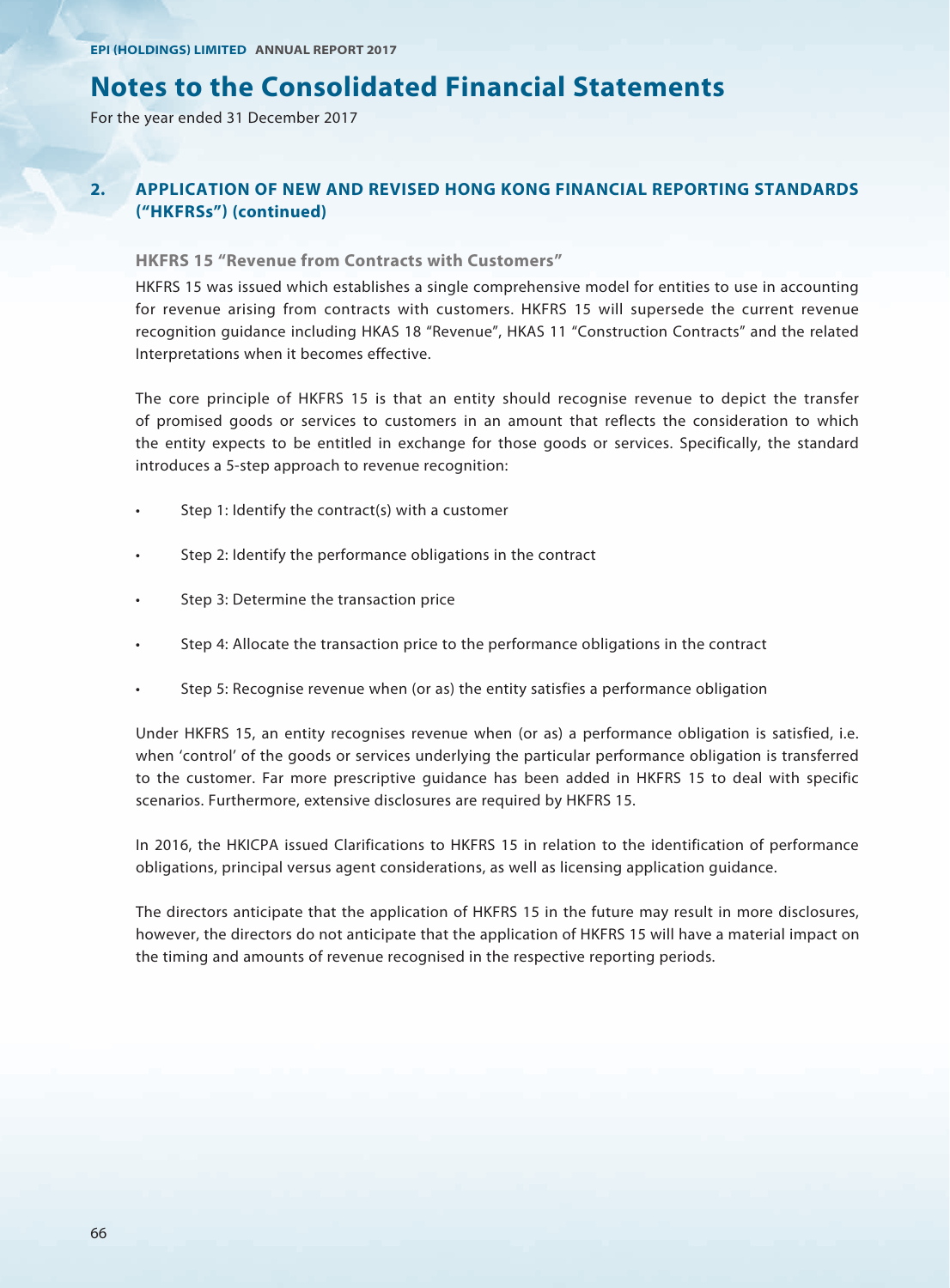For the year ended 31 December 2017

## **2. APPLICATION OF NEW AND REVISED HONG KONG FINANCIAL REPORTING STANDARDS ("HKFRSs") (continued)**

### **HKFRS 16 "Leases"**

HKFRS 16 introduces a comprehensive model for the identification of lease arrangements and accounting treatments for both lessors and lessees. HKFRS 16 will supersede HKAS 17 "Leases" and the related Interpretations when it becomes effective.

HKFRS 16 distinguishes lease and service contracts on the basis of whether an identified asset is controlled by a customer. Distinctions of operating leases and finance leases are removed for lessee accounting, and is replaced by a model where a right-of-use asset and a corresponding liability have to be recognised for all leases by lessees, except for short-term leases and leases of low value assets.

The right-of-use asset is initially measured at cost and subsequently measured at cost (subject to certain exceptions) less accumulated depreciation and impairment losses, adjusted for any remeasurement of the lease liability. The lease liability is initially measured at the present value of the lease payments that are not paid at that date. Subsequently, the lease liability is adjusted for interest and lease payments, as well as the impact of lease modifications, amongst others.

Furthermore, extensive disclosures are required by HKFRS 16.

As at 31 December 2017, the Group has non-cancellable operating lease commitments of HK\$4,765,000 as disclosed in Note 32. A preliminary assessment indicates that these arrangements will meet the definition of a lease. Upon application of HKFRS 16, the Group will recognise a right-of-use asset and a corresponding liability in respect of all these leases unless they qualify for low value or short-term leases.

Furthermore, the application of new requirements may result in changes in measurement, presentation and disclosure as indicated above.

### **3. SIGNIFICANT ACCOUNTING POLICIES**

The consolidated financial statements have been prepared in accordance with HKFRSs issued by the HKICPA. In addition, the consolidated financial statements include applicable disclosures required by the Listing Rules and by the Hong Kong Companies Ordinance.

The consolidated financial statements have been prepared on the historical cost basis, except for certain financial instruments, which are measured at fair values at the end of each reporting period, as explained in the accounting policies set out below.

Historical cost is generally based on the fair value of the consideration given in exchange for goods and services.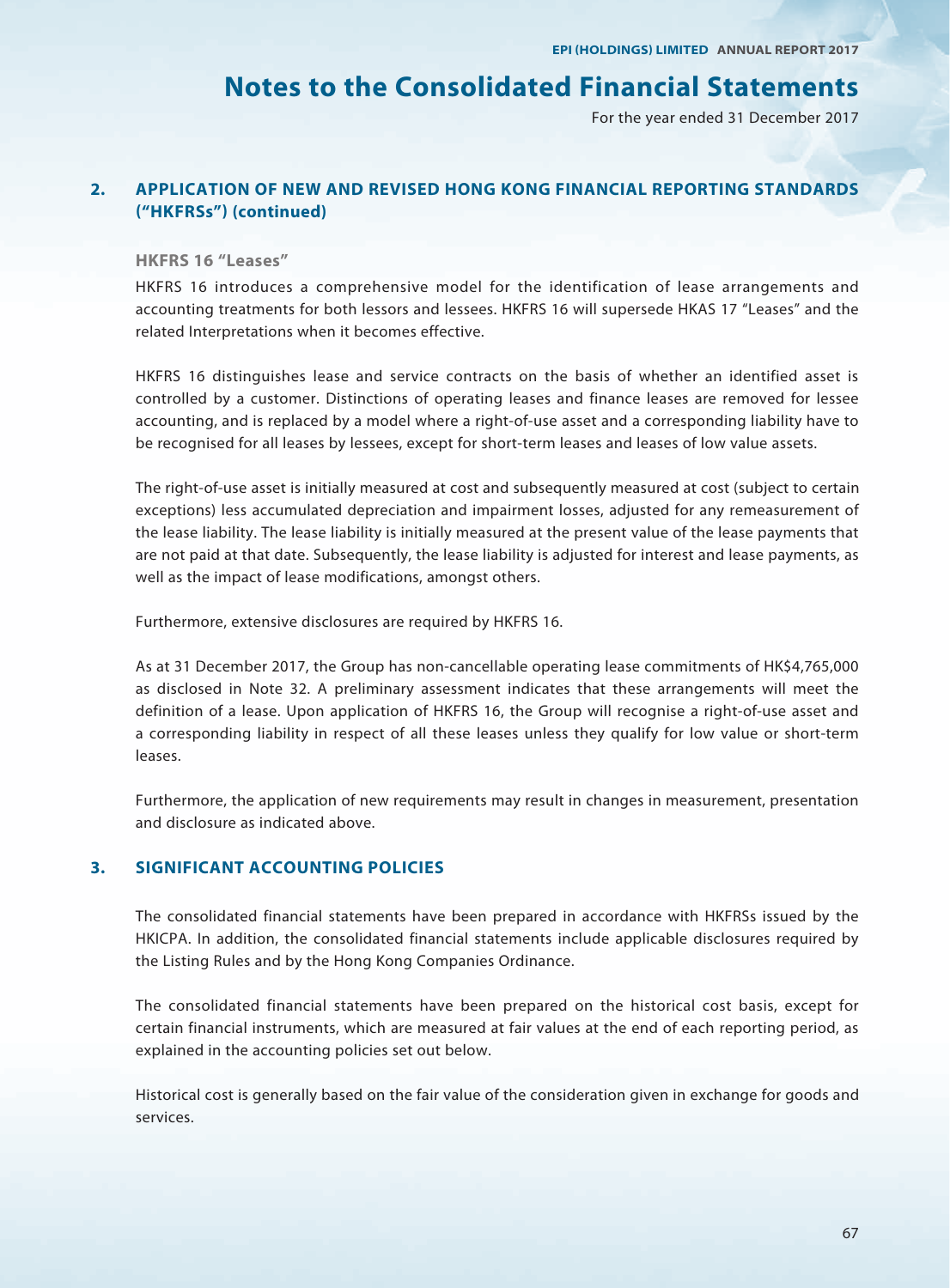For the year ended 31 December 2017

### **3. SIGNIFICANT ACCOUNTING POLICIES (continued)**

Fair value is the price that would be received to sell an asset or paid to transfer a liability in an orderly transaction between market participants at the measurement date, regardless of whether that price is directly observable or estimated using another valuation technique. In estimating the fair value of an asset or a liability, the Group takes into account the characteristics of the asset or liability if market participants would take those characteristics into account when pricing the asset or liability at the measurement date. Fair value for measurement and/or disclosure purposes in these consolidated financial statements is determined on such a basis, except for share-based payment transactions that are within the scope of HKFRS 2 "Share-based Payment", leasing transactions that are within the scope of HKAS 17 "Leases", and measurements that have some similarities to fair value but are not fair value, such as net realisable value in HKAS 2 "Inventories" or value in use in HKAS 36 "Impairment of Assets".

A fair value measurement of a non-financial asset takes into account a market participant's ability to generate economic benefits by using the asset in its highest and best use or by selling it to another market participant that would use the asset in its highest and best use.

In addition, for financial reporting purposes, fair value measurements are categorised into Level 1, 2 or 3 based on the degree to which the inputs to the fair value measurements are observable and the significance of the inputs to the fair value measurement in its entirety, which are described as follows:

- Level 1 inputs are quoted prices (unadjusted) in active markets for identical assets or liabilities that the entity can access at the measurement date;
- Level 2 inputs are inputs, other than quoted prices included within Level 1, that are observable for the asset or liability, either directly or indirectly; and
- Level 3 inputs are unobservable inputs for the asset or liability.

The principal accounting policies are set out below.

#### **Basis of consolidation**

The consolidated financial statements incorporate the financial statements of the Company and entities controlled by the Company and its subsidiaries. Control is achieved when the Company:

- has power over the investee;
- is exposed, or has rights, to variable returns from its involvement with the investee; and
- has the ability to use its power to affect its returns.

The Group reassesses whether or not it controls an investee if facts and circumstances indicate that there are changes to one or more of the three elements of control listed above.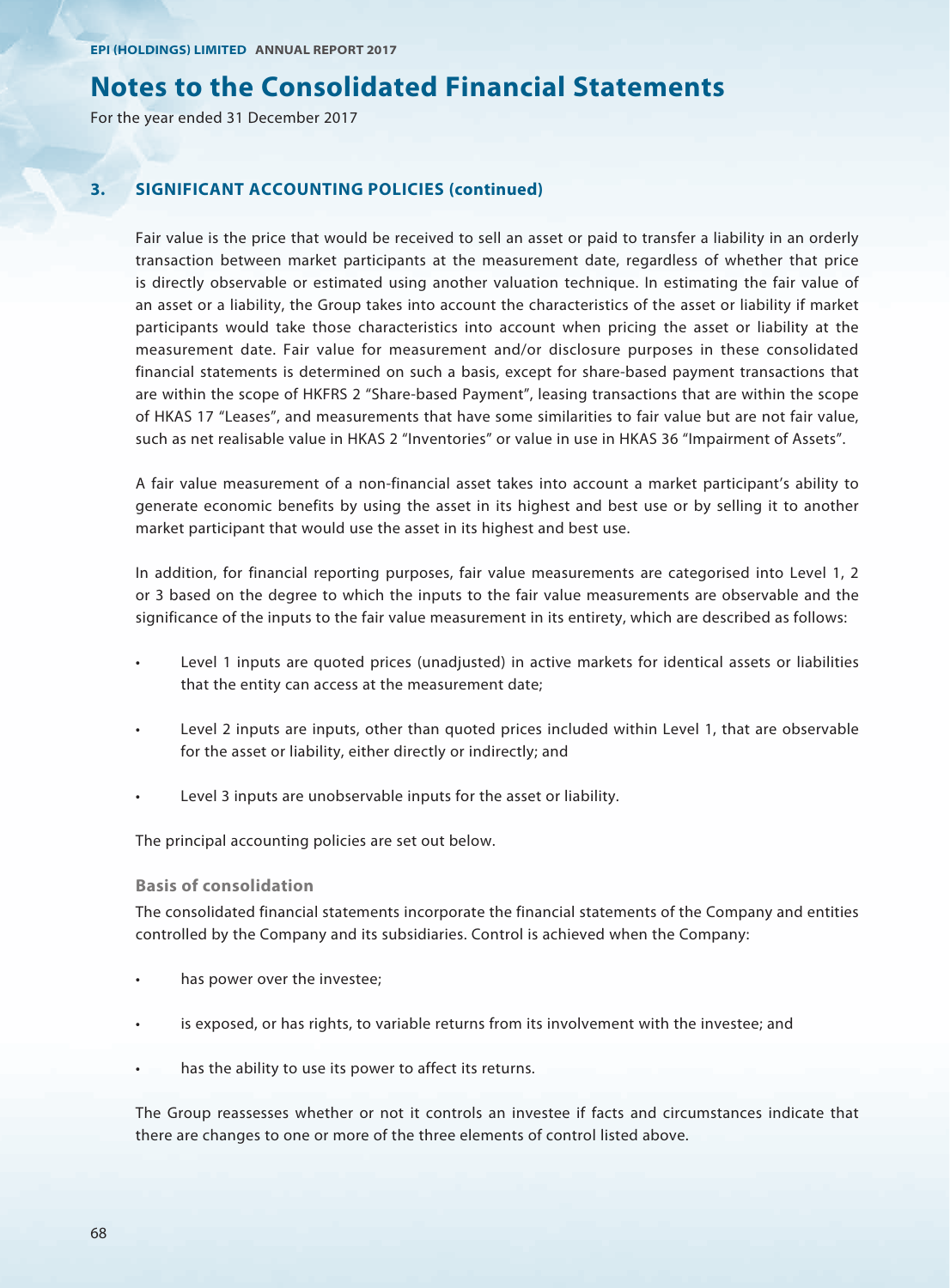For the year ended 31 December 2017

### **3. SIGNIFICANT ACCOUNTING POLICIES (continued)**

#### **Basis of consolidation (continued)**

Consolidation of a subsidiary begins when the Group obtains control over the subsidiary and ceases when the Group loses control of the subsidiary. Specifically, income and expenses of a subsidiary acquired or disposed of during the year are included in the consolidated statement of profit or loss and other comprehensive income from the date the Group gains control until the date when the Group ceases to control the subsidiary.

Where necessary, adjustments are made to the financial statements of subsidiaries to bring their accounting policies in line with the Group's accounting policies.

All intra-group assets and liabilities, equity, income, expenses and cash flows relating to transactions between members of the Group are eliminated in full on consolidation.

#### **Investment in joint operations**

A joint operation is a joint arrangement whereby the parties that have joint control of the arrangement have rights to the assets, and obligations for the liabilities, relating to the joint arrangement. Joint control is the contractually agreed sharing of control of an arrangement, which exists only when decisions about the relevant activities require unanimous consent of the parties sharing control.

When a group entity undertakes its activities under joint operations, the Group as a joint operator recognises in relation to its interest in a joint operation:

- its assets, including its share of any assets held jointly;
- its liabilities, including its share of any liabilities incurred jointly;
- its revenue from the sale of its share of the output arising from the joint operation;
- • its share of the revenue from the sale of the output by the joint operation; and
- its expenses, including its share of any expenses incurred jointly.

The Group accounts for the assets, liabilities, revenues and expenses relating to its interest in a joint operation in accordance with the HKFRSs applicable to the particular assets, liabilities, revenues and expenses.

When a group entity transacts with a joint operation in which a group entity is a joint operator (such as a sale or contribution of assets), the Group is considered to be conducting the transaction with the other parties to the joint operation, and gains and losses resulting from the transactions are recognised in the Group's consolidated financial statements only to the extent of other parties' interests in the joint operation.

When a group entity transacts with a joint operation in which a group entity is a joint operator (such as a purchase of assets), the Group does not recognise its share of the gains and losses until it resells those assets to a third party.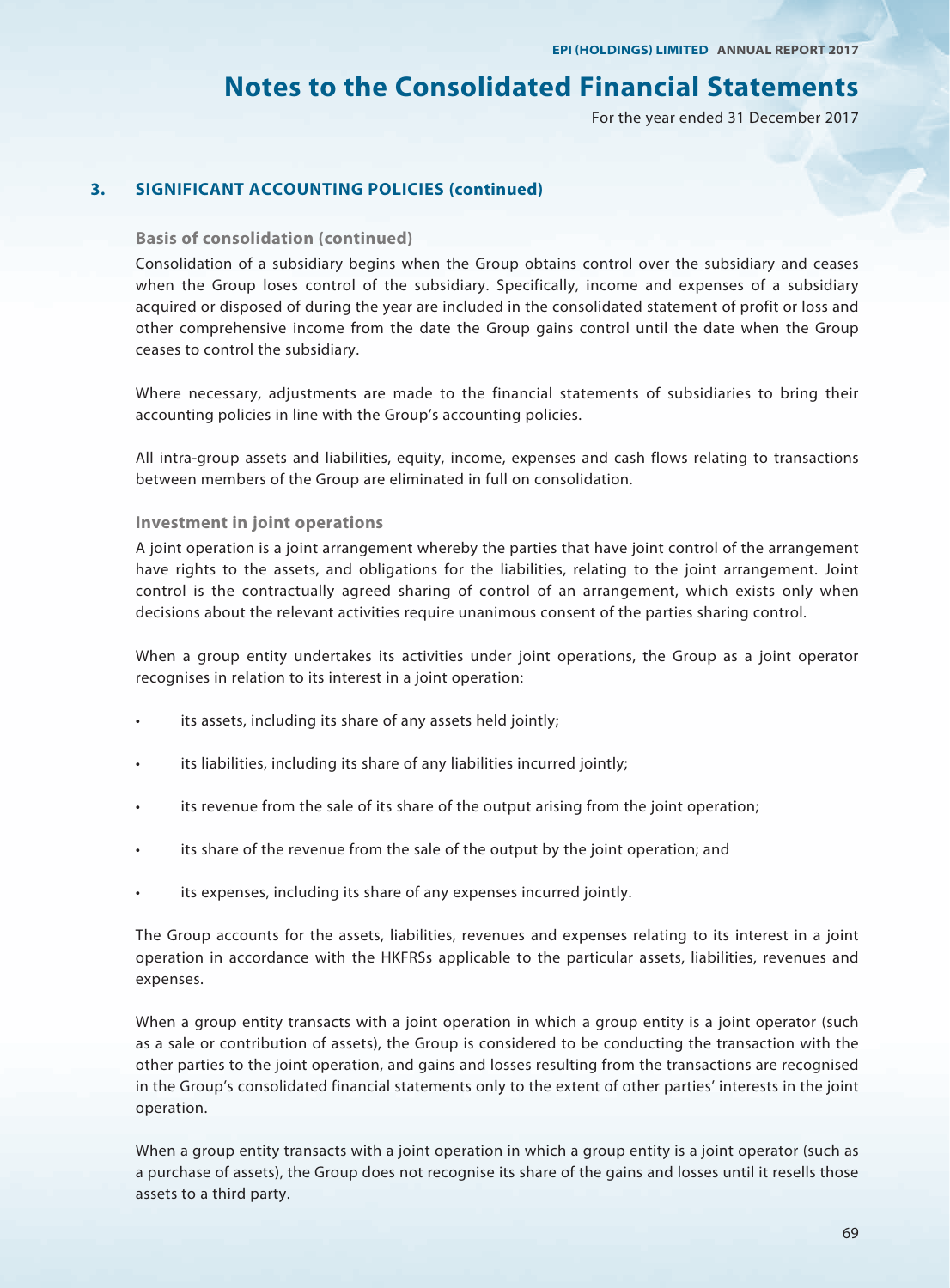For the year ended 31 December 2017

### **3. SIGNIFICANT ACCOUNTING POLICIES (continued)**

#### **Revenue recognition**

Revenue is measured at the fair value of the consideration received or receivable. Revenue is reduced for estimated customer returns, rebates and other similar allowances. The Group bases its estimates of return on historical results, taking into consideration the type of customer, the type of transaction and the specifics of each arrangement.

The Group recognises revenue when the amount of revenue can be reliably measured; when it is probable that future economic benefits will flow to the entity; and when specific criteria have been met for each of the Group's activities, as described below.

#### *Sale of goods*

Revenue from sale of goods is recognised when the goods are delivered and title has passed.

#### *Dividend and interest income*

Dividend income from investments is recognised when the shareholders' rights to receive payment have been established (provided that it is probable that the economic benefits will flow to the Group and the amount of income can be measured reliably).

Interest income from a financial asset excluding financial assets at fair value through profit or loss is accrued on a time basis, by reference to the principal outstanding and at the effective interest rate applicable, which is the rate that exactly discounts the estimated future cash receipts through the expected life of the financial asset to that asset's net carrying amount on initial recognition.

#### *Arrangement fee income*

Arrangement fee income on loan receivables is recognised when loan is granted to the borrower.

#### **Property, plant and equipment**

#### *Oil and gas properties*

Expenditure on the construction, installation or completion of infrastructure facilities such as platforms, pipelines and the drilling of commercially proven development wells, is capitalised within construction in progress under property, plant and equipment. When development is completed on a specific field, it is transferred to oil and gas properties. No depreciation and depletion is charged during the development phase.

Oil and gas production properties are aggregated exploration and evaluation assets and development expenditures associated with the production of proved reserves.

Oil and gas properties are depreciated and depleted using the unit-of-production method. Unit-ofproduction rates are based on proved developed reserves, which are oil, gas and other mineral reserves estimated to be recovered from existing facilities using current operating methods. Oil and gas volumes are considered to be part of production once they have been measured through metres at custody transfer or sales transaction points at the outlet valve on the field storage tank.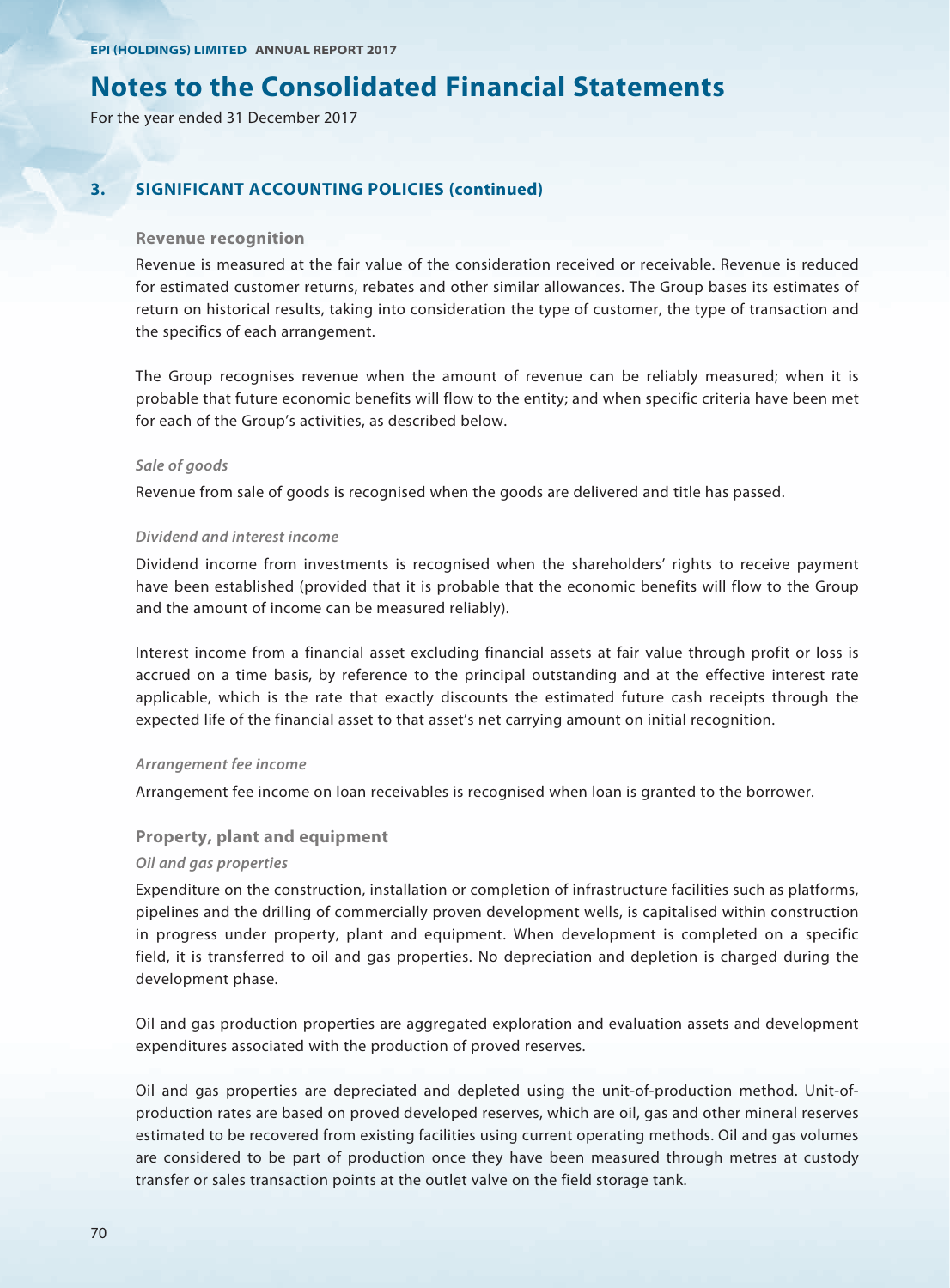For the year ended 31 December 2017

### **3. SIGNIFICANT ACCOUNTING POLICIES (continued)**

### **Property, plant and equipment (continued)**

#### *Oil and gas properties (continued)*

Property, plant and equipment, including oil and gas properties, are stated at historical cost less depreciation, depletion and impairment. Historical cost includes expenditure that is directly attributable to the acquisition of the items.

Subsequent costs are included in the asset's carrying amount or recognised as a separate asset, as appropriate, only when it is probable that future economic benefits associated with the item will flow to the Group and the cost of the item can be measured reliably. The carrying amount of the replaced part is derecognised. All other repairs and maintenance are charged to profit or loss during the financial period in which they are incurred.

#### *Construction in progress*

Construction in progress includes property, plant and equipment for production or for its own use purposes. Construction in progress is stated in the consolidated statement of financial position at cost less any recognised impairment loss. Construction in process in respect of exploratory wells is reclassified to oil and gas properties when production of oil starts. Construction in progress in respect of other assets is reclassified to the appropriate category of property, plant and equipment when construction is completed and the asset is ready for intended use. Depreciation of these assets on the same basis as other property assets, commences when the assets are ready for their intended use.

#### *Other property, plant and equipment*

Property, plant and equipment other than oil and gas properties and construction in progress are stated in the consolidated statement of financial position at cost less, subsequent accumulated depreciation and subsequent accumulated impairment losses, if any.

Depreciation is recognised so as to write off the cost of items of property, plant and equipment other than oil and gas properties and construction in progress less their residual values over their estimated useful lives, using the straight-line method. The estimated useful lives, residual values and depreciation method are reviewed at the end of each reporting period, with the effect of any changes in estimate accounted for on a prospective basis.

An item of property, plant and equipment is derecognised upon disposal or when no future economic benefits are expected to arise from the continued use of the asset. Any gain or loss arising on the disposal or retirement of an item of property, plant and equipment is determined as the difference between the sales proceeds and the carrying amount of the asset and is recognised in profit or loss.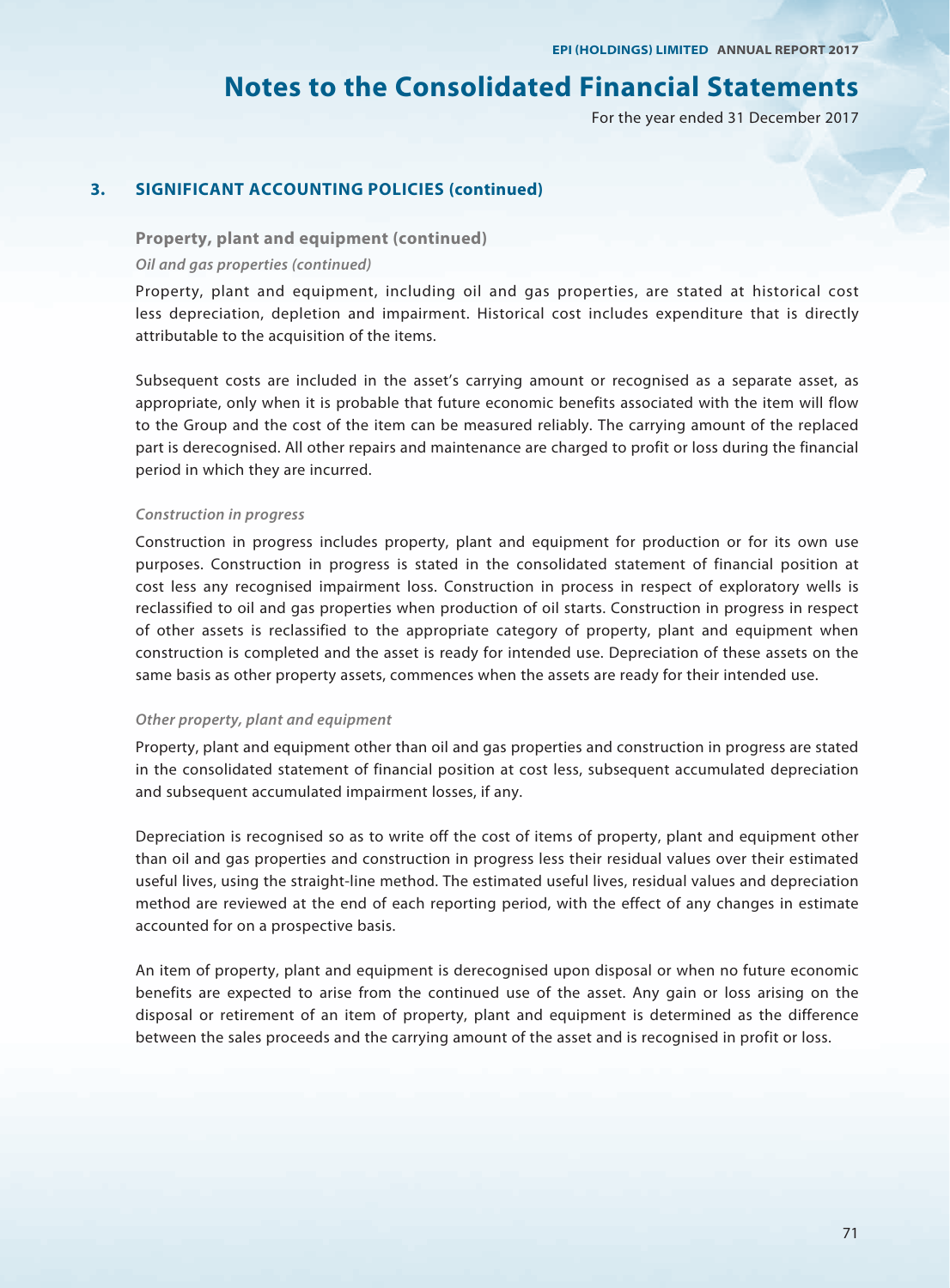For the year ended 31 December 2017

### **3. SIGNIFICANT ACCOUNTING POLICIES (continued)**

### **Exploration and evaluation assets**

Oil and gas exploration and evaluation expenditures are accounted for using the successful efforts method of accounting. Costs are accumulated on a field-by-field basis. Geological and geophysical costs are expensed as incurred. Costs directly associated with an exploration well, and exploration and property leasehold acquisition costs, are capitalised within exploration and evaluation assets until the determination of reserves is evaluated. If it is determined that commercial discovery has not been achieved, these costs are charged to profit or loss.

Once commercial reserves are found, exploration and evaluation assets are tested for impairment and transferred to construction in progress under property, plant and equipment. No depreciation or depletion is charged during the exploration and evaluation phase.

Exploration and evaluation assets are tested for impairment when reclassified to construction in progress, or whenever facts and circumstances indicate impairment. An impairment loss is recognised for the amount by which the exploration and evaluation assets' carrying amount exceeds their recoverable amount. Recoverable amount is the higher of the exploration and evaluation assets' fair value less costs of disposal and their value in use.

#### *Impairment of exploration and evaluation assets*

The carrying amount of the exploration and evaluation assets is reviewed annually and adjusted for impairment loss in accordance with HKAS 36 "Impairment of Assets" and whenever one of the following events or changes in circumstances indicates that the carrying amount may not be recoverable:

- the period for which the Group has the right to explore in the specific area has expired during the period or will expire in the near future, and is not expected to be renewed.
- substantive expenditure on further exploration for and evaluation of natural resources in the specific area is neither budgeted nor planned.
- exploration for and evaluation of natural resources in the specific area have not led to the discovery of commercially viable quantities of natural resources and the Group has decided to discontinue such activities in the specific area.
- sufficient data exist to indicate that, although a development in the specific area is likely to proceed, the carrying amount of the exploration and evaluation asset is unlikely to be recovered in full from successful development or by sale.

An impairment loss is recognised in profit or loss whenever the carrying amount of an asset exceeds its recoverable amount.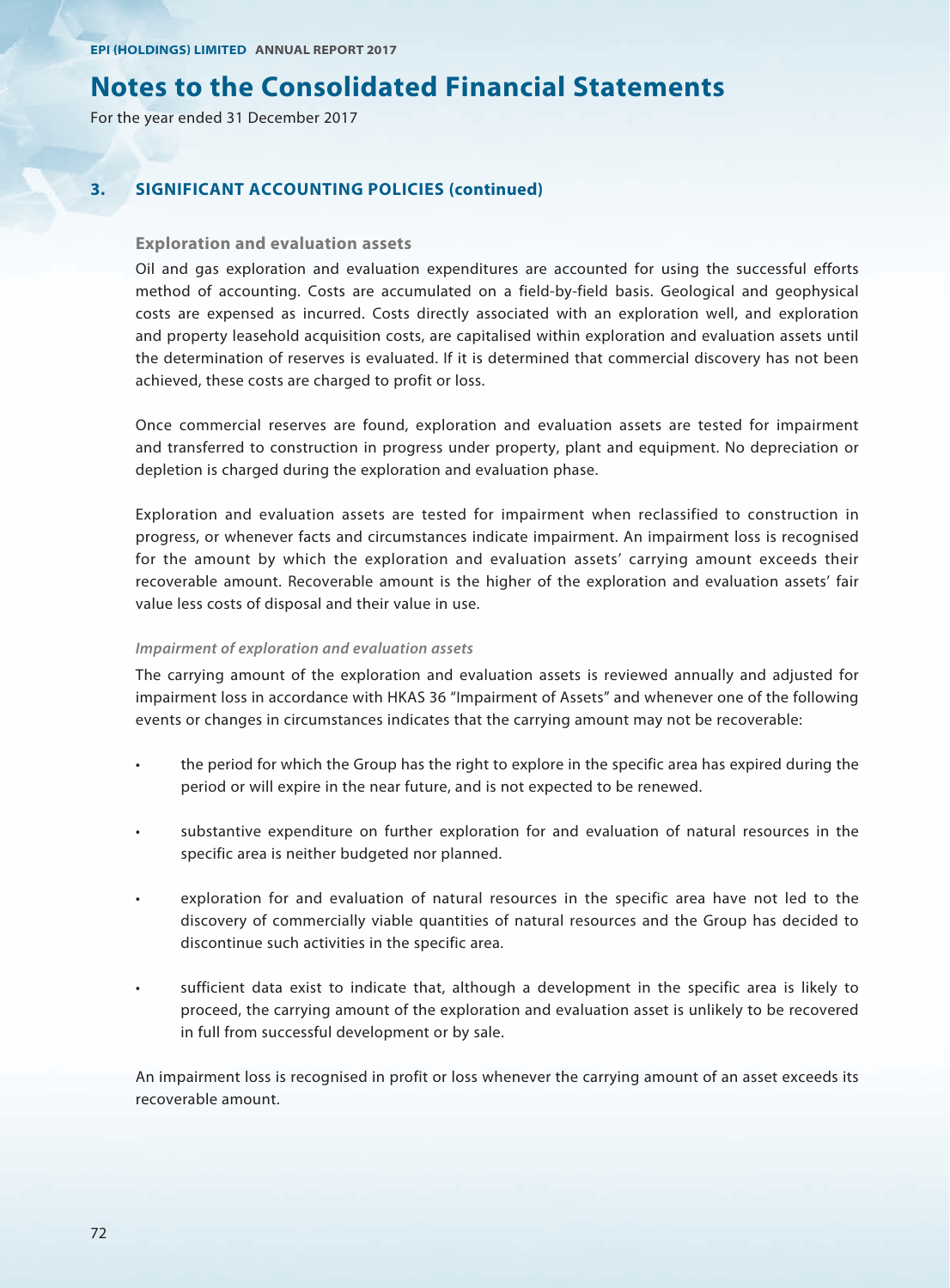For the year ended 31 December 2017

## **3. SIGNIFICANT ACCOUNTING POLICIES (continued)**

**Impairment of tangible assets other than exploration and evaluation assets (see the accounting policy in respect of exploration and evaluation assets above)**

At the end of the reporting period, the Group reviews the carrying amounts of its tangible assets to determine whether there is any indication that those assets have suffered an impairment loss. If any such indication exists, the recoverable amount of the relevant asset is estimated in order to determine the extent of the impairment loss (if any).

When it is not possible to estimate the recoverable amount of an asset individually, the Group estimates the recoverable amount of the cash-generating unit to which the asset belongs. When a reasonable and consistent basis of allocation can be identified, corporate assets are also allocated to individual cashgenerating units, or otherwise they are allocated to the smallest group of cash-generating units for which a reasonable and consistent allocation basis can be identified.

Recoverable amount is the higher of fair value less costs of disposal and value in use. In assessing value in use, the estimated future cash flows are discounted to their present value using a pre-tax discount rate that reflects current market assessments of the time value of money and the risks specific to the asset (or a cash-generating unit) for which the estimates of future cash flows have not been adjusted.

If the recoverable amount of an asset (or a cash-generating unit) is estimated to be less than its carrying amount, the carrying amount of the asset (or a cash-generating unit) is reduced to its recoverable amount. In allocating the impairment loss, the impairment loss is allocated to reduce the assets on a pro-rata basis based on the carrying amount of each asset in the unit. The carrying amount of an asset is not reduced below the highest of its fair value less costs of disposal (if measurable), its value in use (if determinable) and zero. The amount of the impairment loss that would otherwise have been allocated to the asset is allocated pro rata to the other assets of the unit. An impairment loss is recognised immediately in profit or loss.

Where an impairment loss subsequently reverses, the carrying amount of the asset (or cash-generating unit) is increased to the revised estimate of its recoverable amount, but so that the increased carrying amount does not exceed the carrying amount that would have been determined had no impairment loss been recognised for the asset (or a cash-generating unit) in prior years. A reversal of an impairment loss is recognised immediately in profit or loss.

### **Financial instruments**

Financial assets and financial liabilities are recognised when a group entity becomes a party to the contractual provisions of the instrument.

Financial assets and financial liabilities are initially measured at fair value. Transaction costs that are directly attributable to the acquisition or issue of financial assets and financial liabilities (other than financial assets and financial liabilities at fair value through profit or loss) are added to or deducted from the fair value of the financial assets or financial liabilities, as appropriate, on initial recognition. Transaction costs directly attributable to the acquisition of financial assets or financial liabilities at fair value through profit or loss are recognised immediately in profit or loss.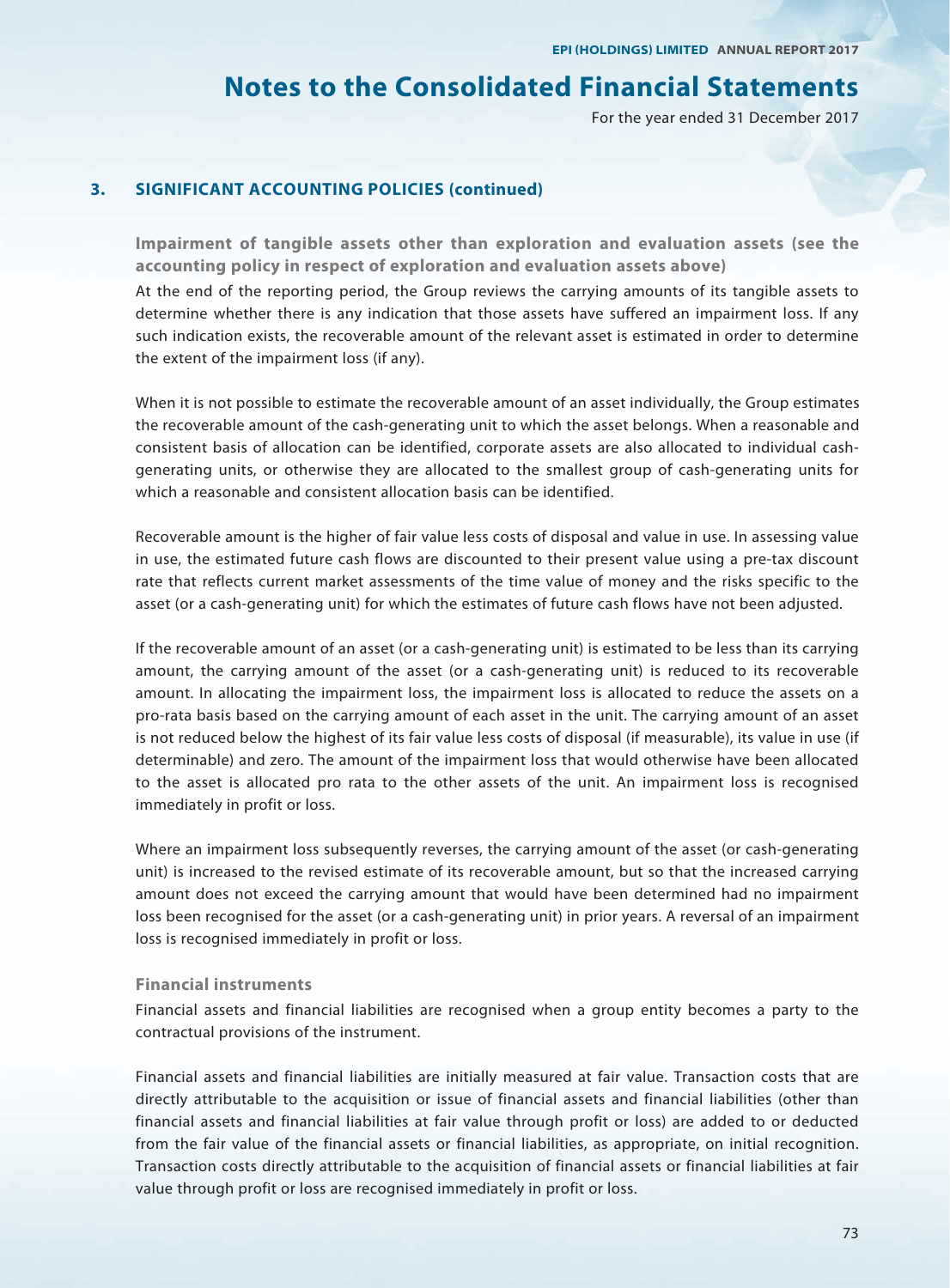For the year ended 31 December 2017

### **3. SIGNIFICANT ACCOUNTING POLICIES (continued)**

### **Financial instruments (continued)**

#### *Financial assets*

Financial assets are classified into the following specified categories: financial assets at FVTPL, AFS financial assets and loans and receivables. The classification depends on the nature and purpose of the financial asset and is determined at the time of initial recognition. All regular way purchases or sales of financial assets are recognised and derecognised on a trade date basis. Regular way purchases or sales are purchases or sales of financial assets that require delivery of assets within the time frame established by regulation or convention in the marketplace.

#### *Effective interest method*

The effective interest method is a method of calculating the amortised cost of a debt instrument and of allocating interest income over the relevant period. The effective interest rate is the rate that exactly discounts estimated future cash receipts (including all fees and points paid or received that form an integral part of the effective interest rate, transaction costs and other premiums or discounts) through the expected life of the debt instrument, or, where appropriate, a shorter period to the net carrying amount on initial recognition.

Interest income is recognised on an effective interest basis for debt instruments other than those financial assets classified as at FVTPL.

#### *Financial assets at FVTPL*

Financial assets are classified as at FVTPL when the financial asset is held for trading, or it is designated as at FVTPL.

A financial asset is classified as held for trading if:

- it has been acquired principally for the purpose of selling in the near term; or
- on initial recognition it is a part of a portfolio of identified financial instruments that the Group manages together and has a recent actual pattern of short-term profit-taking; or
- it is a derivative that is not designated and effective as a hedging instrument.

Financial assets at FVTPL are stated at fair value, with any gains or losses arising on remeasurement recognised in profit or loss. The net gain or loss recognised in profit or loss excludes any dividend or interest earned on the financial assets and is included in the 'net gain (loss) on financial assets at fair value through profit or loss'. Fair value is determined in the manner described in respective notes.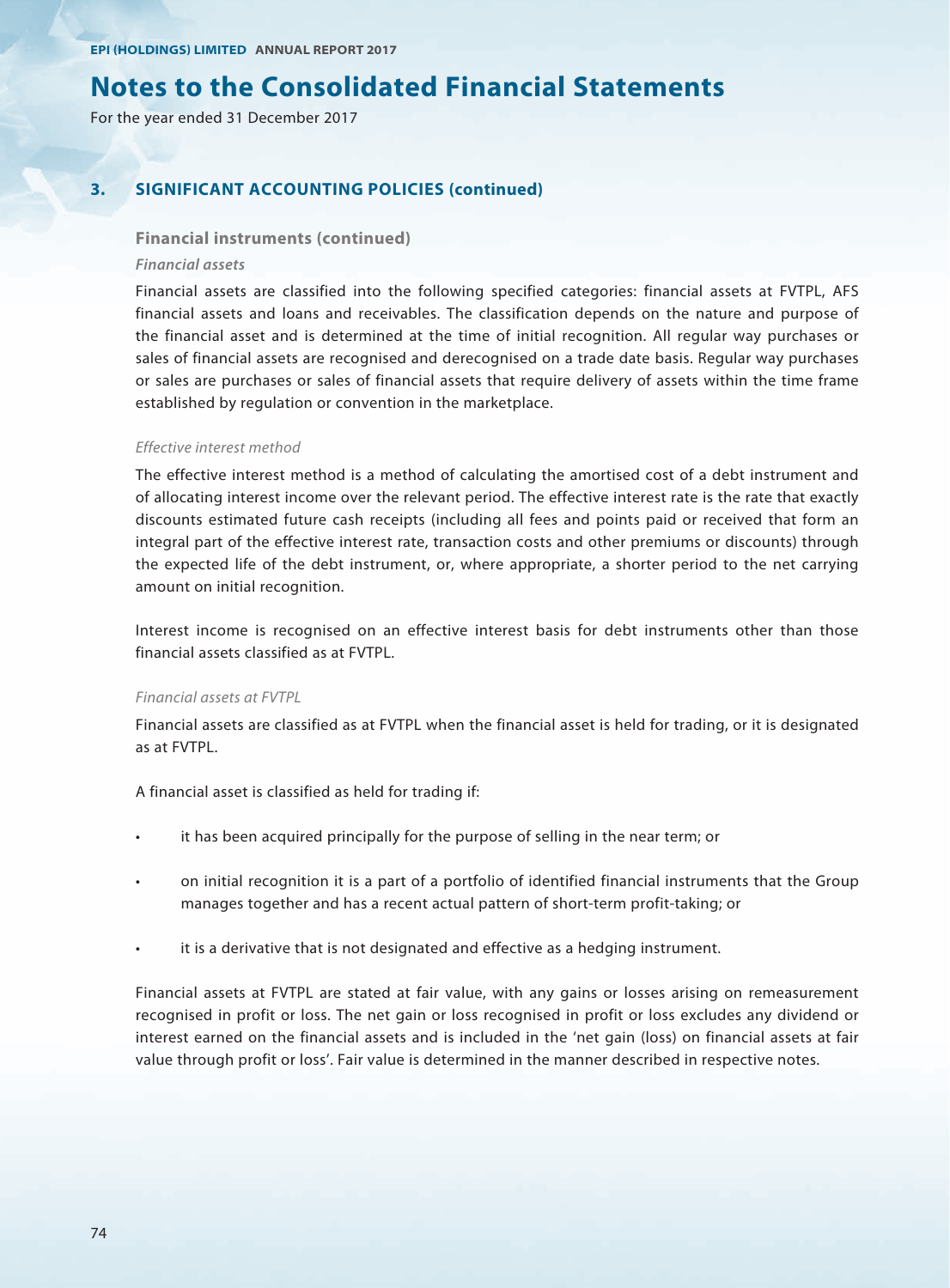For the year ended 31 December 2017

## **3. SIGNIFICANT ACCOUNTING POLICIES (continued)**

**Financial instruments (continued)** *Financial assets (continued)*

### *AFS financial assets*

AFS financial assets (i.e. AFS investments) are non-derivatives that are either designated as AFS or are not classified as (a) loans and receivables, (b) held-to-maturity investments or (c) financial assets at FVTPL.

Debt securities held by the Group that are classified as AFS financial assets and are traded in an active markets are measured at fair value at the end of each accounting period. Changes in the carrying amount of AFS debt instruments relating to interest income calculated using the effective interest method are recognised in profit or loss. Other changes in the carrying amount of AFS financial assets are recognised in other comprehensive income and accumulated under the heading of "investment revaluation reserve". When the investment is disposed of or is determined to be impaired, the cumulative gain or loss previously accumulated in the investment revaluation reserve is reclassified to profit or loss.

### *Loans and receivables*

Loans and receivables are non-derivative financial assets with fixed or determinable payments that are not quoted in an active market. Subsequent to initial recognition, loans and receivables (including trade and other receivables, loan receivables, and bank balances and cash) are measured at amortised cost using the effective interest method, less any impairment.

Interest income is recognised by applying the effective interest rate, except for short-term receivables where the recognition of interest would be immaterial.

### *Impairment of financial assets*

Financial assets, other than those at FVTPL, are assessed for indicators of impairment at the end of each reporting period. Financial assets are considered to be impaired where there is objective evidence that, as a result of one or more events that occurred after the initial recognition of the financial asset, the estimated future cash flows of the financial assets have been affected.

Objective evidence of impairment could include:

- significant financial difficulty of the issuer or counterparty; or
- breach of contract, such as a default or delinquency in interest or principal payments; or
- it becoming probable that the borrower will enter bankruptcy or financial re-organisation; or
- the disappearance of an active market for that financial asset because of financial difficulties.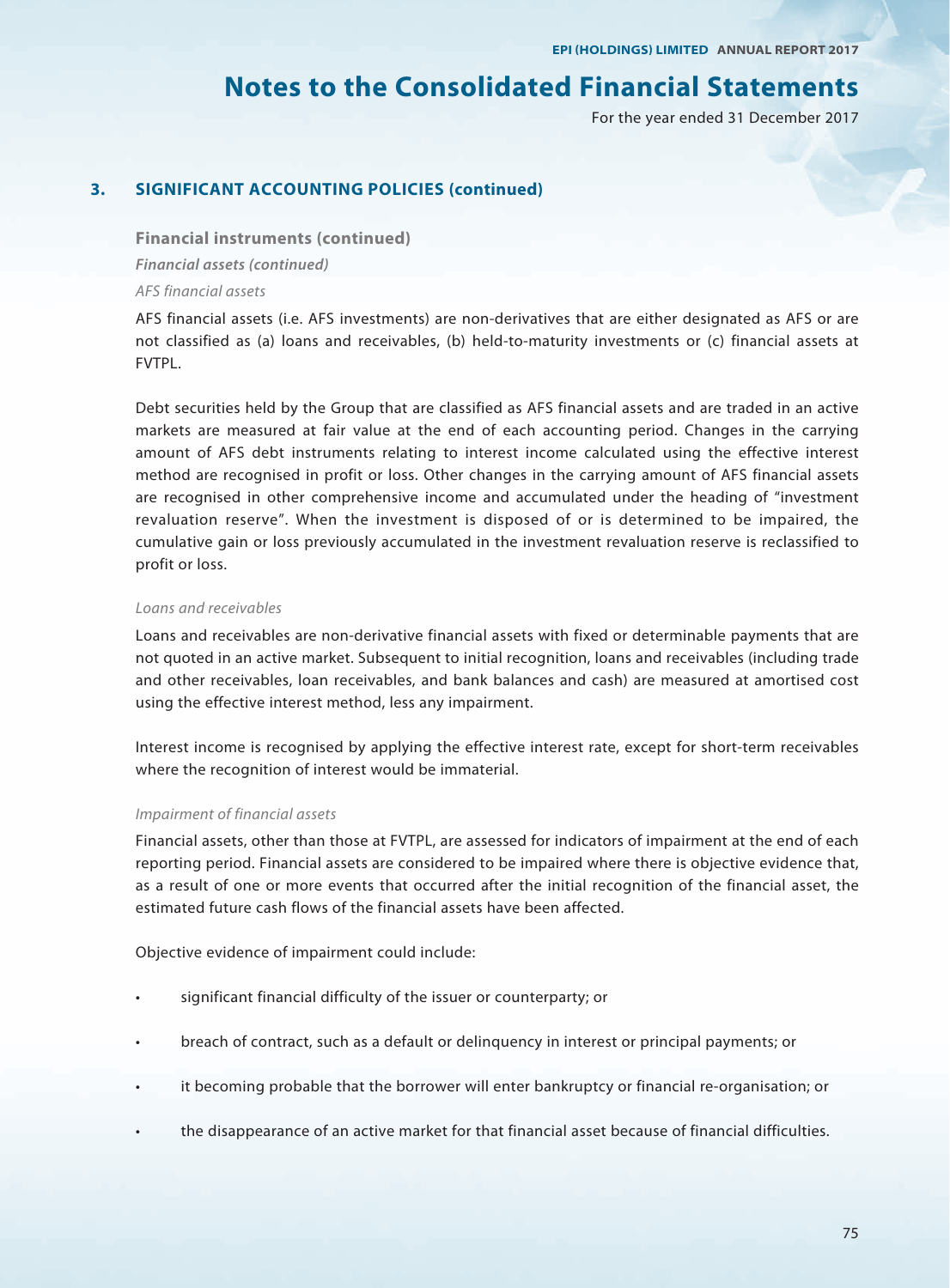For the year ended 31 December 2017

## **3. SIGNIFICANT ACCOUNTING POLICIES (continued)**

**Financial instruments (continued)** *Financial assets (continued)*

*Impairment of financial assets (continued)*

Certain categories of financial assets, such as trade and other receivables and loan receivables, assets are assessed to be impaired individually. Objective evidence of impairment for a portfolio of receivables could include the Group's past experience of collecting payments, an increase in the number of delayed payments in the portfolio past the average credit period and observable changes in national or local economic conditions that correlate with default on receivables.

For financial assets carried at amortised cost, the amount of the impairment loss recognised is the difference between the asset's carrying amount and the present value of the estimated future cash flows discounted at the financial asset's original effective interest rate.

The carrying amount of the financial asset is reduced by the impairment loss directly for all financial assets with the exception of trade and other receivables and loan receivables, where the carrying amount is reduced through the use of an allowance account. Changes in the carrying amount of the allowance account are recognised in profit or loss. When an item of trade and other receivables or loan receivables is considered uncollectible, it is written off against the allowance account. Subsequent recoveries of amounts previously written off are credited to profit or loss.

When an AFS financial asset is considered to be impaired, cumulative gains or losses previously recognised in other comprehensive income are reclassified to profit or loss in the period.

In respect of AFS debt investments, impairment losses are subsequently reversed through profit or loss if an increase in the fair value of the investment can be objectively related to an event occurring after the recognition of the impairment loss.

#### *Financial liabilities and equity instruments*

Financial liabilities and equity instruments issued by a group entity are classified as either financial liabilities or as equity in accordance with the substance of the contractual arrangements and the definitions of a financial liability and an equity instrument.

#### *Equity instruments*

An equity instrument is any contract that evidences a residual interest in the assets of an entity after deducting all of its liabilities. Equity instruments issued by the Group are recognised at the proceeds received, net of direct issue costs.

### *Financial liabilities at amortised cost*

Financial liabilities including trade and other payables are subsequently measured at amortised cost, using the effective interest method.

### *Effective interest method*

The effective interest method is a method of calculating the amortised cost of a financial liability and of allocating interest expense over the relevant period. The effective interest rate is the rate that exactly discounts estimated future cash payments (including all fees and points paid or received that form an integral part of the effective interest rate, transaction costs and other premiums or discounts) through the expected life of the financial liability, or, where appropriate, a shorter period, to the net carrying amount on initial recognition. Interest expense is recognised on an effective interest basis.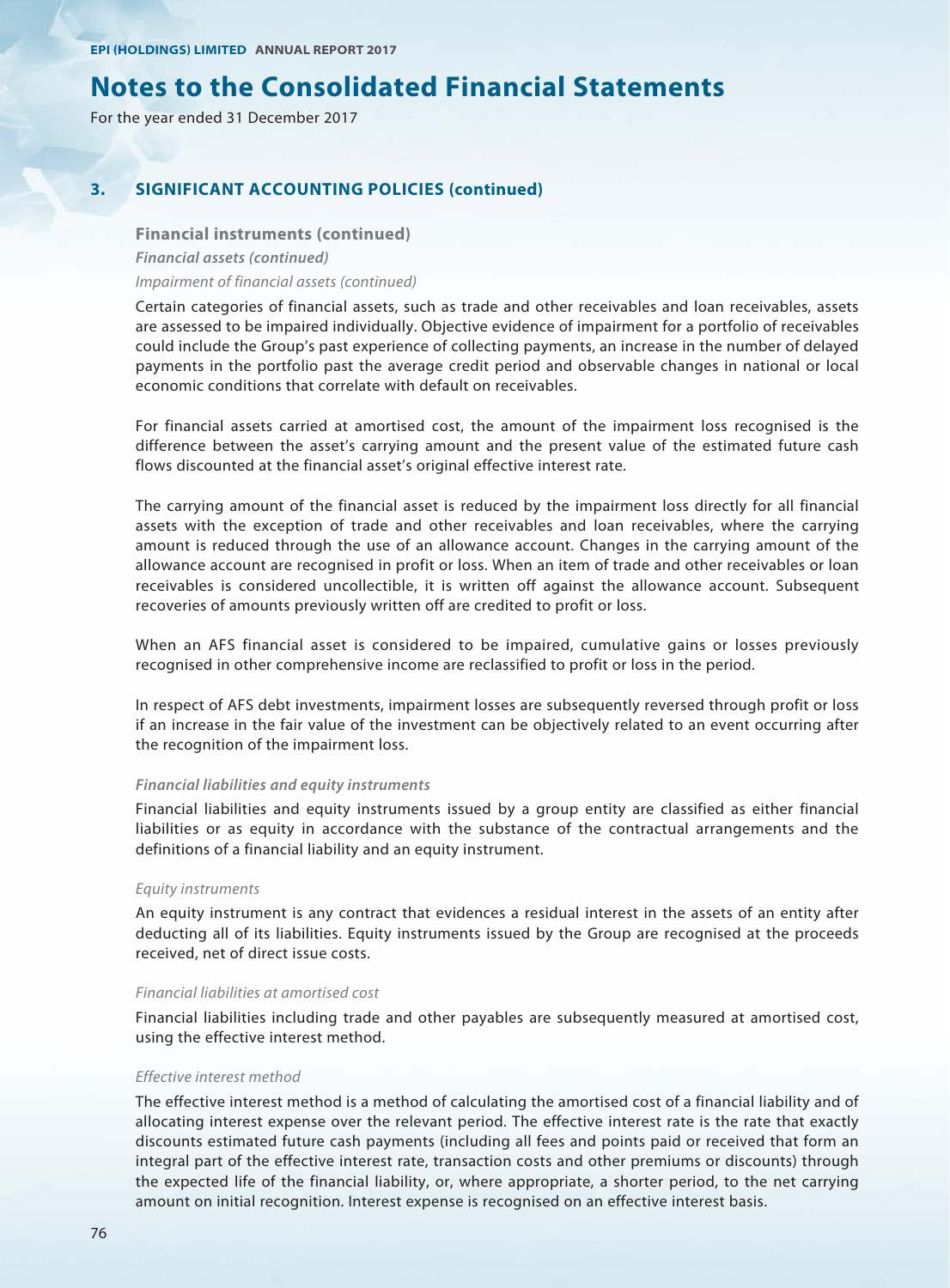For the year ended 31 December 2017

## **3. SIGNIFICANT ACCOUNTING POLICIES (continued)**

### **Financial instruments (continued)**

*Financial liabilities and equity instruments (continued)*

*Convertible notes containing debt and derivative components*

A conversion option under convertible debt that could be settled other than by the exchange of a fixed amount of cash or another financial asset for a fixed number of the Group's own equity instruments is accounted for as derivative.

At the date of issue, both the debt component and derivative component are recognised at fair value. In subsequent periods, the debt component of the convertible notes is carried at amortised cost using the effective interest method. The derivative component is measured at fair value with gains and losses recognised in profit or loss.

Transaction costs that relate to the issue of the convertible notes are allocated to the debt and derivative components in proportion to their relative fair values. Transaction costs relating to the derivative component are charged to profit or loss immediately. Transaction costs relating to the debt component are included in the carrying amount of the debt portion and amortised over the period of the convertible notes using the effective interest method.

### *Derivative financial instruments*

Derivatives are initially recognised at fair value at the date when derivative contracts are entered into and are subsequently remeasured to their fair value at the end of each reporting period. The resulting gain or loss is recognised in profit or loss immediately.

#### *Derecognition*

The Group derecognises a financial asset only when the contractual rights to the cash flows from the asset expire, or when it transfers the financial asset and substantially all the risks and rewards of ownership of the asset to another entity. If the Group neither transfers nor retains substantially all the risks and rewards of ownership and continues to control the transferred asset, the Group recognises its retained interest in the asset and an associated liability for amounts it may have to pay. If the Group retains substantially all the risks and rewards of ownership of a transferred financial asset, the Group continues to recognise the financial asset and also recognises a collateralised borrowing for the proceeds received.

On derecognition of a financial asset in its entirety, the difference between the asset's carrying amount and the sum of the consideration received and receivable and the cumulative gain or loss that had been recognised in other comprehensive income and accumulated in equity is recognised in profit or loss.

The Group derecognises financial liabilities when, and only when, the Group's obligations are discharged, cancelled or have expired. The difference between the carrying amount of the financial liability derecognised and the consideration paid and payable is recognised in profit or loss.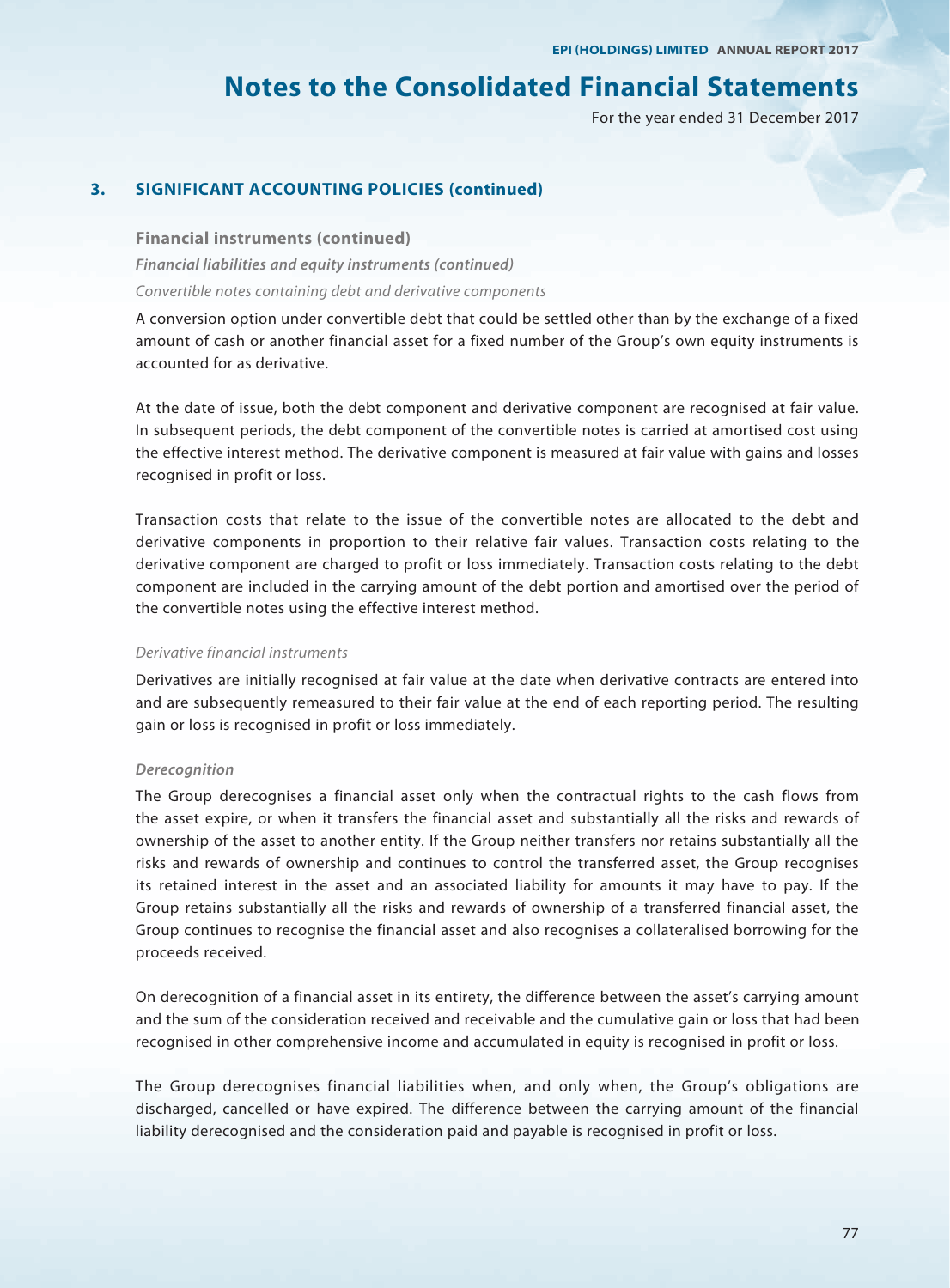For the year ended 31 December 2017

### **3. SIGNIFICANT ACCOUNTING POLICIES (continued)**

#### **Share-based payment transactions**

*Equity-settled share-based payment transactions*

*Share options granted to employees*

Equity-settled share-based payments to employees and others providing similar services are measured at the fair value of the equity instruments at the grant date.

The fair value of the equity-settled share-based payments determined at the grant date without taking into consideration all non-market vesting conditions is expensed on a straight-line basis over the vesting period, based on the Group's estimate of equity instruments that will eventually vest, with a corresponding increase in equity (share options reserve). At the end of each reporting period, the Group revises its estimate of the number of equity instruments expected to vest based on assessment of all relevant non-market vesting conditions. The impact of the revision of the original estimates, if any, is recognised in profit or loss such that the cumulative expense reflects the revised estimate, with a corresponding adjustment to the share options reserve. For share options that vest immediately at the date of grant, the fair value of the share options granted is expensed immediately to profit or loss.

When share options are exercised, the amount previously recognised in share options reserve will be transferred to share capital and share premium. When the share options are forfeited after the vesting date or are still not exercised at the expiry date, the amount previously recognised in share options reserve will continue to be held in share options reserve.

#### **Taxation**

Income tax expense represents the sum of the tax currently payable and deferred tax.

The tax currently payable is based on taxable profit for the year. Taxable profit differs from 'loss before tax' as reported in the consolidated statement of profit or loss and other comprehensive income because of income or expense that are taxable or deductible in other years and items that are never taxable or deductible. The Group's liability for current tax is calculated using tax rates that have been enacted or substantively enacted by the end of each reporting period.

Deferred tax is recognised on temporary differences between the carrying amounts of assets and liabilities in the consolidated financial statements and the corresponding tax base used in the computation of taxable profit. Deferred tax liabilities are generally recognised for all taxable temporary differences. Deferred tax assets are generally recognised for all deductible temporary differences to the extent that it is probable that taxable profits will be available against which those deductible temporary differences can be utilised. Such deferred tax assets and liabilities are not recognised if the temporary difference arises from the initial recognition (other than in a business combination) of other assets and liabilities in a transaction that affects neither the taxable profit nor the accounting profit.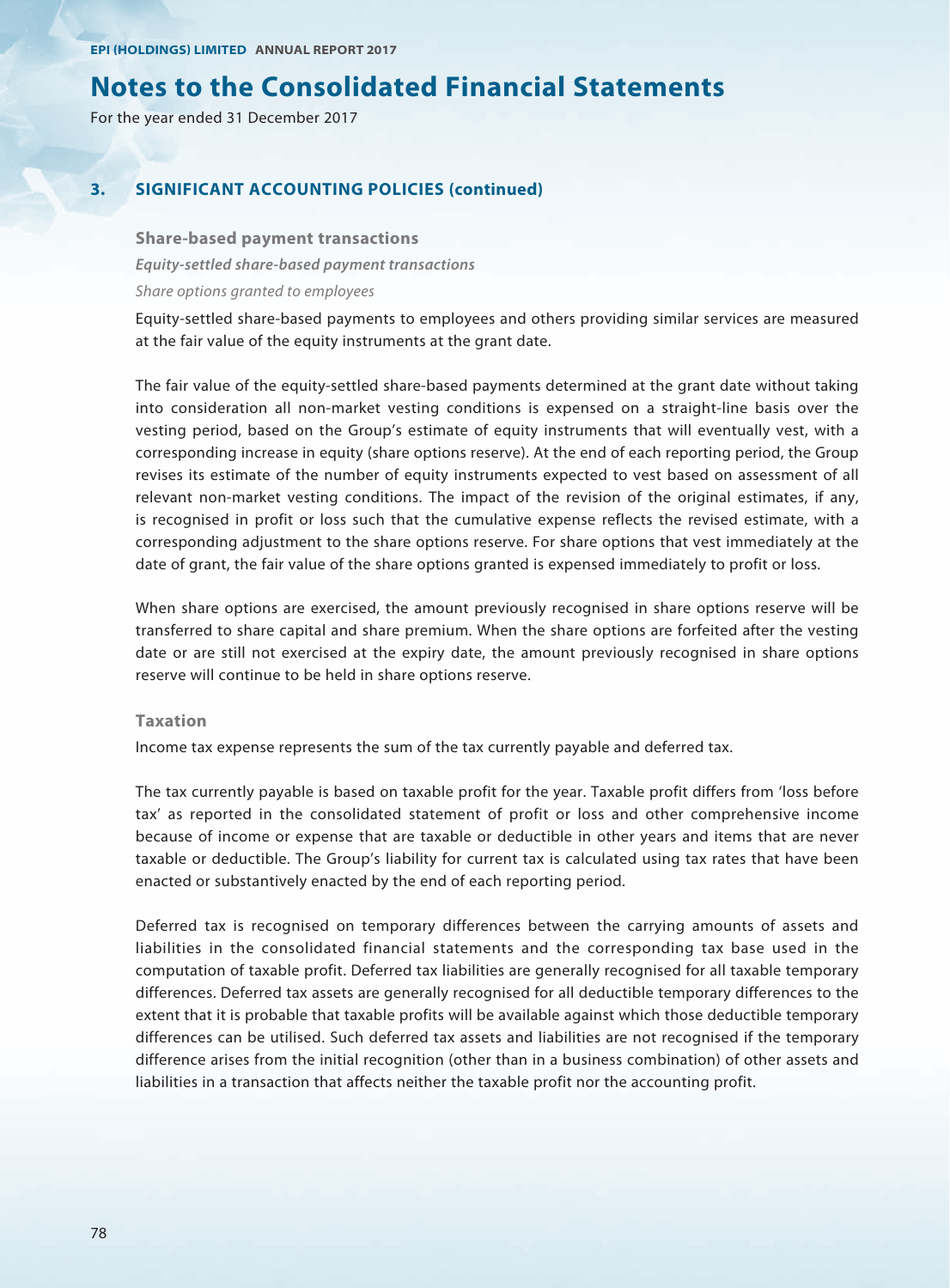For the year ended 31 December 2017

## **3. SIGNIFICANT ACCOUNTING POLICIES (continued)**

### **Taxation (continued)**

Deferred tax liabilities are recognised for taxable temporary differences associated with investments in subsidiaries, and interests in joint operations, except where the Group is able to control the reversal of the temporary difference and it is probable that the temporary difference will not reverse in the foreseeable future. Deferred tax assets arising from deductible temporary differences associated with such investments and interests are only recognised to the extent that it is probable that there will be sufficient taxable profits against which to utilise the benefits of the temporary differences and they are expected to reverse in the foreseeable future.

The carrying amount of deferred tax assets is reviewed at the end of each reporting period and reduced to the extent that it is no longer probable that sufficient taxable profits will be available to allow all or part of the asset to be recovered.

Deferred tax assets and liabilities are measured at the tax rates that are expected to apply in the period in which the liability is settled or the asset is realised, based on tax rate (and tax laws) that have been enacted or substantively enacted by the end of each reporting period.

The measurement of deferred tax liabilities and assets reflects the tax consequences that would follow from the manner in which the Group expects, at the end of each reporting period, to recover or settle the carrying amount of its assets and liabilities.

Current and deferred tax are recognised in profit or loss, except when they relate to items that are recognised in other comprehensive income or directly in equity, in which case, the current and deferred tax are also recognised in other comprehensive income or directly in equity respectively.

### **Retirement benefits costs**

Payments to state-managed retirement benefit schemes and Mandatory Provident Fund Scheme ("MPF Scheme") are recognised as an expense when employees have rendered service entitling them to the contributions.

### **Short-term and other long-term employee benefits**

Short-term employee benefits are recognised at the undiscounted amount of the benefits expected to be paid as and when employees rendered the services. All short-term employee benefits are recognised as an expense unless another HKFRS requires or permits the inclusion of the benefit in the cost of an asset.

Liabilities recognised in respect of other long-term employee benefits are measured at the present value of the estimated future cash outflows expected to be made by the Group in respect of services provided by employees up to the reporting date. Any changes in the liabilities' carrying amounts resulting from service cost, interest and remeasurements are recognised in profit or loss except to the extent that another HKFRS requires or permits their inclusion in the cost of an asset.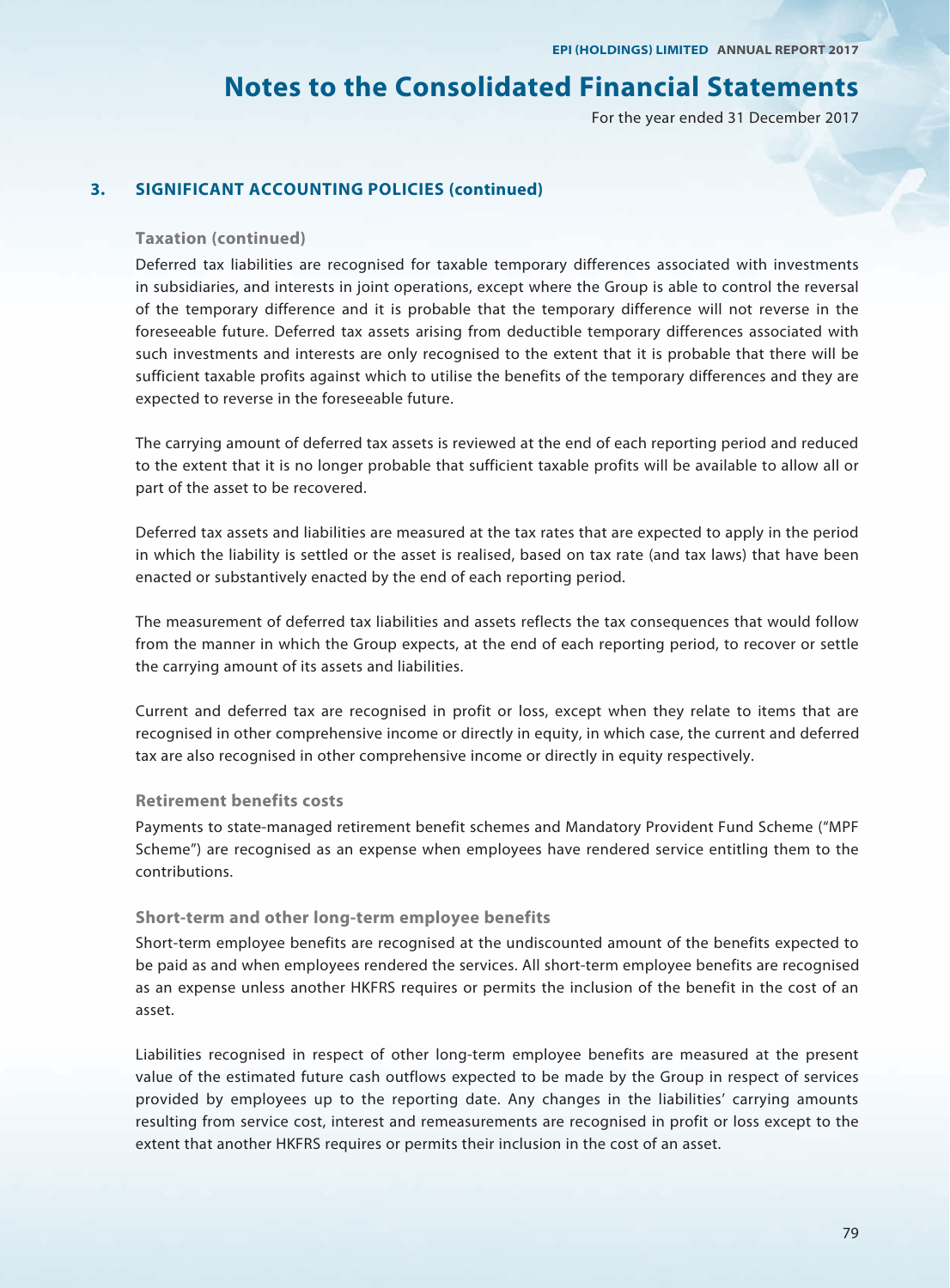For the year ended 31 December 2017

### **3. SIGNIFICANT ACCOUNTING POLICIES (continued)**

#### **Leasing**

Leases are classified as finance leases whenever the terms of the lease transfer substantially all the risks and rewards of ownership to the lessee. All other leases are classified as operating leases.

### *The Group as lessee*

Operating lease payments are recognised as an expense on a straight-line basis over the lease term.

In the event that lease incentives are received to enter into operating leases, such incentives are recognised as a liability. The aggregate benefit of incentives is recognised as a reduction of rental expense on a straight-line basis.

### **Foreign currencies**

In preparing the financial statements of each individual group entity, transactions in currencies other than the functional currency of that entity (foreign currencies) are recognised at the rates of exchange prevailing on the dates of the transactions. At the end of each reporting period, monetary items denominated in foreign currencies are retranslated at the rates prevailing at that date. Non-monetary items carried at fair value that are denominated in foreign currencies are retranslated at the rates prevailing on the date when the fair value was determined. Non-monetary items that are measured in terms of historical cost in a foreign currency are not retranslated.

Exchange differences arising on the settlement of monetary items, and on the retranslation of monetary items, are recognised in profit or loss in the period in which they arise.

For the purposes of presenting the consolidated financial statements in Hong Kong dollars, the assets and liabilities of the Group's foreign operations are translated into the presentation currency of the Group (i.e. Hong Kong dollars) using exchange rates prevailing at the end of each reporting period. Income and expense items are translated at the average exchange rates for the period, unless exchange rates fluctuated significantly during the period, in which case, the exchange rates at the dates of the transactions are used. Exchange differences arising, if any, are recognised in other comprehensive income and accumulated in equity under the heading of translation reserve.

On the disposal of a foreign operation (that is, a disposal of the Group's entire interest in a foreign operation, or a disposal involving loss of control over a subsidiary that includes a foreign operation, or a partial disposal of an interest in a joint arrangement that includes a foreign operation of which the retained interest becomes a financial asset), all of the exchange differences accumulated in equity in respect of that operation attributable to the owners of the Company are reclassified to profit or loss.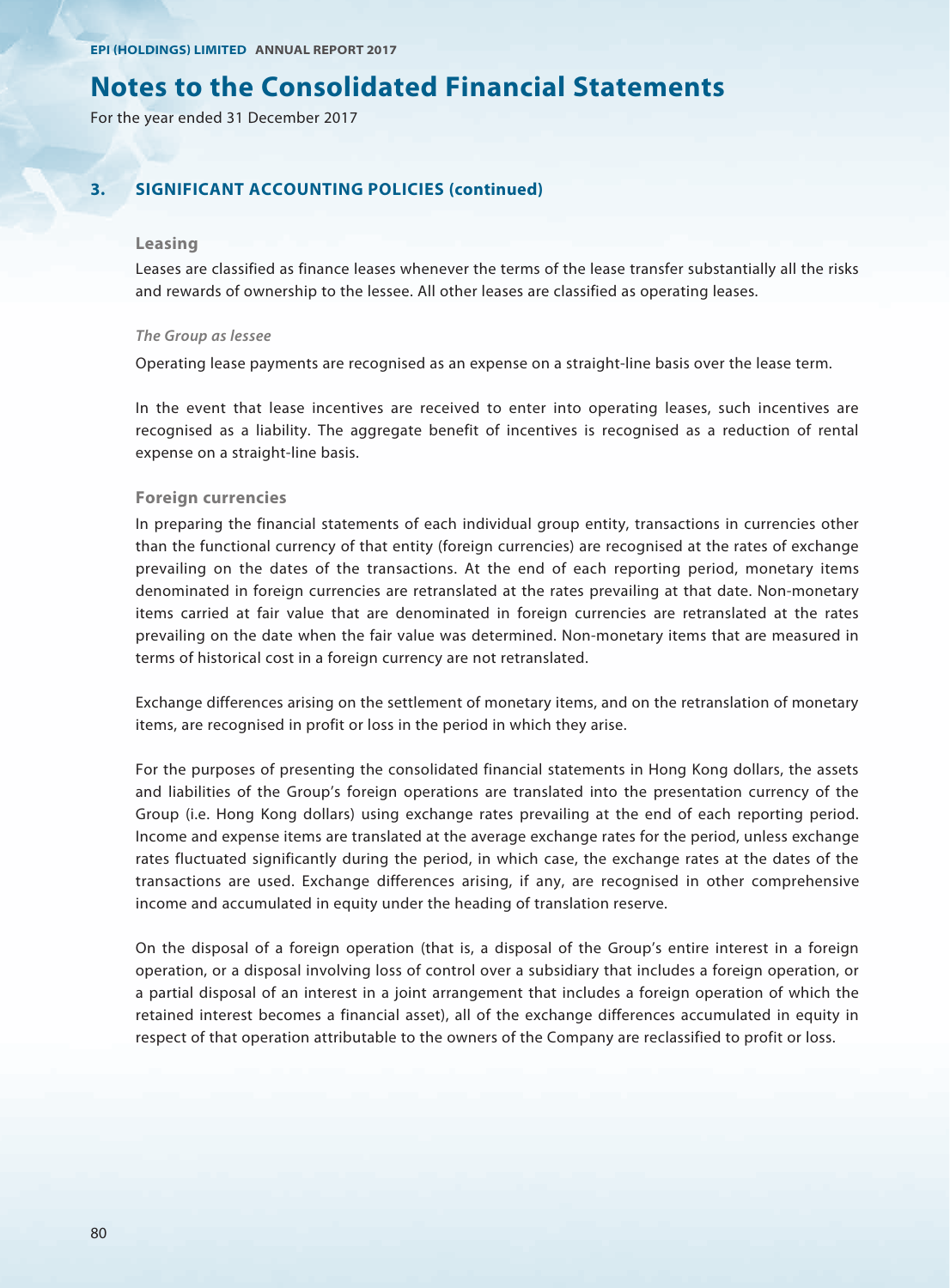For the year ended 31 December 2017

## **3. SIGNIFICANT ACCOUNTING POLICIES (continued)**

#### **Borrowing costs**

Borrowing costs directly attributable to the acquisition, construction or production of qualifying assets, which are assets that necessarily take a substantial period of time to get ready for their intended use or sale, are added to the cost of those assets, until such time as the assets are substantially ready for their intended use or sale.

Investment income earned on the temporary investment of specific borrowings pending their expenditure on qualifying assets is deducted from the borrowing costs eligible for capitalisation.

All other borrowing costs are recognised in profit or loss in the period in which they are incurred.

## **4. KEY SOURCES OF ESTIMATION UNCERTAINTY**

In the application of the Group's accounting policies, which are described in Note 3, the directors of the Company are required to make judgements, estimates and assumptions about the carrying amounts of assets and liabilities that are not readily apparent from other sources. The estimates and associated assumptions are based on historical experience and other factors that are considered to be relevant. Actual results may differ from these estimates.

The estimates and underlying assumptions are reviewed on an on-going basis. Revisions to accounting estimates are recognised in the period in which the estimate is revised if the revision affects only that period, or in the period of the revision and future periods if the revision affects both current and future periods.

### **Key sources of estimation uncertainty**

The following are the key assumptions concerning the future, and other key sources of estimation uncertainty at the end of the reporting period, that may have a significant risk of causing a material adjustment to the carrying amounts of assets and liabilities within the next financial year.

#### *Estimation of petroleum reserves*

Estimates of petroleum reserves are key elements in the Group's investment decision-making process. They are also an important element in determining the amount of depreciation and depletion for oil and gas properties and for impairment testing of oil and gas properties and exploration and evaluation assets. Changes in proved oil and gas reserves, particularly proved developed reserves, will affect unitof-production depletion and depreciation recorded in the Group's consolidated financial statements for property, plant and equipment related to oil and gas production activities. A reduction in proved developed reserves will increase depletion and depreciation charges (assuming constant production) and reduce net profit or increase net loss. Proved reserve estimates are subject to revision, either upward or downward, based on new information, such as from development drilling and production activities or from changes in economic factors, including product prices, contract terms or development plans.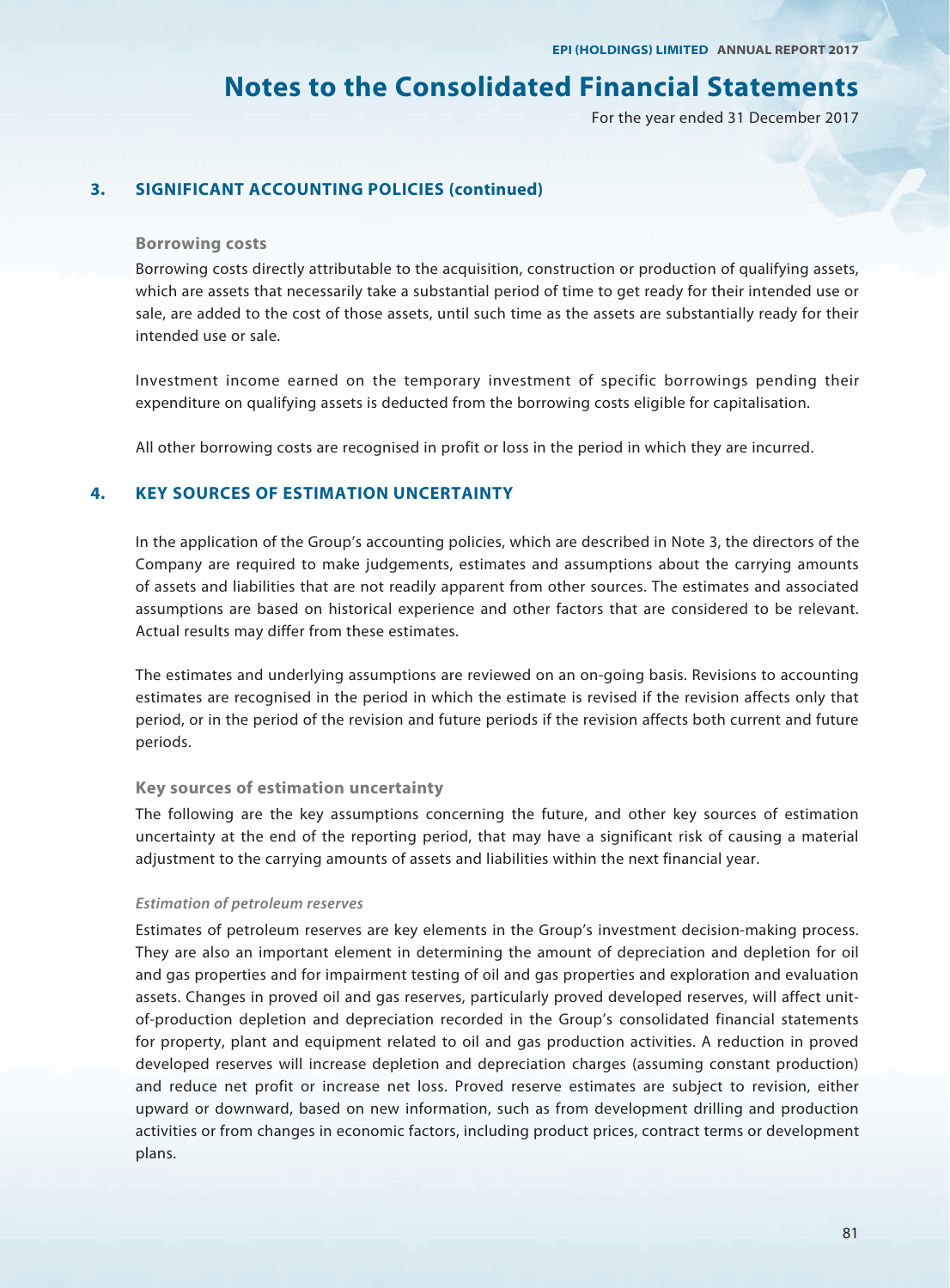For the year ended 31 December 2017

### **4. KEY SOURCES OF ESTIMATION UNCERTAINTY (continued)**

## **Key sources of estimation uncertainty (continued)** *Impairment assessment of oil and gas properties*

The carrying amounts of the oil and gas properties are assessed for impairment when facts and circumstances suggest that the carrying amounts of the oil and gas properties may exceed their recoverable amounts. The Group's determination as to whether they are impaired requires an estimation of the recoverable amount of the assets. The Group relies on experts to assess the geological prospects for the discovery of oil in the oil field and engaged an independent valuer to estimate the value of oil to be produced in the future with reference to the local and international oil prices study based on market research at a suitable discount rate in order to calculate the present value. The carrying value of oil and gas properties as at 31 December 2017 was HK\$55,933,000 (2016: HK\$37,393,000).

Judgement is required by the directors to determine key assumptions adopted in the cash flow projections and changes to key assumptions such as discount rate, future oil price and oil production volume, which can significantly affect the cash flow projection and therefore the results of the impairment review. Details of the key assumptions adopted and the corresponding impact are set out in Note 18.

### *Recoverability of loan receivables*

Management regularly reviews the recoverability of the loan receivables. Appropriate impairment loss for estimated irrecoverable amount is recognised in profit or loss when there is objective evidence that the amount is not recoverable.

In determining the recoverability of loan receivables, in particular the timing and quantum of future cash flows, the Group has set different credit limits granted to each borrower according to their creditability. As this business is new to the Group, limited past collection history can be obtained to assess the recoverability of loan receivables. The Group has a policy for assessing the impairment on loan receivables on an individual basis. The assessment also includes evaluation of collectability and ageing analysis of accounts and on management's judgment, including the current creditworthiness and past collection history of interest receivables of each borrower.

In addition, the Group considers any change in the credit quality of the loan receivables from the date of credit initially granted up to the reporting date. This includes assessing the credit history of the borrowers, such as financial difficulties or default in payments, and current market conditions. Specific provision is only made for the loan receivables that are unlikely to be collected due to objective evidence of impairment. Where the actual future cash flows are less than expected, a further impairment loss may arise. As at 31 December 2017, the carrying amount of loan receivables is HK\$67,235,000 (2016: HK\$102,000,000) and no impairment provision was made as at 31 December 2017 (2016: nil).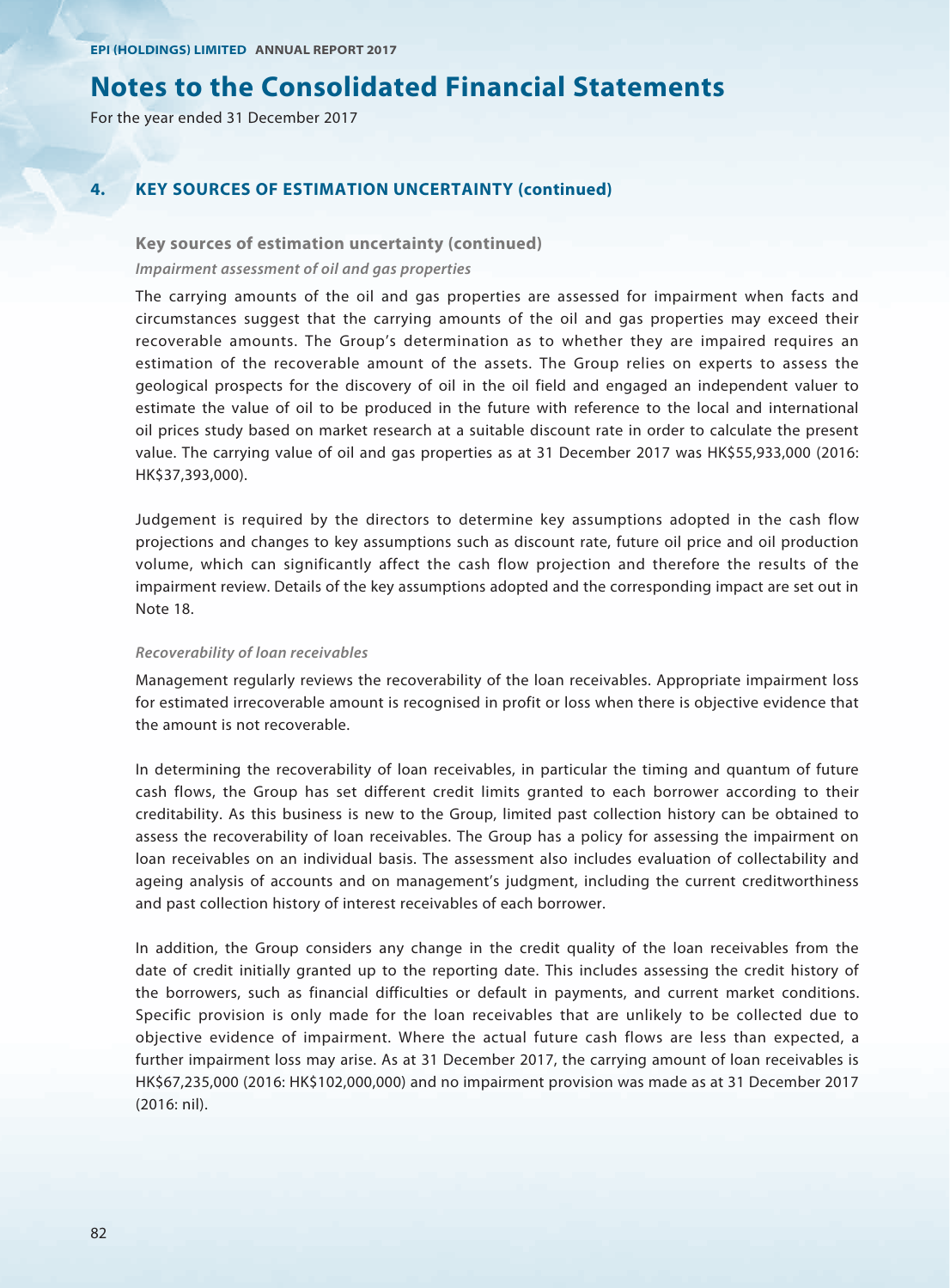For the year ended 31 December 2017

## **4. KEY SOURCES OF ESTIMATION UNCERTAINTY (continued)**

### **Key sources of estimation uncertainty (continued)**

### *Recoverability of other tax recoverables*

The other tax recoverables are assessed for impairment when facts and circumstances suggest that the carrying amount of the other tax recoverables, i.e. value-added tax recoverable, may exceed its recoverable amount. The Group's determination as to whether it is impaired requires an estimation of the recoverable amount of the asset. The management estimated the recoverable amount of the value-added tax based on the future revenue which the Group expects would be generated from sales of petroleum and the future oil price, with reference to the current oil production from existing wells. The carrying amount of other tax recoverables was HK\$5,835,000 (2016: HK\$5,896,000) as at 31 December 2017 and a reversal of impairment loss of HK\$1,790,000 (2016: provision of impairment loss of HK\$797,000) was recognised during the year ended 31 December 2017.

Judgement is required by the directors to determine key assumptions adopted in the cash flow projections and changes to key assumptions such as future oil price and oil production volume, which can significantly affect the cash flow projection and therefore the results of the impairment review. Details of key assumptions adopted are set out in Note 20.

#### *Current and deferred tax*

The Group is subject to income taxes in various jurisdictions. Judgement is required in determining the provision for income taxes in these jurisdictions. There are transactions and calculations during the ordinary course of business for which the ultimate tax determination is uncertain. Where the final tax outcome of these matters is different from the amounts that were initially recorded, such differences will impact the income tax and deferred tax provisions in the period in which such determination is made.

#### *Fair value measurements and valuation processes*

Some of the Group's assets and liabilities are measured at fair value for financial reporting purpose. The management of the Company determines the appropriate valuation techniques and inputs for fair value measurements.

In estimating the fair value of an asset or a liability, the Group uses market-observable data to the extent it is available. Where Level 1 inputs are not available, the Group engages third party qualified valuers to perform the valuation. The management of the Company works closely with the qualified external valuers to establish the appropriate valuation techniques and inputs to the model and reports the findings to the directors of the Company regularly to explain the cause of fluctuations in the fair value of the assets and liabilities.

The Group uses valuation techniques which include inputs that are not based on observable market data to estimate the fair value of certain types of financial instruments. Detailed information about the valuation techniques, inputs and key assumptions used in the determination of the fair value of various assets and liabilities is set out in respective notes.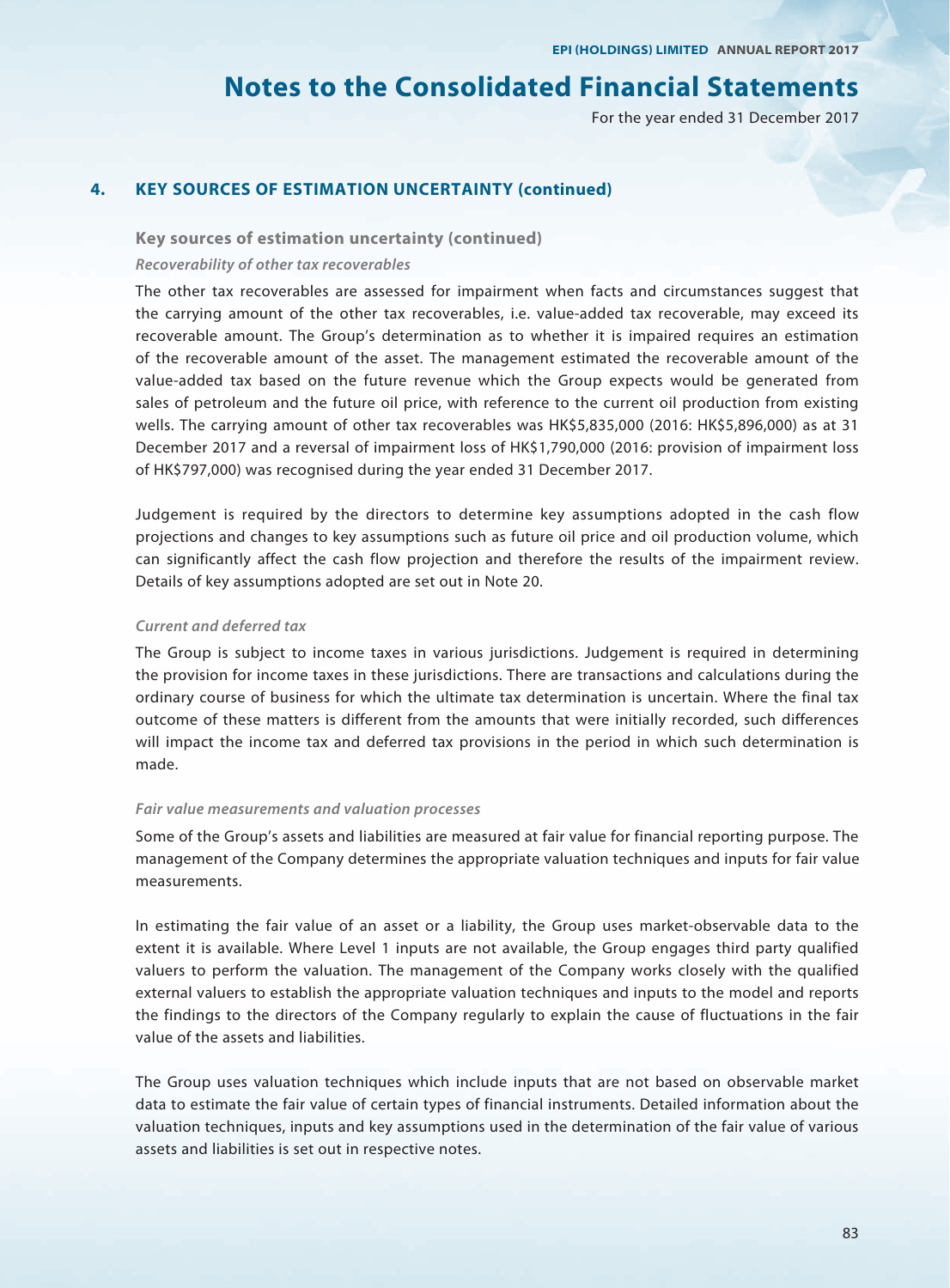For the year ended 31 December 2017

## **5. REVENUE**

An analysis of the Group's revenue for the year is as follows:

|                                                     | 2017            | 2016            |
|-----------------------------------------------------|-----------------|-----------------|
|                                                     | <b>HK\$'000</b> | <b>HK\$'000</b> |
|                                                     |                 |                 |
| Sales of petroleum                                  | 42,914          | 51,320          |
| Interest income from money lending business         | 7,471           | 10,083          |
| Arrangement fee income from money lending business  | 326             | 50              |
| Dividend income from securities investments         | 1,832           | 800             |
| Interest income from securities and AFS investments | 5,327           |                 |
|                                                     |                 |                 |
|                                                     | 57,870          | 62.253          |

### **6. SEGMENT INFORMATION**

The following is an analysis of the Group's revenue and results by operating segments, based on the information provided to the chief operating decision maker represented by the Board, for the purposes of allocating resources to segments and assessing their performance. This is also the basis upon which the Group is arranged and organised.

The Group's reportable and operating segments under HKFRS 8 "Operating Segments" are as follows:

- *(i)* Petroleum exploration and production
- *(ii)* Money lending
- *(iii)* Investment in securities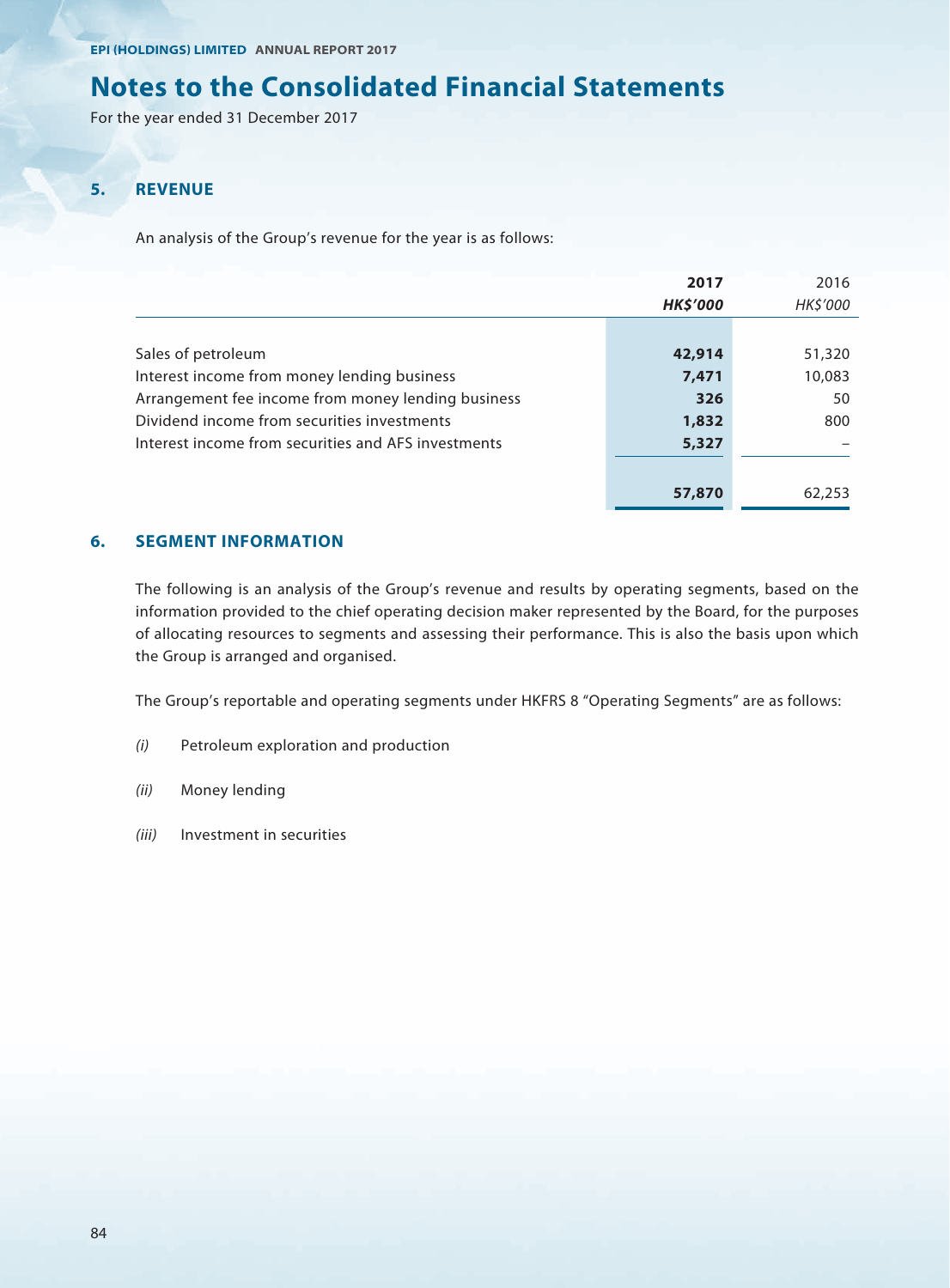For the year ended 31 December 2017

# **6. SEGMENT INFORMATION (continued)**

# **Segment revenue and results**

The following is an analysis of the Group's revenue and results by reportable and operating segments:

### **For the year ended 31 December 2017**

|                                 | Petroleum<br>exploration<br>and<br>production<br><b>HK\$'000</b> | <b>Money</b><br>lending<br><b>HK\$'000</b> | <b>Investment</b><br>in securities<br><b>HK\$'000</b> | <b>Total</b><br><b>HK\$'000</b> |
|---------------------------------|------------------------------------------------------------------|--------------------------------------------|-------------------------------------------------------|---------------------------------|
|                                 |                                                                  |                                            |                                                       |                                 |
| <b>Segment revenue</b>          |                                                                  |                                            |                                                       |                                 |
| External sales/sources          | 42,914                                                           | 7,797                                      | 7,159                                                 | 57,870                          |
| <b>Results</b>                  |                                                                  |                                            |                                                       |                                 |
| Segment results before reversal |                                                                  |                                            |                                                       |                                 |
| of impairment losses            | (59)                                                             | 7,927                                      | 51,587                                                | 59,455                          |
| Reversal of impairment losses   | 24,378                                                           |                                            |                                                       | 24,378                          |
| Segment results                 | 24,319                                                           | 7,927                                      | 51,587                                                | 83,833                          |
| Other losses, net               |                                                                  |                                            |                                                       | (588)                           |
| Corporate expenses              |                                                                  |                                            |                                                       | (14, 299)                       |
| Net fair value changes on       |                                                                  |                                            |                                                       |                                 |
| convertible notes               |                                                                  |                                            |                                                       | (39, 158)                       |
| Share-based payments expense    |                                                                  |                                            |                                                       | (73, 257)                       |
| Finance costs                   |                                                                  |                                            |                                                       | (4, 955)                        |
| Loss before tax                 |                                                                  |                                            |                                                       | (48, 424)                       |
| Income tax expense              |                                                                  |                                            |                                                       | (6, 431)                        |
| Loss for the year               |                                                                  |                                            |                                                       | (54, 855)                       |
| <b>Other information</b>        |                                                                  |                                            |                                                       |                                 |
| Depreciation and depletion      | (4,078)                                                          | (139)                                      | (127)                                                 | (4, 344)                        |
| Reversal of impairment loss of  |                                                                  |                                            |                                                       |                                 |
| property, plant and equipment   | 22,588                                                           |                                            |                                                       | 22,588                          |
| Reversal of impairment loss of  |                                                                  |                                            |                                                       |                                 |
| other tax recoverables          | 1,790                                                            |                                            |                                                       | 1,790                           |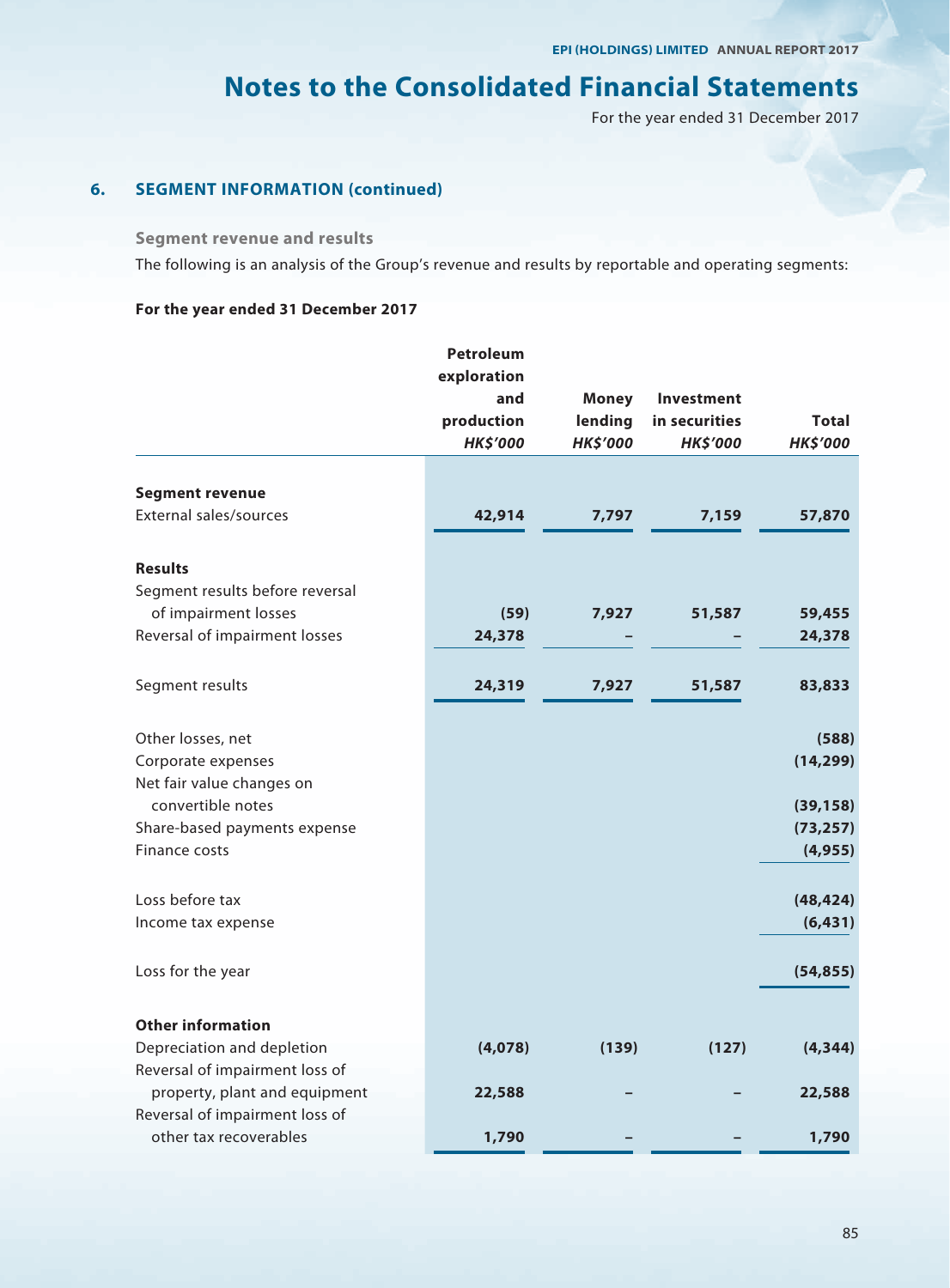**EPI (Holdings) Limited ANNUAL REPORT 2017**

# **Notes to the Consolidated Financial Statements**

For the year ended 31 December 2017

## **6. SEGMENT INFORMATION (continued)**

**Segment revenue and results (continued)** For the year ended 31 December 2016

|                                    | Petroleum   |          |               |           |
|------------------------------------|-------------|----------|---------------|-----------|
|                                    | exploration |          |               |           |
|                                    | and         | Money    | Investment    |           |
|                                    | production  | lending  | in securities | Total     |
|                                    | HK\$'000    | HK\$'000 | HK\$'000      | HK\$'000  |
| <b>Segment revenue</b>             |             |          |               |           |
| External sales/sources             | 51,320      | 10,133   | 800           | 62,253    |
| <b>Results</b>                     |             |          |               |           |
| Segment results before reversal of |             |          |               |           |
| impairment losses                  | (1,951)     | 9,920    | (4,099)       | 3,870     |
| Reversal of impairment losses      | 1,485       |          |               | 1,485     |
| Segment results                    | (466)       | 9,920    | (4,099)       | 5,355     |
| Other losses, net                  |             |          |               | (3, 158)  |
| Corporate expenses                 |             |          |               | (26, 397) |
| Finance costs                      |             |          |               | (6,788)   |
| Loss before tax                    |             |          |               | (30, 988) |
| Income tax expense                 |             |          |               | (91)      |
| Loss for the year                  |             |          |               | (31,079)  |
| <b>Other information</b>           |             |          |               |           |
| Depreciation and depletion         | (4, 455)    | (127)    | (148)         | (4,730)   |
| Reversal of impairment loss of     |             |          |               |           |
| property, plant and equipment      | 2,282       |          |               | 2,282     |
| Provision of impairment loss of    |             |          |               |           |
| other tax recoverables             | (797)       |          |               | (797)     |

The accounting policies of the operating segments are the same as the Group's accounting policies described in Note 3. Segment results represent the profit earned/loss incurred by each segment without allocation of certain other losses, net, corporate expenses, net fair value changes on convertible notes, share-based payments expense, finance costs and income tax expense.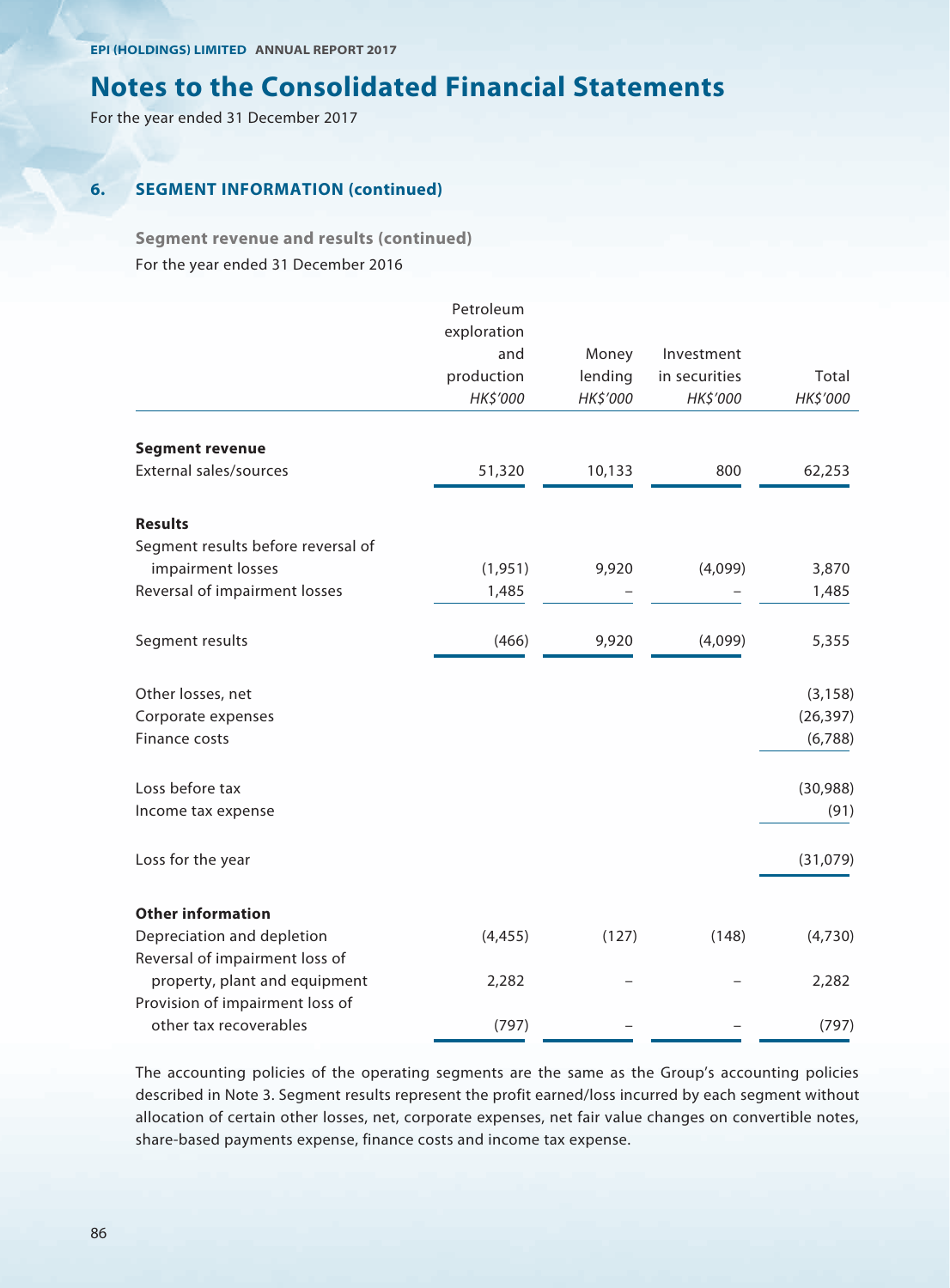For the year ended 31 December 2017

## **6. SEGMENT INFORMATION (continued)**

### **Segment assets and liabilities**

The following is an analysis of the Group's assets and liabilities by reportable and operating segments:

|                                      | 2017            | 2016     |
|--------------------------------------|-----------------|----------|
|                                      | <b>HK\$'000</b> | HK\$'000 |
|                                      |                 |          |
| <b>Segment assets</b>                |                 |          |
| Petroleum exploration and production | 69,509          | 50,653   |
| Money lending                        | 138,959         | 115,479  |
| Investment in securities             | 280,665         | 28,149   |
|                                      |                 |          |
| Total segment assets                 | 489,133         | 194,281  |
| Property, plant and equipment        | 329             | 482      |
| Bank balances and cash               | 214,643         | 171,555  |
| Other unallocated assets             | 2,815           | 1,416    |
|                                      |                 |          |
| Consolidated assets                  | 706,920         | 367,734  |
|                                      |                 |          |
| <b>Segment liabilities</b>           |                 |          |
| Petroleum exploration and production | 4,508           | 5,807    |
| Money lending                        | 393             | 91       |
| Investment in securities             | 5,542           | 5,000    |
|                                      |                 |          |
| <b>Total segment liabilities</b>     | 10,443          | 10,898   |
| Other payables                       | 14,599          | 10,994   |
| Derivative financial liability       | 46,617          |          |
| Convertible notes                    | 76,145          |          |
|                                      |                 |          |
| <b>Consolidated liabilities</b>      | 147,804         | 21,892   |
|                                      |                 |          |

For the purposes of monitoring segment performances and allocating resources between segments:

- all assets are allocated to operating segments other than certain property, plant and equipment, certain bank balances and cash and certain other assets; and
- all liabilities are allocated to operating segments other than certain other payables, derivative financial liability and convertible notes.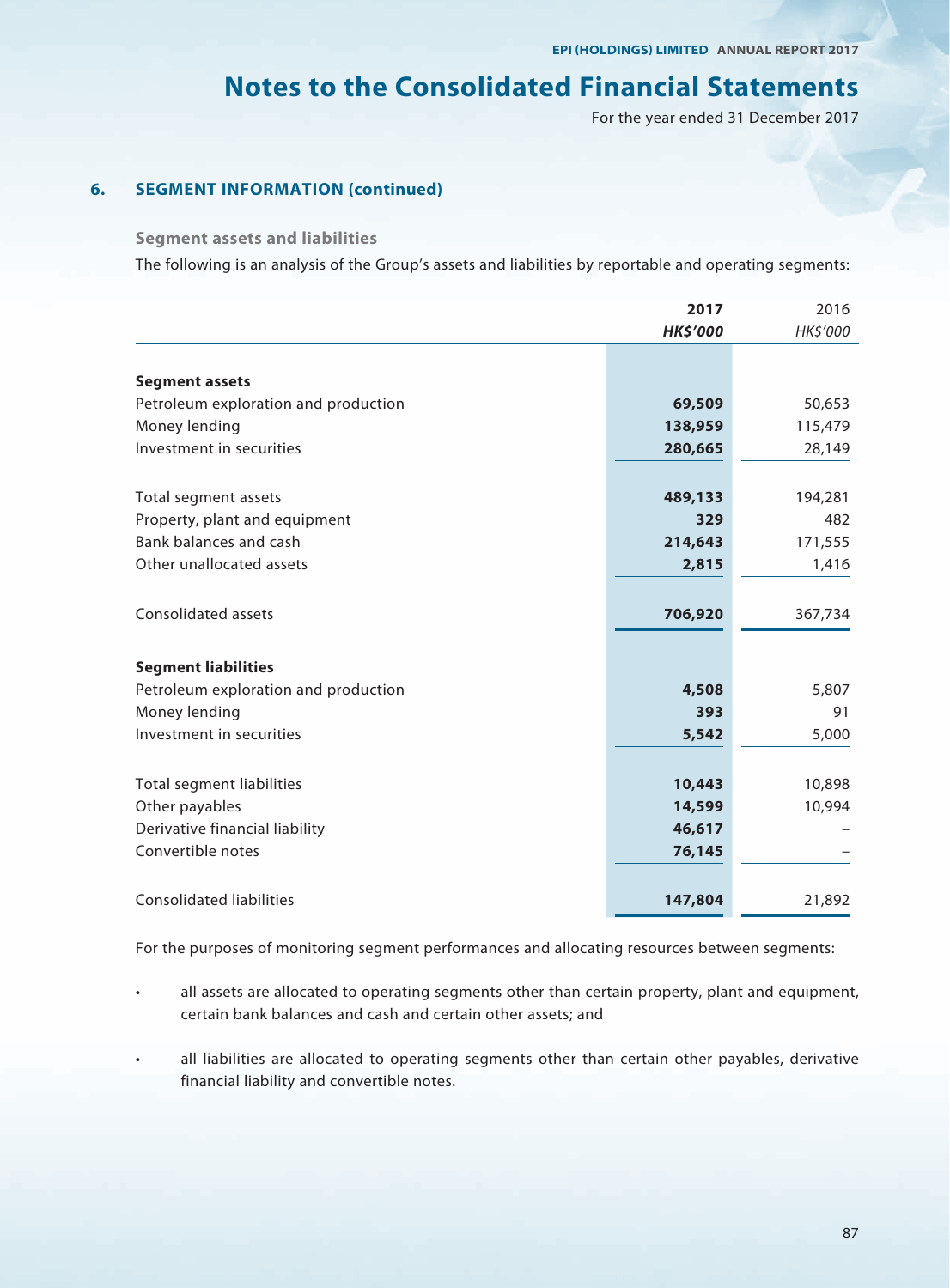For the year ended 31 December 2017

### **6. SEGMENT INFORMATION (continued)**

**Revenue from major products and services**

The Group's revenue is arising from petroleum exploration and production, money lending and investment in securities businesses.

### **Geographical information**

The Group's operations are located in Argentina, Hong Kong and the PRC.

Information about the Group's revenue from external customers/sources is presented based on the location of customers/sources. Information about the Group's non-current assets is presented based on the geographical location of the assets.

|           | <b>Revenue from external</b>  |                 |                                  |                 |
|-----------|-------------------------------|-----------------|----------------------------------|-----------------|
|           | customers/sources             |                 | <b>Non-current assets (Note)</b> |                 |
|           | <b>Year ended 31 December</b> |                 | As at 31 December                |                 |
|           | 2017                          | 2016            | 2017                             | 2016            |
|           | <b>HK\$'000</b>               | <b>HK\$'000</b> | <b>HK\$'000</b>                  | <b>HK\$'000</b> |
|           |                               |                 |                                  |                 |
| Argentina | 42,914                        | 51,320          | 56,122                           | 37,702          |
| Hong Kong | 14,391                        | 10,933          | 329                              | 482             |
| The PRC   | 565                           |                 | -                                |                 |
|           |                               |                 |                                  |                 |
|           | 57,870                        | 62,253          | 56,451                           | 38,184          |

*Note:* Non-current assets excluded AFS investments and other tax recoverables.

### **Information about major customers**

Revenue from customers of petroleum exploration and production business contributing over 10% of the total revenue of the Group for the corresponding years are as follows:

|            | 2017            | 2016     |
|------------|-----------------|----------|
|            | <b>HK\$'000</b> | HK\$'000 |
|            |                 |          |
| Customer A | 42,914          | 51,320   |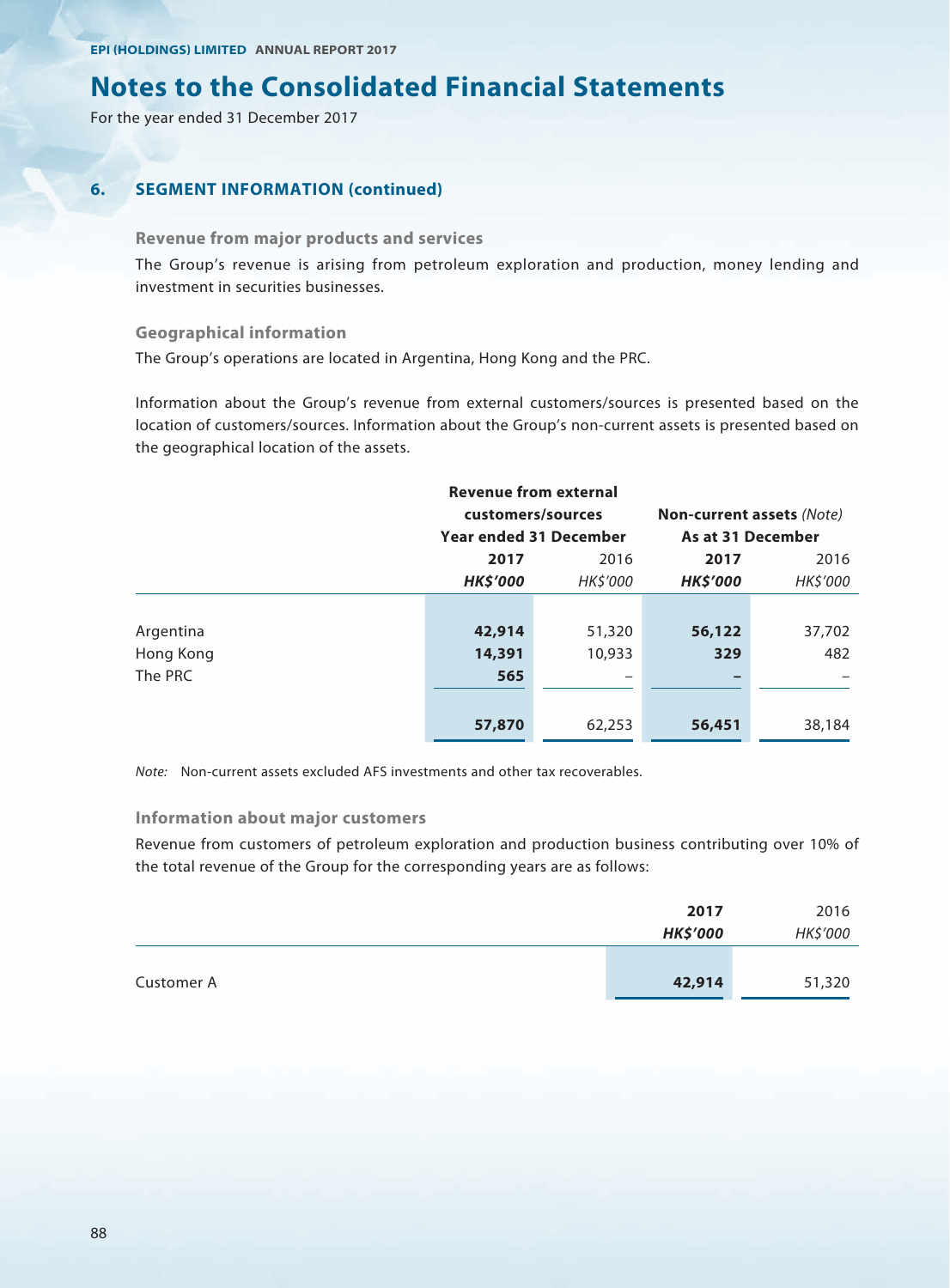For the year ended 31 December 2017

## **7. OTHER LOSSES, NET**

|                                                                                                                    | 2017<br><b>HK\$'000</b>         | 2016<br>HK\$'000             |
|--------------------------------------------------------------------------------------------------------------------|---------------------------------|------------------------------|
| Bank interest income<br>Exchange losses, net<br>Loss on disposal of property, plant and equipment<br><b>Others</b> | 935<br>(1, 556)<br>(306)<br>497 | 57<br>(3, 187)<br>(16)<br>63 |
|                                                                                                                    | (430)                           | (3,083)                      |

## **8. NET GAIN (LOSS) ON FINANCIAL ASSETS AT FAIR VALUE THROUGH PROFIT OR LOSS**

|                                                                                                                                         | 2017<br><b>HK\$'000</b> | 2016<br>HK\$'000 |
|-----------------------------------------------------------------------------------------------------------------------------------------|-------------------------|------------------|
| Net unrealised gain (loss) on financial assets at FVTPL (Note (i))<br>Net realised gain (loss) on disposal of financial assets at FVTPL | 25,921                  | (3, 313)         |
| (Note (ii))                                                                                                                             | 19,180                  | (1,031)          |
|                                                                                                                                         | 45,101                  | (4,344)          |

*Notes:*

- *(i)* Amount represents the changes in the costs of the securities acquired during the year and/or the carrying amount of the securities brought forward from the prior financial year after accounting for additional acquisition and/or disposal of the securities (if any) during the year to the fair values of the financial assets at FVTPL held by the Group as of 31 December 2017 and 2016.
- *(ii)* Amount represents the changes in the costs of the securities acquired during the year and/or the carrying amount of the securities brought forward from the prior financial year after accounting for additional acquisition and/or disposal of the securities (if any) during the year to the fair values of the financial assets at FVTPL disposed of upon disposal.

### **9. REVERSAL OF IMPAIRMENT LOSSES, NET**

|                                                                                                                                   | 2017<br><b>HK\$'000</b> | 2016<br>HK\$'000 |
|-----------------------------------------------------------------------------------------------------------------------------------|-------------------------|------------------|
| Reversal of impairment loss of property, plant and equipment<br>Reversal (provision) of impairment loss of other tax recoverables | 22,588<br>1,790         | 2,282<br>(797)   |
|                                                                                                                                   | 24,378                  | 1,485            |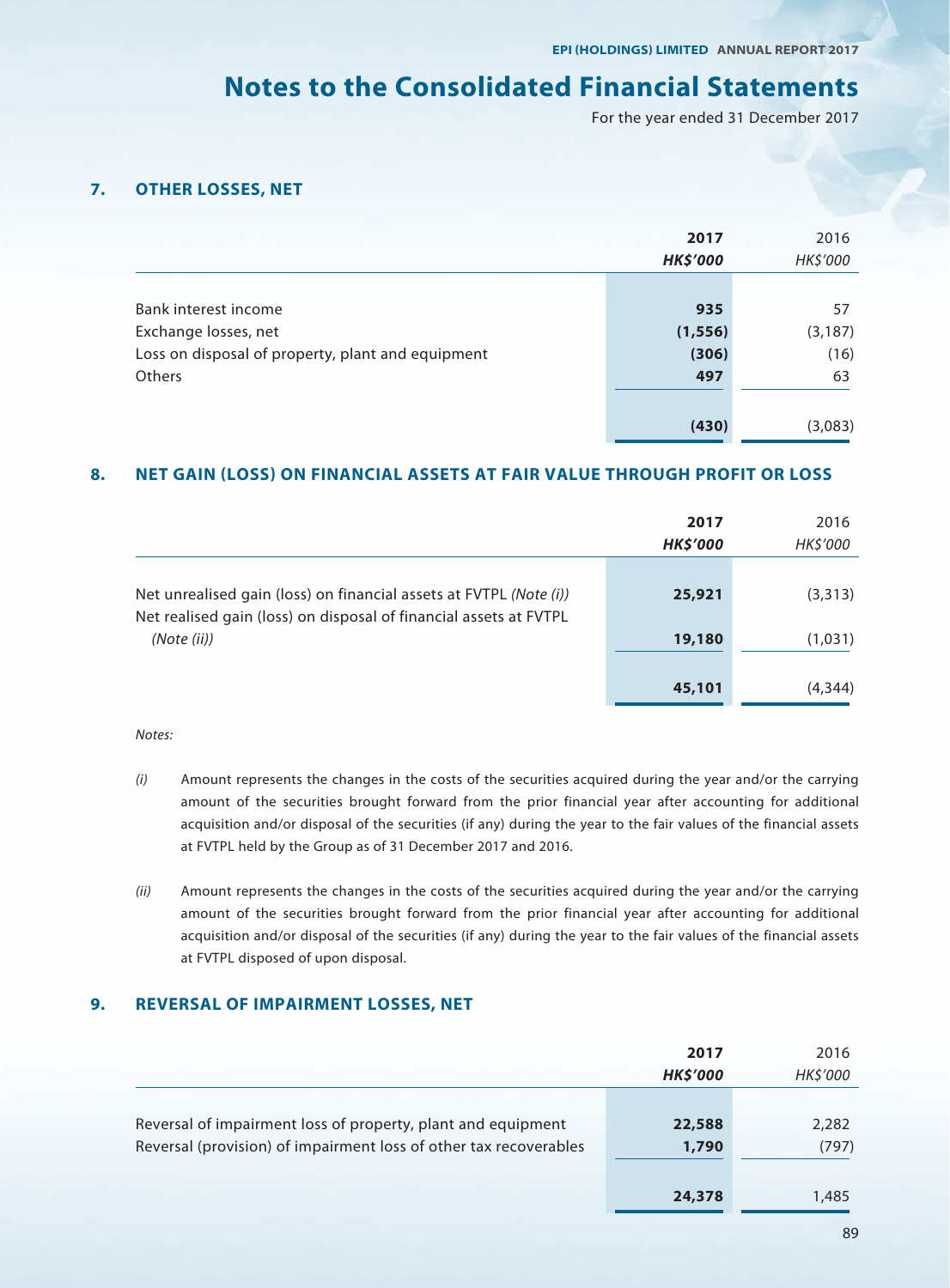For the year ended 31 December 2017

# **10. FINANCE COSTS**

|                                                                       | 2017<br><b>HK\$'000</b> | 2016<br>HK\$'000 |
|-----------------------------------------------------------------------|-------------------------|------------------|
| Interest on bank borrowings and overdrafts<br>Interest on other loans |                         | 6,626<br>162     |
| Interest on convertible notes (Note 26)                               | -<br>4,955              |                  |
|                                                                       | 4,955                   | 6,788            |

### **11. INCOME TAX EXPENSE**

|                                                          | 2017<br><b>HK\$'000</b> | 2016<br>HK\$'000 |
|----------------------------------------------------------|-------------------------|------------------|
|                                                          |                         |                  |
| Tax charge comprises:                                    |                         |                  |
| Current tax                                              |                         |                  |
| Hong Kong                                                | 1,653                   | 91               |
| Argentina                                                |                         |                  |
| - Withholding tax on interest income from a group entity | 587                     |                  |
|                                                          |                         |                  |
|                                                          | 2,240                   | 91               |
| Deferred tax (Note 27)                                   | 4,191                   |                  |
|                                                          |                         |                  |
| Income tax expense recognised in profit or loss          | 6,431                   | 91               |

Hong Kong profits tax was calculated at 16.5% of the estimated assessable profit for both years.

Argentina income tax was calculated at 35% of assessable profit for both years. No provision for Argentina income tax was made as there was no assessable profit for both years.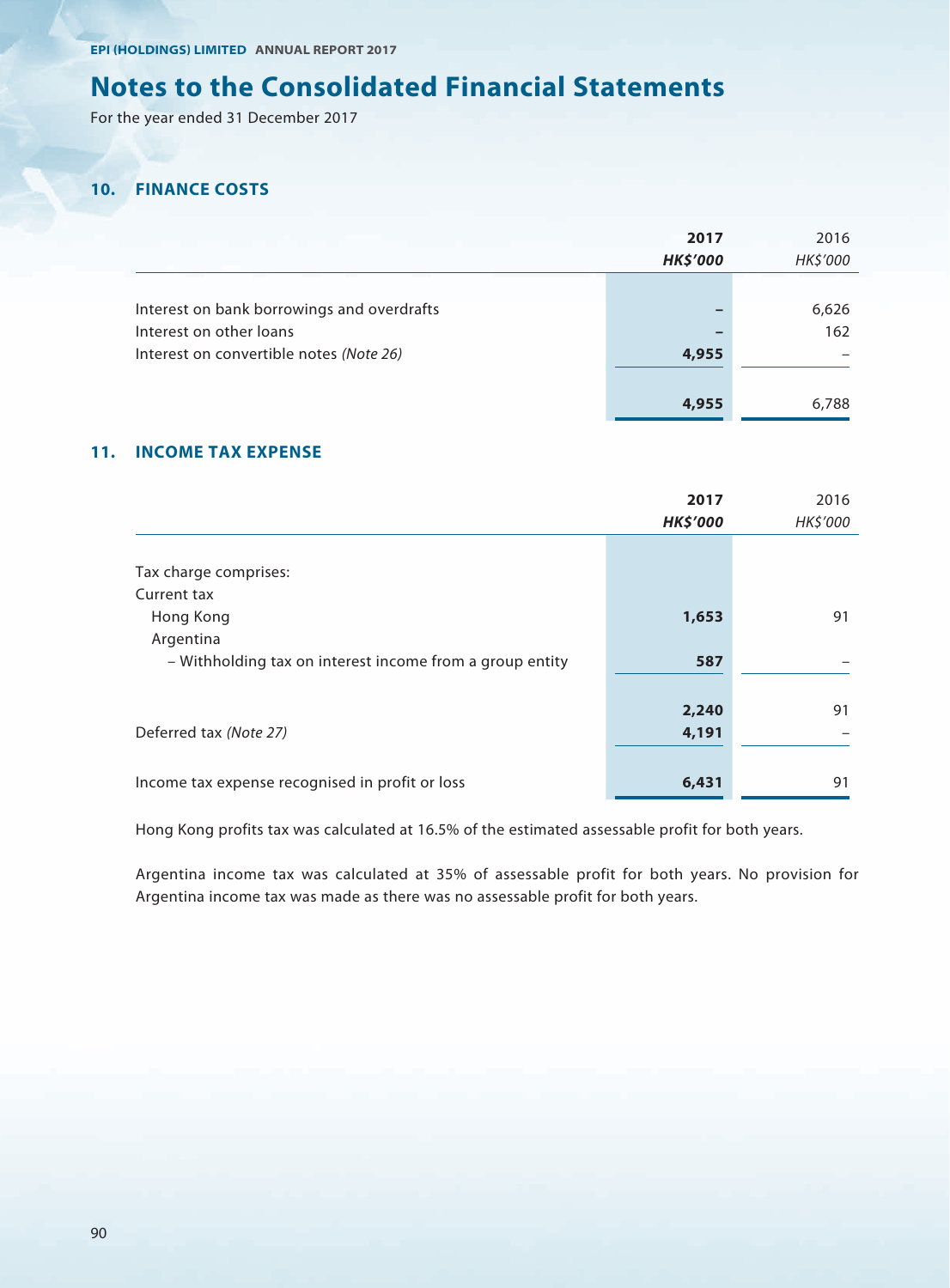For the year ended 31 December 2017

## **11. INCOME TAX EXPENSE (continued)**

The tax charge for the year can be reconciled to the loss before tax per the consolidated statement of profit or loss and other comprehensive income as follows:

|                                                                                                                                                                                                                                                                                                                                                                                                                           | 2017<br><b>HKS'000</b>                                               | 2016<br><b>HK\$'000</b>                                           |
|---------------------------------------------------------------------------------------------------------------------------------------------------------------------------------------------------------------------------------------------------------------------------------------------------------------------------------------------------------------------------------------------------------------------------|----------------------------------------------------------------------|-------------------------------------------------------------------|
| Loss before tax                                                                                                                                                                                                                                                                                                                                                                                                           | (48, 424)                                                            | (30, 988)                                                         |
| Tax at the applicable rates of 16.5% (2016: 16.5%)<br>Tax effect of income not taxable for tax purpose<br>Tax effect of expenses not deductible for tax purpose<br>Tax effect of deductible temporary difference not recognised<br>Tax effect of tax losses not recognised<br>Withholding tax on interest income from a group entity<br>Effect of different tax rates of subsidiaries operating in other<br>jurisdictions | (7,990)<br>(10, 077)<br>25,442<br>(13, 112)<br>7,630<br>587<br>3,951 | (5, 113)<br>(8, 553)<br>11,681<br>(10, 850)<br>14,049<br>(1, 123) |
| Income tax expense for the year                                                                                                                                                                                                                                                                                                                                                                                           | 6,431                                                                | 91                                                                |

## **12. LOSS FOR THE YEAR**

Loss for the year has been arrived at after charging:

|                                                                | 2017            | 2016            |
|----------------------------------------------------------------|-----------------|-----------------|
|                                                                | <b>HK\$'000</b> | <b>HK\$'000</b> |
| Staff costs<br>- directors' emoluments (excluding share-based  |                 |                 |
| payments expense) (Note 13)                                    | 2,460           | 5,989           |
| - other staff's retirement benefit costs (excluding directors) | 76              | 78              |
| - other staff costs                                            | 8,081           | 11,700          |
|                                                                | 10,617          | 17,767          |
| Share-based payments expense                                   |                 |                 |
| - directors (Note 13)                                          | 11,962          |                 |
| - employees                                                    | 61,295          |                 |
|                                                                | 73,257          |                 |
| Total staff costs                                              | 83,874          | 17,767          |
|                                                                |                 |                 |
| Auditor's remuneration                                         | 2,100           | 2,400           |
| Minimum lease payments under operating leases in               |                 |                 |
| respect of office properties and buildings                     | 2,445           | 3,279           |
| Professional and consultancy fees                              | 2,265           | 12,347          |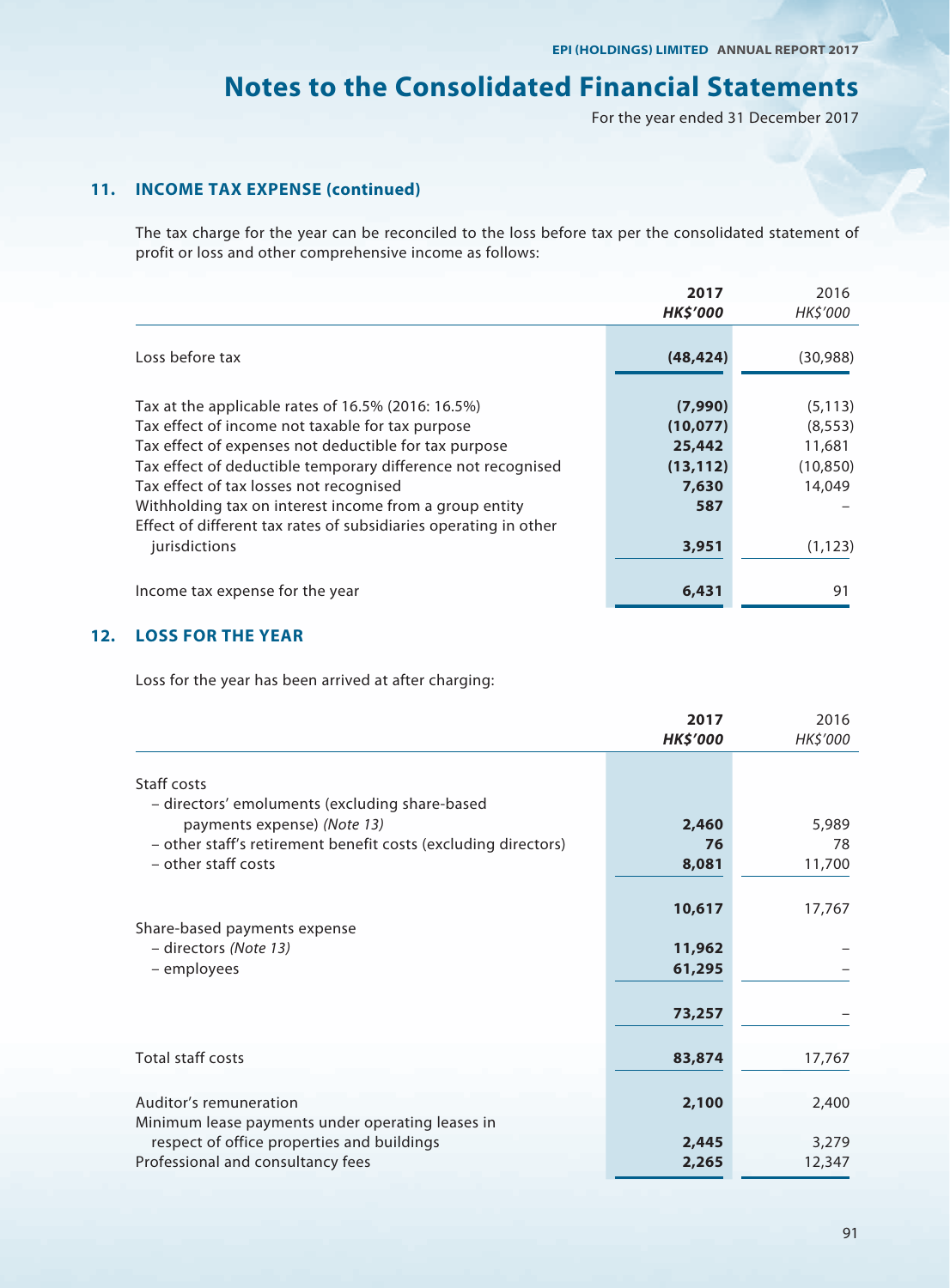For the year ended 31 December 2017

# **13. DIRECTORS' AND CHIEF EXECUTIVE's EMOLUMENTS**

The emoluments paid or payable to each of the ten (2016: seventeen) directors, disclosed pursuant to the applicable Listing Rules and Hong Kong Companies Ordinance, were as follows:

|                              |              |                 |                 | <b>Retirement</b>      |                    |                 |
|------------------------------|--------------|-----------------|-----------------|------------------------|--------------------|-----------------|
|                              |              |                 | <b>Salaries</b> | benefit                | <b>Share-based</b> |                 |
|                              |              |                 | and other       | scheme                 | payments           |                 |
| <b>Name</b>                  |              | <b>Fees</b>     |                 | benefits contributions | expense            | <b>Total</b>    |
|                              | <b>Notes</b> | <b>HK\$'000</b> | <b>HK\$'000</b> | <b>HK\$'000</b>        | <b>HK\$'000</b>    | <b>HK\$'000</b> |
|                              |              |                 |                 |                        |                    |                 |
| 2017                         |              |                 |                 |                        |                    |                 |
| <b>Executive directors</b>   |              |                 |                 |                        |                    |                 |
| Mr. Suen Cho Hung, Paul      |              |                 | 520             | 26                     |                    | 546             |
| Mr. Liu Zhiyi                | (vi)         |                 | 395             | -                      | 7,444              | 7,839           |
| Mr. Sue Ka Lok               |              |                 | 390             | 20                     | 3,902              | 4,312           |
| Ms. Chan Yuk Yee             | (vii)        |                 | 220             | 11                     | 206                | 437             |
| Mr. Yiu Chun Kong            |              |                 | 130             | $\overline{7}$         | 103                | 240             |
| Mr. Zhu Kai                  | (v)          |                 | 30              | $\overline{2}$         |                    | 32              |
| Mr. Chan Shui Yuen           |              | -               | 332             | 17                     | 154                | 503             |
| Independent non-executive    |              |                 |                 |                        |                    |                 |
| directors                    |              |                 |                 |                        |                    |                 |
| Mr. To Yan Ming, Edmond      |              | 120             |                 |                        | 51                 | 171             |
| Mr. Pun Chi Ping             |              | 120             |                 |                        | 51                 | 171             |
| Ms. Leung Pik Har, Christine |              | 120             |                 |                        | 51                 | 171             |
| <b>Total</b>                 |              | 360             | 2,017           | 83                     | 11,962             | 14,422          |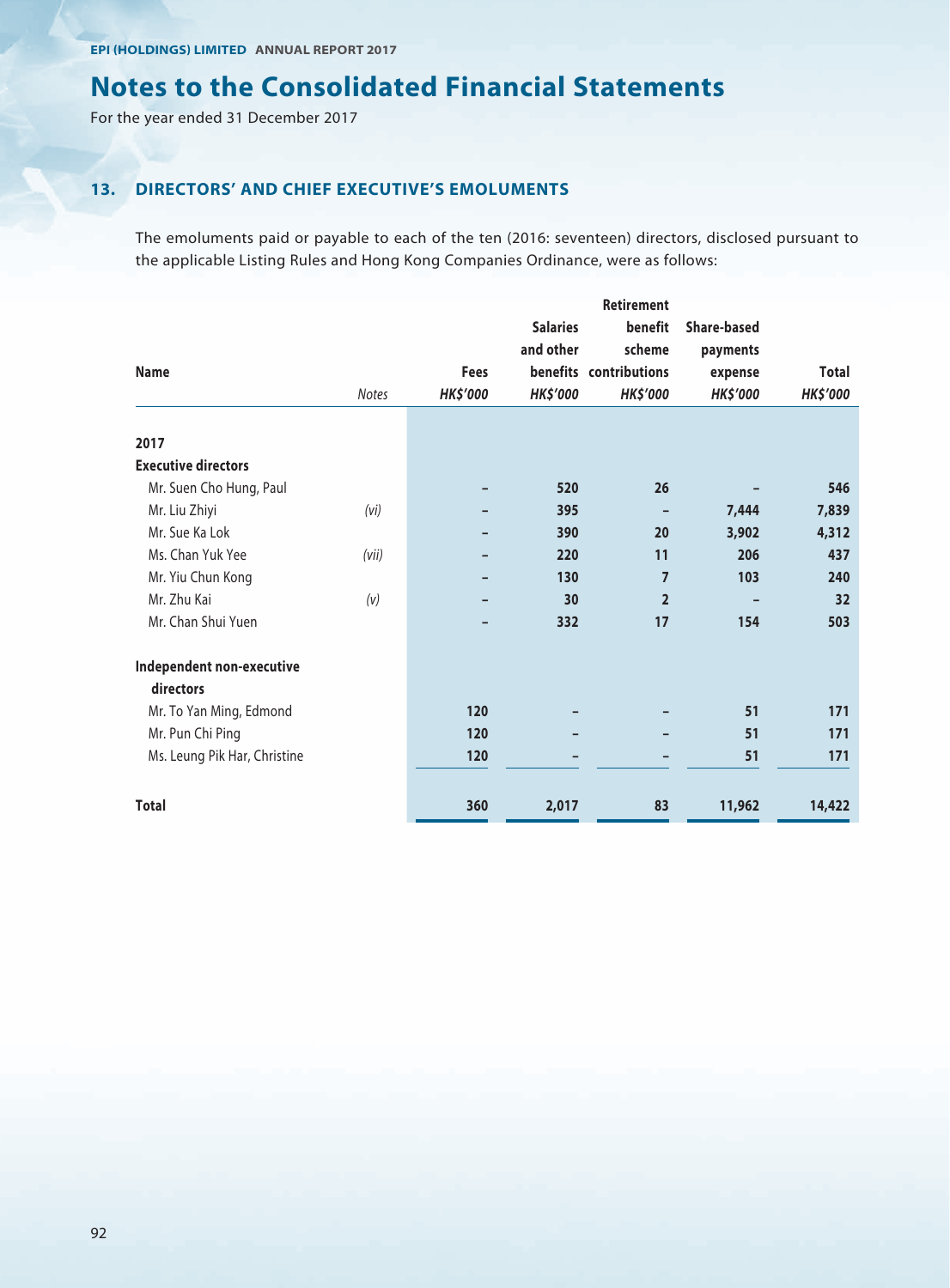For the year ended 31 December 2017

## **13. DIRECTORS' AND CHIEF EXECUTIVE's EMOLUMENTS (continued)**

|                                |               |          |                   | Retirement     |             |          |
|--------------------------------|---------------|----------|-------------------|----------------|-------------|----------|
|                                |               |          | <b>Salaries</b>   | benefit        | Share-based |          |
|                                |               |          | and other         | scheme         | payments    |          |
| Name                           |               | Fees     | benefits          | contributions  | expense     | Total    |
|                                | <b>Notes</b>  | HK\$'000 | HK\$'000          | HK\$'000       | HK\$'000    | HK\$'000 |
| 2016                           |               |          |                   |                |             |          |
| <b>Executive directors</b>     |               |          |                   |                |             |          |
| Mr. Tse Kwok Fai, Sammy        | (iv)          |          | 1,830             | 15             |             | 1,845    |
| Mr. Chan Chi Hung, Anthony     | (iv)          |          | 1,200             | 15             |             | 1,215    |
| Mr. Zou Feng                   | $(ii)$ $(iv)$ | 1,171    | $\qquad \qquad -$ |                |             | 1,171    |
| Mr. Suen Cho Hung, Paul        | (iii)         |          | 87                | 4              |             | 91       |
| Mr. Sue Ka Lok                 | (iii)         |          | 65                | 3              |             | 68       |
| Ms. Chan Yuk Yee               | (iii)         |          | 43                | $\overline{2}$ |             | 45       |
| Mr. Yiu Chun Kong              | (iii)         |          | 22                | 1              |             | 23       |
| Mr. Zhu Kai                    | (iii)         |          | 22                | 1              |             | 23       |
| Mr. Chan Shui Yuen             | (iii)         |          | 43                | $\overline{2}$ |             | 45       |
| <b>Non-executive directors</b> |               |          |                   |                |             |          |
| Mr. Ho King Fung, Eric         | (iv)          | 800      |                   |                |             | 800      |
| Mr. Phen Chun Shing Vincent    | $(i)$ $(iv)$  | 102      |                   |                |             | 102      |
| Independent non-executive      |               |          |                   |                |             |          |
| directors                      |               |          |                   |                |             |          |
| Mr. Qian Zhi Hui               | (iv)          | 167      |                   |                |             | 167      |
| Mr. Teoh Chun Ming             | (iv)          | 167      |                   |                |             | 167      |
| Mr. Zhu Tiansheng              | (iv)          | 167      |                   |                |             | 167      |
| Mr. To Yan Ming, Edmond        | (iii)         | 20       |                   |                |             | 20       |
| Mr. Pun Chi Ping               | (iii)         | 20       |                   | $\equiv$       |             | 20       |
| Ms. Leung Pik Har, Christine   | (iii)         | 20       |                   |                |             | 20       |
| Total                          |               | 2,634    | 3,312             | 43             |             | 5,989    |

The emoluments of the Chief Executive Officer of the Company, Mr. Tse Kwok Fai, Sammy (resigned on 19 October 2016) and Mr. Sue Ka Lok (appointed on 19 October 2016), disclosed above include those for services rendered by each of them as the Chief Executive Officer.

The executive directors' emoluments shown above were for their services in connection with the management of the affairs of the Company and the Group. The emoluments of the non-executive directors and independent non-executive directors shown above were for their services as directors of the Company.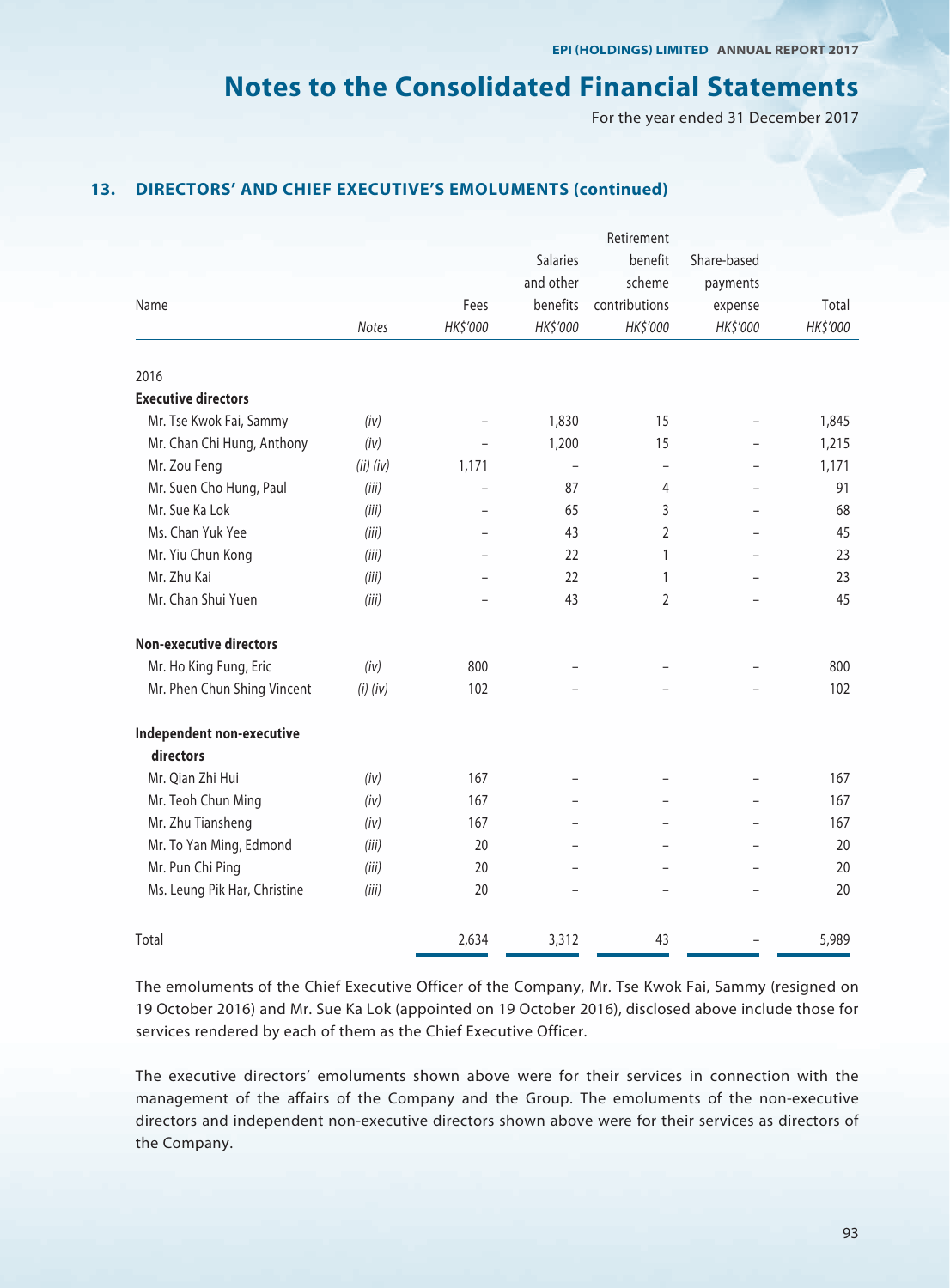**EPI (Holdings) Limited ANNUAL REPORT 2017**

# **Notes to the Consolidated Financial Statements**

For the year ended 31 December 2017

## **13. DIRECTORS' AND CHIEF EXECUTIVE's EMOLUMENTS (continued)**

#### *Notes:*

| (i) |  | Being appointed on 15 February 2016 |  |  |  |
|-----|--|-------------------------------------|--|--|--|
|-----|--|-------------------------------------|--|--|--|

- *(ii)* Being appointed on 7 March 2016
- *(iii)* Being appointed on 18 October 2016
- *(iv)* Resigned on 19 October 2016
- *(v)* Resigned on 31 March 2017
- *(vi)* Being appointed on 5 May 2017
- *(vii)* Resigned on 10 November 2017

During the year, no emoluments were paid by the Group to any directors as an inducement to join, or upon joining the Group or as compensation for loss of office. No directors waived any emoluments for both years.

## **14. EMPLOYEES' EMOLUMENTS**

Of the five individuals with the highest emoluments in the Group, one (2016: three) is a director whose emoluments are included in the disclosure in Note 13. The emoluments of the remaining four (2016: two) individuals are as follows:

|                                          | 2017            | 2016            |
|------------------------------------------|-----------------|-----------------|
|                                          | <b>HK\$'000</b> | <b>HK\$'000</b> |
| Salaries and other benefits              | 190             | 3,617           |
| Retirement benefits scheme contributions | -               | 15              |
| Share-based payments expense             | 28,574          |                 |
|                                          | 28,764          | 3,632           |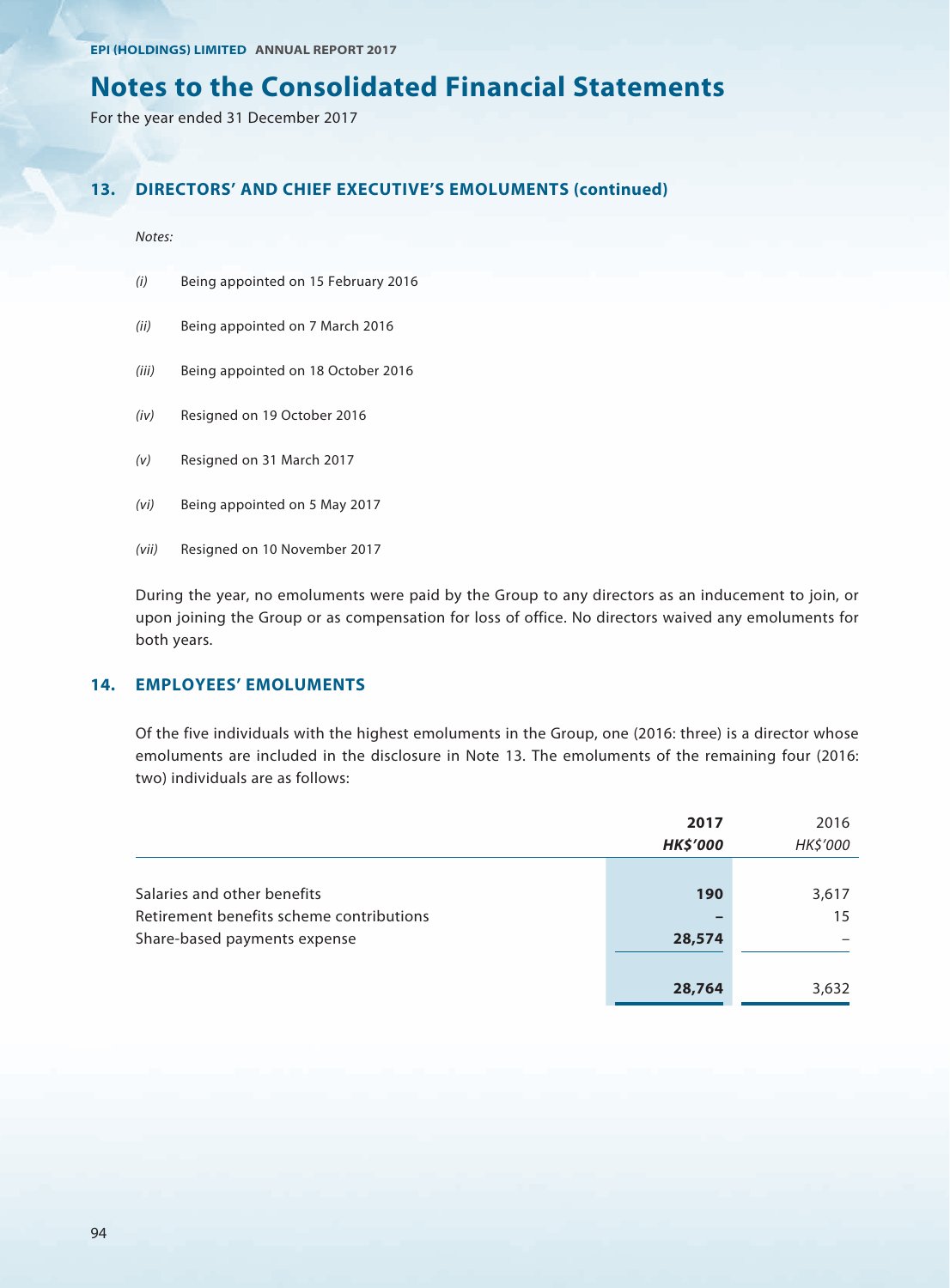For the year ended 31 December 2017

## **14. EMPLOYEES' EMOLUMENTS (continued)**

Their emoluments are within the following bands:

|                | <b>Number of employees</b> |  |  |
|----------------|----------------------------|--|--|
| 2016<br>2017   |                            |  |  |
|                |                            |  |  |
|                |                            |  |  |
| $\overline{a}$ |                            |  |  |
|                |                            |  |  |

### **15. DIVIDENDS**

No dividend was paid or proposed for the years ended 31 December 2017 and 2016, nor has any dividend been proposed since the end of the reporting periods.

## **16. LOSS PER SHARE**

Loss per share is calculated by dividing the loss for the year attributable to owners of the Company by the weighted average number of ordinary shares in issue during the year.

|                                                                 | 2017            | 2016           |
|-----------------------------------------------------------------|-----------------|----------------|
|                                                                 | <b>HK\$'000</b> | <b>HKS'000</b> |
|                                                                 |                 |                |
| Loss:                                                           |                 |                |
| Loss for the year attributable to the owners of the Company for |                 |                |
| the purpose of calculating basic and diluted loss per share     | (54, 855)       | (31,079)       |
|                                                                 |                 |                |
|                                                                 | 2017            | 2016           |
|                                                                 | '000            | '000'          |
|                                                                 |                 |                |
| <b>Number of shares:</b>                                        |                 |                |
| Weighted average number of ordinary shares for the purpose      |                 |                |
| of calculating basic and diluted loss per share                 | 4,689,946       | 4,098,651      |

The computation of diluted loss per share does not assume the conversion of the Company's outstanding convertible notes since their assumed exercise would result in a decrease in loss per share. In addition, the computation also does not assume the exercise of the Company's share options because the exercise price of the share options was higher than the average market price of shares.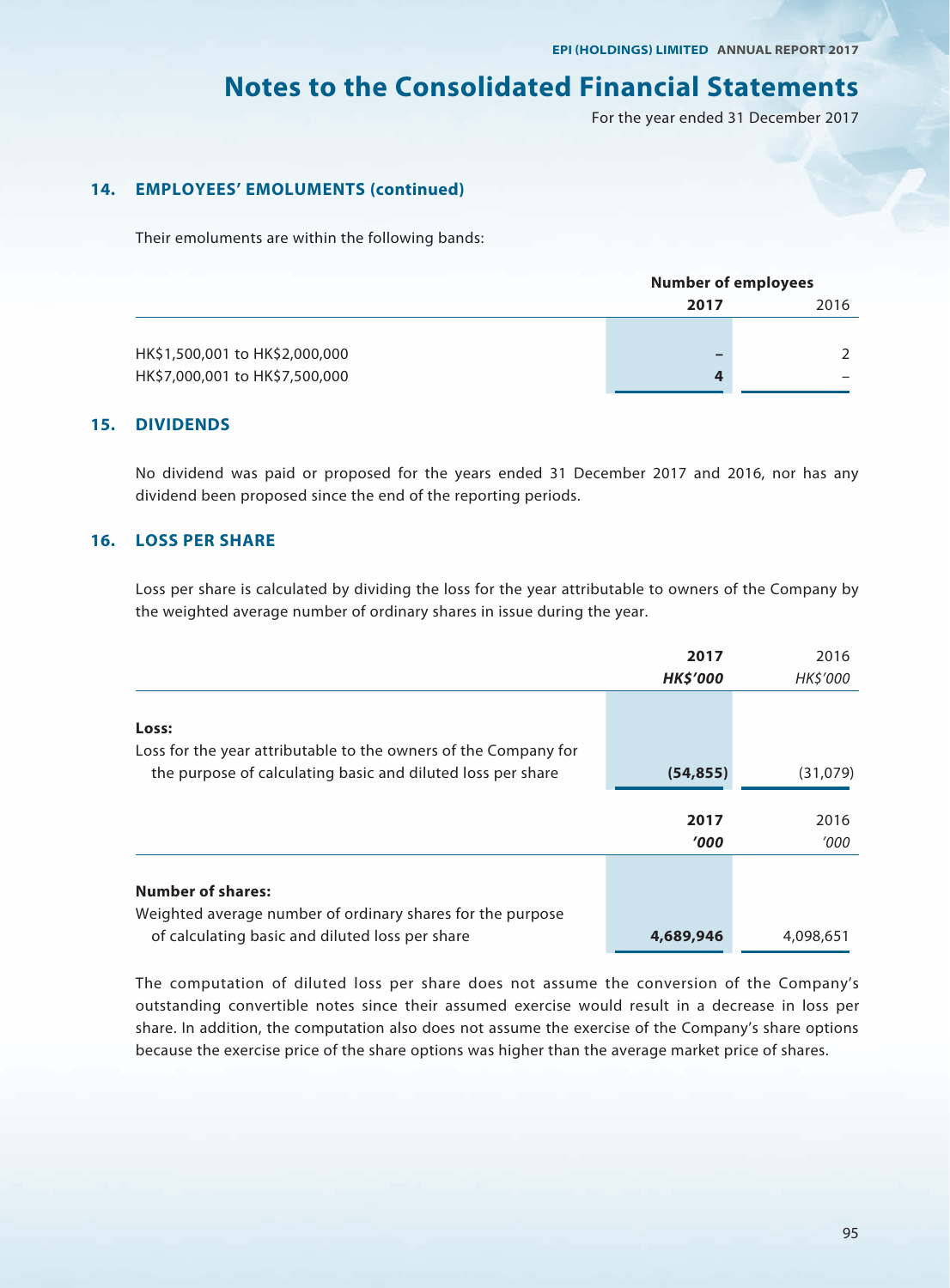For the year ended 31 December 2017

## **17. EXPLORATION AND EVALUATION ASSETS**

|                                            | 2017<br><b>HK\$'000</b> | 2016<br>HK\$'000 |
|--------------------------------------------|-------------------------|------------------|
| Cost                                       |                         |                  |
| At 1 January and 31 December               | 3,778,574               | 3,778,574        |
| Impairment<br>At 1 January and 31 December | 3,778,574               | 3,778,574        |
| <b>Carrying values</b><br>At 1 January     |                         |                  |
| At 31 December                             |                         |                  |

Exploration and evaluation assets are related to the oil exploration rights in the Chañares Herrados Area ("CHE Area") and Puesto Pozo Cercado Area ("PPC Area") (together the "Concessions") in the Cuyana Basin, Mendoza Province of Argentina, covering a total surface area of approximately 40.0 and 169.4 square kilometres, respectively.

The Concessions were awarded to Chañares Herrados Empresa de Trabajos Petroleros S.A. ("Chañares"), the concessionaire. The terms of the Concessions are 25 years commencing from 24 September 1992 and 26 June 1992, respectively, with the possibility of obtaining a 10-year extension under certain conditions.

In 2011, Chañares obtained an extension of 10 years from the date of expiry of the original term of the Concessions under a decree dated 30 June 2011 issued by the Executive of the Province of Mendoza.

At 31 December 2015, based on prevailing available information on oil price forecast, investment costs and operating costs, the Group considered the future development of the investment plan on the Concessions using methods of breakeven analysis and investment return analysis and concluded that it was not economically feasible to drill any new wells. Given the nature of the Group's activities, information on the fair value of the exploration and evaluation assets is usually difficult to obtain unless negotiation with potential purchasers are taking place and no reliable fair value information in the market could be found. Therefore, in the opinion of the directors, the exploration and evaluation assets were fully impaired during the year ended 31 December 2015. At 31 December 2016, the Group reconsidered the future development of the investment plan on the Concessions and concluded that no well drilling programme would be relaunched.

As disclosed in the announcement of the Company dated 15 August 2017, the Group was notified by Chañares that the Executive of the Province of Mendoza had published a decree declaring the lapse of the concession in respect of the PPC Area by 30 October 2017, of which the exploration and evaluation assets in respect of the Group's right over the hydrocarbon production was fully impaired in the year ended 31 December 2015.

At 31 December 2017, the Group reconsidered the future development of the investment plan on the concession in respect of the CHE Area and concluded that no further well drilling programme would be launched.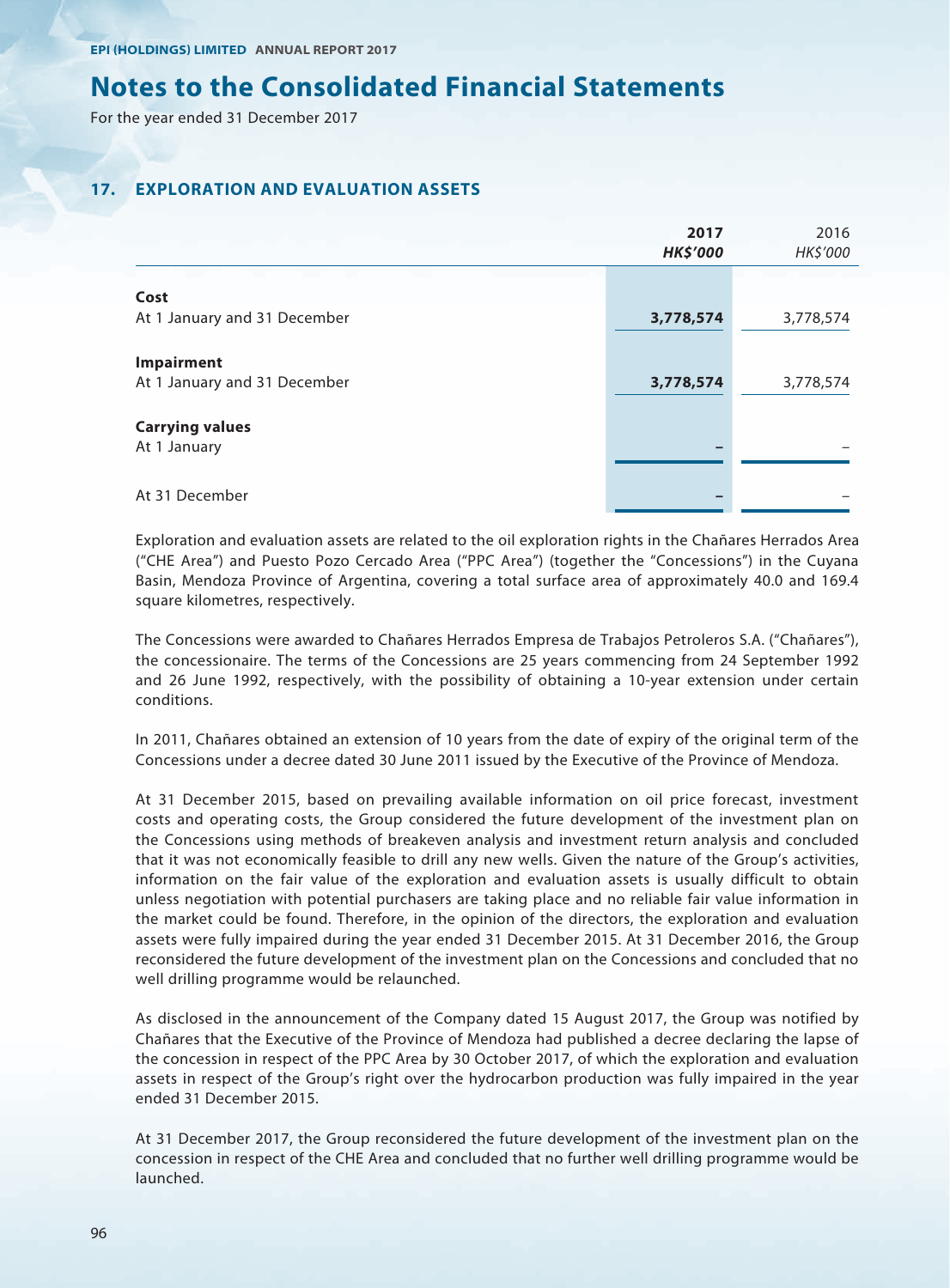For the year ended 31 December 2017

## **18. PROPERTY, PLANT AND EQUIPMENT**

|                                               | Oil and         |                 |                 |
|-----------------------------------------------|-----------------|-----------------|-----------------|
|                                               | gas             |                 |                 |
|                                               | properties      | <b>Others</b>   | <b>Total</b>    |
|                                               | <b>HK\$'000</b> | <b>HK\$'000</b> | <b>HK\$'000</b> |
| Cost                                          |                 |                 |                 |
| At 1 January 2016                             | 495,630         | 3,462           | 499,092         |
| <b>Additions</b>                              | 1,902           | 23              | 1,925           |
| Disposals                                     |                 | (332)           | (332)           |
| At 31 December 2016                           | 497,532         | 3,153           | 500,685         |
| <b>Additions</b>                              |                 | 329             | 329             |
| Disposals                                     |                 | (1, 270)        | (1, 270)        |
| At 31 December 2017                           | 497,532         | 2,212           | 499,744         |
| <b>Depletion, Depreciation and Impairment</b> |                 |                 |                 |
| At 1 January 2016                             | 457,984         | 2,385           | 460,369         |
| Provided for the year                         | 4,437           | 293             | 4,730           |
| Reversal of impairment loss                   | (2, 282)        |                 | (2, 282)        |
| Eliminated on disposals                       |                 | (316)           | (316)           |
| At 31 December 2016                           | 460,139         | 2,362           | 462,501         |
| Provided for the year                         | 4,048           | 296             | 4,344           |
| Reversal of impairment loss                   | (22, 588)       |                 | (22, 588)       |
| Eliminated on disposals                       |                 | (964)           | (964)           |
| At 31 December 2017                           | 441,599         | 1,694           | 443,293         |
| <b>Carrying values</b>                        |                 |                 |                 |
| At 31 December 2017                           | 55,933          | 518             | 56,451          |
| At 31 December 2016                           | 37,393          | 791             | 38,184          |

The above oil and gas properties are depreciated on a unit-of-production basis over the total proved reserve and the remaining items are depreciated on a straight-line basis at 20% to 33<sup>1</sup>/<sub>3</sub>% per annum after taking into account their estimated residual values.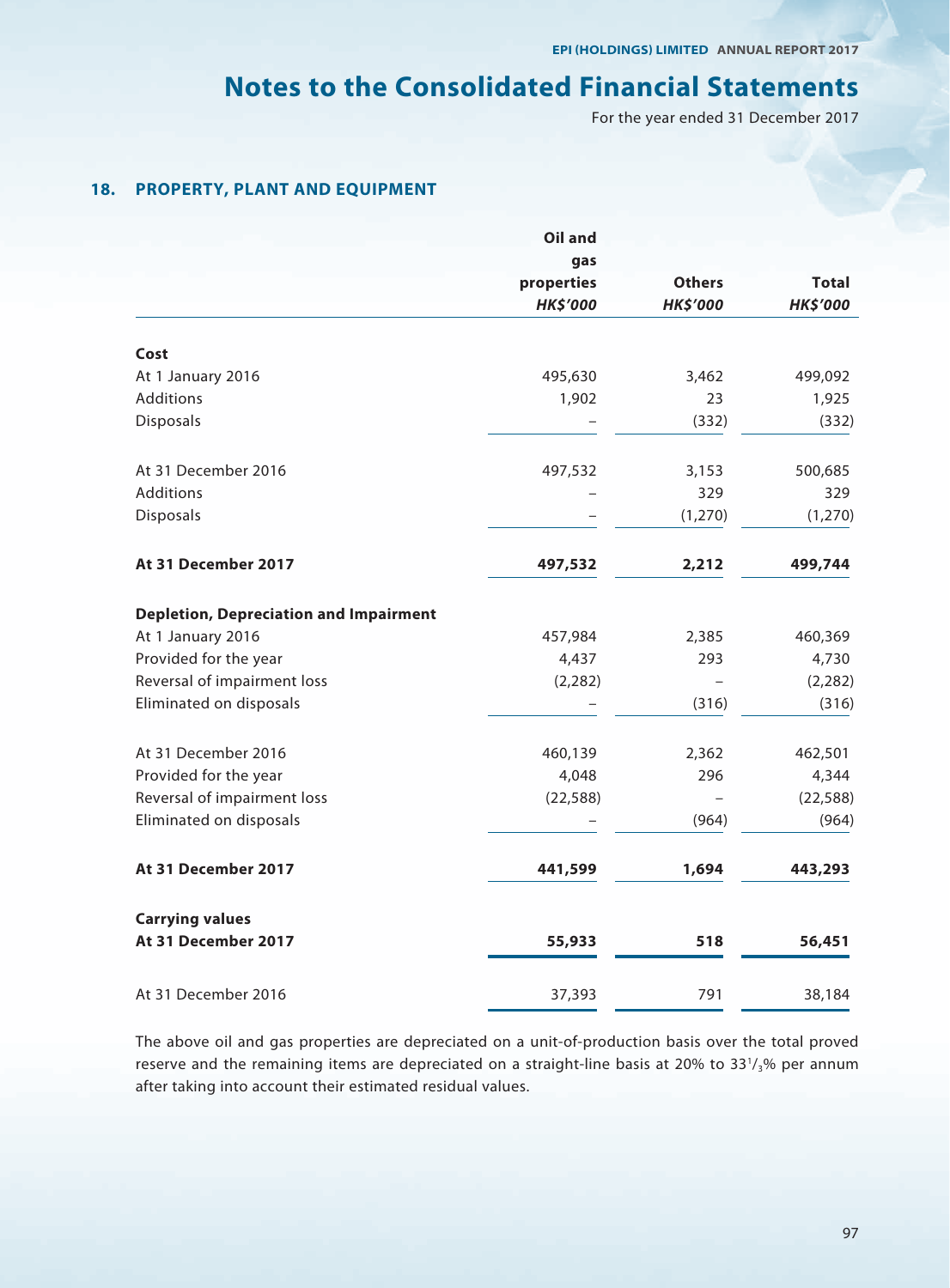For the year ended 31 December 2017

### **18. PROPERTY, PLANT AND EQUIPMENT (continued)**

At 31 December 2017, the Group carried out a review of the recoverable amount of its oil and gas properties, having regard to the operating results in its developed oil and gas properties in the oil field in Mendoza, Argentina. During the year ended 31 December 2017, there was a reversal of impairment loss of HK\$22,588,000 (2016: HK\$2,282,000) recognised in profit or loss. The recoverable amount of the oil and gas properties was determined based on the discounted cash flow projections derived from production reserves covering the current term of the concessions period until 2027 and the estimated future oil prices with a discount rate of 16.19% (2016: 18.55%), which is categorised as 'Level 3' in the fair value hierarchy under fair value measurement. Significant unobservable inputs include the pre-tax discount rate, production decline rates and expected changes in future oil prices. The expected future oil prices for the petroleum exploration and production in Argentina for the next five years would range from US\$55.51 to US\$86.40 (2016: from US\$49.50 to US\$80.80) per barrel.

Should the expected oil prices be further increased by 19% (2016: decreased by 12%), the Group would have recognised reversal of impairment loss of HK\$41,854,000 (2016: provision for impairment loss of HK\$5,415,000) in respect of the oil and gas properties.

Should the discount rate used in the value in use calculation for the oil and gas properties had been one percentage point (2016: one percentage point) higher, reversal of impairment loss of HK\$20,982,000 (2016: HK\$1,316,000) would have been recognised.

|                                                                                                                                                                                                                     | 2017            | 2016            |
|---------------------------------------------------------------------------------------------------------------------------------------------------------------------------------------------------------------------|-----------------|-----------------|
|                                                                                                                                                                                                                     | <b>HK\$'000</b> | <b>HK\$'000</b> |
| Listed investments, at fair value:<br>Debt securities listed in Hong Kong or overseas with fixed<br>interests ranging from 4.70% to 8.75% per annum and<br>maturity dates ranging from 12 June 2018 to 28 June 2025 | 144,877         |                 |
| Analysed as:                                                                                                                                                                                                        |                 |                 |
| Current portion                                                                                                                                                                                                     | 23,344          |                 |
| Non-current portion                                                                                                                                                                                                 | 121,533         |                 |
|                                                                                                                                                                                                                     | 144,877         |                 |

## **19. AVAILABLE-FOR-SALE INVESTMENTS**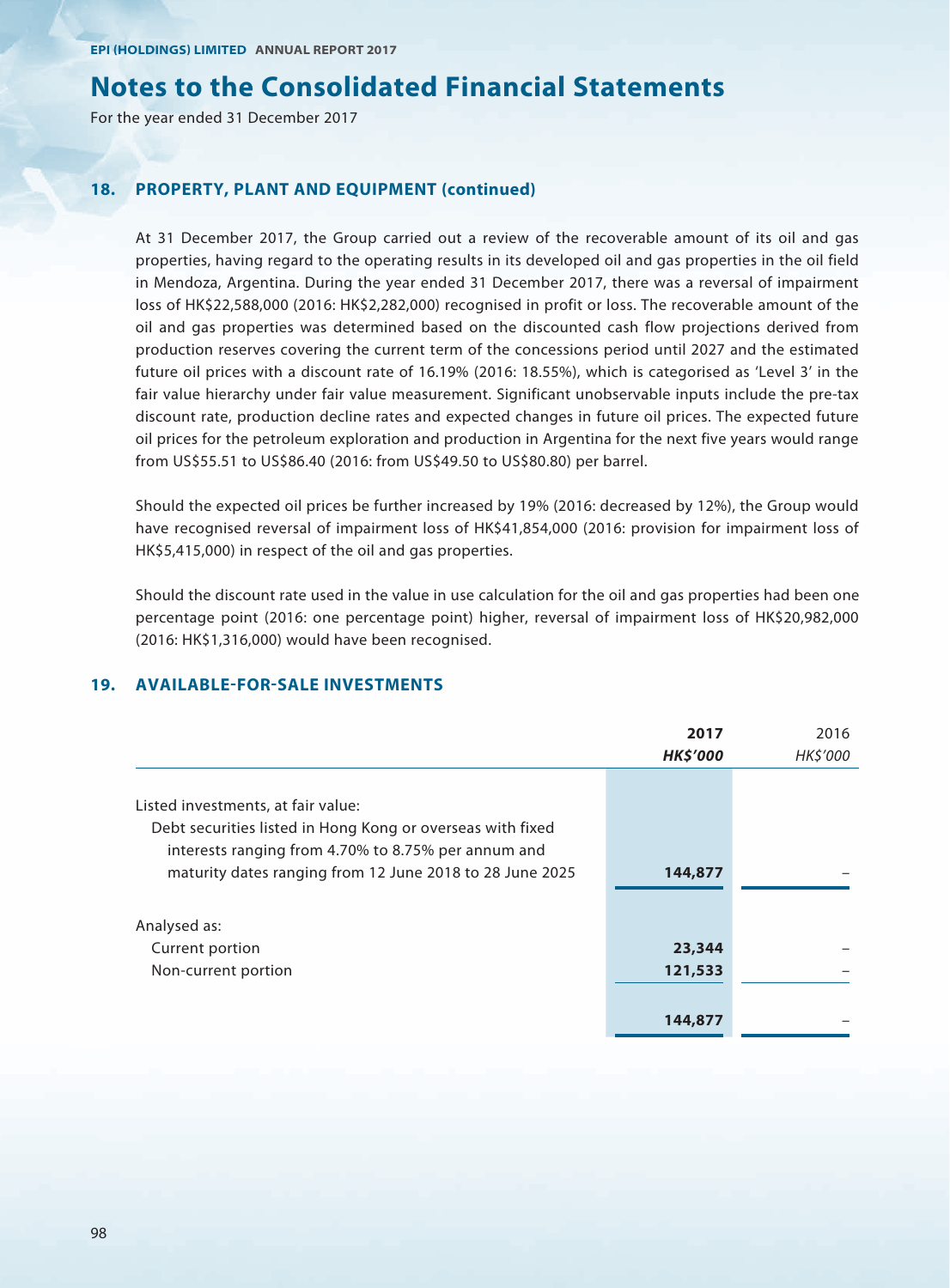For the year ended 31 December 2017

## **20. OTHER TAX RECOVERABLES**

Pursuant to the relevant rules and regulation in Argentina, value-added tax on expenditure incurred in drilling and purchase of property, plant and equipment relating to the petroleum exploration and production operation in Argentina can be used to offset future value-added tax on sales made. The management estimated the recoverable amount of the value-added tax based on the future sales of petroleum which the Group expects with reference to the current oil production from existing wells. During the year ended 31 December 2017, a reversal of impairment loss on value-added tax of HK\$1,790,000 (2016: provision of impairment loss of HK\$797,000) was recognised in profit or loss (Note 9). The directors expect that an amount of HK\$1,759,000 (2016: HK\$1,465,000) and HK\$4,076,000 (2016: HK\$4,431,000) will be recovered from the sales of petroleum within and after twelve months from the end of the reporting period respectively, accordingly, such amounts were classified as current assets and non-current assets respectively.

## **21. TRADE AND OTHER RECEIVABLES AND PREPAYMENTS**

|                                                        | 2017            | 2016            |
|--------------------------------------------------------|-----------------|-----------------|
|                                                        | <b>HK\$'000</b> | <b>HK\$'000</b> |
|                                                        |                 |                 |
| Trade receivables (Note (i))                           | 2,253           | 1,100           |
| Deposits and prepayments                               | 2,375           | 1,374           |
| Deposits held for petroleum exploration and production |                 |                 |
| operation                                              | 4,189           | 5,264           |
| Interest receivables (Note (ii))                       | 3,092           | 3,556           |
| Others (Note (iii))                                    | 37,415          | 702             |
|                                                        |                 |                 |
|                                                        | 49,324          | 11,996          |

### *Notes:*

*(i)* The oil selling price for the Argentina operation is quoted in US\$ and converted into ARS for invoicing. The Group allows an average credit period of 30 to 60 days. The trade receivables of HK\$2,253,000 (2016: HK\$1,100,000) were neither past due nor impaired and aged within 30 days based on the invoice date.

Before accepting any new customer, the Group assesses the potential customer's credit quality and defines credit limits by customer. Limits and credit quality attributed to customers are reviewed regularly. Receivables that were neither past due nor impaired related to a customer with no recent history of default.

- *(ii)* The amount mainly represents interest receivables from AFS investments and the loans to third party borrowers of the money lending business.
- *(iii)* The amount includes HK\$37,411,000 (2016: HK\$696,000) placed with securities brokers in relation to securities trading activities in Hong Kong.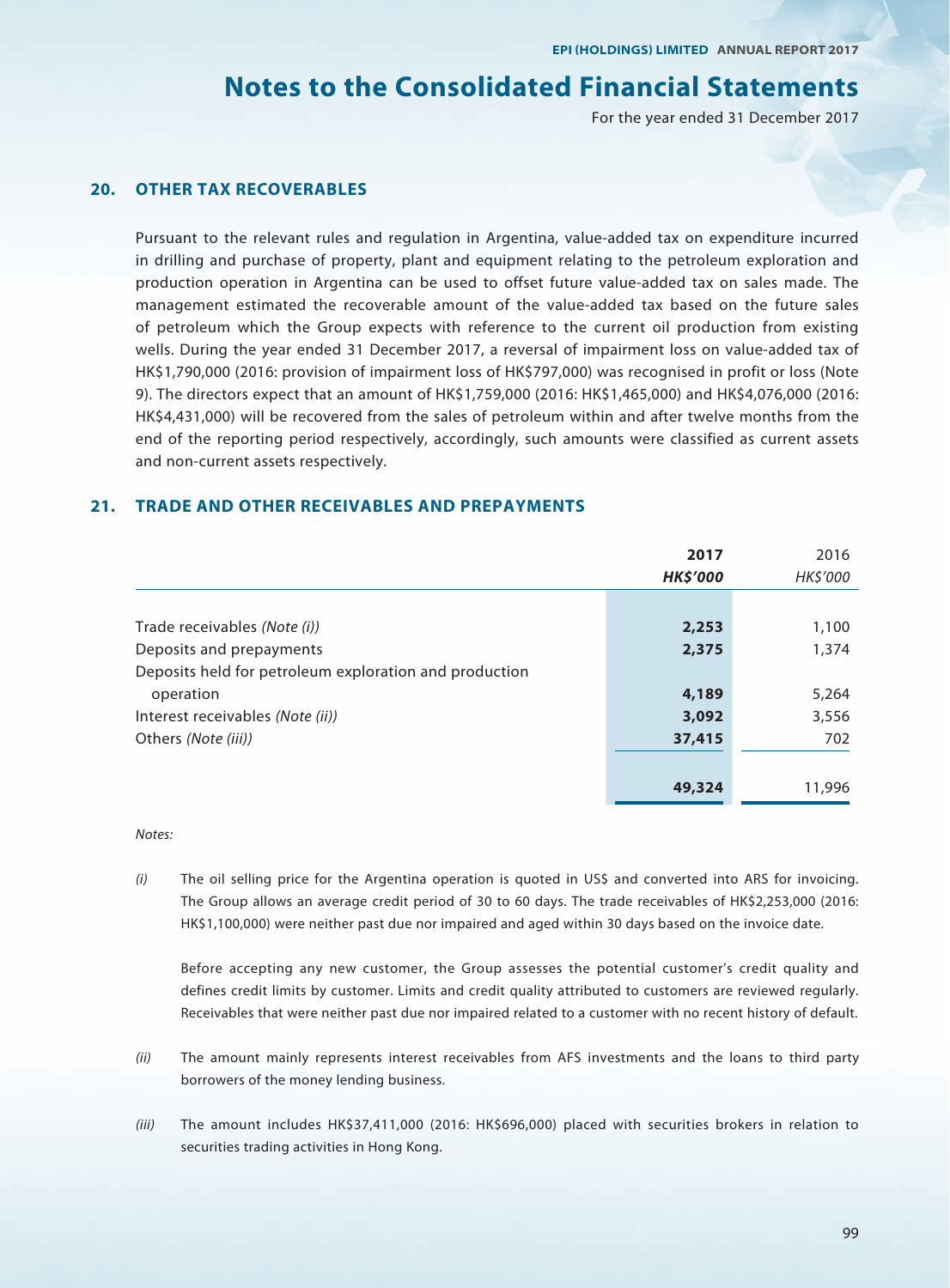For the year ended 31 December 2017

### **21. TRADE AND OTHER RECEIVABLES AND PREPAYMENTS (continued)**

Included in trade and other receivables are the following amounts denominated in currencies other than the functional currency of the relevant group entities:

|             | 2017            | 2016                     |
|-------------|-----------------|--------------------------|
|             | <b>HK\$'000</b> | HK\$'000                 |
|             |                 |                          |
|             | 6,475           | 6,384                    |
| ARS<br>US\$ | 2,529           | $\overline{\phantom{0}}$ |

### **22. LOAN RECEIVABLES**

|                             | 2017            | 2016            |
|-----------------------------|-----------------|-----------------|
|                             | <b>HK\$'000</b> | <b>HK\$'000</b> |
|                             |                 |                 |
| Fixed-rate loan receivables | 67,235          | 102,000         |
|                             |                 |                 |
| Analysed as:                |                 |                 |
| Guaranteed                  | 48,235          | 27,000          |
| Unsecured                   | 19,000          | 75,000          |
|                             |                 |                 |
|                             | 67,235          | 102,000         |

At 31 December 2017, the range of interest rate attributed to the Group's loan receivables was 10% to 18% (2016: 8% to 18%) per annum.

Before granting loans to outsiders, the Group uses internal credit assessment process to assess the potential borrower's credit quality and defines its credit limits granted to the borrowers. The credit limits attributed to the borrowers are reviewed by the management regularly.

The Group has a policy for assessing the impairment on loan receivables on an individual basis. The assessment also includes evaluation of collectability and aged analysis of the loan receivable, and on management's judgment on creditworthiness, collateral and past collection history of each borrower.

In determining the recoverability of the loan receivables, the Group will consider the change in the credit quality of the loan receivables, if any, from the date the loans were initially granted up to the reporting date. This includes assessing the credit history of the borrowers, such as past experience of financial difficulties or default in payments, and current market conditions.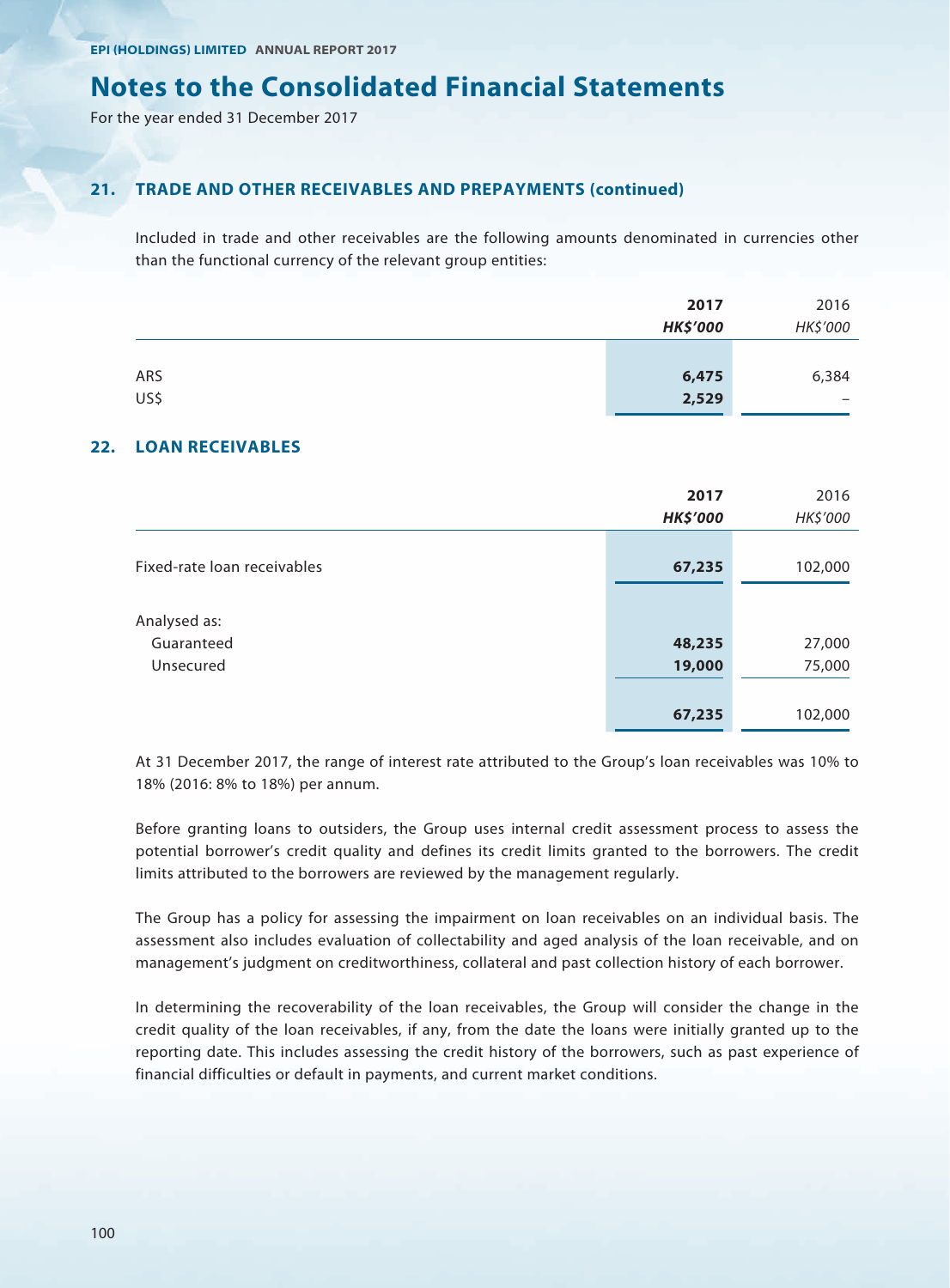For the year ended 31 December 2017

## **22. LOAN RECEIVABLES (continued)**

As at 31 December 2017 and 2016, the Group's loan receivables were individually assessed for impairment and no impairment loss was identified.

No aged analysis of loan receivables is disclosed, as in the opinion of the directors, the aged analysis does not give additional value in view of the nature of money lending business.

## **23. FINANCIAL ASSETS AT FAIR VALUE THROUGH PROFIT OR LOSS**

|                                         | 2017            | 2016     |
|-----------------------------------------|-----------------|----------|
|                                         | <b>HK\$'000</b> | HK\$'000 |
|                                         |                 |          |
| Listed investments, at fair value:      |                 |          |
| - Equity securities listed in Hong Kong | 95,849          | 22,454   |
| Unlisted investment, at fair value:     |                 |          |
| - Debt securities                       | -               | 5,000    |
|                                         |                 |          |
|                                         | 95,849          | 27,454   |

## **24. BANK BALANCES AND CASH**

Bank balances carried interest ranging from 0.01% to 1.29% (2016: 0.01% to 1.30%) per annum.

In addition, included in the bank balances and cash are the following amounts denominated in currencies other than the functional currency of the relevant group entities:

|            | 2017            | 2016     |
|------------|-----------------|----------|
|            | <b>HK\$'000</b> | HK\$'000 |
|            |                 |          |
| ARS        | 1,038           | 631      |
| US\$       | 7,310           | 58       |
| <b>RMB</b> | 30              | 30       |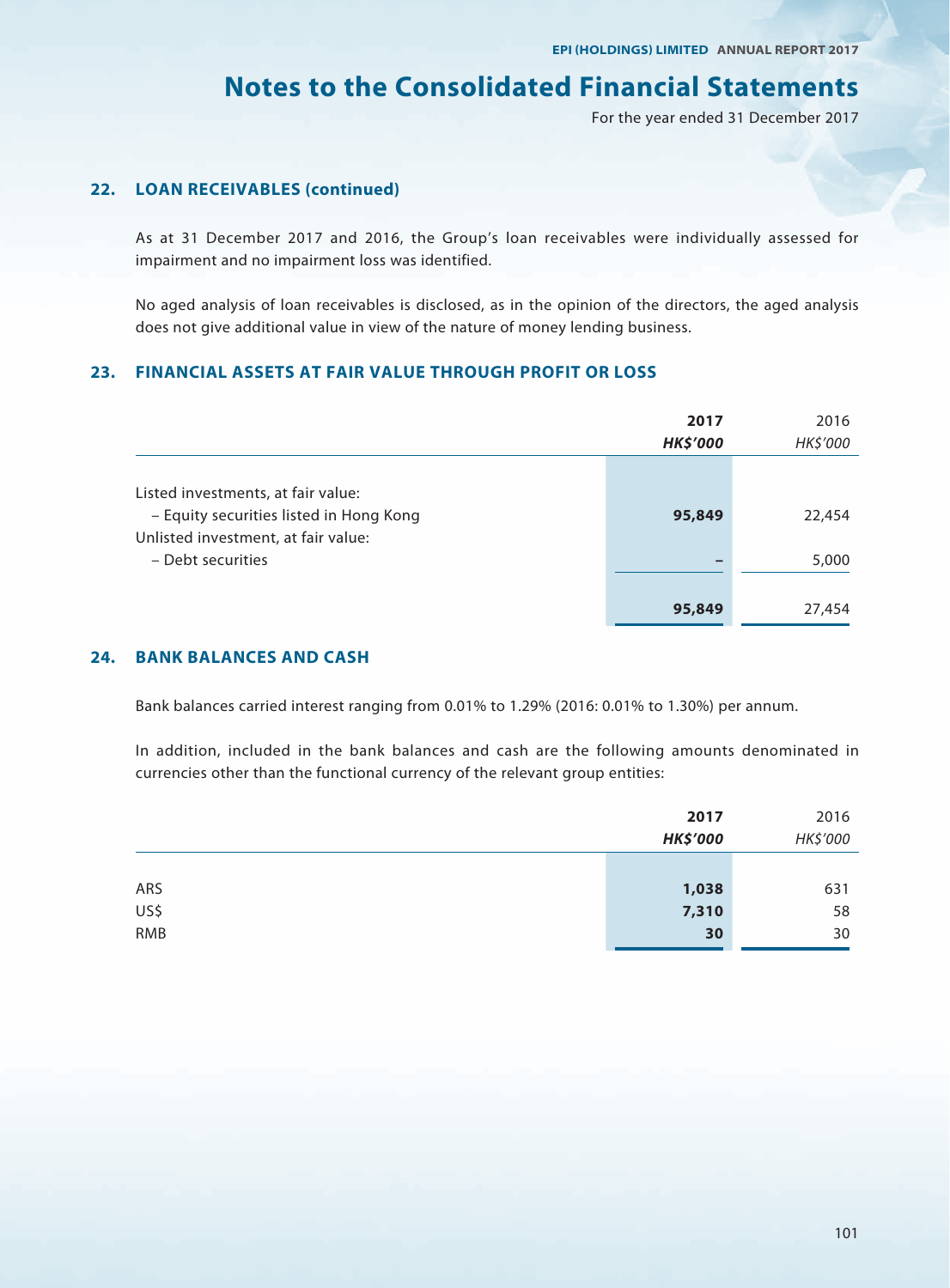For the year ended 31 December 2017

# **25. TRADE AND OTHER PAYABLES**

|                                                      | 2017            | 2016     |
|------------------------------------------------------|-----------------|----------|
|                                                      | <b>HK\$'000</b> | HK\$'000 |
|                                                      |                 |          |
| Trade payables                                       | 552             | 977      |
| Other tax payables                                   | 4,667           | 2,447    |
| Accrued professional fees                            | 10,331          | 8,605    |
| Interest payable on convertible notes                | 1,203           |          |
| Payable for acquisition of financial assets at FVTPL |                 | 5,000    |
| Other payables and accruals                          | 2,354           | 4,772    |
|                                                      |                 |          |
|                                                      | 19,107          | 21,801   |

The following is an aged analysis of trade payables, presented based on the invoice date at the end of the reporting period:

|                  | 2017<br><b>HK\$'000</b>  | 2016<br>HK\$'000 |
|------------------|--------------------------|------------------|
|                  |                          |                  |
| $0 - 30$ days    | 552                      | 451              |
| $31 - 60$ days   | -                        | 20               |
| $61 - 120$ days  | $\overline{\phantom{0}}$ | 40               |
| $121 - 365$ days | $\overline{\phantom{0}}$ | 466              |
|                  |                          |                  |
|                  | 552                      | 977              |

The average credit period on purchases of goods was 30 days.

All of the other payables were unsecured, interest-free and expected to be settled within one year.

Included in trade and other payables is the following amount denominated in currency other than the functional currency of the relevant group entities:

| 2017            | 2016     |
|-----------------|----------|
| <b>HK\$'000</b> | HK\$'000 |
|                 |          |
| 6,178           | 5,780    |
|                 |          |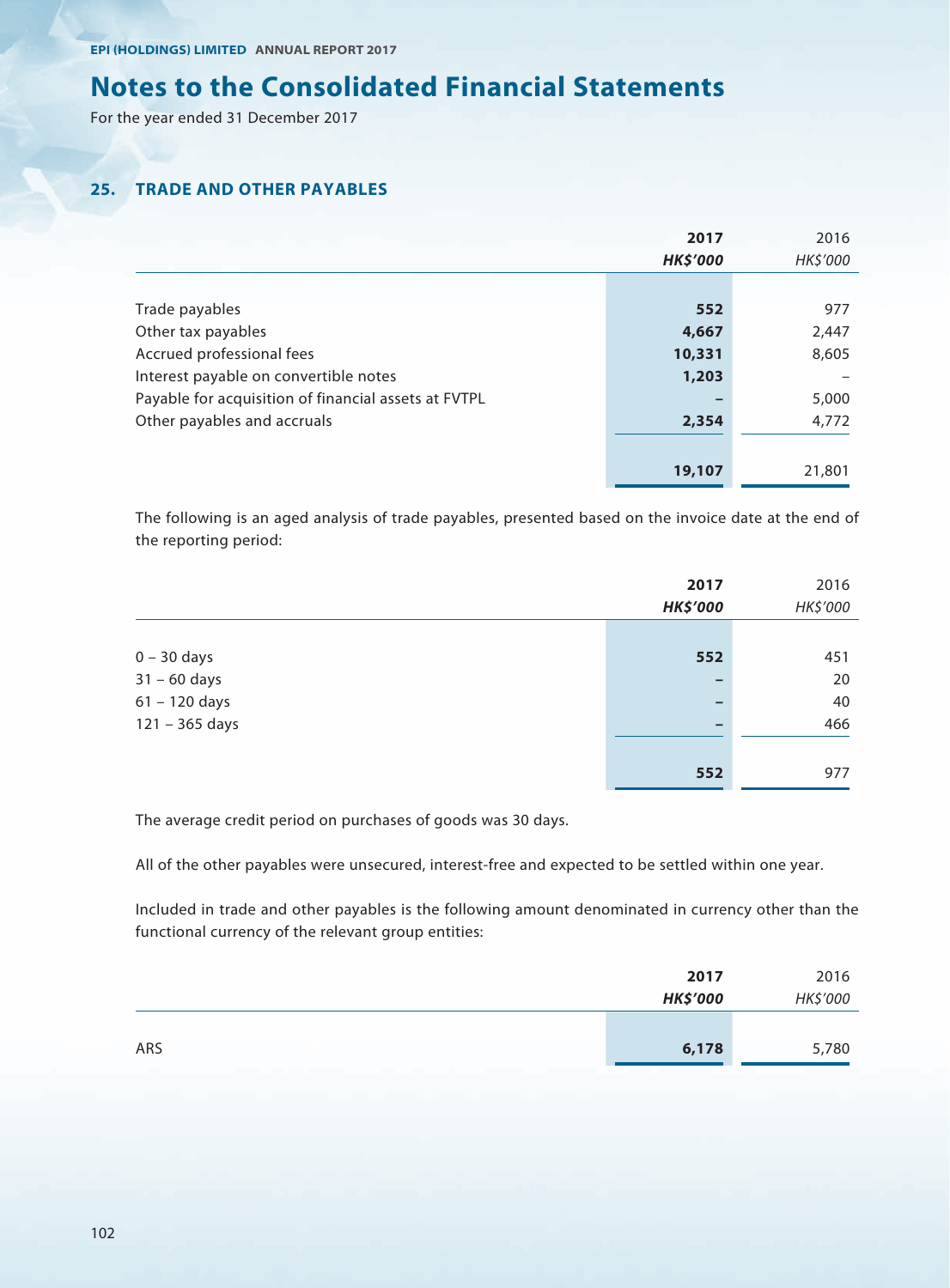For the year ended 31 December 2017

## **26. CONVERTIBLE NOTES**

On 11 April 2017, the Company entered into a subscription agreement with a subscriber, an independent third party, for the subscription of the 3% convertible notes in aggregate principal amount of HK\$80,000,000 which could be converted into ordinary shares of HK\$0.01 each of the Company at an initial conversion price of HK\$0.36 per share (the "CN Subscription").

On 26 April 2017, the completion of the CN Subscription took place and the convertible notes were issued to the subscriber.

The convertible notes are denominated in HK\$ and shall be matured on the end of the eighteenth month from the issue date, i.e. on 26 October 2018 (the "Maturity Date"). The Company shall redeem all the convertible notes remain outstanding and not converted on the Maturity Date at 100% of the principal amount outstanding plus accrued and unpaid interest. The Company may at any time after the issue date and prior to the Maturity Date, by giving not less than five business days prior notice to the noteholder, redeem the outstanding convertible notes at 100% of the principal amount outstanding plus accrued and unpaid interest.

The holder of the convertible notes shall, subject to certain conditions, have the right on any business days prior to the earlier of the date on which the Company gives notice to exercise the redemption rights or five business days prior to the Maturity Date convert the whole or part of the outstanding principal amount of the convertible notes at an initial conversion price of HK\$0.36 per share into ordinary shares of the Company. At 31 December 2017, the convertible notes with principal amount of HK\$80,000,000 remained outstanding. Assuming full conversion of these convertible notes at a conversion price of HK\$0.36 at 31 December 2017, 222,222,222 new ordinary shares of HK\$0.01 each of the Company will be issued.

The convertible notes contains two components, a liability component and a conversion component. The conversion component gives the holders the right at any time to convert the convertible notes into ordinary shares of the Company. However, since the conversion component would be settled other than by the exchange of a fixed amount of cash, the conversion component is accounted for as derivative liability and is measured at fair value with subsequent changes in fair value recognised in profit or loss.

The fair value of the liability component upon the issuance of the convertible notes was calculated at the present value of the redemption amount, at 100% of the principal amount plus coupon interest of 3% discounted at the Company's cost of borrowing.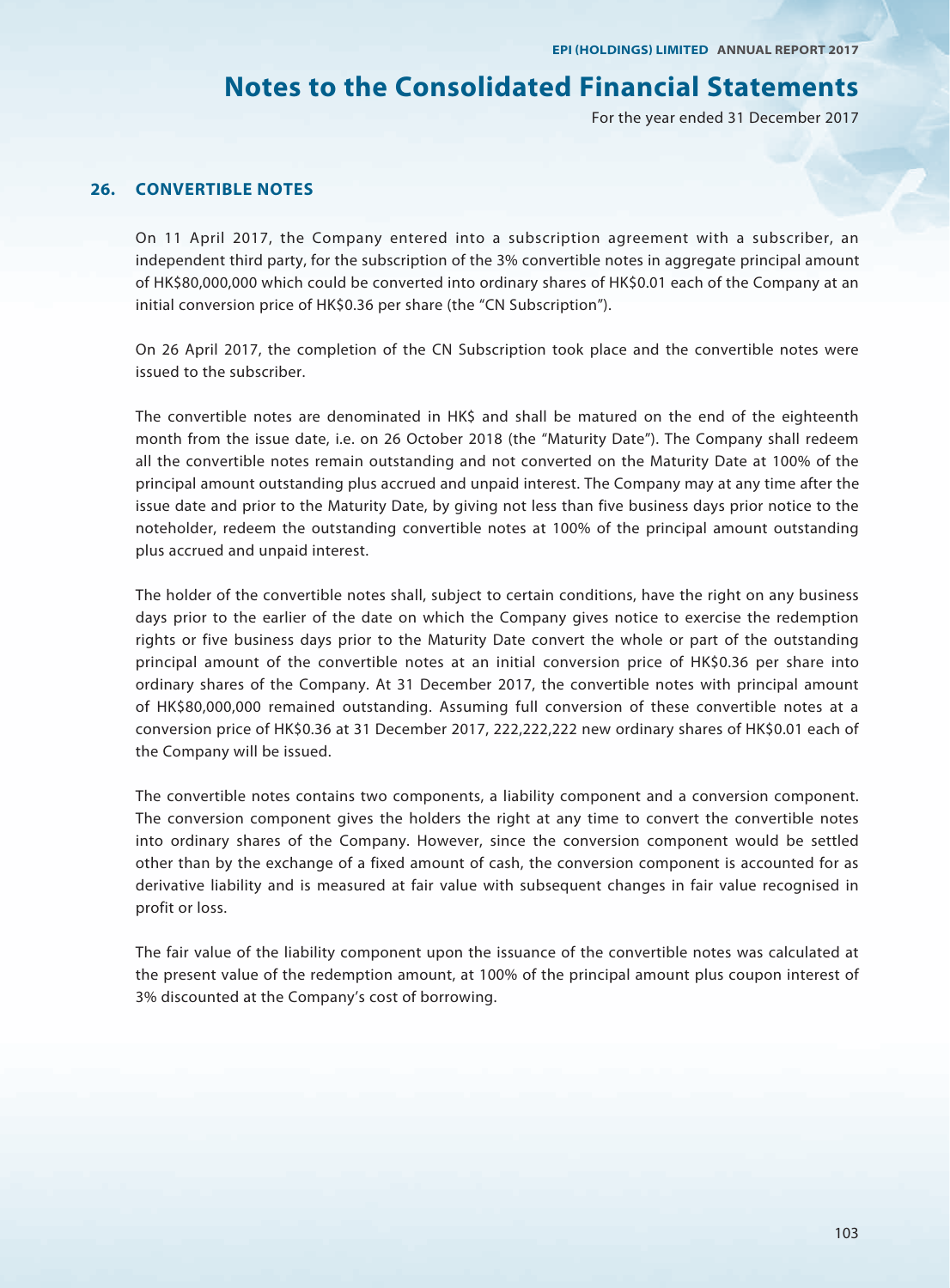For the year ended 31 December 2017

## **26. CONVERTIBLE NOTES (continued)**

The fair value of the conversion component was determined using the binomial option pricing model, and the key inputs into the model at the relevant dates were as follows:

|                  | Issue date as at | As at<br>26 April 2017 31 December 2017 |
|------------------|------------------|-----------------------------------------|
|                  |                  |                                         |
| Conversion price | HK\$0.360        | HK\$0.360                               |
| Share price      | HK\$0.445        | HK\$0.540                               |
| Volatility       | 41.31%           | 33.08%                                  |
| Remaining life   | 1.5 years        | $0.82$ year                             |
| Risk-free rate   | 0.68%            | 1.15%                                   |

The liability component and the conversion component are included in "convertible notes" and "derivative financial liability" on the consolidated statement of financial position, respectively.

The fair value of the convertible notes on 26 April 2017 amounted to HK\$98,889,000. The subscription agreement entered into on 11 April 2017 represented a forward contract to issue the convertible notes on 26 April 2017 in exchange for cash proceeds of HK\$80,000,000 which met the definition of a derivative. Accordingly the Company recorded a fair value loss of HK\$18,889,000 in profit or loss in relation to the change in fair value of this subscription agreement (mainly driven by the increase in the Company's share price between 11 April 2017 and 26 April 2017). On 26 April 2017, the Company derecognised the derivative and recognised the cash proceeds and the convertible notes at their fair value and at that date split between a derivative element of HK\$26,387,000 in respect of the conversion option and a non-derivative liability component of HK\$72,502,000. The effective interest rate of the non-derivative liability component was 10.37%.

During the year ended 31 December 2017, none of the convertible notes were converted into ordinary shares of the Company.

|                                               | <b>Liability</b><br>component<br><b>HK\$'000</b> | Conversion<br>component<br><b>HK\$'000</b> | <b>Total</b><br><b>HK\$'000</b> |
|-----------------------------------------------|--------------------------------------------------|--------------------------------------------|---------------------------------|
| Fair value of convertible notes at issue date | 72,502                                           | 26,387                                     | 98,889                          |
| <b>Transaction costs</b>                      | (109)                                            | (39)                                       | (148)                           |
| Change of fair value on derivative component  |                                                  |                                            |                                 |
| recognised in profit or loss                  |                                                  | 20,269                                     | 20,269                          |
| Effective interest (Note 10)                  | 4,955                                            |                                            | 4,955                           |
| Interest paid/payable                         | (1,203)                                          |                                            | (1,203)                         |
| At 31 December 2017                           | 76,145                                           | 46,617                                     | 122,762                         |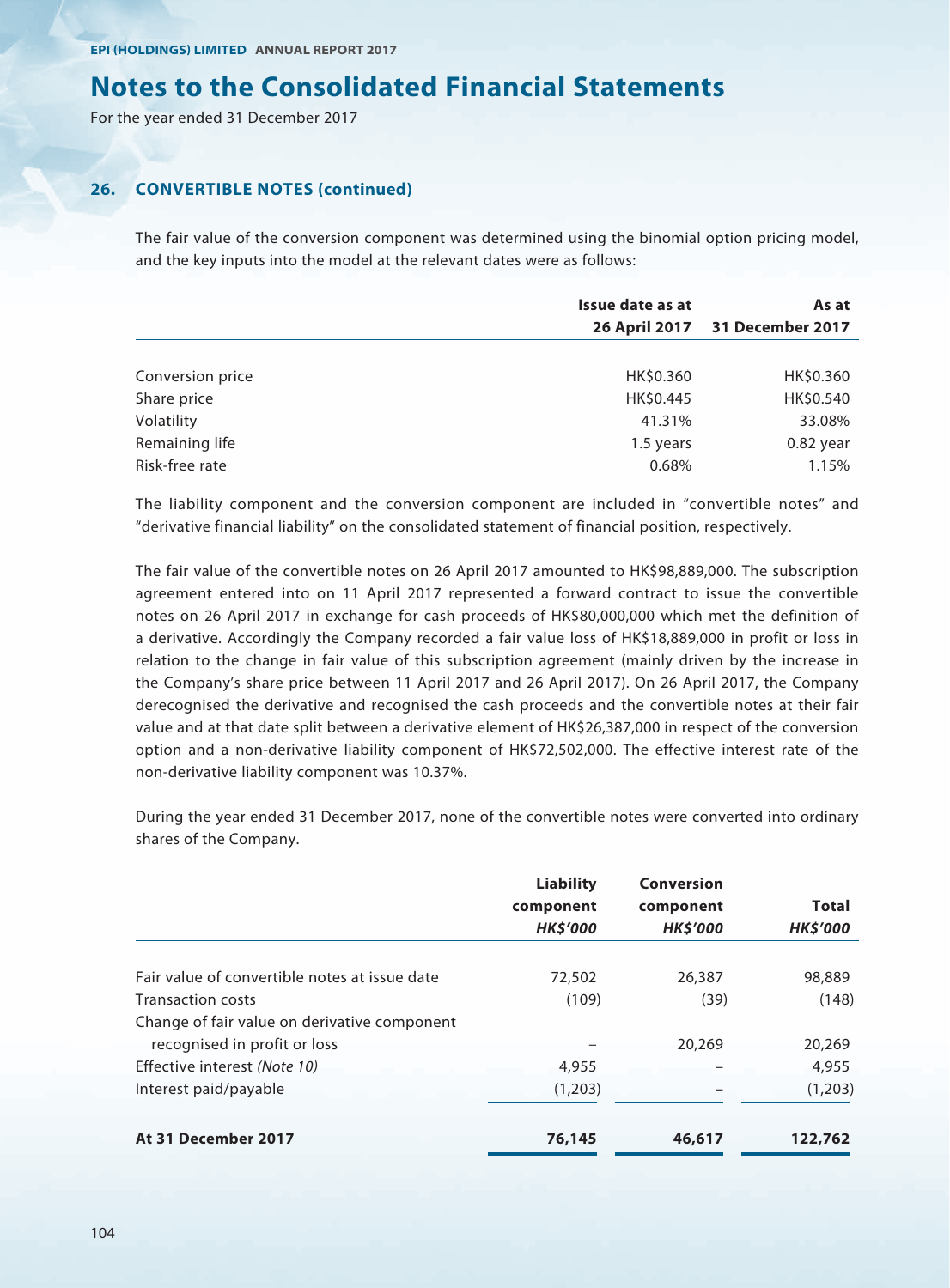For the year ended 31 December 2017

# **27. DEFERRED TAX LIABILITIES**

The movement of deferred tax liabilities recognised and movements thereon during the current and prior years are as follows:

|                                        | <b>Temporary</b>       |
|----------------------------------------|------------------------|
|                                        | difference             |
|                                        | related to net         |
|                                        | unrealised gain        |
|                                        | on financial           |
|                                        | assets at              |
|                                        | <b>FVTPL and</b>       |
|                                        | <b>AFS investments</b> |
|                                        | <b>HK\$'000</b>        |
|                                        |                        |
| At 1 January 2016 and 31 December 2016 |                        |
| Charged to profit or loss (Note 11)    | 4,191                  |
| At 31 December 2017                    | 4,191                  |
|                                        |                        |

At 31 December 2017, the Group had unused tax losses of HK\$68,709,000 (2016: HK\$48,594,000) available for offset against future profits. No deferred tax asset has been recognised in respect of the unused tax losses due to the unpredictability of future profit streams. Included in unused tax losses are losses of HK\$23,320,000 (2016: HK\$29,793,000) that will expire within 5 years. All other tax losses may be carried forward indefinitely.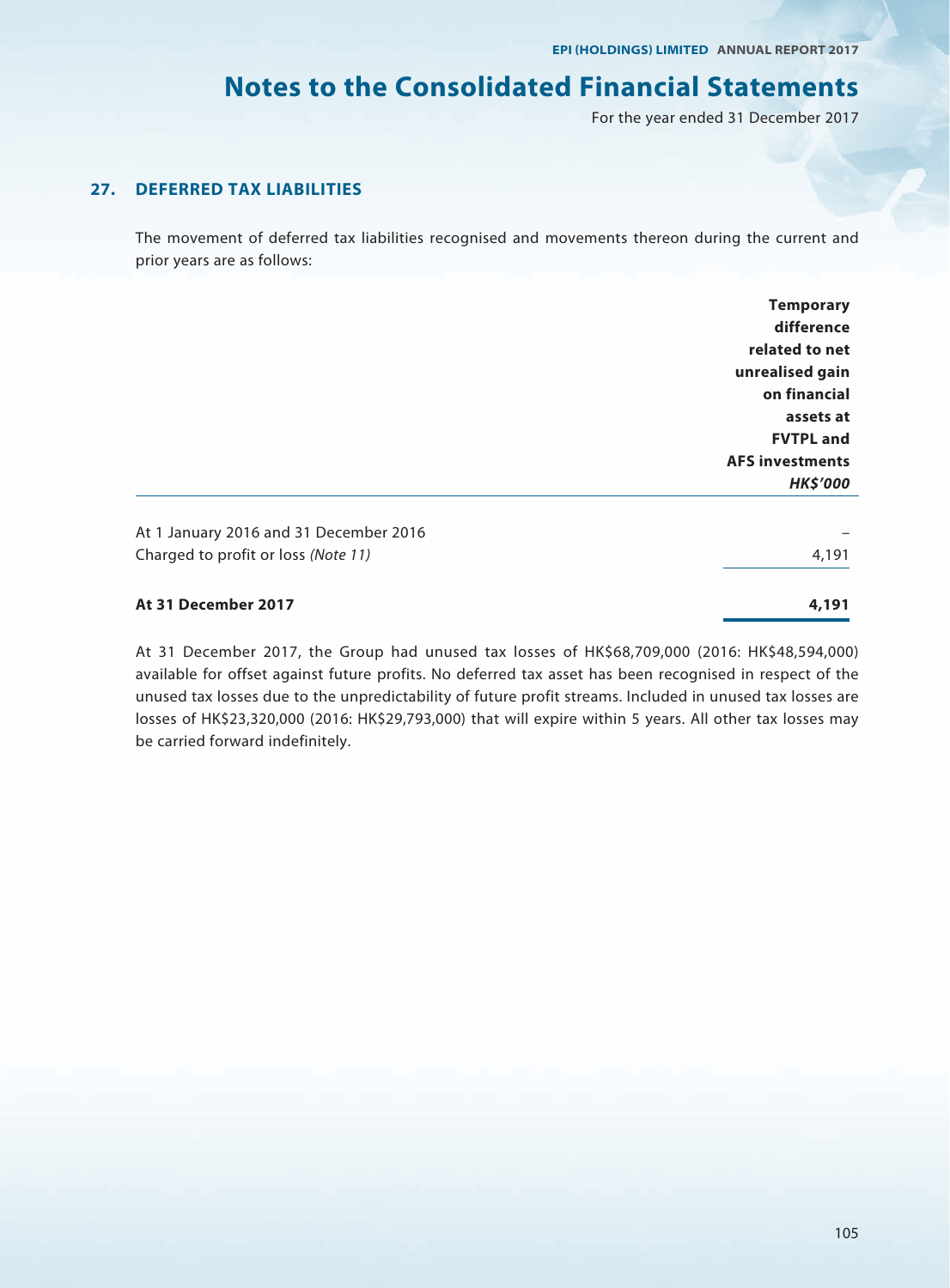For the year ended 31 December 2017

## **28. SHARE CAPITAL**

|                                                          | Number of   |                 |
|----------------------------------------------------------|-------------|-----------------|
|                                                          | ordinary    | <b>Share</b>    |
|                                                          | shares      | capital         |
|                                                          | <b>'000</b> | <b>HK\$'000</b> |
| Authorised:                                              |             |                 |
| Ordinary shares of HK\$0.01 each                         |             |                 |
| At 1 January 2016, 31 December 2016 and 31 December 2017 | 100,000,000 | 1,000,000       |
| Issued and fully paid:                                   |             |                 |
| Ordinary shares of HK\$0.01 each                         |             |                 |
| At 1 January 2016                                        | 727,854     | 7,279           |
| Issue of share upon rights issue (Note (i))              | 3,639,268   | 36,392          |
| At 31 December 2016                                      | 4,367,122   | 43,671          |
| Issue of shares on share placement (Note (iii))          | 651,000     | 6,510           |
| At 31 December 2017                                      | 5,018,122   | 50,181          |

*Notes:*

*(i)* On 27 January 2016, the Company completed an issue and allotment of 3,639,268,185 rights shares at a subscription price of HK\$0.14 per rights share by way of a rights issue on the basis of five rights shares for every one share. The net proceeds from the rights issue, after deducting directly attributable costs of HK\$7,651,000 from gross proceeds of HK\$509,497,000, were approximately HK\$501,846,000. Details of these are set out in the announcements of the Company dated 12 November 2015, 18 December 2015, 21 December 2015 and 26 January 2016, the circular of the Company dated 2 December 2015 and the prospectus of the Company dated 31 December 2015.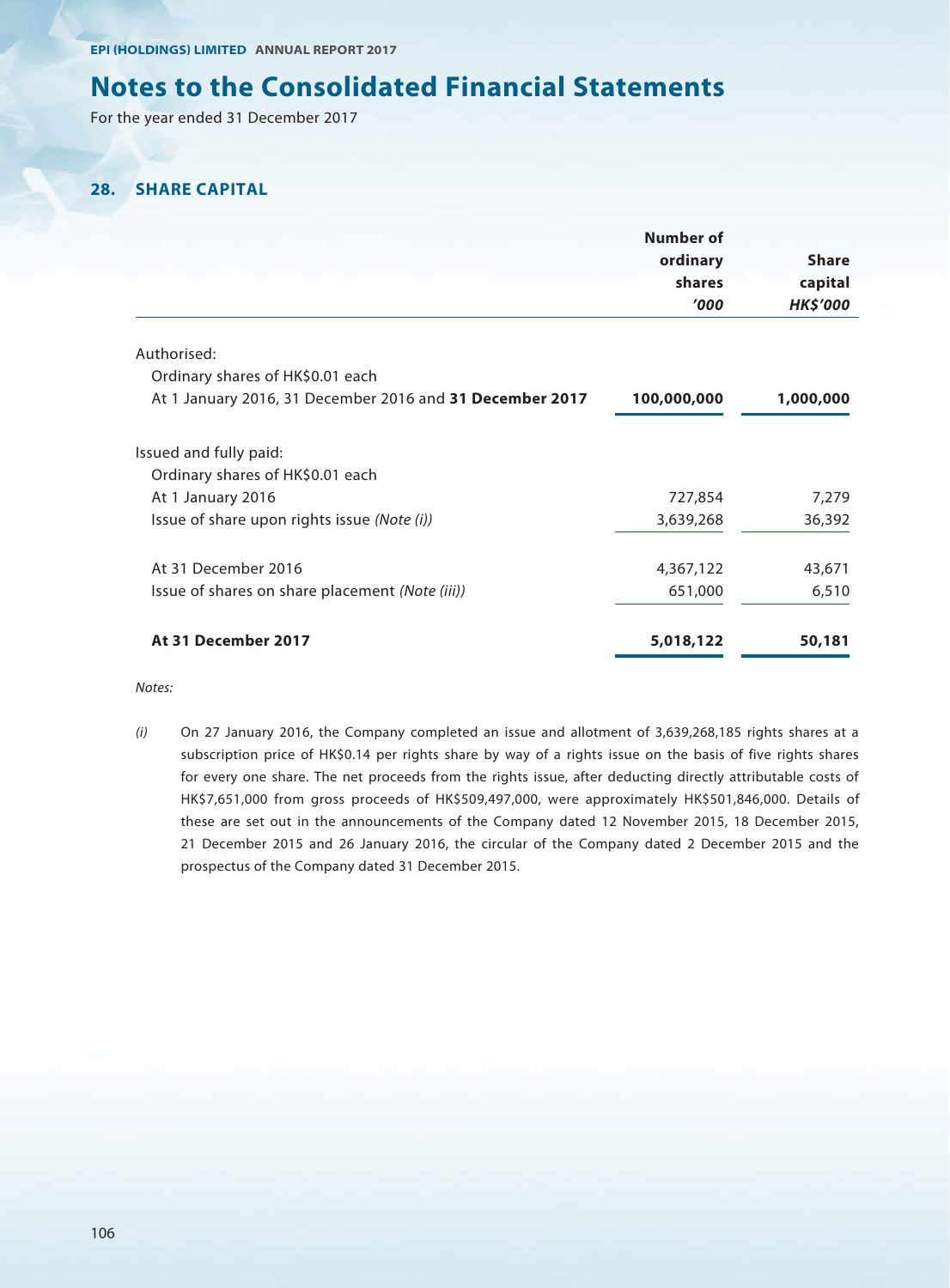For the year ended 31 December 2017

## **28. SHARE CAPITAL (continued)**

*Notes: (continued)*

*(ii)* As part of the placing agreement for placing of shares completed in March 2013 (the "March 2013 Placing Shares"), the Company issued non-listed warrants (the "Warrants") on the basis of five Warrants for each of the March 2013 Placing Shares issued, at no initial price. The exercise price of the Warrants was at HK\$0.20 each and could be exercised at any time for a period of three years from the issue date.

Upon the completion of capital reorganisation on 14 May 2015, the number of shares that could be subscribed for upon exercise of the outstanding Warrants were adjusted from 625,000,000 shares to 62,500,000 shares and the exercise price of the Warrant was adjusted from HK\$0.20 per share to HK\$2.00 per share.

Upon the completion of the open offer of the Company on 17 June 2015, the number of shares that could be subscribed for upon exercise of the outstanding Warrants were adjusted from 62,500,000 shares to 73,529,411 shares and the exercise price of the Warrants was adjusted from HK\$2.00 per share to HK\$1.70 per share.

Upon the completion of the rights issue of the Company on 27 January 2016 (see (i) above), the number of shares that could be subscribed for upon exercise of the outstanding Warrants were adjusted from 73,529,411 shares to 162,337,662 shares and the exercise price of the Warrants was adjusted from HK\$1.70 per share to HK\$0.77 per share.

During the year ended 31 December 2016, no shares were issued as a result of the exercise of the Warrants. All outstanding Warrants expired on 29 February 2016. As at 31 December 2017 and 31 December 2016, the Company had no Warrants outstanding.

*(iii)* On 4 July 2017, the Company completed a share placement and issued 651,000,000 placing shares at a placing price of HK\$0.308 each. The net proceeds from the share placement, after deducting directly attributable costs of HK\$5,117,000 from gross proceeds of HK\$200,508,000, were approximately HK\$195,391,000. Details of these are set out in the announcements of the Company dated 16 June 2017 and 4 July 2017.

All ordinary shares issued by the Company during both years rank pari passu with the then existing ordinary shares in all respects.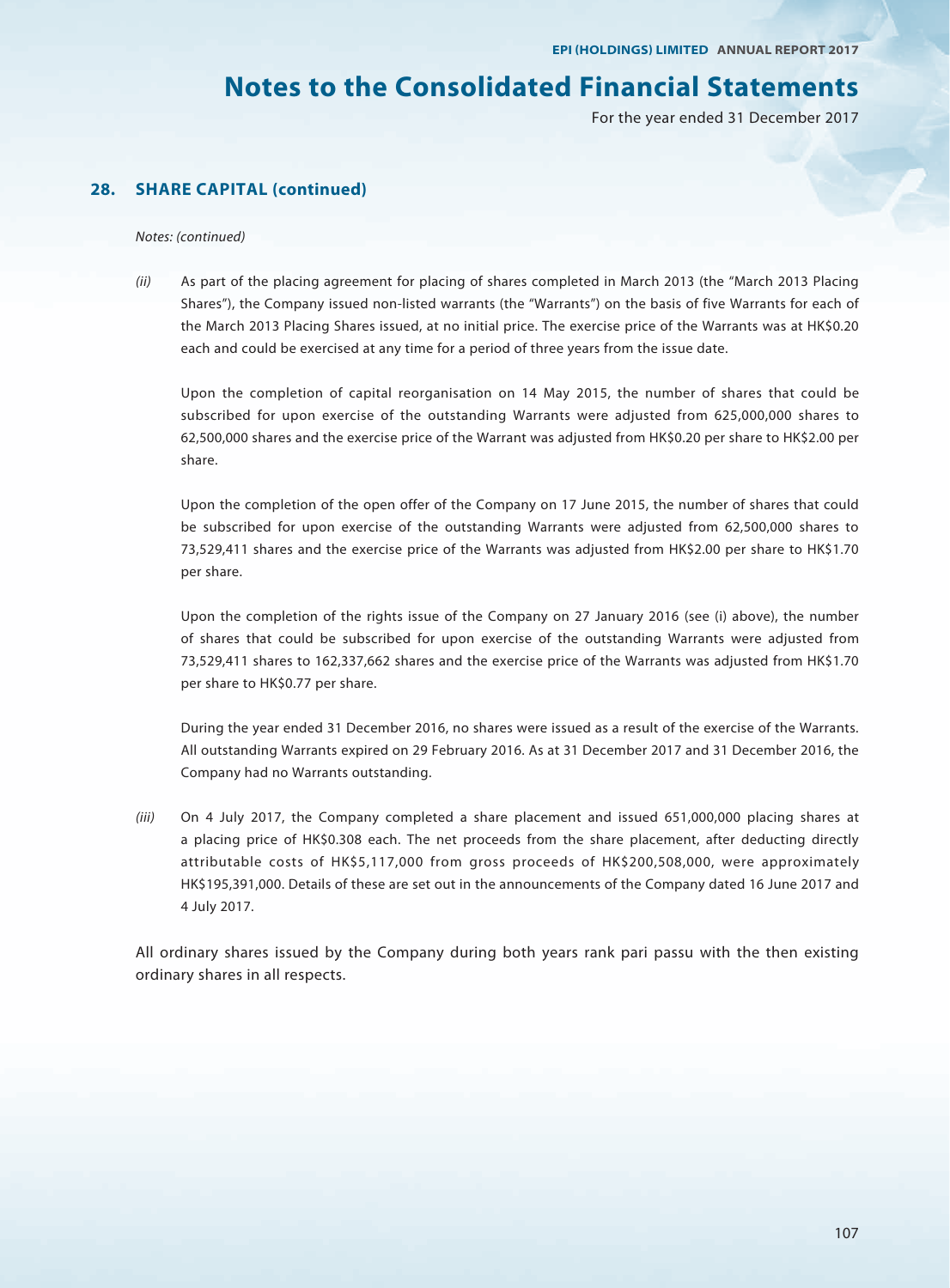# **Notes to the Consolidated Financial Statements**

For the year ended 31 December 2017

### **29. SHARE OPTION SCHEME**

The existing share option scheme of the Company (the "Share Option Scheme") was adopted by the Company at the annual general meeting of the Company held on 22 June 2016 and the previous share option scheme of the Company adopted on 6 November 2006 (the "Old Share Option Scheme") was terminated on the same date. Unless otherwise cancelled or amended, the Share Option Scheme will be valid and effective for a period of ten years commencing on the date of adoption. The purpose of the Share Option Scheme is to enable the Group to grant options to the participants as incentives or rewards for their contribution to the Group or any entity in which the Group holds any equity interest (the "Invested Entity"). Eligible participants of the Share Option Scheme include any employees of any member of the Group or any Invested Entity; any directors (including executive, non-executive and independent non-executive directors) of any member of the Group or any Invested Entity; any supplier of goods or services to any member of the Group or any Invested Entity; any customer of any member of the Group or any Invested Entity; any person or entity that provides research, development or other technological support to any member of the Group or any Invested Entity; any consultant or adviser of any member of the Group or any Invested Entity; and any shareholder of any member of the Group or any Invested Entity or any holder of any securities issued by any member of the Group or any Invested Entity.

The offer of a grant of share options shall remain open for acceptance by the participant concerned for a period of fifteen (15) business days from the date of grant provided that no such offer shall be open for acceptance after the expiry of the option period or after the Share Option Scheme has been terminated. The amount payable by each grantee of options to the Company on acceptance of the offer for the grant of options is HK\$1.00.

The subscription price for the shares on the exercise of options under the Share Option Scheme shall be a price determined by the Board in its absolute discretion at the time of the grant of the relevant option (and shall be stated in the letter containing the offer of the grant of the option) but in any case the subscription price shall not be less than the higher of: (i) the closing price of the shares as stated in the Stock Exchange's daily quotations sheet on the date of grant which must be a business day; (ii) the average closing price of the shares as stated in the Stock Exchange's daily quotations sheets for the five business days immediately preceding the date of grant; and (iii) the nominal value of the share. The exercise period of the share options granted is determined by the Board but in any event, no longer than ten years from the date of grant.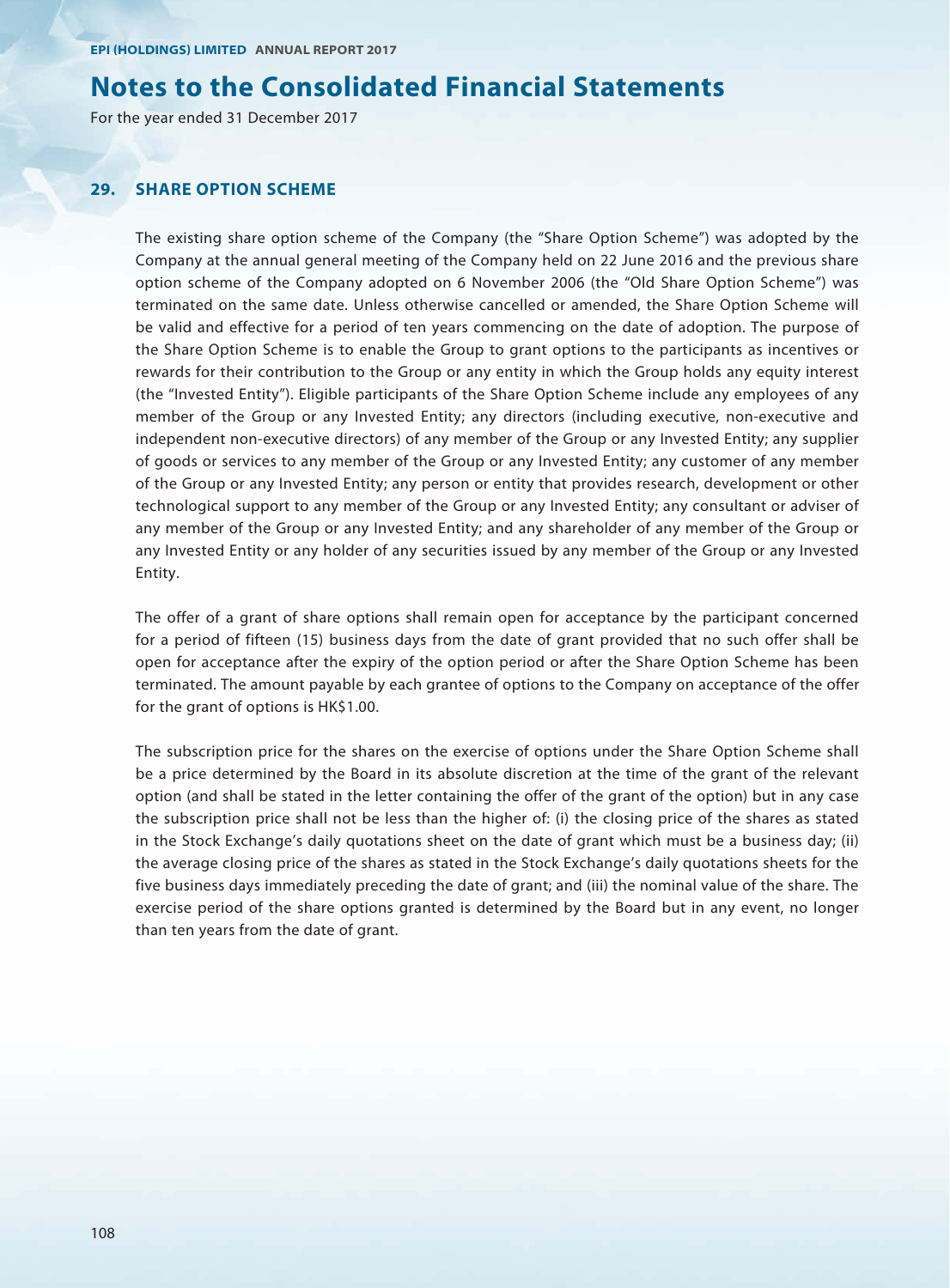For the year ended 31 December 2017

### **29. SHARE OPTION SCHEME (continued)**

The total number of shares issued and to be issued upon exercise of the options granted to each participant, together with all options granted and to be granted to the participant under any other share option scheme(s) of the Company within the 12-month period immediately preceding the proposed date of grant (including exercised, cancelled and outstanding options) shall not exceed 1% of the total number of the shares in issue as at the proposed date of grant. Any further grant of options to a participant in excess of the 1% limit shall be subject to the shareholders' approval of the Company with such participant and the participant's associates abstaining from voting.

The limit on the total number of shares which may be issued upon exercise of all outstanding options granted and yet to be exercised under the Share Option Scheme and any other share option scheme(s) of the Company must not exceed 30% of the total number of the shares in issue from time to time. In addition, the total number of the shares which may be issued upon exercise of all options to be granted under the Share Option Scheme, together with all options to be granted under any other share option scheme(s) of the Company (excluding lapsed options), must not represent more than 10% of the total number of the shares in issue as at the date of approval of the Share Option Scheme (the "Scheme Mandate Limit") or as at the date of the approval of the refreshed Scheme Mandate Limit as the case maybe.

No share options were granted under the Share Option Scheme since its adoption and up to 31 December 2016.

On 4 May 2017, the Company granted share options to eligible persons to subscribe for a total of 436,710,000 ordinary shares of the Company under the Share Option Scheme. The exercise price of the options granted is HK\$0.53 per share and the exercisable period is from 4 May 2017 to 3 May 2020 (both dates inclusive).

In the annual general meeting of the Company held on 22 June 2017, the shareholders of the Company approved the refreshment of the Scheme Mandate Limit (the "Scheme Mandate Limit Refreshment"). The total number of shares of the Company available for issue under the Share Option Scheme is 436,712,182 shares as refreshed, representing approximately 10% of the issued shares of the Company as at the date of approval of the Scheme Mandate Limit Refreshment and approximately 8.7% of the issued shares of the Company as at the date of this annual report.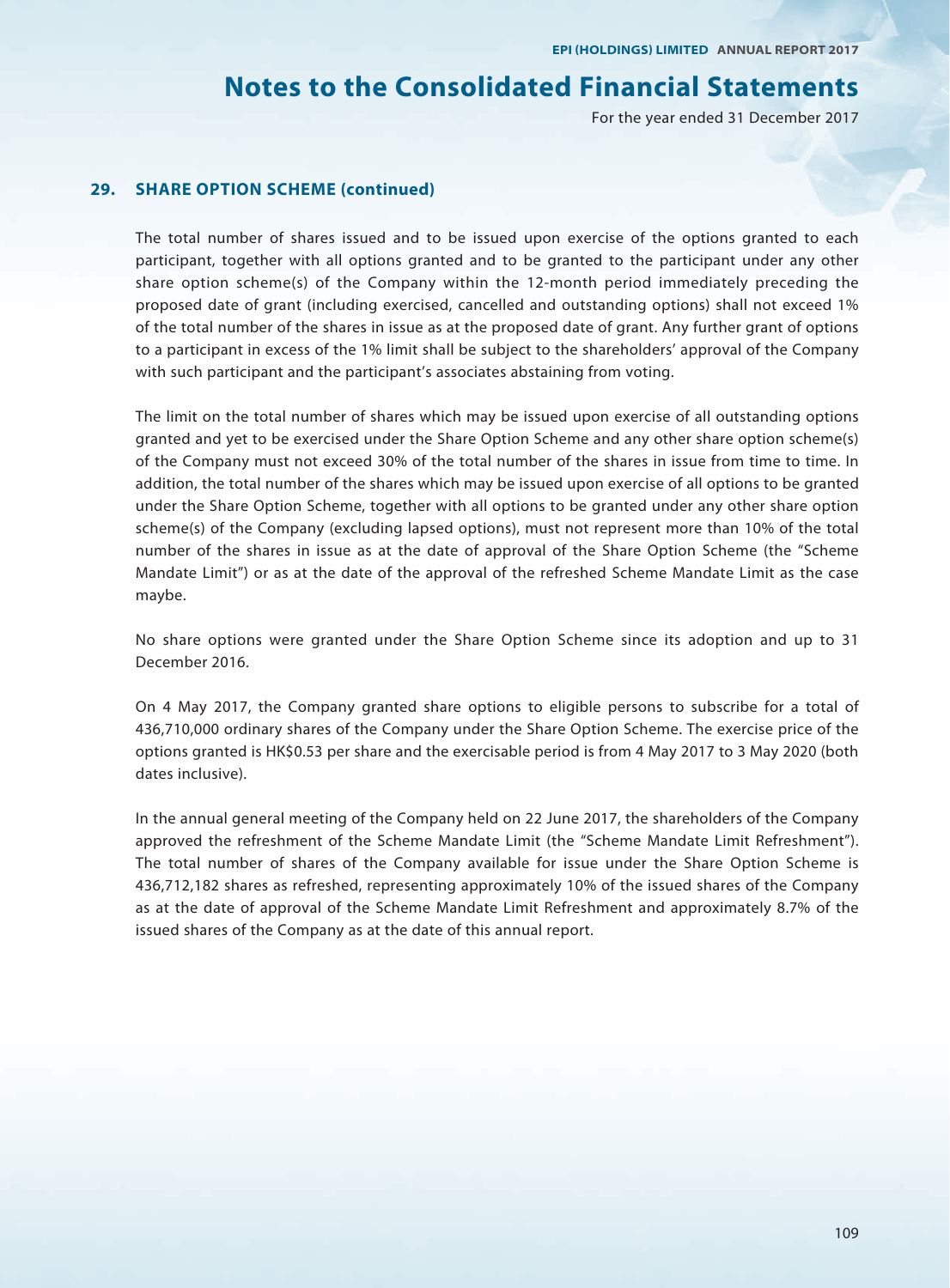For the year ended 31 December 2017

## **29. SHARE OPTION SCHEME (continued)**

Details of the movements in the number of share options during the year ended 31 December 2017 under the Share Option Scheme are as follows:

| Name or category of<br>participant | Date of grant | <b>Exercisable</b><br>period<br>(both dates<br>inclusive) | <b>Exercise</b><br>price<br><b>HK\$</b><br>(Note (ii)) | <b>Outstanding at</b><br>1 January<br>2017 | Granted<br>during<br>the year | <b>Exercised</b><br>during<br>the year | Reclassified<br>during<br>the year | Cancelled/<br>lapsed<br>during<br>the year | <b>Outstanding at</b><br>31 December<br>2017 |
|------------------------------------|---------------|-----------------------------------------------------------|--------------------------------------------------------|--------------------------------------------|-------------------------------|----------------------------------------|------------------------------------|--------------------------------------------|----------------------------------------------|
| <b>Directors:</b>                  |               |                                                           |                                                        |                                            |                               |                                        |                                    |                                            |                                              |
| Mr. Liu Zhiyi (Note (iv))          | 4 May 2017    | 4 May 2017 -<br>3 May 2020                                | 0.53                                                   |                                            |                               |                                        | 43,500,000                         |                                            | 43,500,000                                   |
| Mr. Sue Ka Lok                     | 4 May 2017    | 4 May 2017 -<br>3 May 2020                                | 0.53                                                   | $\overline{a}$                             | 22,800,000                    |                                        |                                    | $\overline{a}$                             | 22,800,000                                   |
| Ms. Chan Yuk Yee (Note (v))        | 4 May 2017    | 4 May 2017 -<br>3 May 2020                                | 0.53                                                   | $\qquad \qquad -$                          | 1,200,000                     | $\overline{a}$                         | (1,200,000)                        |                                            |                                              |
| Mr. Yiu Chun Kong                  | 4 May 2017    | 4 May 2017 -<br>3 May 2020                                | 0.53                                                   | $\qquad \qquad \blacksquare$               | 600,000                       |                                        |                                    |                                            | 600,000                                      |
| Mr. Chan Shui Yuen                 | 4 May 2017    | 4 May 2017 -<br>3 May 2020                                | 0.53                                                   |                                            | 900,000                       |                                        |                                    |                                            | 900,000                                      |
| Mr. To Yan Ming, Edmond            | 4 May 2017    | 4 May 2017 -<br>3 May 2020                                | 0.53                                                   |                                            | 300,000                       |                                        |                                    |                                            | 300,000                                      |
| Mr. Pun Chi Ping                   | 4 May 2017    | 4 May 2017 -<br>3 May 2020                                | 0.53                                                   | $\overline{a}$                             | 300,000                       |                                        |                                    |                                            | 300,000                                      |
| Ms. Leung Pik Har, Christine       | 4 May 2017    | 4 May 2017 -<br>3 May 2020                                | 0.53                                                   | $\overline{\phantom{0}}$                   | 300,000                       |                                        |                                    |                                            | 300,000                                      |
|                                    |               |                                                           |                                                        | $\qquad \qquad -$                          | 26,400,000                    | $\overline{a}$                         | 42,300,000                         | $\overline{\phantom{m}}$                   | 68,700,000                                   |
| <b>Employees:</b><br>In aggregate  | 4 May 2017    | 4 May 2017 -<br>3 May 2020                                | 0.53                                                   | $\qquad \qquad -$                          | 410,310,000                   | -                                      | (42,300,000)                       |                                            | 368,010,000                                  |
|                                    |               |                                                           |                                                        |                                            | 436,710,000                   |                                        |                                    |                                            | 436,710,000                                  |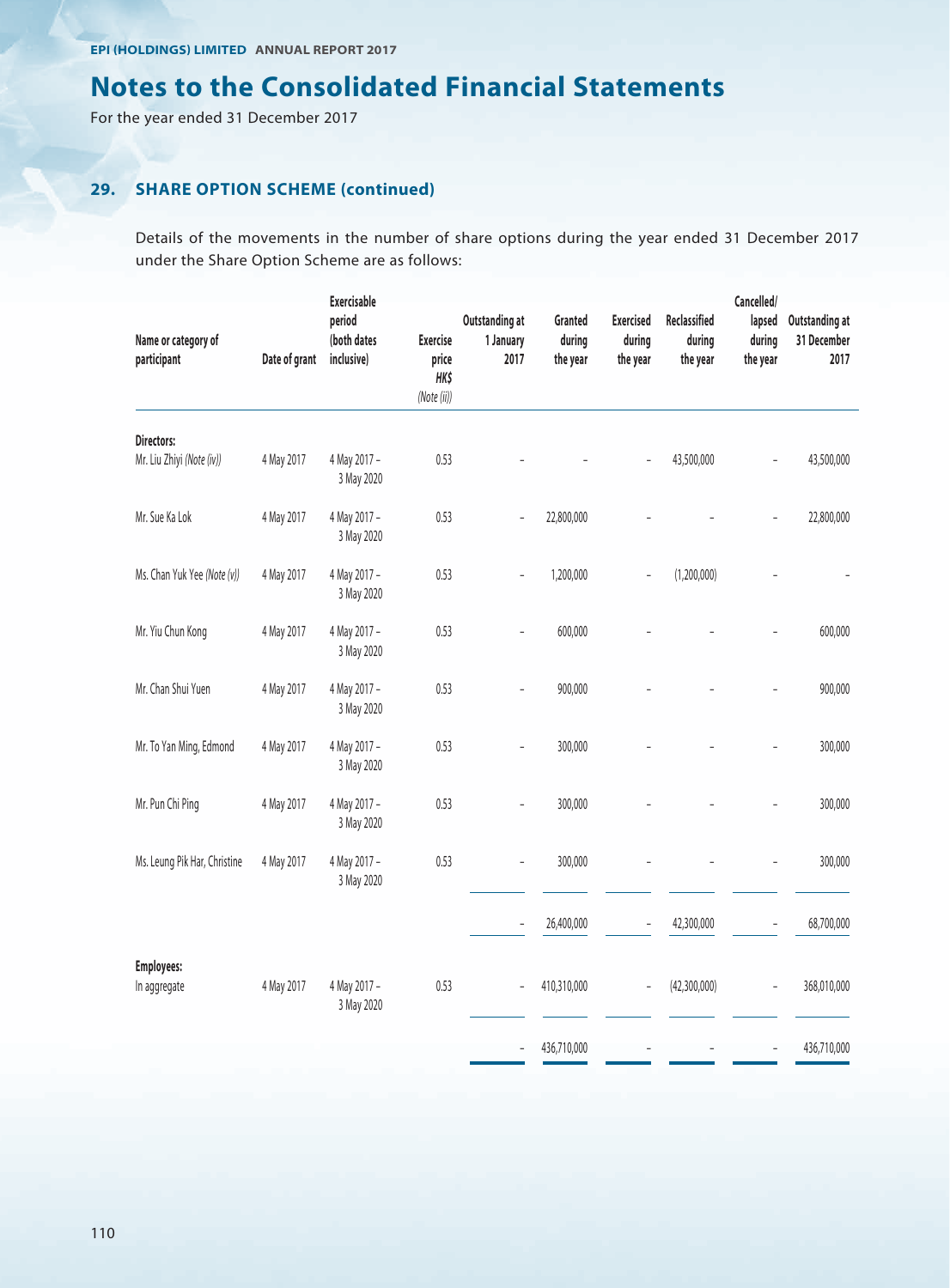For the year ended 31 December 2017

### **29. SHARE OPTION SCHEME (continued)**

#### *Notes:*

- *(i)* The share options granted are vested upon granted.
- *(ii)* The exercise price of the share options is subject to adjustments in case of capitalisation of profits or reserve, bonus issues, rights issue, open offer, subdivision or consolidation of shares, or reduction of the share capital or other changes in the capital structure of the Company.
- *(iii)* The closing price per share quoted on the Stock Exchange on the trading date immediate before the date on which the share options granted on 4 May 2017 was HK\$0.46.
- *(iv)* 43,500,000 share options of the Company were granted to Mr. Liu Zhiyi on 4 May 2017 when he was an employee of the Group. He was then appointed as an executive director of the Company on 5 May 2017.
- *(v)* Ms. Chan Yuk Yee resigned as an executive director of the Company on 10 November 2017 but remains as an employee of the Group.

The binomial option pricing model was used to estimate the fair value of the share options. The variables and assumptions used in computing the fair value of the share options are based on the independent professional valuer's best estimate. The value of an option varies with different variables of certain subjective assumptions. The estimated fair value of the options on their respective grant dates are as follows:

| <b>Option type</b> | <b>Grant date</b> | <b>Exercisable period</b><br>(both dates inclusive) | Fair value on<br>grant date<br>HK\$ |  |
|--------------------|-------------------|-----------------------------------------------------|-------------------------------------|--|
| Senior management  | 4 May 2017        | 4 May 2017 - 3 May 2020                             | 0.171                               |  |
| Employees          | 4 May 2017        | 4 May 2017 - 3 May 2020                             | 0.167                               |  |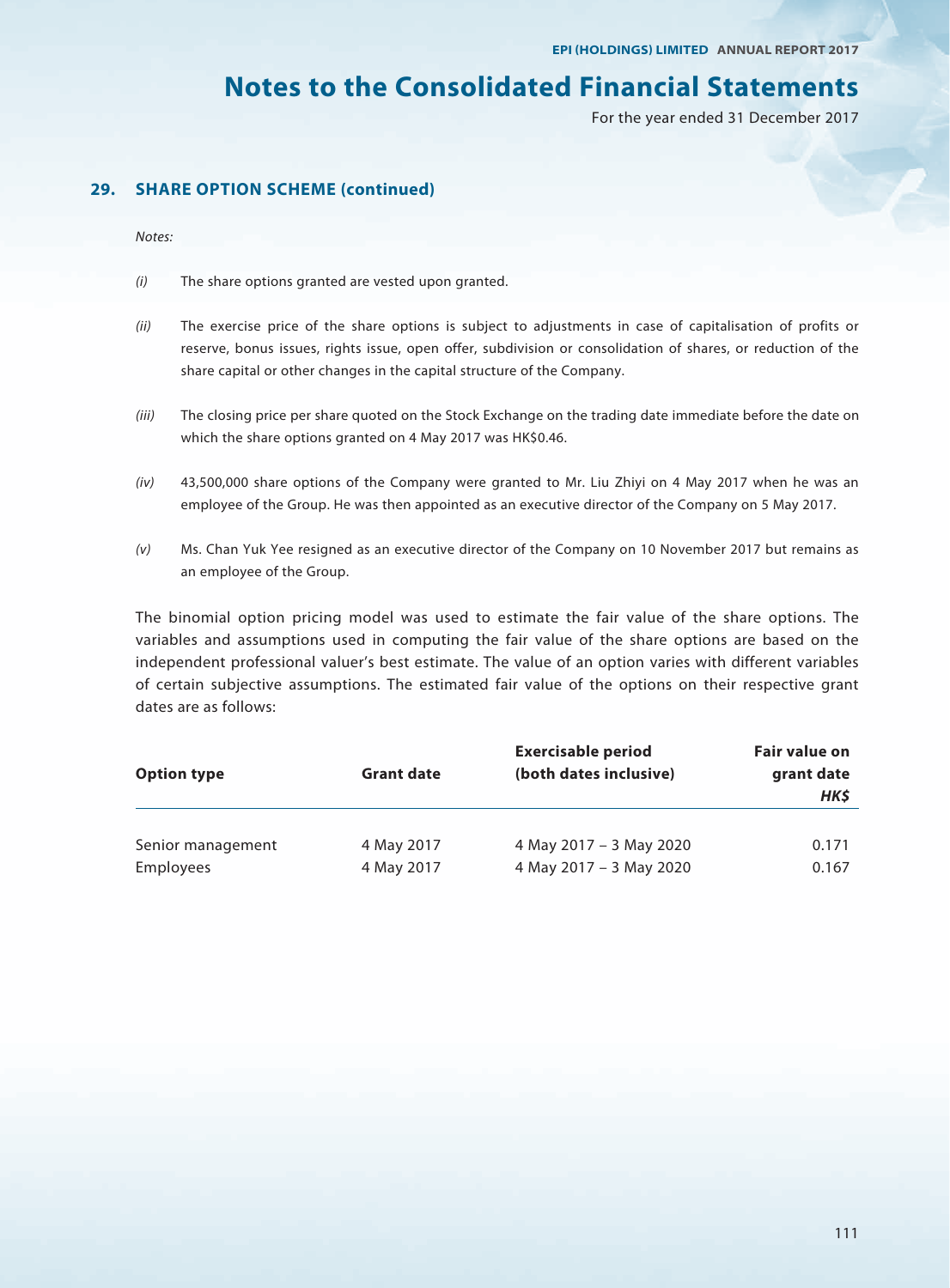For the year ended 31 December 2017

### **29. SHARE OPTION SCHEME (continued)**

The inputs into the model in respect of the share options granted were as follows:

|                              | <b>Option type</b><br><b>Senior</b> |           |  |
|------------------------------|-------------------------------------|-----------|--|
|                              | <b>Employees</b><br>management      |           |  |
|                              |                                     |           |  |
| Share price on grant date    | HK\$0.530                           | HK\$0.530 |  |
| Exercise price on grant date | HK\$0.530                           | HK\$0.530 |  |
| Volatility                   | 47.10%                              | 47.10%    |  |
| <b>Expected life</b>         | 3 years                             | 3 years   |  |
| Risk-free rate               | 0.95%                               | 0.95%     |  |

Volatility was determined by using the historical volatility of comparable companies with business natures and operations similar to the Company over the previous three years.

The Group recognised share-based payments expense of HK\$73,257,000 during the year ended 31 December 2017 (2016: nil) in relation to the share options granted by the Company.

Details of the Old Share Option Scheme were set out in the Company's 2015 Annual Report. Details of the movements in the number of share options granted to suppliers and others during the year ended 31 December 2016 under the Old Share Option Scheme are as follows:

| Date of grant    | <b>Exercisable period</b><br>(both dates inclusive) | <b>Exercise</b><br>price<br>HK\$ | Outstanding at<br>1 January<br>2016 | Adjusted<br>during<br>the year | Lapsed<br>during<br>the year | Outstanding at<br>31 December<br>2016 |
|------------------|-----------------------------------------------------|----------------------------------|-------------------------------------|--------------------------------|------------------------------|---------------------------------------|
|                  |                                                     | (Note (i))                       |                                     | (Note (ii))                    |                              |                                       |
| 11 April 2013    | 11 April 2013 - 10 April 2016                       | 1.5459                           | 15,025,920                          | 6,087,000                      | (21, 112, 920)               |                                       |
| 25 November 2013 | 25 February 2014 - 24 November 2016                 | 1.3277                           | 7,512,960                           | 3,043,500                      | (10, 556, 460)               |                                       |
|                  |                                                     |                                  | 22,538,880                          | 9,130,500                      | (31,669,380)                 |                                       |

*Notes:*

- *(i)* The exercise price of the share options was subject to adjustments in case of capitalisation of profits or reserve, bonus issues, rights issue, open offer, subdivision or consolidation of shares, or reduction of share capital or other changes in the capital structure of the Company.
- *(ii)* Upon the completion of the rights issue of the Company on 27 January 2016, the number of shares that can be subscribed for upon exercise of the outstanding share options and the exercise price of the share options were adjusted. Details of these were set out in the announcement of the Company dated 26 January 2016.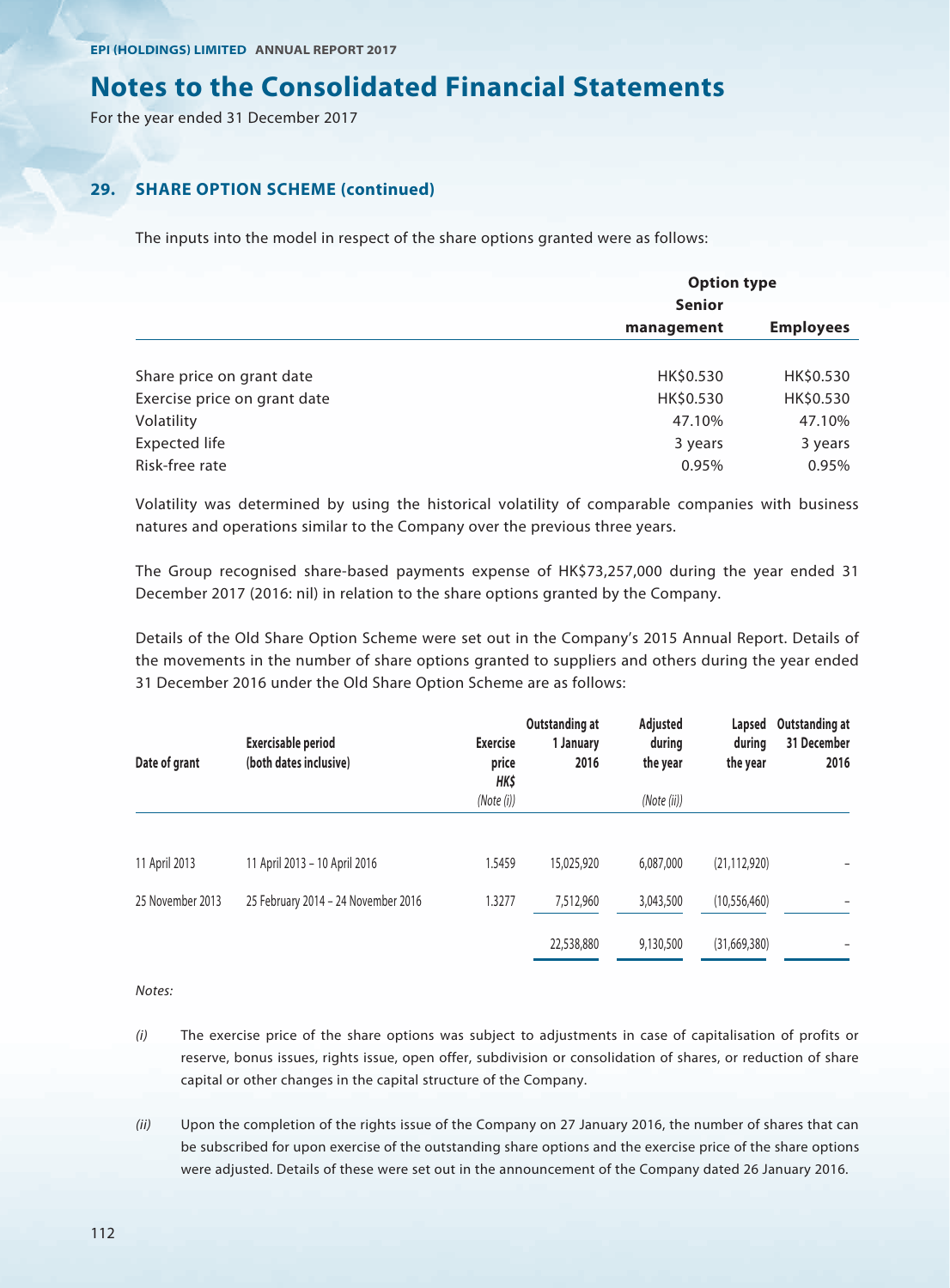For the year ended 31 December 2017

### **30. JOINT OPERATIONS**

Chañares, an independent third party, entered into a joint venture agreement ("2007 JV Agreement") with another independent third party ("Third Party") on 14 November 2007 in connection with the development of incremental hydrocarbons production in the Concessions, through the investments made by the Third Party. Under the 2007 JV Agreement, it was established that the hydrocarbons obtained from the wells drilled within the scope of the 2007 JV Agreement, as well as any other benefit obtained from the exploration and production of the works performed thereunder, shall be distributed in the following proportion: 28% for Chañares and 72% for the Third Party.

A wholly owned subsidiary of the Company, Have Result Investments Limited ("Have Result"), entered into an agreement "Assignment of Rights, Investment and Technical Cooperation" with the Third Party dated 24 November 2007, as amended and/or supplemented by (i) a deed of undertaking executed by the Third Party on 12 December 2007; (ii) a supplementary deed of undertaking executed by the Third Party on 28 December 2007; and (iii) a document entitled "Amendment to Contract of Assignment of Rights, Investment and Technical Cooperation" executed by and between the Third Party and Have Result, dated 19 December 2008 (the "Assignment Agreement"). Under the Assignment Agreement, the Third Party assigned in favour of Have Result 51% of its rights on the future production as a consequence of new drillings and the operation of new wells in the Concessions. The incremental hydrocarbon production derived from the new wells in the Concessions will first cover the operating costs and thereafter is shared by the proportion of 51% to Have Result, 21% to the Third Party and 28% to Chañares. As from the date the wells drilled under the terms of the Assignment Agreement go into production, the Third Party shall also reimburse Have Result for 21% of the aggregate investments made by Have Result in the Concessions.

On 2 December 2010, Have Result sent a letter to the Third Party acknowledging the notice of the termination of the 2007 JV Agreement ("Termination") while as advised by the Argentina legal advisers of the Company, notwithstanding the Termination, Have Result remains entitled to a 51% right in the production from the five existing wells drilled by Have Result in the Concessions (the "Existing Wells"), provided that Have Result continues to pay the relevant operating costs as required by the production allocated to it.

On 2 December 2010, another wholly owned subsidiary of the Company, Southstart Limited, and Chañares entered into a new joint venture agreement ("2010 JV Agreement"), pursuant to which, EP Energy S.A. ("EP Energy"), a wholly owned subsidiary of the Company, is entitled to share 72% of hydrocarbon production from the wells drilled by EP Energy in the current and future years until the end of the Concessions period and paid US\$6,000,000 (equivalent to approximately HK\$46,800,000) to Chañares in consideration for the oil exploration and production right in the Concessions during the current term of the Concessions.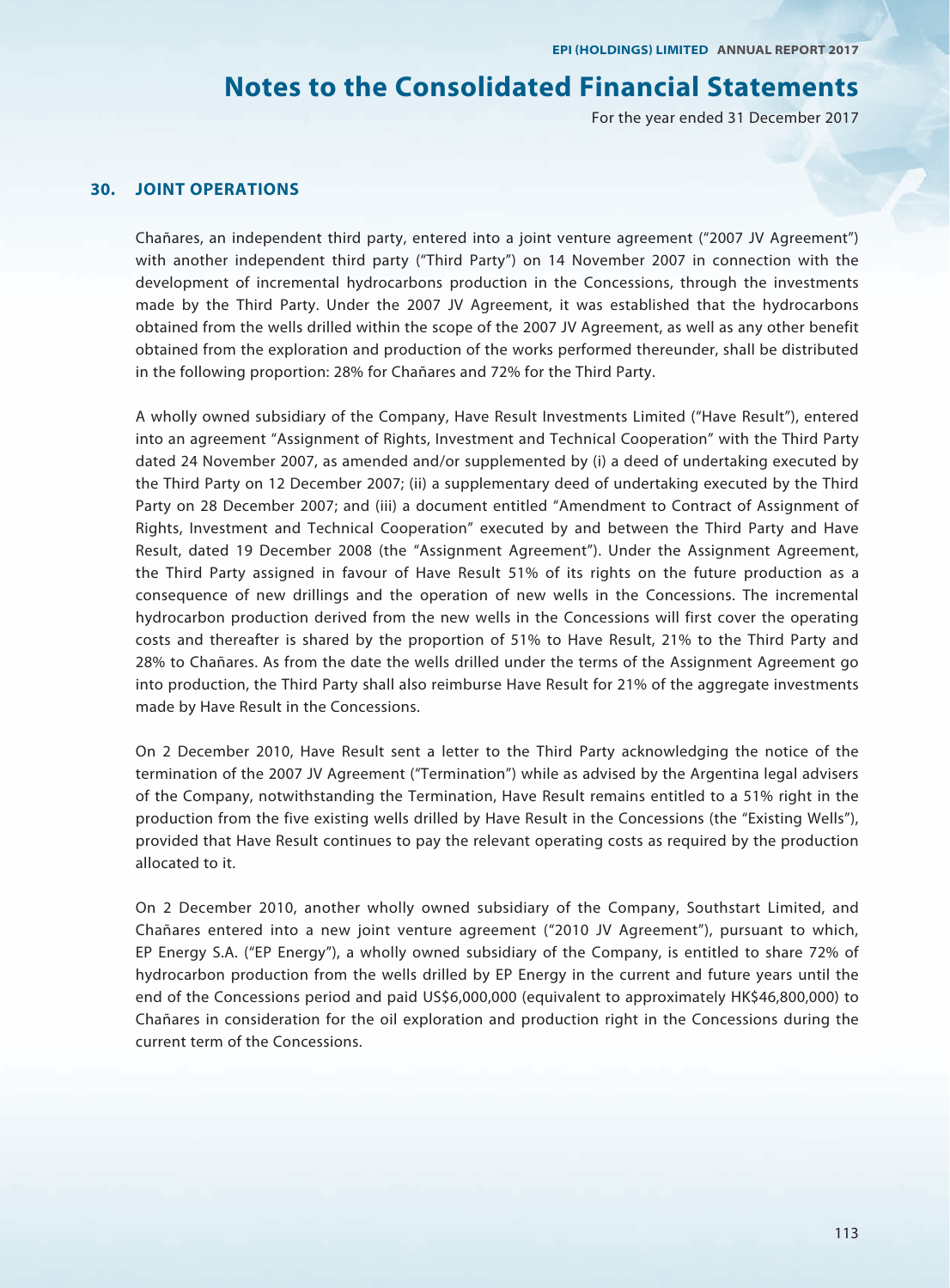For the year ended 31 December 2017

### **30. JOINT OPERATIONS (continued)**

Pursuant to the 2010 JV Agreement, the total consideration for the oil exploration and production right is subject to adjustment with reference to whether or not Chañares can obtain the extension of the term of Concessions (the "Extension") by 31 December 2011. On 14 July 2011, the Company was informed by Chañares that the Executive of the Province of Mendoza has issued a Decree, pursuant to which Chañares obtained an extension of 10 years from the date of expiry of the original term of the Concessions until 2027 (Note 17). EP Energy paid an aggregate amount of US\$4,000,000 (equivalent to approximately HK\$31,200,000) to Chañares in consideration for the oil exploration and production right in the Concessions during the extended term of the Concessions. A sum of US\$1,404,000 (equivalent to approximately HK\$10,952,000) was paid in 2011 and the remaining balance of US\$2,596,000 (equivalent to approximately HK\$20,248,000) was paid in 2012.

According to the 2010 JV Agreement, EP Energy is obliged to drill a minimum of five production wells per year during the five consecutive years from 2012, and two production wells per year for the following years until the seventh year before the expiration of the extended term of the Concessions. Failure to meet the minimum drilling requirements may render the 2010 JV Agreement to be terminated and EP Energy will be forfeited any rights to continue drilling but it will not be forfeited any right in respect of the wells already drilled.

On 5 June 2012, EP Energy, Have Result and Chañares entered into an operation agreement ("the Operation Agreement").

Pursuant to the Operation Agreement, Chañares agreed to release EP Energy from the above commitment. EP Energy, however, retains the right to drill and invest in the Concessions during the life of the Concessions awarded with respect to any extension thereof. If five or more new wells are drilled by EP Energy in a year, EP Energy shall be entitled to 72% and Chañares shall be entitled to 28% of the hydrocarbon production of the new wells; and if less than five new wells are drilled by EP Energy in a year, EP Energy shall be entitled to 65% and Chañares shall be entitled to 35% of the hydrocarbon production of the new wells. The Operation Agreement confirms that the hydrocarbon production of the existing five wells drilled by EP Energy shall continue to be distributed in accordance with the 2010 JV Agreement (i.e., 72% to EP Energy and 28% to Chañares). On the other hand, Chañares becomes entitled to be associated with third parties for carrying out any work or drilling any wells in the Concessions.

The Operation Agreement reconfirms that Have Result has the right to receive 51% of the hydrocarbon production obtained from the Existing Wells until the termination of the Concessions held with respect to any extension thereof.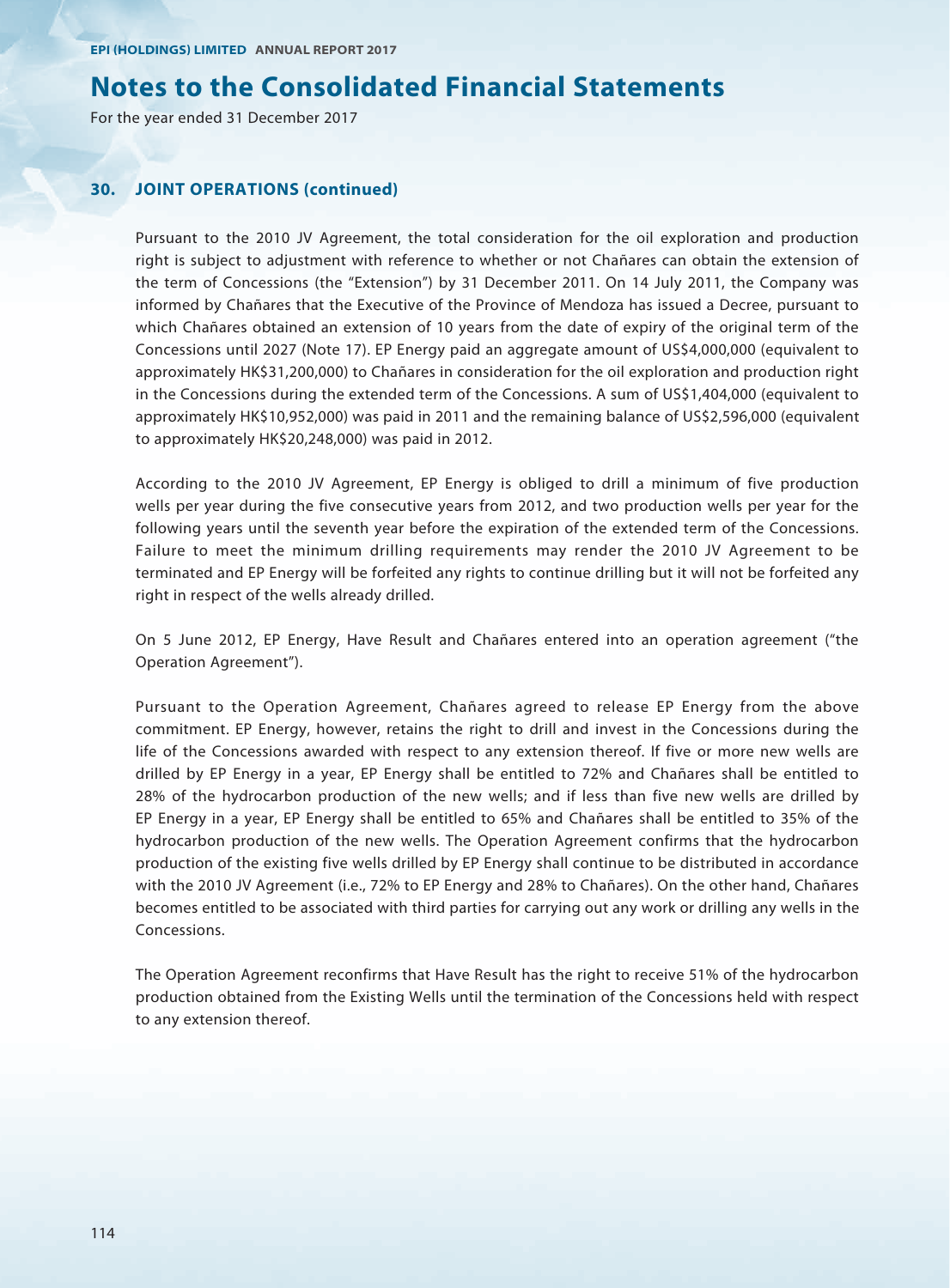For the year ended 31 December 2017

### **30. JOINT OPERATIONS (continued)**

The aggregate amount of assets and liabilities, revenue and expenses recognised in the consolidated financial statements in relation to the Group's interest in the joint operations are as follows:

|             | 2017            | 2016     |
|-------------|-----------------|----------|
|             | <b>HK\$'000</b> | HK\$'000 |
|             |                 |          |
| Assets      | 69,509          | 50,653   |
| Liabilities | 4,508           | 5,807    |
| Revenue     | 42,914          | 51,320   |
| Expenses    | 18,595          | 57,390   |

### **31. PLEDGE OF ASSETS**

At 31 December 2016, the following assets were pledged to secure the Group's bank borrowings which had been fully repaid during the year ended 31 December 2016 but the release of the security pledged was in process:

- (i) the entire issued share capital of EP Energy;
- (ii) the entire issued share capital of Have Result; and
- (iii) the entire issued share capital of two wholly owned subsidiaries of the Company which together hold the entire stock capital of EP Energy.

At 31 December 2017, the release of the security pledged was completed and the Group had no pledged assets.

## **32. OPERATING LEASE COMMITMENTS**

At the end of the reporting period, the Group had commitments for future minimum lease payments under non-cancellable operating leases falling due as follows:

| 2017            | 2016     |
|-----------------|----------|
| <b>HK\$'000</b> | HK\$'000 |
|                 |          |
| 1,795           | 1,785    |
| 2,970           | 126      |
|                 |          |
| 4,765           | 1,911    |
|                 |          |

The Group leases its office properties and buildings under operating lease arrangements. Leases for properties are negotiated for terms of three (2016: three) years.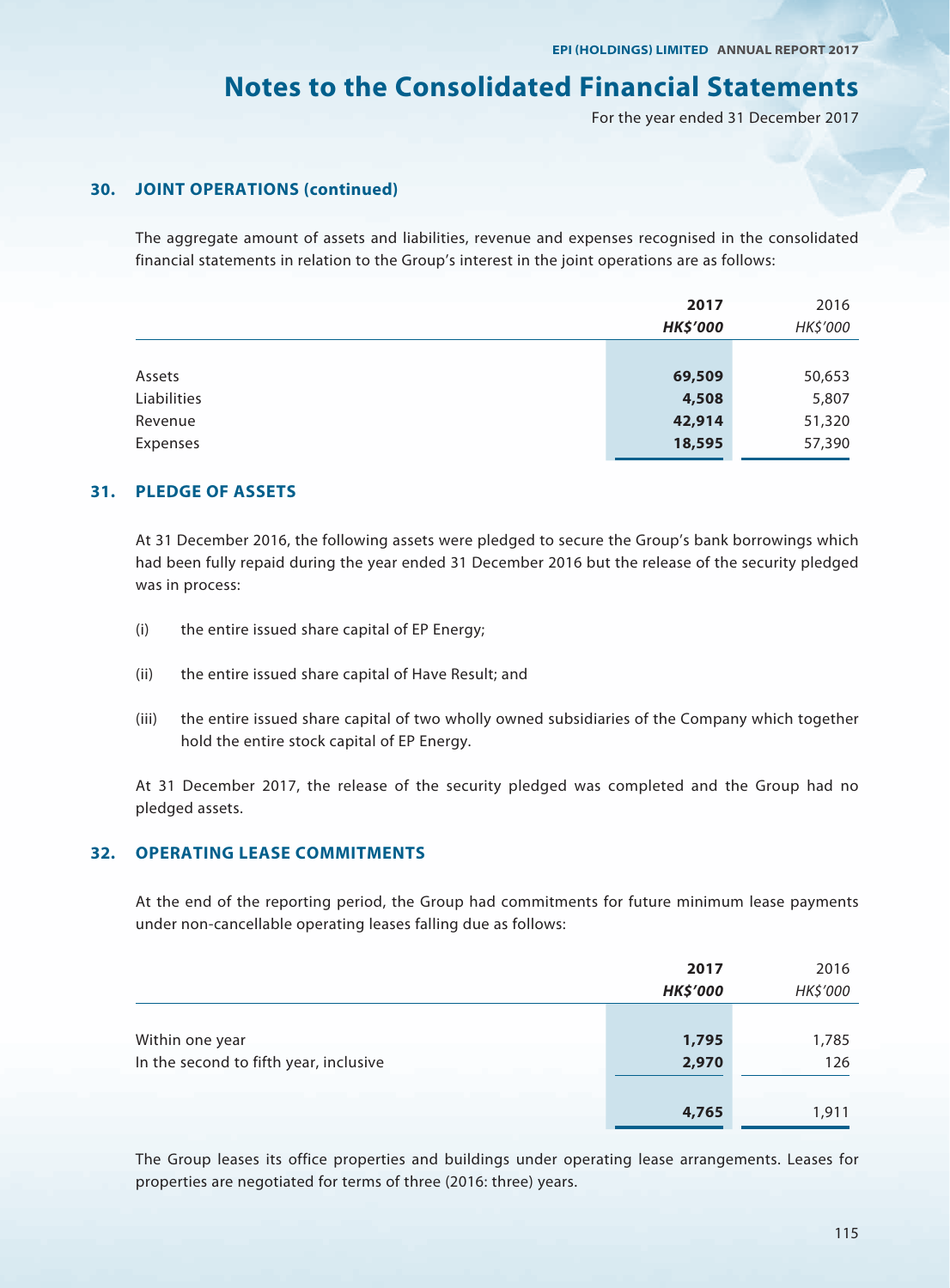# **Notes to the Consolidated Financial Statements**

For the year ended 31 December 2017

### **33. RETIREMENT BENEFIT SCHEMES**

The Group contributes to MPF Scheme for all qualifying employees in Hong Kong under the Mandatory Provident Fund Scheme Ordinance (Chapter 485 of the Laws of Hong Kong). Contributions to the MPF Scheme by the Group and the employees are calculated as a percentage of employee's relevant income. The retirement benefit scheme costs recognised in profit or loss represent contributions payable by the Group to the funds. The assets of the MPF Scheme are held separately from those of the Group in independently administered funds.

The Group also participates in the employees' pension scheme of the respective municipal governments in the countries where the Group operates. The Group makes monthly contributions calculated as a percentage of the monthly basic salary and the relevant municipal government undertakes to assume the retirement benefit obligations of all existing and future retirees of the Group.

The Group has no other obligations for the payment of pension and other post-retirement benefits of employees other than the above contributions payments.

### **34. RELATED PARTY TRANSACTIONS**

**Compensation of key management personnel** The remuneration of directors and other members of key management during the year was as follows:

|                              | 2017            | 2016     |
|------------------------------|-----------------|----------|
|                              | <b>HK\$'000</b> | HK\$'000 |
|                              |                 |          |
| Short-term employee benefits | 3,364           | 8,656    |
| Post-employment benefits     | 105             | 78       |
| Share-based payments expense | 12,029          |          |
|                              |                 |          |
|                              | 15,498          | 8,734    |

The remuneration of directors and key executives is determined by the remuneration committee of the Company having regard to the performance and experience of individuals and prevailing market terms.

### **35. CAPITAL RISK MANAGEMENT**

The Group's objectives when managing capital are to safeguard the Group's ability to continue as a going concern in order to provide returns for shareholders and benefits for other stakeholders and to maintain an optimal capital structure to reduce the cost of capital.

In order to maintain or adjust the capital structure, the Group may adjust the amount of dividends paid to shareholders, return capital to shareholders, issue new shares or sell assets to reduce debt.

The Group does not have a target gearing ratio, but has a policy of maintaining a flexible financing structure so as to be able to take advantage of new investment opportunities that may arise.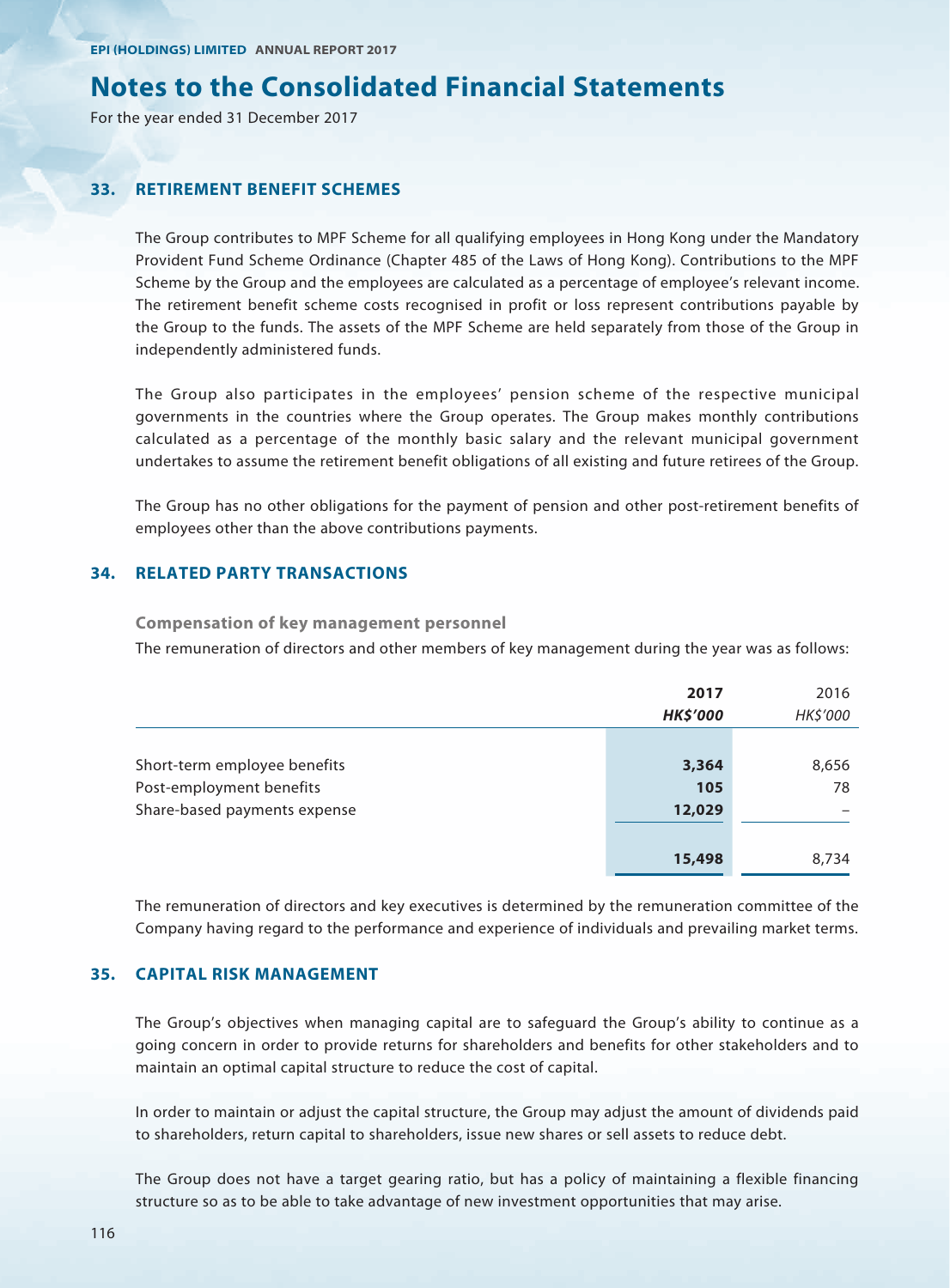For the year ended 31 December 2017

## **36. FINANCIAL INSTRUMENTS**

#### **Financial risk management objectives**

Financial instruments are fundamental to the Group's daily operations. The Group's major financial instruments include AFS investments, trade and other receivables, loan receivables, financial assets at FVTPL, bank balances and cash, trade and other payables, derivative financial liability and convertible notes. Details of these financial instruments are disclosed in respective notes. The risks associated with the financial instruments and the policies on how to mitigate these risks are set out below. The management manages and monitors these exposures to ensure that appropriate measures are implemented on a timely and effective manner.

**Categories of financial instruments**

|                                                             | 2017            | 2016            |
|-------------------------------------------------------------|-----------------|-----------------|
|                                                             | <b>HK\$'000</b> | <b>HK\$'000</b> |
|                                                             |                 |                 |
| <b>Financial assets</b>                                     |                 |                 |
| Loans and receivables (including cash and cash equivalents) | 403,188         | 290,305         |
| Financial assets at FVTPL                                   | 95,849          | 27,454          |
| AFS investments                                             | 144,877         |                 |
|                                                             |                 |                 |
|                                                             | 643,914         | 317,759         |
|                                                             |                 |                 |
| <b>Financial liabilities</b>                                |                 |                 |
| Amortised cost                                              | 78,282          | 6,481           |
| Derivative financial liability                              | 46,617          |                 |
|                                                             |                 |                 |
|                                                             | 124,899         | 6,481           |

#### **Interest rate risk**

The cash flow interest rate risk relates primarily to the Group's short-term deposits placed in banks that are interest-bearing at market interest rates. The Group currently does not have an interest rate hedging policy. However, the management monitors interest rate exposure and will consider hedging significant interest rate exposure should the need arise.

The Group's sensitivity to interest rate risk has been determined based on the exposure to interest rates for bank balances at the end of the reporting period and the reasonably possible change taking place at the beginning of each year and held constant throughout the year. If interest rates on bank balances had been 50 basis points higher/lower and all other variables were held constant, loss after tax for the year ended 31 December 2017 of the Group would decrease/increase by HK\$1,436,000 (2016: HK\$911,000).

If interest rates had been 50 basis points higher or lower and all other variables were held constant, the Group's other comprehensive expense for the year ended 31 December 2017 would decrease/increase by HK\$605,000 (2016: nil) as a result of the changes in the fair value of AFS investments.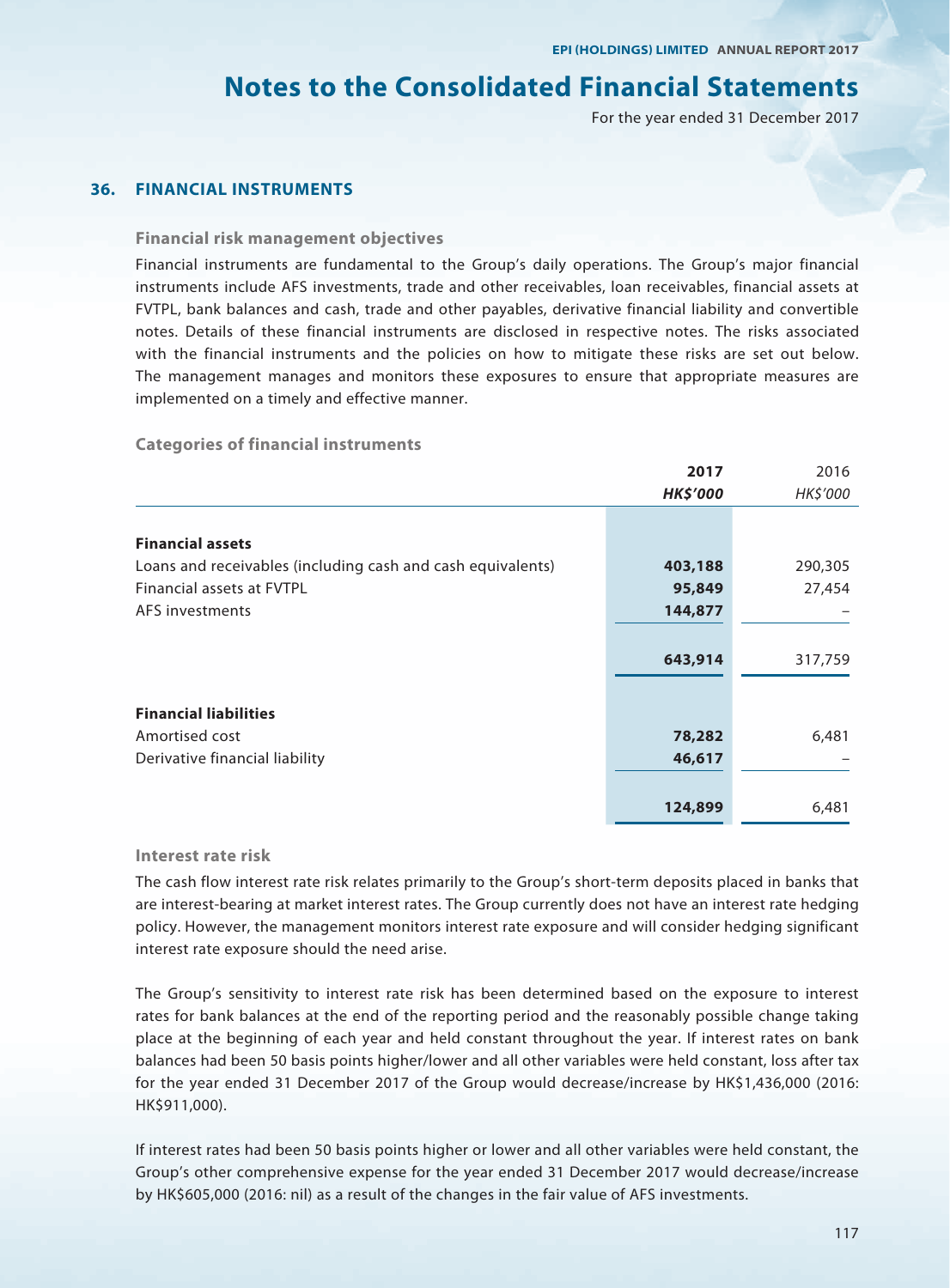For the year ended 31 December 2017

### **36. FINANCIAL INSTRUMENTS (continued)**

#### **Foreign currency risk management**

Several subsidiaries of the Company have assets and liabilities denominated in foreign currencies which expose the Group to foreign currency risk. During the year under review, the Group had not experienced any significant exchange rate exposure to US\$ as HK\$ and US\$ exchange rate is pegged. Besides, the Group continuously monitors foreign exchange exposure of RMB and will consider a formal foreign currency hedging policy for it should the needs arise. As for the Group's petroleum operation in Argentina, the oil selling proceeds are quoted at US\$ and converted into ARS for settlement at official exchange rate on a monthly basis, and a majority of the investment and operating costs including infrastructure and equipment, drilling costs, completion costs and workover jobs are based on US\$ and converted into ARS for payments. The Group currently does not have a formal foreign currency hedging policy for ARS, however, the management regularly monitors foreign exchange exposure of ARS and will undertake appropriate hedging measures should significant exposures arise.

The carrying amounts of the group entities' foreign currency denominated monetary assets and monetary liabilities, at the reporting date are as follows:

|            | <b>Assets</b>   |                          | <b>Liabilities</b> |                          |  |
|------------|-----------------|--------------------------|--------------------|--------------------------|--|
|            | 2017<br>2016    |                          | 2017               | 2016                     |  |
|            | <b>HK\$'000</b> | HK\$'000                 | <b>HK\$'000</b>    | HK\$'000                 |  |
|            |                 |                          |                    |                          |  |
| ARS        | 3,309           | 1,751                    | (400)              | (1, 153)                 |  |
| <b>RMB</b> | 49,499          | $\overline{\phantom{0}}$ | (121)              | $\overline{\phantom{0}}$ |  |
|            |                 |                          |                    |                          |  |

#### *Foreign currency sensitivity*

The following table details the Group's sensitivity to 10% increase and decrease in HK\$ against the relevant foreign currencies. Sensitivity rate of 10% is used when reporting foreign currency risk internally to key management personnel and represents management's assessment of the reasonably possible change in foreign exchange rates. The sensitivity analysis includes only outstanding foreign currency denominated monetary items and adjusts their translation at the year end for a 10% change in foreign currency rates. The sensitivity analysis represents the trade payables, loan receivables, trade receivables and bank balances where the denomination are in ARS and RMB, the major foreign currencies. A positive number below indicates a decrease in loss after tax where Hong Kong dollars strengthen 10% (2016: 10%) against the relevant currencies. For a 10% (2016: 10%) weakening of Hong Kong dollars against the relevant currency, there would be an equal and opposite impact on the loss after tax.

|                            | <b>ARS</b> impact |                 | <b>RMB</b> impact |                 |  |
|----------------------------|-------------------|-----------------|-------------------|-----------------|--|
|                            | 2017              | 2016            | 2017              | 2016            |  |
|                            | <b>HK\$'000</b>   | <b>HK\$'000</b> | <b>HK\$'000</b>   | <b>HK\$'000</b> |  |
|                            |                   |                 |                   |                 |  |
| Decrease in loss after tax | 189               | 39              | 4,123             |                 |  |

In management's opinion, the sensitivity analysis reflects the exposure at the year end, but not the exposure during the year.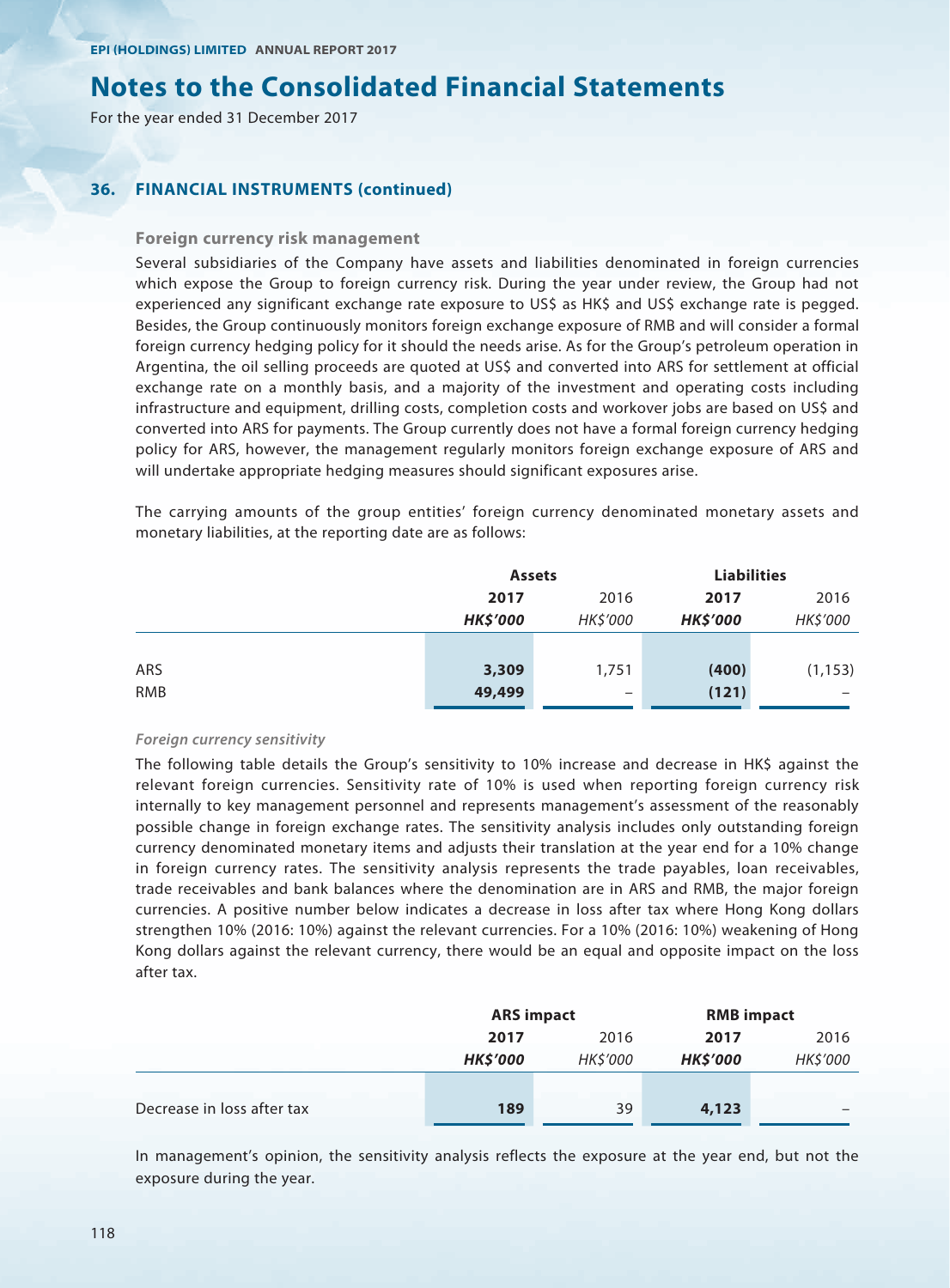For the year ended 31 December 2017

### **36. FINANCIAL INSTRUMENTS (continued)**

#### **Other price risk**

The Group is exposed to price risk from investments in listed debt and equity securities. The management manages this exposure by maintaining a portfolio of investments with different risk profiles.

#### *Sensitivity analysis*

The sensitivity analysis below has been determined based on the exposure to equity price risk at the reporting date.

If equity prices had been 20% higher/lower, loss after tax for the year ended 31 December 2017 would decrease/increase by HK\$16,007,000 (2016: HK\$4,585,000) as a result of the change in fair value of financial assets at FVTPL.

### **Credit risk**

As at 31 December 2017 and 2016, the Group's maximum exposure to credit risk which will cause a financial loss to the Group due to failure to discharge an obligation by the counterparties is arising from the carrying amount of the respective recognised financial assets except for equity securities as detailed in Note 23 as stated in the consolidated statement of financial position.

The credit risk on liquid funds is limited because the counterparties are banks and brokers with high credit ratings assigned by international credit-rating agencies and state-owned banks of good reputation.

As of 31 December 2017 and 2016, the Group had concentration of credit risk for its trade receivables as 100% of the amount was attributable to the Group's only trading customer in Argentina and it contributed to approximately 74% (2016: 82%) of the Group's revenue. However, since the trade receivable is due from a state-owned enterprise oil company of good creditability, the management considers that the Group's credit risk is low.

The Group had concentration of credit risk for its loan receivables as 100% (2016: 100%) of the loans as at 31 December 2017 was due from two (2016: four) borrowers. The balance due from these borrowers was in an aggregate amount of HK\$67,235,000 (2016: HK\$102,000,000) as at 31 December 2017. The Group seeks to maintain strict control over its outstanding loan receivables to minimise credit risk. The management has a credit policy in place and the exposures to the credit risk are monitored on an ongoing basis. Impairment allowances on outstanding loan receivables are determined by an evaluation of financial background, as well as financial condition of the borrower and the anticipated receipts for that individual loan, at the end of each reporting period.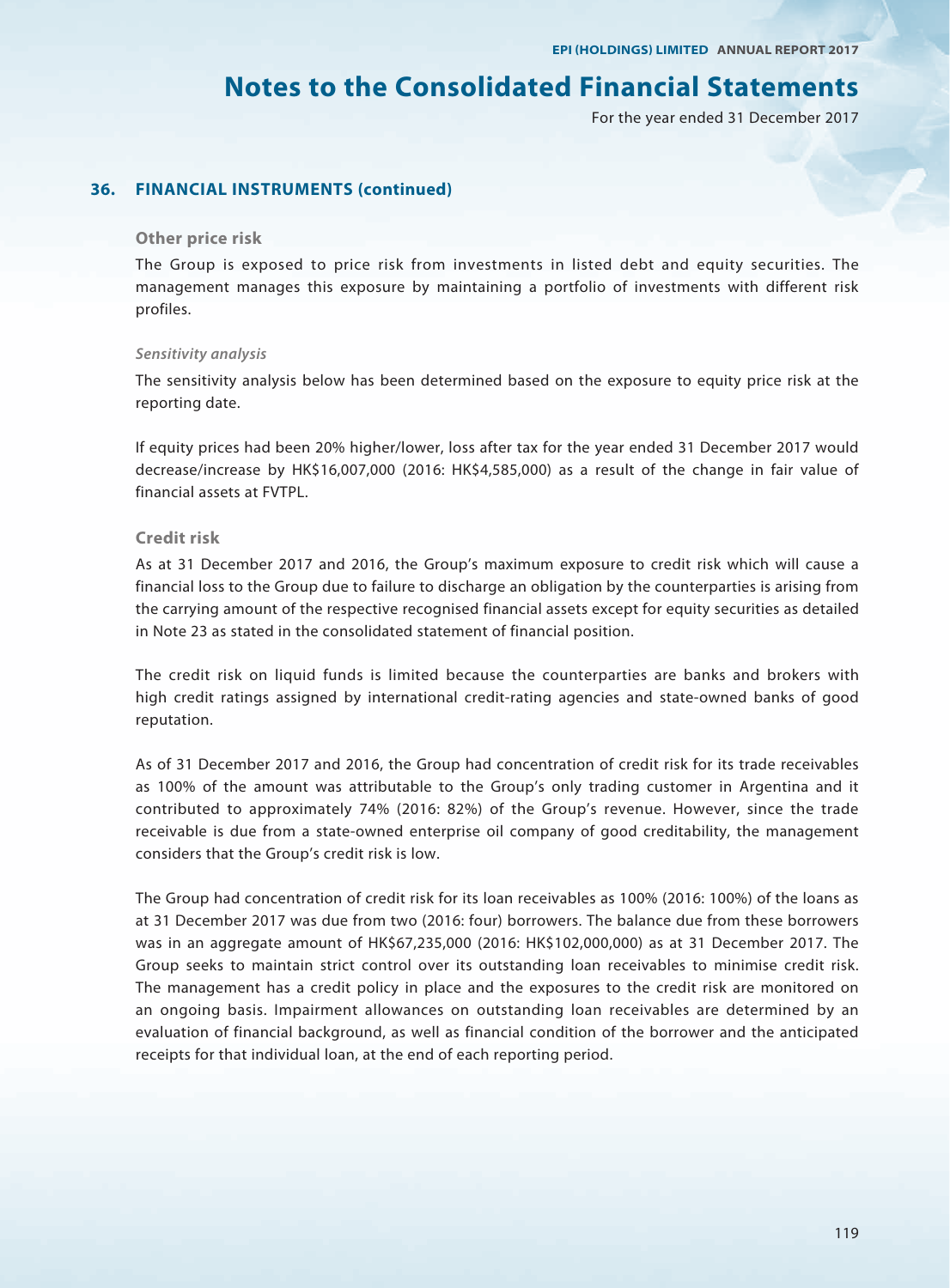For the year ended 31 December 2017

### **36. FINANCIAL INSTRUMENTS (continued)**

#### **Liquidity risk**

Liquidity risk reflects the risk that the Group will have insufficient resources to meet its financial liabilities as they fall due. In managing liquidity risk, the Group monitors and maintains sufficient funds to meet all its potential liabilities as they fall due, including shareholder distributions. It is applicable to normal market conditions as well as negative projections against expected outcomes, so as to avoid any risk of incurring contractual penalties or damaging the Group's reputation.

The following table details the Group's remaining contractual maturity for its financial liabilities based on the agreed repayment terms.

For non-derivative financial liabilities, the table has been drawn up based on the undiscounted cash flows of financial liabilities based on the earliest date on which the Group can be required to pay. The table includes both interest and principal cash flows. To the extent that interest flows are floating rate, the undiscounted amount is derived from interest in effect at the end of the reporting period.

|                                                                       | Weighted<br>average<br>interest rate<br>% | On demand<br>or less than<br>1 month<br><b>HK\$'000</b> | 1 to 6<br>months<br><b>HK\$'000</b> | 7 months<br>to 1 year<br><b>HK\$'000</b> | <b>Total</b><br>undiscounted<br>cash flows<br><b>HK\$'000</b> | <b>Carrying</b><br>amount<br><b>HK\$'000</b> |
|-----------------------------------------------------------------------|-------------------------------------------|---------------------------------------------------------|-------------------------------------|------------------------------------------|---------------------------------------------------------------|----------------------------------------------|
| As at 31 December 2017<br><b>Non-derivative financial liabilities</b> |                                           |                                                         |                                     |                                          |                                                               |                                              |
| Trade payables                                                        |                                           | 552                                                     |                                     |                                          | 552                                                           | 552                                          |
| Other payables                                                        |                                           | 1,585                                                   |                                     |                                          | 1,585                                                         | 1,585                                        |
| Convertible notes                                                     | 10.37                                     | -                                                       | 1,197                               | 81,203                                   | 82,400                                                        | 76,145                                       |
|                                                                       |                                           | 2,137                                                   | 1,197                               | 81,203                                   | 84,537                                                        | 78,282                                       |
| As at 31 December 2016<br>Non-derivative financial liabilities        |                                           |                                                         |                                     |                                          |                                                               |                                              |
| Trade payables                                                        |                                           | 977                                                     | -                                   |                                          | 977                                                           | 977                                          |
| Other payables                                                        |                                           | 5,504                                                   |                                     |                                          | 5,504                                                         | 5,504                                        |
|                                                                       |                                           | 6,481                                                   |                                     |                                          | 6,481                                                         | 6,481                                        |

*Liquidity table*

*Note:* For the derivative financial liability, it represents a conversion option which will not result in cash outflow. If the conversion option is exercised, then shares of the Company will be delivered in settlement of the convertible notes rather than cash payments of principal and accrued interest that are included in the above table relating to the convertible notes.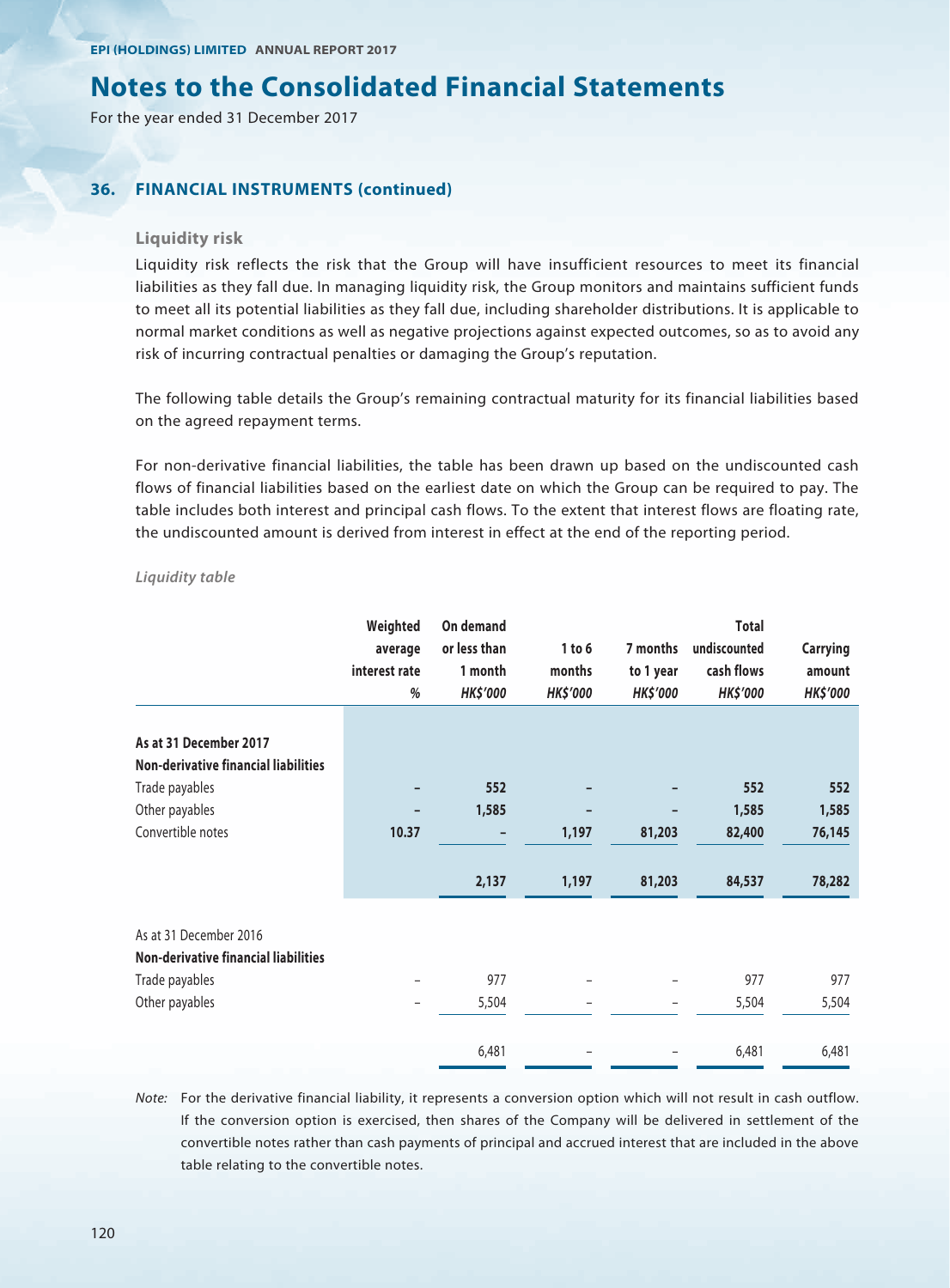For the year ended 31 December 2017

### **36. FINANCIAL INSTRUMENTS (continued)**

### **Fair value measurements of financial instruments**

*Fair value of the Group's financial assets and financial liabilities that are measured at fair value on a recurring basis*

Some of the Group's financial assets and financial liabilities are measured at fair value at the end of each reporting period. The following table gives information about how that fair values of these financial assets and financial liabilities are determined (in particular, the valuation technique(s) and inputs used).

|                                                                                                  | <b>Fair value</b>       |                  | <b>Fair value</b><br>hierarchy | <b>Valuation technique(s)</b><br>and key input(s) | Significant<br>unobservable<br>inputs |
|--------------------------------------------------------------------------------------------------|-------------------------|------------------|--------------------------------|---------------------------------------------------|---------------------------------------|
|                                                                                                  | 2017<br><b>HK\$'000</b> | 2016<br>HK\$'000 |                                |                                                   |                                       |
| <b>Financial assets</b>                                                                          |                         |                  |                                |                                                   |                                       |
| <b>AFS investments</b>                                                                           |                         |                  |                                |                                                   |                                       |
| Listed debt securities                                                                           | 144,877*                |                  | Level 1                        | Quoted bid prices in<br>active markets            | N/A                                   |
| <b>Financial assets at FVTPL</b>                                                                 |                         |                  |                                |                                                   |                                       |
| Listed equity securities                                                                         | 95,849                  | 22,454           | Level 1                        | Quoted bid prices in an<br>active market          | N/A                                   |
| Unlisted debt securities                                                                         | -                       | 5,000            | Level 2                        | Quoted price in an<br>over-the-counter market     | N/A                                   |
| <b>Financial liability</b><br>Derivative financial liability in<br>relation to convertible notes | 46,617                  |                  | Level 3                        | <b>Binomial option</b><br>pricing model           | Discount rate<br>(Note)               |

Exclude interest receivables as disclosed in Note 21.

*Note:* For the derivative financial liability, the most significant unobservable input is discounted rate. If the discount rate were 5.0% higher/lower while the other variables were held constant, the carrying amount of the derivative financial liability would increase/decrease by HK\$2,515,000 and HK\$2,723,000 respectively.

There were no transfers between Level 1, 2 and 3 in the current and prior years.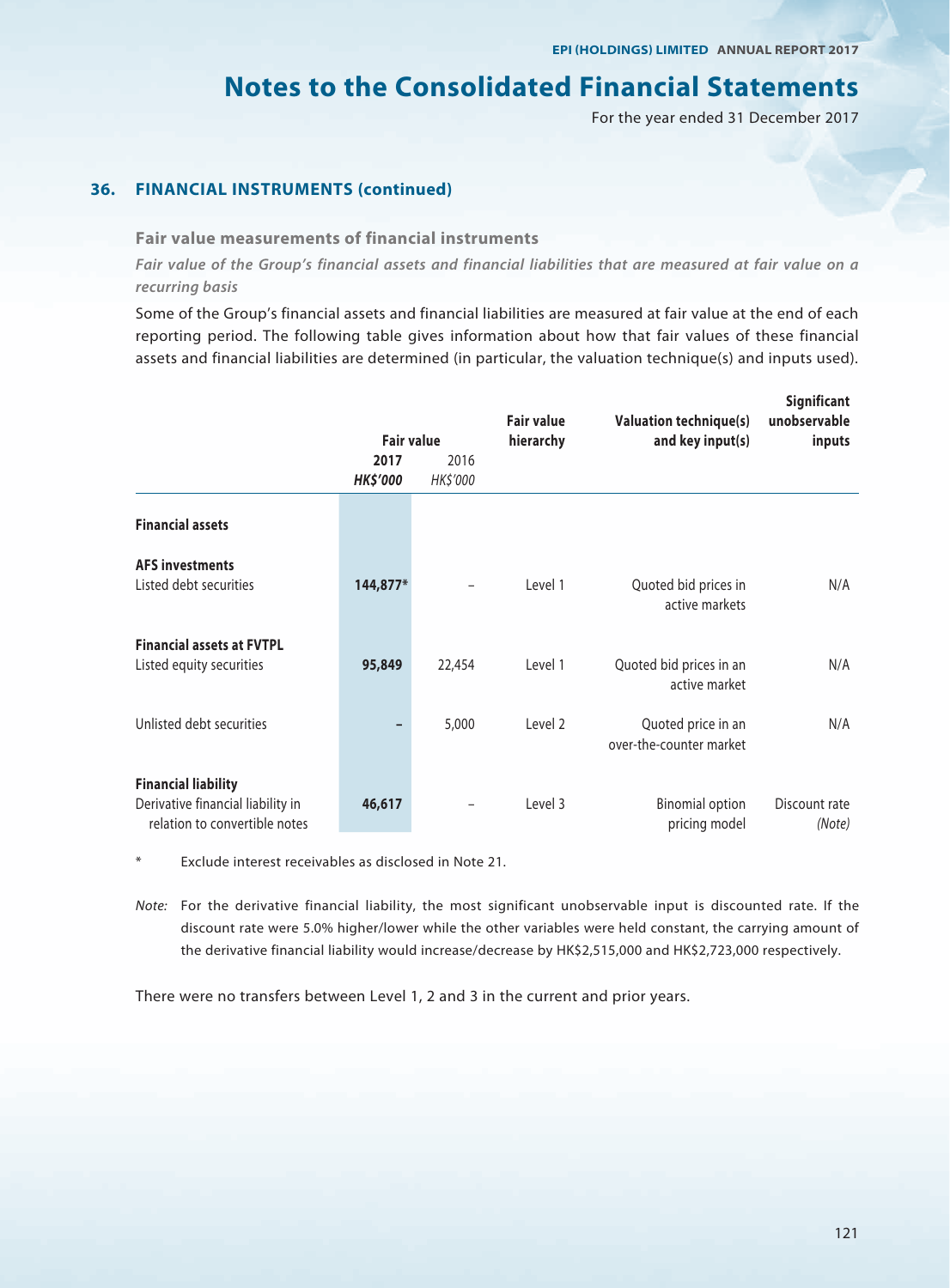For the year ended 31 December 2017

### **36. FINANCIAL INSTRUMENTS (continued)**

**Fair value measurements of financial instruments (continued)**

*Fair value of the Group's financial assets and financial liabilities that are not measured at fair value on a recurring basis*

The directors consider that the carrying amounts of financial assets and financial liabilities recognised in the consolidated financial statements approximate their fair values.

## **37. RECONCILIATION OF LIABILITY ARISING FROM FINANCING ACTIVITY**

The table below details changes in the Group's liabilities arising from financing activities, including both cash and non-cash changes. Liabilities arising from financing activities are those for which cash flows were, or future cash flows will be, classified in the Group's consolidated statement of cash flows as cash flows from financing activities.

|                                              | Convertible<br>notes<br><b>HK\$'000</b> |
|----------------------------------------------|-----------------------------------------|
|                                              |                                         |
| At 1 January 2017                            |                                         |
| Financing cash flows                         | 79,852                                  |
| Net fair value changes on convertible notes  | 39,158                                  |
| Interest expense                             | 4,955                                   |
| Reclassified to trade and other payables     | (1, 203)                                |
| Recognised as derivative financial liability | (46, 617)                               |
|                                              |                                         |
| At 31 December 2017                          | 76,145                                  |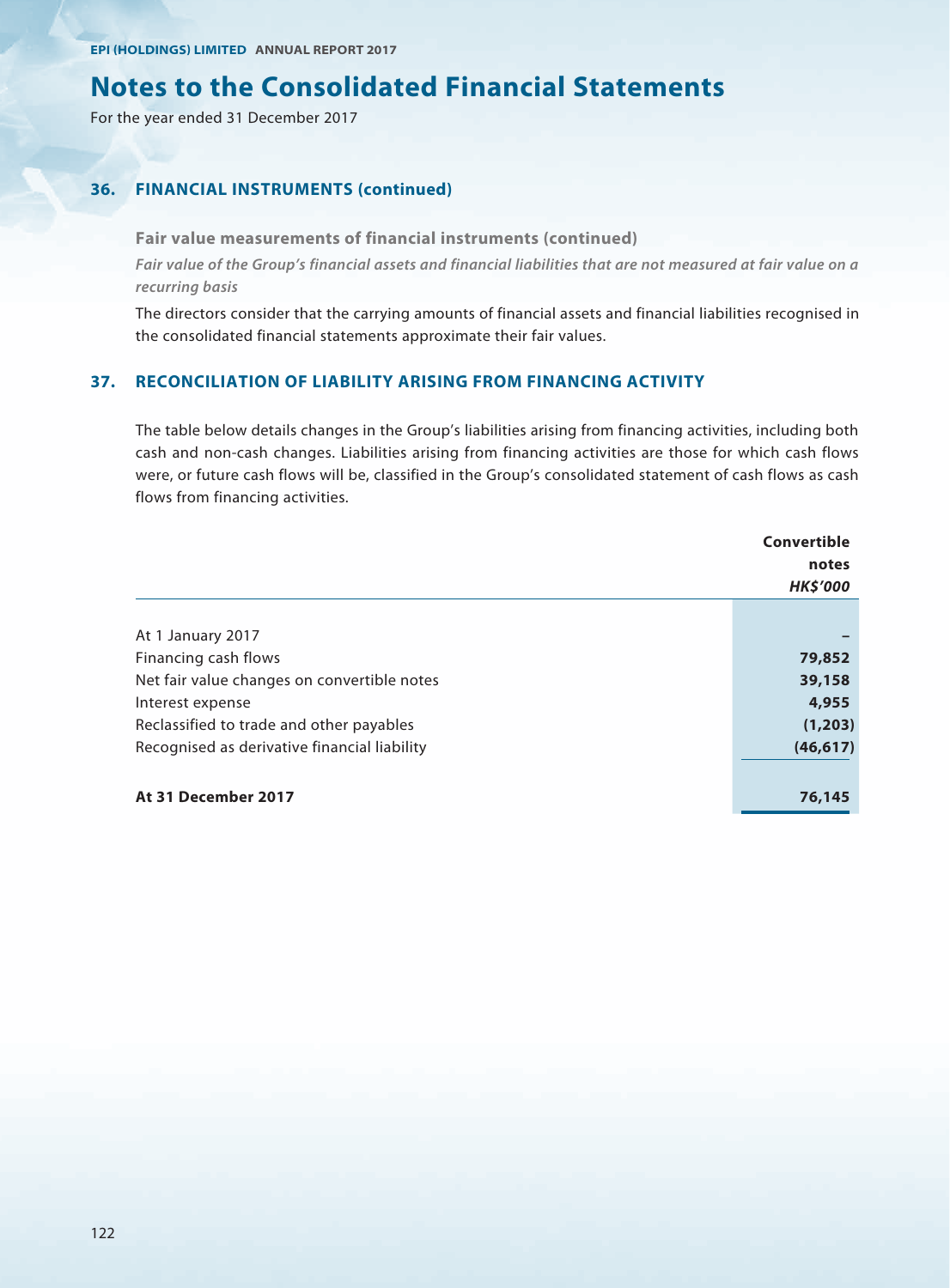For the year ended 31 December 2017

### **38. PARTICULARS OF PRINCIPAL SUBSIDIARIES**

Details of the Company's principal subsidiaries, which are limited liability companies, at 31 December 2017 and 2016, are as follows:

| Name of subsidiary              | Place of<br>incorporation/<br>operations | <b>Nominal value</b><br>of issued<br>and fully paid<br>ordinary share/<br>registered capital | <b>Attributable proportion</b><br>of nominal value of issued/<br>registered capital<br>held by the Company |                        | <b>Principal activities</b>                |  |
|---------------------------------|------------------------------------------|----------------------------------------------------------------------------------------------|------------------------------------------------------------------------------------------------------------|------------------------|--------------------------------------------|--|
|                                 |                                          |                                                                                              | <b>Directly</b>                                                                                            | Indirectly             |                                            |  |
| EP Energy S.A.                  | Argentina                                | ARS303,600                                                                                   |                                                                                                            | 100%<br>$(2016:100\%)$ | Petroleum exploration<br>and production    |  |
| Have Result Investments Limited | British Virgin Islands/<br>Argentina     | US\$10,000                                                                                   |                                                                                                            | 100%<br>$(2016:100\%)$ | Petroleum exploration<br>and production    |  |
| Have Result Finance Limited     | Hong Kong                                | HK\$100                                                                                      |                                                                                                            | 100%<br>$(2016:100\%)$ | Money lending                              |  |
| <b>EPI Management Limited</b>   | Hong Kong                                | HK\$1                                                                                        |                                                                                                            | 100%<br>$(2016:100\%)$ | Investment in securities<br>and management |  |

The above table lists the subsidiaries of the Group which, in the opinion of the directors, principally affected the results of the Group. To give details of other insignificant subsidiaries which are mainly inactive or engaged in investment holding would, in the opinion of the directors, result in particulars of excessive length.

During the year ended 31 December 2017, the Group disposed of two inactive subsidiaries by transfer of interest to an independent third party and the financial impact is insignificant.

None of the subsidiaries had any debt securities outstanding at the end of the year, or at any time during the year.

On 8 November 2017, two indirect wholly owned subsidiaries of the Company entered into a limited partnership agreement ("Limited Partnership Agreement") with two independent third parties in respect of, among other matters, the establishment of a limited partnership ("Limited Partnership") and the subscription of interest therein. Pursuant to the Limited Partnership Agreement, the total capital commitment to the Limited Partnership is RMB120,000,000 in which the Group has committed to contribute RMB61,510,000. Details of these are set out in the announcement of the Company dated 8 November 2017. As at 31 December 2017, no capital has been injected by the Group to the Limited Partnership.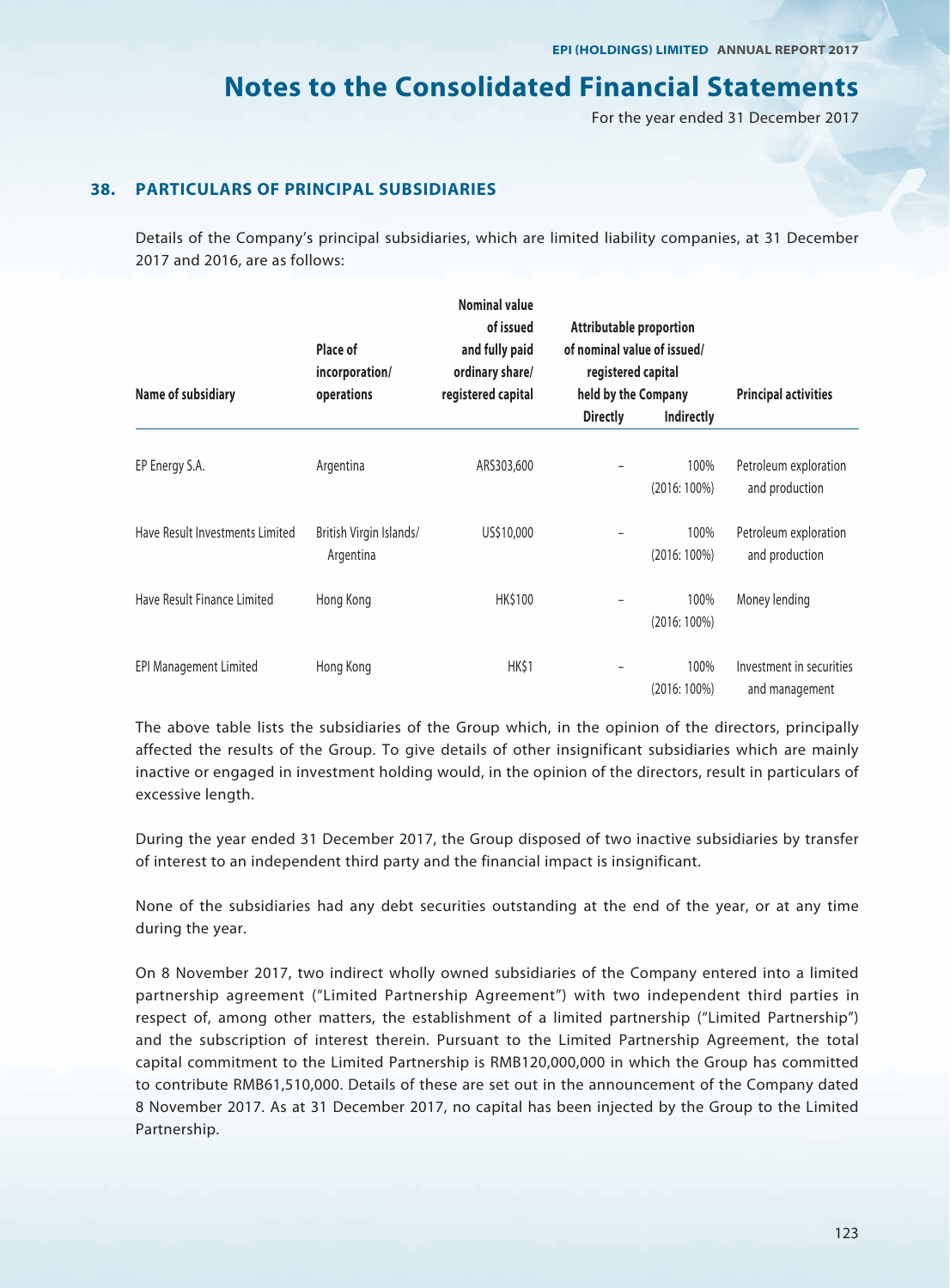# **Notes to the Consolidated Financial Statements**

For the year ended 31 December 2017

## **39. STATEMENT OF FINANCIAL POSITION OF THE COMPANY**

|                                                       | 2017            | 2016     |
|-------------------------------------------------------|-----------------|----------|
|                                                       | <b>HK\$'000</b> | HK\$'000 |
|                                                       |                 |          |
| <b>Non-current assets</b>                             |                 |          |
| Property, plant and equipment                         | 12              | 479      |
| Interests in subsidiaries - unlisted                  | 8               | 8        |
| Total non-current assets                              | 20              | 487      |
|                                                       |                 |          |
| <b>Current assets</b>                                 |                 |          |
| Other receivables, prepayment and deposits            | 1,103           | 1,286    |
| Amounts due from subsidiaries                         | 487,972         | 325,064  |
| Financial assets at fair value through profit or loss |                 | 8,254    |
| Bank balances and cash                                | 135,636         | 483      |
|                                                       |                 |          |
| <b>Total current assets</b>                           | 624,711         | 335,087  |
|                                                       |                 |          |
| <b>Current liabilities</b>                            |                 |          |
| Other payables                                        | 13,616          | 10,938   |
| Amounts due to subsidiaries                           | 95,398          | 95,042   |
| Derivative financial liability                        | 46,617          |          |
| Convertible notes                                     | 76,145          |          |
|                                                       |                 |          |
| <b>Total current liabilities</b>                      | 231,776         | 105,980  |
|                                                       |                 |          |
| <b>Net current assets</b>                             | 392,935         | 229,107  |
|                                                       |                 |          |
| <b>Total assets less current liabilities</b>          | 392,955         | 229,594  |
|                                                       |                 |          |
| <b>Capital and reserves</b>                           |                 |          |
| Share capital                                         | 50,181          | 43,671   |
| Reserves (Note)                                       | 342,774         | 185,923  |
| <b>Total equity</b>                                   | 392,955         | 229,594  |
|                                                       |                 |          |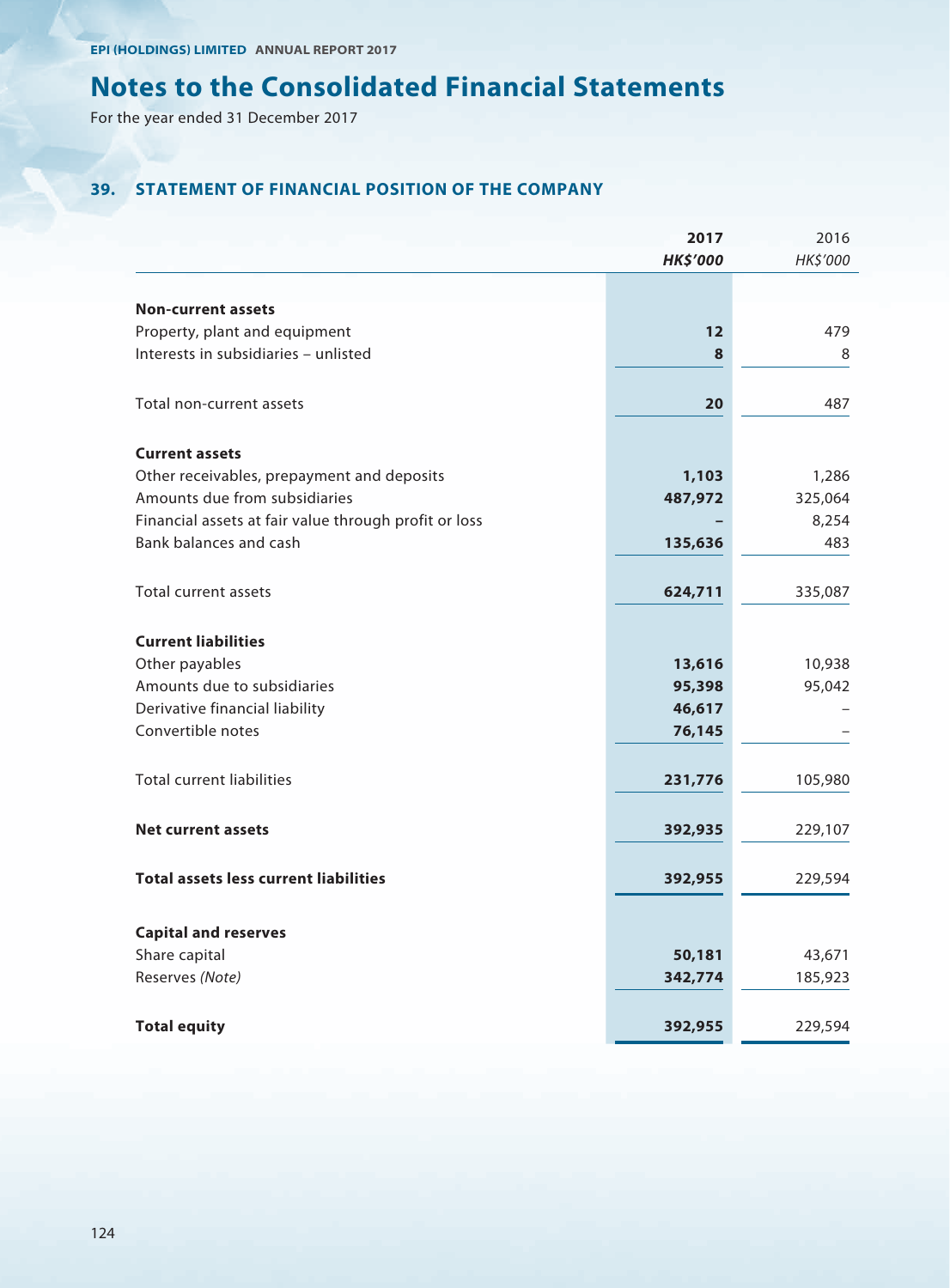For the year ended 31 December 2017

## **39. STATEMENT OF FINANCIAL POSITION OF THE COMPANY (continued)**

#### *Note:*

Movements of the Company's reserves are as follows:

|                                                                        |                 | <b>Share</b>    |                 |                 |
|------------------------------------------------------------------------|-----------------|-----------------|-----------------|-----------------|
|                                                                        | <b>Share</b>    | options         | Accumulated     |                 |
|                                                                        | premium         | reserve         | losses          | <b>Total</b>    |
|                                                                        | <b>HK\$'000</b> | <b>HK\$'000</b> | <b>HK\$'000</b> | <b>HK\$'000</b> |
| At 1 January 2016                                                      | 115,950         | 128,388         | (499, 440)      | (255, 102)      |
| Loss and total comprehensive expense                                   |                 |                 |                 |                 |
| for the year                                                           |                 |                 | (24, 429)       | (24, 429)       |
| Issue of shares upon rights issue                                      | 473,105         |                 |                 | 473,105         |
| Transaction costs attributable to issue of shares<br>upon rights issue | (7,651)         |                 |                 | (7,651)         |
| At 31 December 2016                                                    | 581,404         | 128,388         | (523, 869)      | 185,923         |
| Loss and total comprehensive expense                                   |                 |                 |                 |                 |
| for the year                                                           |                 |                 | (105, 287)      | (105, 287)      |
| Recognition of equity-settled share-based                              |                 |                 |                 |                 |
| payments expense                                                       |                 | 73,257          |                 | 73,257          |
| Issue of shares upon share placement                                   | 193,998         |                 |                 | 193,998         |
| Transaction costs attributable to issue of shares                      |                 |                 |                 |                 |
| upon share placement                                                   | (5, 117)        |                 |                 | (5, 117)        |
| At 31 December 2017                                                    | 770,285         | 201,645         | (629, 156)      | 342,774         |